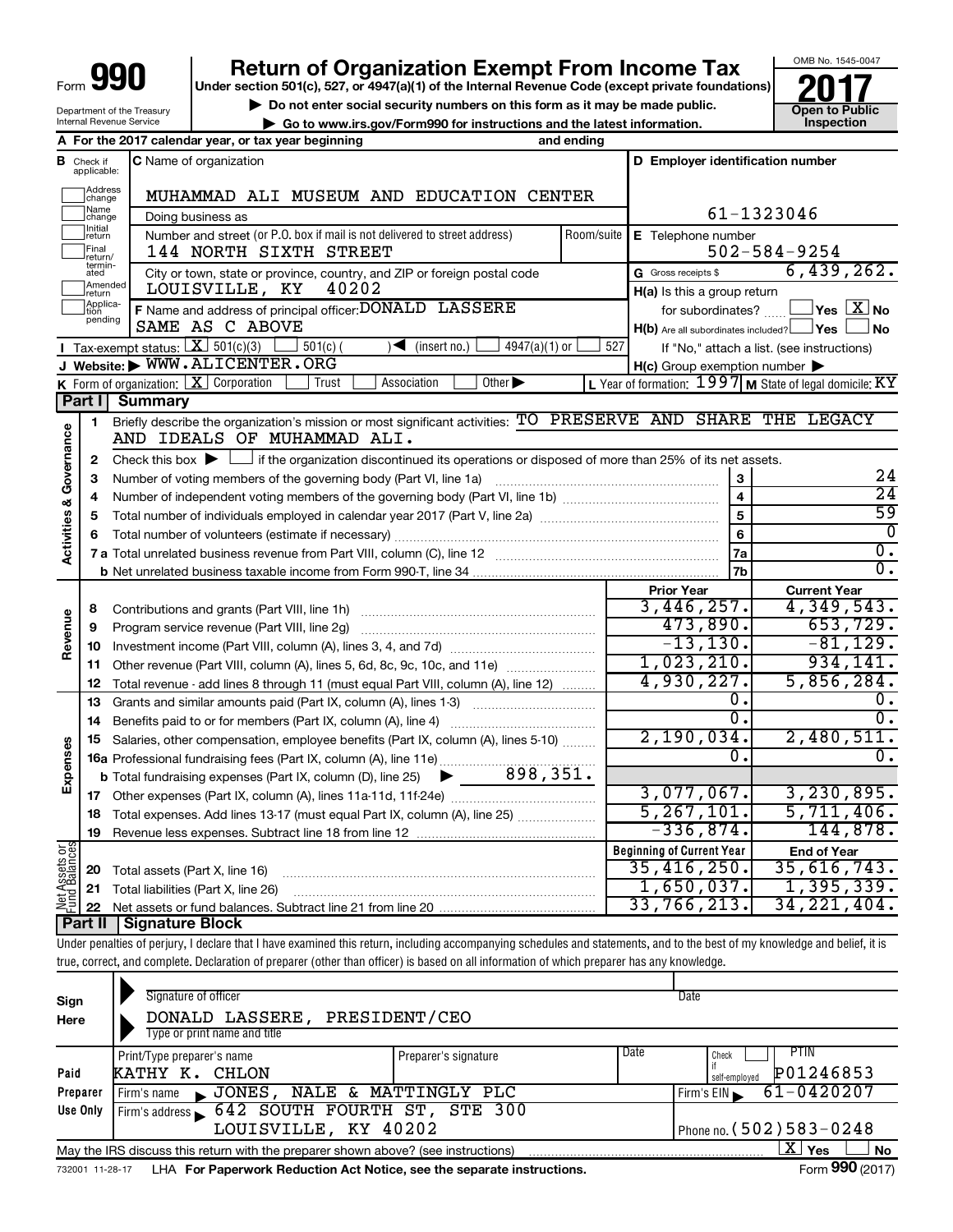|              | 61-1323046<br>MUHAMMAD ALI MUSEUM AND EDUCATION CENTER<br>Page 2<br>Form 990 (2017)                                                          |
|--------------|----------------------------------------------------------------------------------------------------------------------------------------------|
|              | Part III   Statement of Program Service Accomplishments                                                                                      |
|              | $\boxed{\textbf{X}}$                                                                                                                         |
| 1            | Briefly describe the organization's mission:                                                                                                 |
|              | THE MISSION OF THE MUHAMMAD ALI CENTER (MAC) IS TO PRESERVE AND SHARE                                                                        |
|              | THE LEGACY AND IDEALS OF MUHAMMAD ALI, TO PROMOTE RESPECT, HOPE AND                                                                          |
|              | UNDERSTANDING, AND TO INSPIRE ADULTS AND CHILDREN EVERYWHERE TO BE AS                                                                        |
|              | GREAT AS THEY CAN BE.<br>THE MAC IS AN INTERNATIONAL EDUCATION AND                                                                           |
| $\mathbf{2}$ | Did the organization undertake any significant program services during the year which were not listed on the                                 |
|              | $\exists$ Yes $\boxed{\text{X}}$ No<br>prior Form 990 or 990-EZ?                                                                             |
|              | If "Yes." describe these new services on Schedule O.                                                                                         |
| 3            | $\Box$ Yes $\Box$ No<br>Did the organization cease conducting, or make significant changes in how it conducts, any program services?         |
|              | If "Yes," describe these changes on Schedule O.                                                                                              |
| 4            | Describe the organization's program service accomplishments for each of its three largest program services, as measured by expenses.         |
|              | Section 501(c)(3) and 501(c)(4) organizations are required to report the amount of grants and allocations to others, the total expenses, and |
|              | revenue, if any, for each program service reported.                                                                                          |
| 4a           | 37,010.<br>56, 744.<br>including grants of \$<br>) (Revenue \$<br>(Code:<br>(Expenses \$                                                     |
|              | EDUCATIONAL TOURS AND PROGRAMMING.<br>PROVIDE OUTREACH<br>TO SCHOOL CHILDREN                                                                 |
|              | PRIMARILY IN GRADES K-12.<br>PROGRAMMING THEMES INCLUDE CIVICS AND                                                                           |
|              | CITIZENSHIPS, CIVIL RIGHTS, CHARACTER EDUCATION, AND OTHER TOPICS THAT                                                                       |
|              | ARE BASED ON THE TEMPORARY EXHIBITS ON DISPLAY AT THE CENTER.<br>THEY                                                                        |
|              | INCORPORATE THE LEGACY OF MUHAMMAD ALI AND THE SIX CORE VALUES OF THE                                                                        |
|              | CENTER: RESPECT, CONFIDENCE, CONVICTION, DEDICATION, GIVING, AND                                                                             |
|              | YOUTH PROGRAMS ALSO ENGAGE STUDENTS IN A VARIETY OF<br>SPIRITUALITY.                                                                         |
|              | SOCIAL JUSTICE ISSUES, GENDER EQUALITY, AND GLOBAL CITIZENSHIP.<br><b>OVER</b>                                                               |
|              | 10,000 STUDENTS WERE REACHED IN 2017.                                                                                                        |
|              |                                                                                                                                              |
|              |                                                                                                                                              |
|              |                                                                                                                                              |
| 4b           | $\overline{45,120\cdot}$ including grants of \$<br>$0 \cdot$<br>) (Expenses \$<br>) (Revenue \$<br>(Code:                                    |
|              | YOUTH LEADERSHIP PROGRAMS.<br>IN 2017, THE MAC OFFERED<br>TWO COMPREHENSIVE                                                                  |
|              | LEADERSHIP DEVELOPMENT PROGRAMS FOR HIGH SCHOOL YOUTH: MUHAMMAD ALI                                                                          |
|              | CENTER COUNCIL OF STUDENTS (MACCS) AND UCREW. MACCS IS A LEADERSHIP                                                                          |
|              | DEVELOPMENT AND SERVICE-LEARNING PROGRAM WHERE STUDENTS EXPLORE                                                                              |
|              | STRATEGIES FOR SOCIAL CHANGE, LEADERSHIP SKILLS, AND SOCIAL JUSTICE                                                                          |
|              | ISSUES. UCREW OFFERS A UNIQUE OPPORTUNITY FOR STUDENTS TO LEARN ABOUT                                                                        |
|              | SOCIAL ENTREPRENEURSHIP, THROUGH A COMPREHENSIVE CURRICULUM THAT                                                                             |
|              | TEACHES PARTICIPANTS TO CONCEPTUALIZE, PRODUCE, MARKET, AND LAUNCH A                                                                         |
|              | SMALL SOCIAL ENTERPRISE BUSINESS. BOTH PROGRAMS FOCUS ON CHARACTER                                                                           |
|              | DEVELOPMENT AND CIVIC ENGAGEMENT WITH THE MISSION OF EMPOWERING YOUTH                                                                        |
|              | TO BUILD SUCCESSFUL FUTURES THROUGH POSITIVE REINFORCEMENT, SERVICE,                                                                         |
|              | AND CONNECTION TO COMMUNITY. THROUGH THESE PROGRAMS, 89 STUDENTS                                                                             |
|              | 4,086,073. including grants of \$<br>929,059.<br>) (Revenue \$<br>) (Expenses \$<br>4c (Code:                                                |
|              | PUBLIC PROGRAMS AND EVENTS.<br>PROVIDED TO OUR DAY-TO-DAY VISITORS TO THE                                                                    |
|              | CENTER, THESE VARIOUS PROGRAMS GENERALLY REFLECT ON THE CENTER'S                                                                             |
|              | MISSION AND SIX CORE VALUES, AS WELL AS CONFLICT RESOLUTION AND                                                                              |
|              | MULTICULTURALISM.                                                                                                                            |
|              |                                                                                                                                              |
|              |                                                                                                                                              |
|              |                                                                                                                                              |
|              |                                                                                                                                              |
|              |                                                                                                                                              |
|              |                                                                                                                                              |
|              |                                                                                                                                              |
|              |                                                                                                                                              |
|              | 4d Other program services (Describe in Schedule O.)                                                                                          |
|              | 560, 729.<br>165, 211. including grants of \$<br>(Expenses \$<br>(Revenue \$                                                                 |
|              | 4,333,414.<br>4e Total program service expenses                                                                                              |
|              | Form 990 (2017)                                                                                                                              |
|              | SEE SCHEDULE O FOR CONTINUATION(S)<br>732002 11-28-17                                                                                        |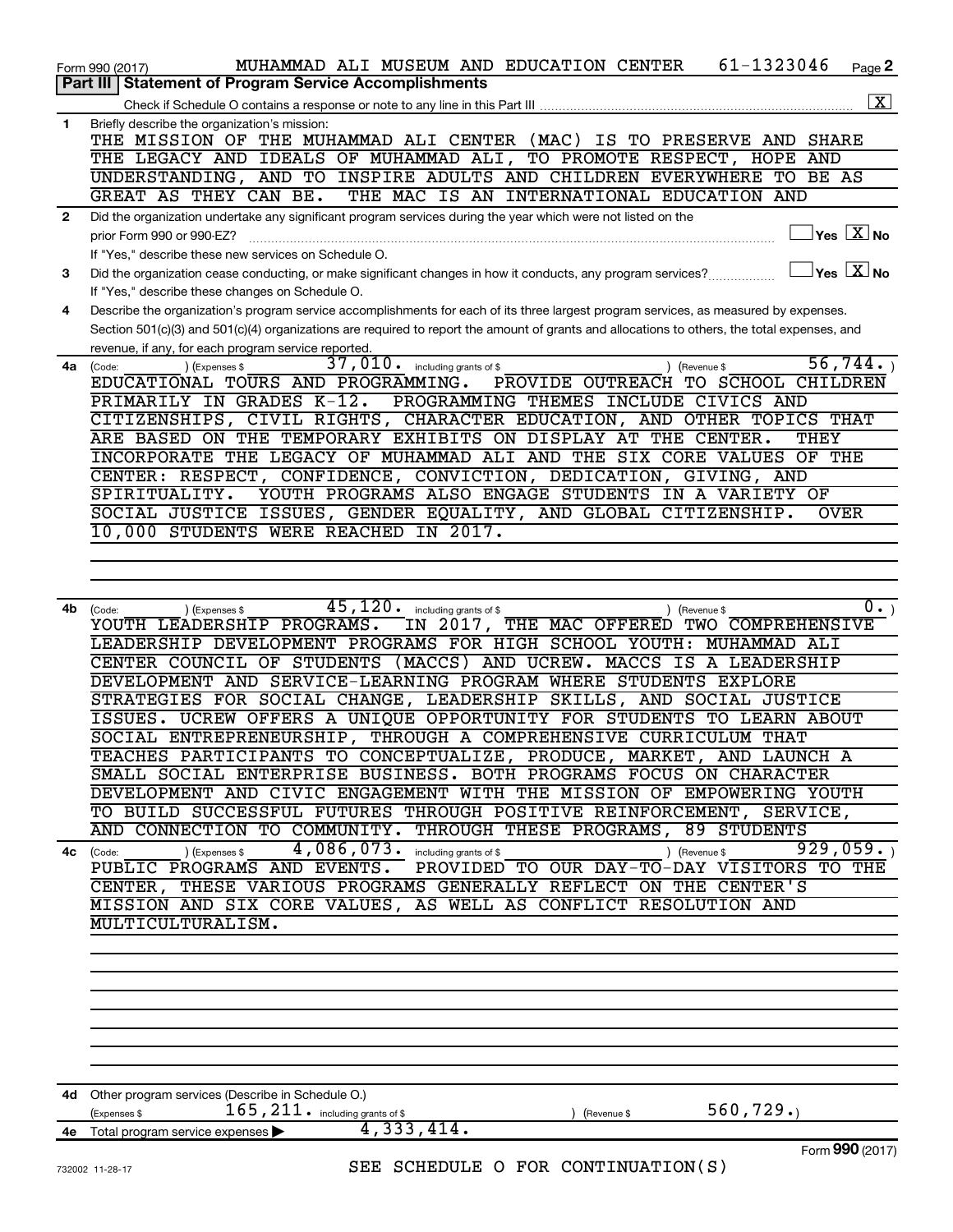|  | Form 990 (2017) |
|--|-----------------|

|     | <b>Part IV   Checklist of Required Schedules</b>                                                                                                                                                                                    |                |                         |                             |
|-----|-------------------------------------------------------------------------------------------------------------------------------------------------------------------------------------------------------------------------------------|----------------|-------------------------|-----------------------------|
|     |                                                                                                                                                                                                                                     |                | Yes                     | No                          |
| 1.  | Is the organization described in section 501(c)(3) or 4947(a)(1) (other than a private foundation)?                                                                                                                                 |                |                         |                             |
|     |                                                                                                                                                                                                                                     | 1              | X                       |                             |
| 2   | Is the organization required to complete Schedule B, Schedule of Contributors? [11] The organization required to complete Schedule B, Schedule of Contributors?                                                                     | $\mathbf{2}$   | $\overline{\textbf{x}}$ |                             |
| 3   | Did the organization engage in direct or indirect political campaign activities on behalf of or in opposition to candidates for                                                                                                     |                |                         |                             |
|     |                                                                                                                                                                                                                                     | 3              |                         | x                           |
| 4   | Section 501(c)(3) organizations. Did the organization engage in lobbying activities, or have a section 501(h) election in effect                                                                                                    |                |                         |                             |
|     |                                                                                                                                                                                                                                     | 4              |                         | х                           |
| 5   | Is the organization a section 501(c)(4), 501(c)(5), or 501(c)(6) organization that receives membership dues, assessments, or                                                                                                        |                |                         |                             |
|     |                                                                                                                                                                                                                                     | 5              |                         | X                           |
| 6   | Did the organization maintain any donor advised funds or any similar funds or accounts for which donors have the right to                                                                                                           |                |                         |                             |
|     | provide advice on the distribution or investment of amounts in such funds or accounts? If "Yes," complete Schedule D, Part I                                                                                                        | 6              |                         | х                           |
| 7   | Did the organization receive or hold a conservation easement, including easements to preserve open space,                                                                                                                           |                |                         |                             |
|     |                                                                                                                                                                                                                                     | $\overline{7}$ |                         | х                           |
| 8   | Did the organization maintain collections of works of art, historical treasures, or other similar assets? If "Yes," complete                                                                                                        |                |                         |                             |
|     | Schedule D, Part III <b>Process Construction Construction Construction</b> Construction Construction Construction Construction Construction Construction Construction Construction Construction Construction Construction Construct | 8              | х                       |                             |
| 9   | Did the organization report an amount in Part X, line 21, for escrow or custodial account liability, serve as a custodian for                                                                                                       |                |                         |                             |
|     | amounts not listed in Part X; or provide credit counseling, debt management, credit repair, or debt negotiation services?                                                                                                           |                |                         |                             |
|     | If "Yes," complete Schedule D, Part IV                                                                                                                                                                                              | 9              |                         | x                           |
| 10  | Did the organization, directly or through a related organization, hold assets in temporarily restricted endowments, permanent                                                                                                       |                |                         |                             |
|     |                                                                                                                                                                                                                                     | 10             | х                       |                             |
| 11  | If the organization's answer to any of the following questions is "Yes," then complete Schedule D, Parts VI, VII, VIII, IX, or X                                                                                                    |                |                         |                             |
|     | as applicable.                                                                                                                                                                                                                      |                |                         |                             |
|     | a Did the organization report an amount for land, buildings, and equipment in Part X, line 10? If "Yes," complete Schedule D,                                                                                                       |                |                         |                             |
|     |                                                                                                                                                                                                                                     | 11a            | х                       |                             |
|     | <b>b</b> Did the organization report an amount for investments - other securities in Part X, line 12 that is 5% or more of its total                                                                                                |                |                         |                             |
|     | assets reported in Part X, line 16? If "Yes," complete Schedule D, Part VII [[[[[[[[[[[[[[[[[[[[[[[[[[[[[[[[[                                                                                                                       | 11b            |                         | х                           |
|     | c Did the organization report an amount for investments - program related in Part X, line 13 that is 5% or more of its total                                                                                                        |                |                         |                             |
|     |                                                                                                                                                                                                                                     | 11c            |                         | х                           |
|     | d Did the organization report an amount for other assets in Part X, line 15 that is 5% or more of its total assets reported in                                                                                                      |                |                         |                             |
|     |                                                                                                                                                                                                                                     | 11d            |                         | х                           |
|     |                                                                                                                                                                                                                                     | <b>11e</b>     | X                       |                             |
|     | f Did the organization's separate or consolidated financial statements for the tax year include a footnote that addresses                                                                                                           |                |                         |                             |
|     | the organization's liability for uncertain tax positions under FIN 48 (ASC 740)? If "Yes," complete Schedule D, Part X                                                                                                              | 11f            | х                       |                             |
|     | 12a Did the organization obtain separate, independent audited financial statements for the tax year? If "Yes," complete                                                                                                             |                |                         |                             |
|     | Schedule D, Parts XI and XII                                                                                                                                                                                                        | 12a            | х                       |                             |
|     | <b>b</b> Was the organization included in consolidated, independent audited financial statements for the tax year?                                                                                                                  |                |                         |                             |
|     | If "Yes," and if the organization answered "No" to line 12a, then completing Schedule D, Parts XI and XII is optional                                                                                                               | 12b            |                         | х                           |
| 13  |                                                                                                                                                                                                                                     | 13             |                         | $\overline{\textbf{x}}$     |
| 14a |                                                                                                                                                                                                                                     | 14a            |                         | $\overline{\textnormal{x}}$ |
|     | <b>b</b> Did the organization have aggregate revenues or expenses of more than \$10,000 from grantmaking, fundraising, business,                                                                                                    |                |                         |                             |
|     | investment, and program service activities outside the United States, or aggregate foreign investments valued at \$100,000                                                                                                          |                |                         |                             |
|     |                                                                                                                                                                                                                                     | 14b            | х                       |                             |
| 15  | Did the organization report on Part IX, column (A), line 3, more than \$5,000 of grants or other assistance to or for any                                                                                                           |                |                         |                             |
|     |                                                                                                                                                                                                                                     | 15             |                         | х                           |
| 16  | Did the organization report on Part IX, column (A), line 3, more than \$5,000 of aggregate grants or other assistance to                                                                                                            |                |                         |                             |
|     |                                                                                                                                                                                                                                     | 16             |                         | х                           |
| 17  | Did the organization report a total of more than \$15,000 of expenses for professional fundraising services on Part IX,                                                                                                             |                |                         |                             |
|     |                                                                                                                                                                                                                                     | 17             |                         | х                           |
| 18  | Did the organization report more than \$15,000 total of fundraising event gross income and contributions on Part VIII, lines                                                                                                        |                | х                       |                             |
|     |                                                                                                                                                                                                                                     | 18             |                         |                             |
| 19  | Did the organization report more than \$15,000 of gross income from gaming activities on Part VIII, line 9a? If "Yes,"                                                                                                              |                |                         | x                           |
|     |                                                                                                                                                                                                                                     | 19             |                         |                             |

Form (2017) **990**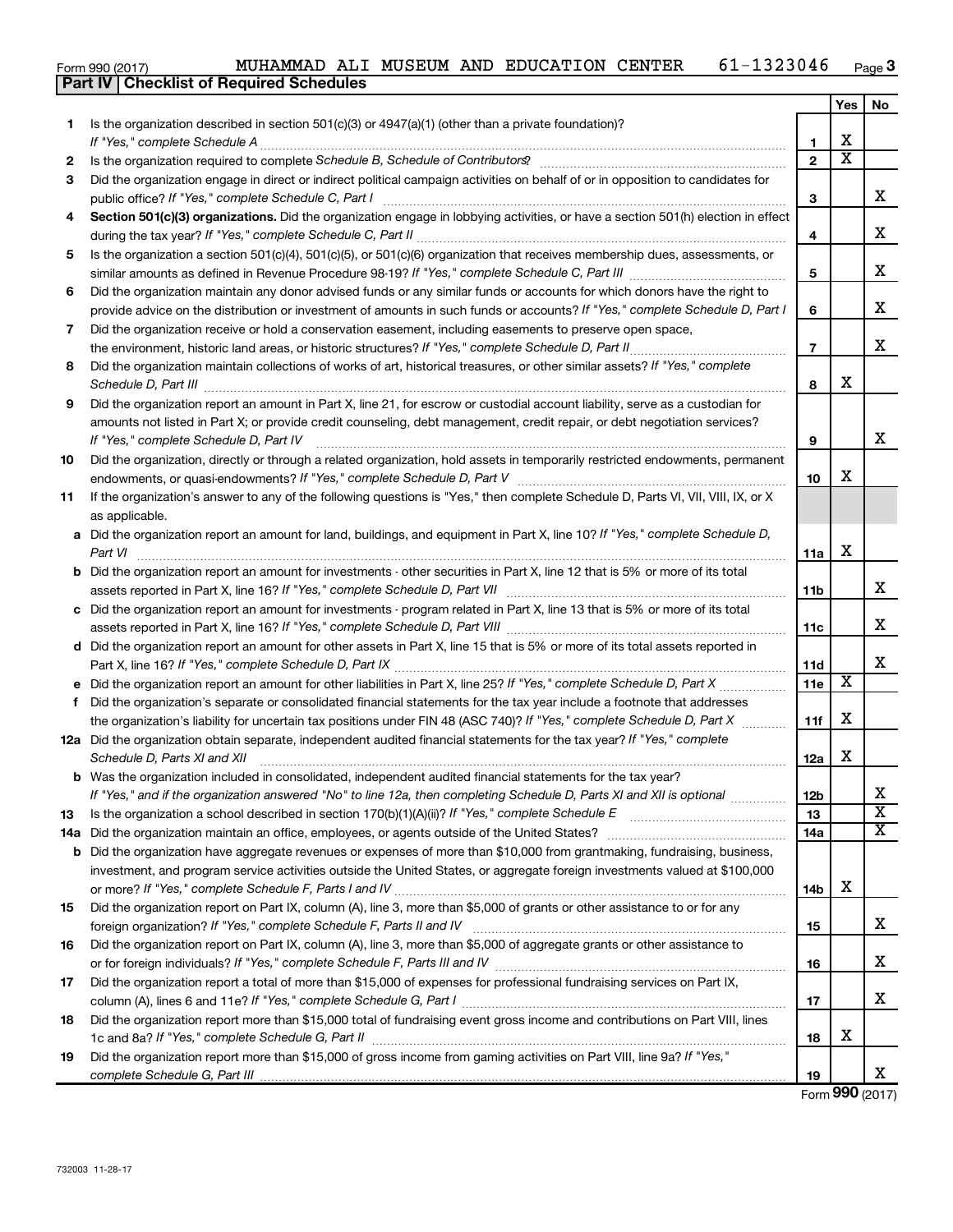| Form 990 (2017) |  | MUHAMMAD | ALI |  |  | MUSEUM AND EDUCATION | CENTER | 1323046<br>$61 - 1$ | Page 4 |
|-----------------|--|----------|-----|--|--|----------------------|--------|---------------------|--------|
|-----------------|--|----------|-----|--|--|----------------------|--------|---------------------|--------|

|    | <b>Part IV   Checklist of Required Schedules (continued)</b>                                                                                                                                                                     |                 |                         |                         |
|----|----------------------------------------------------------------------------------------------------------------------------------------------------------------------------------------------------------------------------------|-----------------|-------------------------|-------------------------|
|    |                                                                                                                                                                                                                                  |                 | Yes                     | No                      |
|    | 20a Did the organization operate one or more hospital facilities? If "Yes," complete Schedule H                                                                                                                                  | 20a             |                         | X                       |
| b  |                                                                                                                                                                                                                                  | 20 <sub>b</sub> |                         |                         |
| 21 | Did the organization report more than \$5,000 of grants or other assistance to any domestic organization or                                                                                                                      |                 |                         |                         |
|    |                                                                                                                                                                                                                                  | 21              |                         | х                       |
| 22 | Did the organization report more than \$5,000 of grants or other assistance to or for domestic individuals on                                                                                                                    |                 |                         |                         |
|    |                                                                                                                                                                                                                                  | 22              |                         | x                       |
| 23 | Did the organization answer "Yes" to Part VII, Section A, line 3, 4, or 5 about compensation of the organization's current                                                                                                       |                 |                         |                         |
|    | and former officers, directors, trustees, key employees, and highest compensated employees? If "Yes," complete                                                                                                                   |                 |                         |                         |
|    | Schedule J <b>Execute J Execute 2 Constant Constant Constant Constant Constant Constant Constant Constant Constant Constant Constant Constant Constant Constant Constant Constant Constant Constant Constant Constant Consta</b> | 23              | X                       |                         |
|    | 24a Did the organization have a tax-exempt bond issue with an outstanding principal amount of more than \$100,000 as of the                                                                                                      |                 |                         |                         |
|    | last day of the year, that was issued after December 31, 2002? If "Yes," answer lines 24b through 24d and complete                                                                                                               |                 |                         |                         |
|    | Schedule K. If "No", go to line 25a                                                                                                                                                                                              | 24a             |                         | x                       |
| b  |                                                                                                                                                                                                                                  | 24 <sub>b</sub> |                         |                         |
|    | c Did the organization maintain an escrow account other than a refunding escrow at any time during the year to defease                                                                                                           |                 |                         |                         |
|    |                                                                                                                                                                                                                                  | 24с             |                         |                         |
|    |                                                                                                                                                                                                                                  | 24d             |                         |                         |
|    | 25a Section 501(c)(3), 501(c)(4), and 501(c)(29) organizations. Did the organization engage in an excess benefit                                                                                                                 |                 |                         |                         |
|    |                                                                                                                                                                                                                                  | 25a             |                         | x                       |
|    | <b>b</b> Is the organization aware that it engaged in an excess benefit transaction with a disqualified person in a prior year, and                                                                                              |                 |                         |                         |
|    | that the transaction has not been reported on any of the organization's prior Forms 990 or 990-EZ? If "Yes," complete                                                                                                            |                 |                         |                         |
|    | Schedule L, Part I                                                                                                                                                                                                               | 25b             |                         | X                       |
| 26 | Did the organization report any amount on Part X, line 5, 6, or 22 for receivables from or payables to any current or                                                                                                            |                 |                         |                         |
|    | former officers, directors, trustees, key employees, highest compensated employees, or disqualified persons? If "Yes,"                                                                                                           |                 |                         |                         |
|    |                                                                                                                                                                                                                                  | 26              |                         | x                       |
| 27 | Did the organization provide a grant or other assistance to an officer, director, trustee, key employee, substantial                                                                                                             |                 |                         |                         |
|    | contributor or employee thereof, a grant selection committee member, or to a 35% controlled entity or family member                                                                                                              |                 |                         |                         |
|    |                                                                                                                                                                                                                                  | 27              |                         | x                       |
| 28 | Was the organization a party to a business transaction with one of the following parties (see Schedule L, Part IV                                                                                                                |                 |                         |                         |
|    | instructions for applicable filing thresholds, conditions, and exceptions):                                                                                                                                                      |                 |                         |                         |
| а  | A current or former officer, director, trustee, or key employee? If "Yes," complete Schedule L, Part IV                                                                                                                          | 28a             |                         | х                       |
| b  | A family member of a current or former officer, director, trustee, or key employee? If "Yes," complete Schedule L, Part IV                                                                                                       | 28b             |                         | $\overline{\mathbf{X}}$ |
|    | c An entity of which a current or former officer, director, trustee, or key employee (or a family member thereof) was an officer,                                                                                                |                 |                         |                         |
|    | director, trustee, or direct or indirect owner? If "Yes," complete Schedule L, Part IV                                                                                                                                           | 28c             |                         | х                       |
| 29 |                                                                                                                                                                                                                                  | 29              | $\overline{\textbf{x}}$ |                         |
| 30 | Did the organization receive contributions of art, historical treasures, or other similar assets, or qualified conservation                                                                                                      |                 |                         |                         |
|    |                                                                                                                                                                                                                                  | 30              | Χ                       |                         |
| 31 | Did the organization liquidate, terminate, or dissolve and cease operations?                                                                                                                                                     |                 |                         |                         |
|    |                                                                                                                                                                                                                                  | 31              |                         | x                       |
| 32 | Did the organization sell, exchange, dispose of, or transfer more than 25% of its net assets? If "Yes," complete                                                                                                                 |                 |                         |                         |
|    | Schedule N, Part II                                                                                                                                                                                                              | 32              |                         | х                       |
| 33 | Did the organization own 100% of an entity disregarded as separate from the organization under Regulations                                                                                                                       |                 |                         |                         |
|    |                                                                                                                                                                                                                                  | 33              |                         | х                       |
| 34 | Was the organization related to any tax-exempt or taxable entity? If "Yes," complete Schedule R, Part II, III, or IV, and                                                                                                        |                 |                         |                         |
|    | Part V, line 1                                                                                                                                                                                                                   | 34              |                         | x                       |
|    |                                                                                                                                                                                                                                  | 35a             |                         | $\overline{\textbf{X}}$ |
| b  | If "Yes" to line 35a, did the organization receive any payment from or engage in any transaction with a controlled entity                                                                                                        |                 |                         |                         |
|    |                                                                                                                                                                                                                                  | 35b             |                         |                         |
| 36 | Section 501(c)(3) organizations. Did the organization make any transfers to an exempt non-charitable related organization?                                                                                                       |                 |                         |                         |
|    |                                                                                                                                                                                                                                  | 36              |                         | х                       |
| 37 | Did the organization conduct more than 5% of its activities through an entity that is not a related organization                                                                                                                 |                 |                         |                         |
|    |                                                                                                                                                                                                                                  | 37              |                         | х                       |
| 38 | Did the organization complete Schedule O and provide explanations in Schedule O for Part VI, lines 11b and 19?                                                                                                                   |                 |                         |                         |
|    |                                                                                                                                                                                                                                  | 38              | х                       |                         |

Form (2017) **990**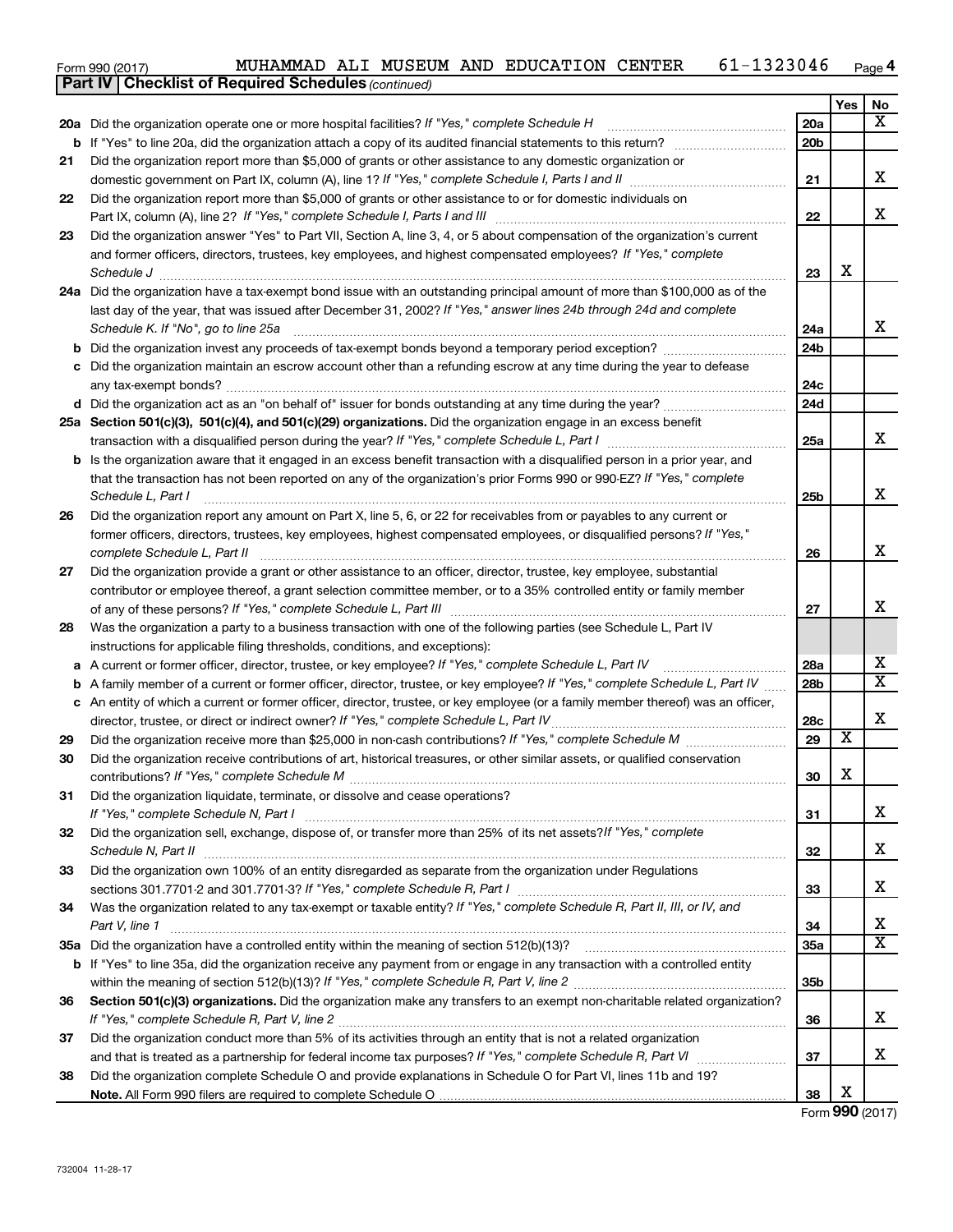|               | MUHAMMAD ALI MUSEUM AND EDUCATION CENTER<br>Form 990 (2017)                                                                                     |                 | 61-1323046     |                |                              | Page 5                     |
|---------------|-------------------------------------------------------------------------------------------------------------------------------------------------|-----------------|----------------|----------------|------------------------------|----------------------------|
| <b>Part V</b> | <b>Statements Regarding Other IRS Filings and Tax Compliance</b>                                                                                |                 |                |                |                              |                            |
|               | Check if Schedule O contains a response or note to any line in this Part V                                                                      |                 |                |                |                              |                            |
|               |                                                                                                                                                 |                 |                |                | Yes                          | No                         |
|               |                                                                                                                                                 | 1a              | 17             |                |                              |                            |
| b             | Enter the number of Forms W-2G included in line 1a. Enter -0- if not applicable                                                                 | 1 <sub>b</sub>  | $\overline{0}$ |                |                              |                            |
| c             | Did the organization comply with backup withholding rules for reportable payments to vendors and reportable gaming                              |                 |                |                |                              |                            |
|               |                                                                                                                                                 |                 |                | 1c             | х                            |                            |
|               | 2a Enter the number of employees reported on Form W-3, Transmittal of Wage and Tax Statements,                                                  |                 |                |                |                              |                            |
|               | filed for the calendar year ending with or within the year covered by this return                                                               | 2a              | 59             |                |                              |                            |
|               |                                                                                                                                                 |                 |                | 2 <sub>b</sub> | х                            |                            |
|               |                                                                                                                                                 |                 |                |                |                              |                            |
|               | 3a Did the organization have unrelated business gross income of \$1,000 or more during the year?                                                |                 |                | 3a             |                              | х                          |
|               |                                                                                                                                                 |                 |                | 3 <sub>b</sub> |                              |                            |
|               | 4a At any time during the calendar year, did the organization have an interest in, or a signature or other authority over, a                    |                 |                |                |                              |                            |
|               | financial account in a foreign country (such as a bank account, securities account, or other financial account)?                                |                 |                | 4a             |                              | X                          |
|               | <b>b</b> If "Yes," enter the name of the foreign country: $\blacktriangleright$                                                                 |                 |                |                |                              |                            |
|               | See instructions for filing requirements for FinCEN Form 114, Report of Foreign Bank and Financial Accounts (FBAR).                             |                 |                |                |                              |                            |
|               |                                                                                                                                                 |                 |                | 5a             |                              | х<br>$\overline{\text{X}}$ |
|               |                                                                                                                                                 |                 |                | 5 <sub>b</sub> |                              |                            |
|               |                                                                                                                                                 |                 |                | 5c             |                              |                            |
|               | 6a Does the organization have annual gross receipts that are normally greater than \$100,000, and did the organization solicit                  |                 |                |                |                              |                            |
|               |                                                                                                                                                 |                 |                | 6a             |                              | X                          |
|               | <b>b</b> If "Yes," did the organization include with every solicitation an express statement that such contributions or gifts                   |                 |                |                |                              |                            |
|               |                                                                                                                                                 |                 |                | 6b             |                              |                            |
| 7             | Organizations that may receive deductible contributions under section 170(c).                                                                   |                 |                |                |                              |                            |
| a             | Did the organization receive a payment in excess of \$75 made partly as a contribution and partly for goods and services provided to the payor? |                 |                | 7a             | х<br>$\overline{\textbf{x}}$ |                            |
|               |                                                                                                                                                 |                 |                | 7b             |                              |                            |
|               | c Did the organization sell, exchange, or otherwise dispose of tangible personal property for which it was required                             |                 |                |                |                              | X                          |
|               |                                                                                                                                                 |                 |                | 7c             |                              |                            |
|               |                                                                                                                                                 |                 |                |                |                              | х                          |
| е             |                                                                                                                                                 |                 |                | 7е<br>7f       |                              | $\overline{\text{X}}$      |
| f.            |                                                                                                                                                 |                 |                |                |                              |                            |
|               | If the organization received a contribution of qualified intellectual property, did the organization file Form 8899 as required?                |                 |                | 7g             |                              |                            |
|               | h If the organization received a contribution of cars, boats, airplanes, or other vehicles, did the organization file a Form 1098-C?            |                 |                | 7h             |                              |                            |
| 8             | Sponsoring organizations maintaining donor advised funds. Did a donor advised fund maintained by the                                            |                 |                |                |                              |                            |
|               |                                                                                                                                                 |                 |                | 8              |                              |                            |
|               | Sponsoring organizations maintaining donor advised funds.                                                                                       |                 |                |                |                              |                            |
| а             | Did the sponsoring organization make any taxable distributions under section 4966?                                                              |                 |                | 9а             |                              |                            |
| b             | Did the sponsoring organization make a distribution to a donor, donor advisor, or related person?                                               |                 |                | 9b             |                              |                            |
| 10            | Section 501(c)(7) organizations. Enter:                                                                                                         | 10a             |                |                |                              |                            |
| а             | Gross receipts, included on Form 990, Part VIII, line 12, for public use of club facilities                                                     | 10 <sub>b</sub> |                |                |                              |                            |
| b             | Section 501(c)(12) organizations. Enter:                                                                                                        |                 |                |                |                              |                            |
| 11            |                                                                                                                                                 | 11a             |                |                |                              |                            |
| а             | Gross income from other sources (Do not net amounts due or paid to other sources against                                                        |                 |                |                |                              |                            |
| b             |                                                                                                                                                 | 11b             |                |                |                              |                            |
|               | 12a Section 4947(a)(1) non-exempt charitable trusts. Is the organization filing Form 990 in lieu of Form 1041?                                  |                 |                | 12a            |                              |                            |
|               | <b>b</b> If "Yes," enter the amount of tax-exempt interest received or accrued during the year                                                  | 12b             |                |                |                              |                            |
| 13            | Section 501(c)(29) qualified nonprofit health insurance issuers.                                                                                |                 |                |                |                              |                            |
|               | a Is the organization licensed to issue qualified health plans in more than one state?                                                          |                 |                | 13a            |                              |                            |
|               | Note. See the instructions for additional information the organization must report on Schedule O.                                               |                 |                |                |                              |                            |
|               | <b>b</b> Enter the amount of reserves the organization is required to maintain by the states in which the                                       |                 |                |                |                              |                            |
|               |                                                                                                                                                 | 13b             |                |                |                              |                            |
|               |                                                                                                                                                 | 13с             |                |                |                              |                            |
|               | 14a Did the organization receive any payments for indoor tanning services during the tax year?                                                  |                 |                | 14a            |                              | x                          |
|               |                                                                                                                                                 |                 |                | 14b            |                              |                            |
|               |                                                                                                                                                 |                 |                |                |                              |                            |

|  | Form 990 (2017) |
|--|-----------------|
|--|-----------------|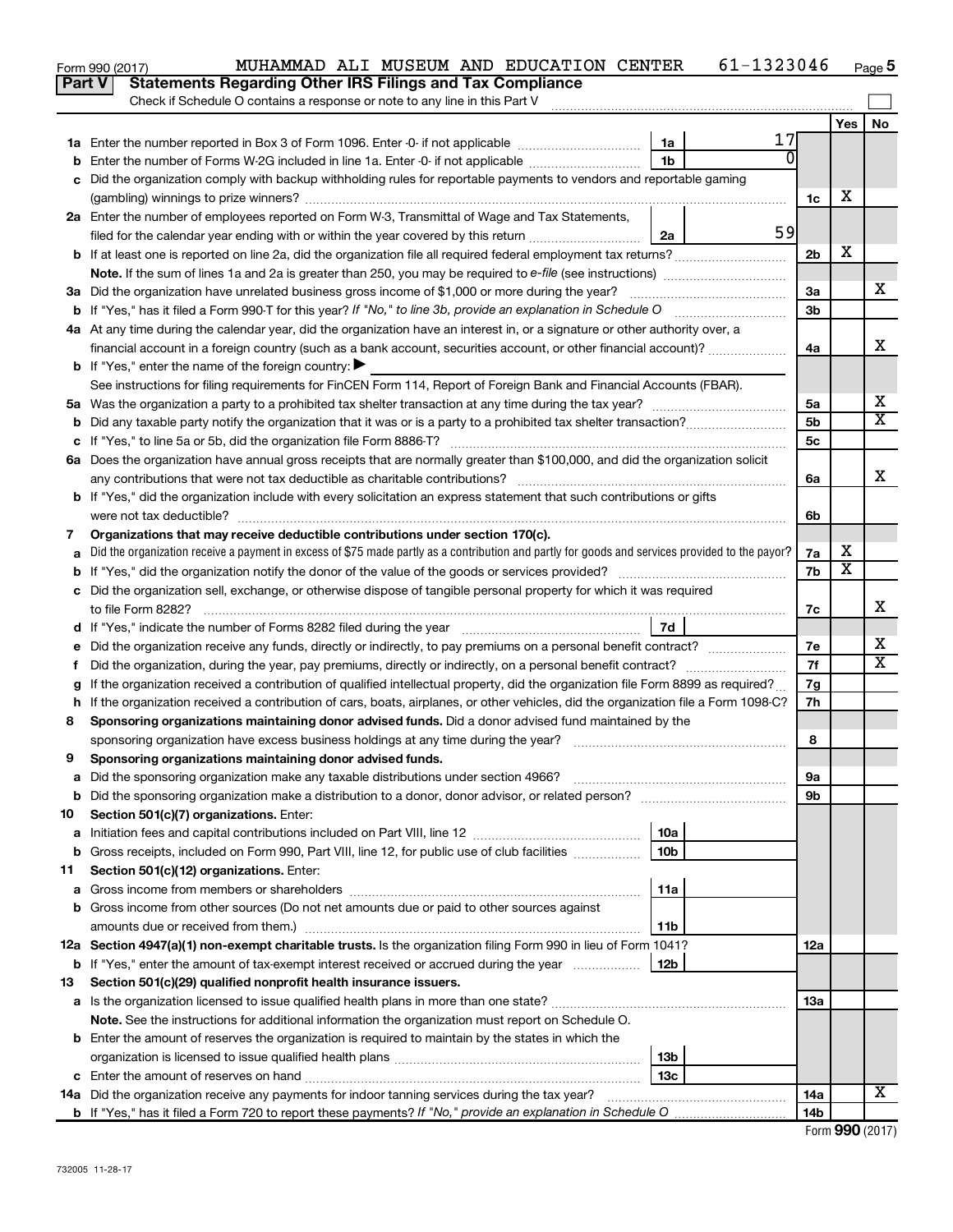| Form 990 (2017) |  |
|-----------------|--|
|-----------------|--|

#### Form 990 (2017) MUHAMMAD ALI MUSEUM AND EDUCATION CENTER  $61-1323046$  Page **6**

**Part VI** Governance, Management, and Disclosure For each "Yes" response to lines 2 through 7b below, and for a "No" response *to line 8a, 8b, or 10b below, describe the circumstances, processes, or changes in Schedule O. See instructions.*

|             |                                                                                                                                                                                                                               |    |    |                 |                         | $\mathbf{X}$            |  |  |
|-------------|-------------------------------------------------------------------------------------------------------------------------------------------------------------------------------------------------------------------------------|----|----|-----------------|-------------------------|-------------------------|--|--|
|             | <b>Section A. Governing Body and Management</b>                                                                                                                                                                               |    |    |                 |                         |                         |  |  |
|             |                                                                                                                                                                                                                               |    |    |                 | Yes                     | No                      |  |  |
|             | 1a Enter the number of voting members of the governing body at the end of the tax year                                                                                                                                        | 1a | 24 |                 |                         |                         |  |  |
|             | If there are material differences in voting rights among members of the governing body, or if the governing                                                                                                                   |    |    |                 |                         |                         |  |  |
|             | body delegated broad authority to an executive committee or similar committee, explain in Schedule O.                                                                                                                         |    |    |                 |                         |                         |  |  |
| $\mathbf b$ | Enter the number of voting members included in line 1a, above, who are independent                                                                                                                                            | 1b | 24 |                 |                         |                         |  |  |
| 2           | Did any officer, director, trustee, or key employee have a family relationship or a business relationship with any other                                                                                                      |    |    |                 |                         |                         |  |  |
|             | officer, director, trustee, or key employee?                                                                                                                                                                                  |    |    | $\mathbf{2}$    |                         | х                       |  |  |
| 3           | Did the organization delegate control over management duties customarily performed by or under the direct supervision                                                                                                         |    |    |                 |                         |                         |  |  |
|             |                                                                                                                                                                                                                               |    |    | 3               |                         | х                       |  |  |
| 4           | Did the organization make any significant changes to its governing documents since the prior Form 990 was filed?                                                                                                              |    |    | 4               |                         | $\overline{\textbf{x}}$ |  |  |
| 5           |                                                                                                                                                                                                                               |    |    |                 |                         |                         |  |  |
| 6           |                                                                                                                                                                                                                               |    |    | 6               |                         | $\overline{\mathbf{x}}$ |  |  |
| 7a          | Did the organization have members, stockholders, or other persons who had the power to elect or appoint one or                                                                                                                |    |    |                 |                         |                         |  |  |
|             |                                                                                                                                                                                                                               |    |    | 7a              |                         | X                       |  |  |
| b           | Are any governance decisions of the organization reserved to (or subject to approval by) members, stockholders, or                                                                                                            |    |    |                 |                         |                         |  |  |
|             | persons other than the governing body?                                                                                                                                                                                        |    |    | 7b              |                         | x                       |  |  |
| 8           | Did the organization contemporaneously document the meetings held or written actions undertaken during the year by the following:                                                                                             |    |    |                 |                         |                         |  |  |
| a           |                                                                                                                                                                                                                               |    |    | 8а              | х                       |                         |  |  |
| b           |                                                                                                                                                                                                                               |    |    | 8b              | $\overline{\mathbf{x}}$ |                         |  |  |
| 9           | Is there any officer, director, trustee, or key employee listed in Part VII, Section A, who cannot be reached at the                                                                                                          |    |    |                 |                         |                         |  |  |
|             |                                                                                                                                                                                                                               |    |    | 9               |                         | x                       |  |  |
|             | Section B. Policies (This Section B requests information about policies not required by the Internal Revenue Code.)                                                                                                           |    |    |                 |                         |                         |  |  |
|             |                                                                                                                                                                                                                               |    |    |                 | Yes                     | No                      |  |  |
|             |                                                                                                                                                                                                                               |    |    | <b>10a</b>      |                         | x                       |  |  |
|             | b If "Yes," did the organization have written policies and procedures governing the activities of such chapters, affiliates,                                                                                                  |    |    |                 |                         |                         |  |  |
|             |                                                                                                                                                                                                                               |    |    | 10 <sub>b</sub> |                         |                         |  |  |
|             | 11a Has the organization provided a complete copy of this Form 990 to all members of its governing body before filing the form?                                                                                               |    |    | 11a             | X                       |                         |  |  |
| b           | Describe in Schedule O the process, if any, used by the organization to review this Form 990.                                                                                                                                 |    |    |                 |                         |                         |  |  |
| 12a         | Did the organization have a written conflict of interest policy? If "No," go to line 13                                                                                                                                       |    |    | 12a             | х                       |                         |  |  |
| b           | Were officers, directors, or trustees, and key employees required to disclose annually interests that could give rise to conflicts?                                                                                           |    |    | 12 <sub>b</sub> | $\overline{\textbf{x}}$ |                         |  |  |
| c           | Did the organization regularly and consistently monitor and enforce compliance with the policy? If "Yes," describe                                                                                                            |    |    |                 |                         |                         |  |  |
|             | in Schedule O how this was done                                                                                                                                                                                               |    |    | 12c             | х                       |                         |  |  |
| 13          |                                                                                                                                                                                                                               |    |    | 13              | $\overline{\textbf{x}}$ |                         |  |  |
| 14          |                                                                                                                                                                                                                               |    |    | 14              | $\overline{\mathbf{X}}$ |                         |  |  |
| 15          | Did the process for determining compensation of the following persons include a review and approval by independent                                                                                                            |    |    |                 |                         |                         |  |  |
|             | persons, comparability data, and contemporaneous substantiation of the deliberation and decision?                                                                                                                             |    |    |                 |                         |                         |  |  |
|             | The organization's CEO, Executive Director, or top management official manufactured content of the organization's CEO, Executive Director, or top management official manufactured and the state of the state of the state of |    |    | <b>15a</b>      | х                       |                         |  |  |
|             |                                                                                                                                                                                                                               |    |    | 15b             |                         | х                       |  |  |
|             | If "Yes" to line 15a or 15b, describe the process in Schedule O (see instructions).                                                                                                                                           |    |    |                 |                         |                         |  |  |
|             | 16a Did the organization invest in, contribute assets to, or participate in a joint venture or similar arrangement with a                                                                                                     |    |    |                 |                         |                         |  |  |
|             | taxable entity during the year?                                                                                                                                                                                               |    |    | 16a             |                         | x                       |  |  |
|             | <b>b</b> If "Yes," did the organization follow a written policy or procedure requiring the organization to evaluate its participation                                                                                         |    |    |                 |                         |                         |  |  |
|             | in joint venture arrangements under applicable federal tax law, and take steps to safeguard the organization's                                                                                                                |    |    |                 |                         |                         |  |  |
|             | exempt status with respect to such arrangements?                                                                                                                                                                              |    |    | 16 <sub>b</sub> |                         |                         |  |  |
|             | <b>Section C. Disclosure</b>                                                                                                                                                                                                  |    |    |                 |                         |                         |  |  |
| 17          | List the states with which a copy of this Form 990 is required to be filed $\blacktriangleright XY$                                                                                                                           |    |    |                 |                         |                         |  |  |
| 18          | Section 6104 requires an organization to make its Forms 1023 (or 1024 if applicable), 990, and 990-T (Section 501(c)(3)s only) available                                                                                      |    |    |                 |                         |                         |  |  |
|             | for public inspection. Indicate how you made these available. Check all that apply.                                                                                                                                           |    |    |                 |                         |                         |  |  |
|             | <b>X</b> Own website<br>$\lfloor X \rfloor$ Another's website<br>$\lfloor x \rfloor$ Upon request<br>Other (explain in Schedule O)                                                                                            |    |    |                 |                         |                         |  |  |
| 19          | Describe in Schedule O whether (and if so, how) the organization made its governing documents, conflict of interest policy, and financial                                                                                     |    |    |                 |                         |                         |  |  |
|             | statements available to the public during the tax year.                                                                                                                                                                       |    |    |                 |                         |                         |  |  |
| 20          | State the name, address, and telephone number of the person who possesses the organization's books and records:                                                                                                               |    |    |                 |                         |                         |  |  |
|             | THE ORGANIZATION - 502-584-9254                                                                                                                                                                                               |    |    |                 |                         |                         |  |  |
|             | 144 NORTH SIXTH STREET, LOUISVILLE, KY<br>40202                                                                                                                                                                               |    |    |                 |                         |                         |  |  |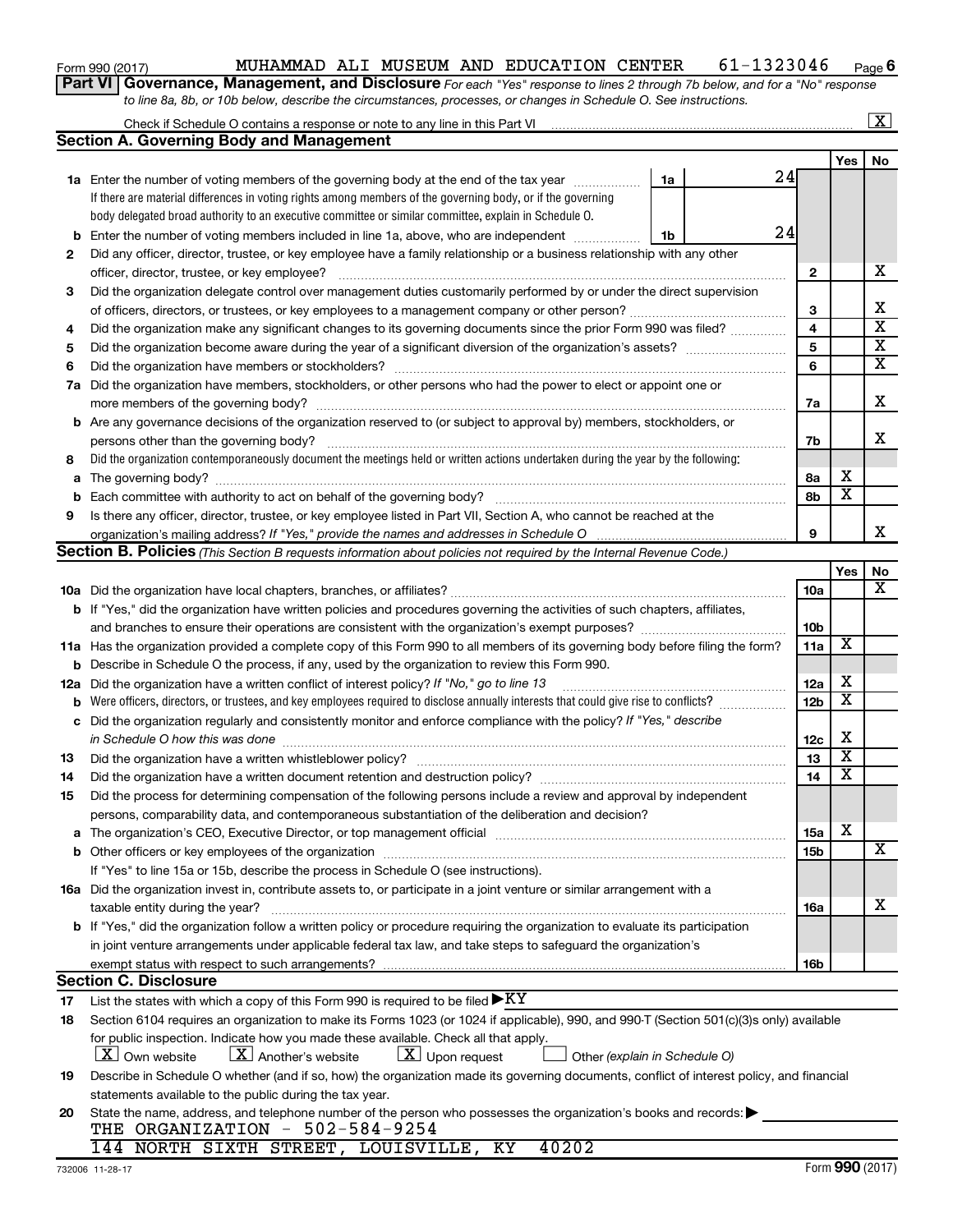**Part VII Compensation of Officers, Directors, Trustees, Key Employees, Highest Compensated Employees, and Independent Contractors**

Check if Schedule O contains a response or note to any line in this Part VII

**Section A. Officers, Directors, Trustees, Key Employees, and Highest Compensated Employees**

**1a**  Complete this table for all persons required to be listed. Report compensation for the calendar year ending with or within the organization's tax year.

**•** List all of the organization's current officers, directors, trustees (whether individuals or organizations), regardless of amount of compensation. Enter  $-0$ - in columns  $(D)$ ,  $(E)$ , and  $(F)$  if no compensation was paid.

**•** List all of the organization's **current** key employees, if any. See instructions for definition of "key employee."

**•** List the organization's five current highest compensated employees (other than an officer, director, trustee, or key employee) who received reportable compensation (Box 5 of Form W-2 and/or Box 7 of Form 1099-MISC) of more than \$100,000 from the organization and any related organizations.

**•** List all of the organization's former officers, key employees, and highest compensated employees who received more than \$100,000 of reportable compensation from the organization and any related organizations.

**•** List all of the organization's former directors or trustees that received, in the capacity as a former director or trustee of the organization, more than \$10,000 of reportable compensation from the organization and any related organizations.

List persons in the following order: individual trustees or directors; institutional trustees; officers; key employees; highest compensated employees; and former such persons.

Check this box if neither the organization nor any related organization compensated any current officer, director, or trustee.  $\Box$ 

| (A)                          | (B)                    |                                |                                                                  | (C)      |              |                                 |        | (D)                 | (E)                              | (F)                      |
|------------------------------|------------------------|--------------------------------|------------------------------------------------------------------|----------|--------------|---------------------------------|--------|---------------------|----------------------------------|--------------------------|
| Name and Title               | Average                |                                | (do not check more than one                                      | Position |              |                                 |        | Reportable          | Reportable                       | Estimated                |
|                              | hours per              |                                | box, unless person is both an<br>officer and a director/trustee) |          |              |                                 |        | compensation        | compensation                     | amount of                |
|                              | week                   |                                |                                                                  |          |              |                                 |        | from                | from related                     | other                    |
|                              | (list any<br>hours for |                                |                                                                  |          |              |                                 |        | the<br>organization | organizations<br>(W-2/1099-MISC) | compensation<br>from the |
|                              | related                |                                |                                                                  |          |              |                                 |        | (W-2/1099-MISC)     |                                  | organization             |
|                              | organizations          |                                |                                                                  |          |              |                                 |        |                     |                                  | and related              |
|                              | below                  | Individual trustee or director | Institutional trustee                                            |          | Key employee | Highest compensated<br>employee |        |                     |                                  | organizations            |
|                              | line)                  |                                |                                                                  | Officer  |              |                                 | Former |                     |                                  |                          |
| LONNIE ALI<br>(1)            | 2.00                   |                                |                                                                  |          |              |                                 |        |                     |                                  |                          |
| <b>FOUNDER</b>               |                        | $\mathbf X$                    |                                                                  |          |              |                                 |        | 0.                  | $\mathbf 0$                      | $\mathbf 0$ .            |
| INA BOND<br>(2)              | 2.00                   |                                |                                                                  |          |              |                                 |        |                     |                                  |                          |
| CHAIR EMERITUS               |                        | $\mathbf X$                    |                                                                  |          |              |                                 |        | $\mathbf 0$ .       | $\mathbf 0$                      | 0.                       |
| (3)<br>ROBERT L. DECKER      | 2.00                   |                                |                                                                  |          |              |                                 |        |                     |                                  |                          |
| SECRETARY/TREASURER          |                        | $\mathbf X$                    |                                                                  |          |              |                                 |        | $\mathbf 0$ .       | $\mathbf 0$                      | $\mathbf 0$ .            |
| RALPH DE CHABERT<br>(4)      | 2.00                   |                                |                                                                  |          |              |                                 |        |                     |                                  |                          |
| IMMEDIATE PAST CHAIR         |                        | $\mathbf X$                    |                                                                  |          |              |                                 |        | 0.                  | $\mathbf 0$                      | $\mathbf 0$ .            |
| <b>AKURE PARADIS</b><br>(5)  | 2.00                   |                                |                                                                  |          |              |                                 |        |                     |                                  |                          |
| MEMBER-AT-LARGE              |                        | $\mathbf X$                    |                                                                  |          |              |                                 |        | 0.                  | $\mathbf 0$                      | $\mathbf 0$ .            |
| (6)<br>KARL SCHMITT          | 2.00                   |                                |                                                                  |          |              |                                 |        |                     |                                  |                          |
| CHAIR                        |                        | $\mathbf X$                    |                                                                  |          |              |                                 |        | 0.                  | $\mathbf 0$                      | $\mathbf 0$ .            |
| <b>LAURIE SCHALOW</b><br>(7) | 2.00                   |                                |                                                                  |          |              |                                 |        |                     |                                  |                          |
| MEMBER-AT-LARGE              |                        | $\mathbf X$                    |                                                                  |          |              |                                 |        | 0.                  | $\mathbf 0$                      | $\mathbf 0$ .            |
| TURNEY BERRY<br>(8)          | 2.00                   |                                |                                                                  |          |              |                                 |        |                     |                                  |                          |
| MEMBER-AT-LARGE              |                        | $\mathbf X$                    |                                                                  |          |              |                                 |        | 0.                  | $\mathbf 0$                      | $\mathbf 0$ .            |
| <b>EMILIE DEUTSCH</b><br>(9) | 2.00                   |                                |                                                                  |          |              |                                 |        |                     |                                  |                          |
| MEMBER-AT-LARGE              |                        | $\mathbf X$                    |                                                                  |          |              |                                 |        | 0.                  | $\mathbf 0$                      | $\mathbf 0$ .            |
| (10) ROBERT CROFT JR.        | 2.00                   |                                |                                                                  |          |              |                                 |        |                     |                                  |                          |
| EXECUTIVE COMMITTEE MEMBER   |                        | $\mathbf X$                    |                                                                  |          |              |                                 |        | 0.                  | $\mathbf 0$                      | $\mathbf 0$ .            |
| (11) GREG FISCHER            | $2 \cdot 00$           |                                |                                                                  |          |              |                                 |        |                     |                                  |                          |
| MEMBER-AT-LARGE              |                        | X                              |                                                                  |          |              |                                 |        | 0.                  | $\mathbf 0$                      | $\mathbf 0$ .            |
| (12) LAURA DOUGLAS           | 2.00                   |                                |                                                                  |          |              |                                 |        |                     |                                  |                          |
| VICE-CHAIR                   |                        | $\mathbf X$                    |                                                                  |          |              |                                 |        | 0.                  | $\mathbf 0$                      | 0.                       |
| (13) KRAIG FOX               | 2.00                   |                                |                                                                  |          |              |                                 |        |                     |                                  |                          |
| MEMBER-AT-LARGE              |                        | X                              |                                                                  |          |              |                                 |        | $\mathbf 0$ .       | $\mathbf 0$                      | $\mathbf 0$ .            |
| (14) L. THOMAS HILTZ         | 2.00                   |                                |                                                                  |          |              |                                 |        |                     |                                  |                          |
| MEMBER-AT-LARGE              |                        | $\mathbf X$                    |                                                                  |          |              |                                 |        | 0.                  | $\mathbf 0$                      | $\mathbf 0$ .            |
| (15) GILL HOLLAND            | 2.00                   |                                |                                                                  |          |              |                                 |        |                     |                                  |                          |
| EXECUTIVE COMMITTEE MEMBER   |                        | $\mathbf X$                    |                                                                  |          |              |                                 |        | 0.                  | $\mathbf 0$                      | 0.                       |
| (16) BENNIE IVORY            | 2.00                   |                                |                                                                  |          |              |                                 |        |                     |                                  |                          |
| MEMBER-AT-LARGE              |                        | $\mathbf X$                    |                                                                  |          |              |                                 |        | 0.                  | $\mathbf 0$                      | 0.                       |
| (17) INGRID JOHNSON          | 2.00                   |                                |                                                                  |          |              |                                 |        |                     |                                  |                          |
| MEMBER-AT-LARGE              |                        | $\mathbf X$                    |                                                                  |          |              |                                 |        | 0.                  | $\mathbf 0$                      | 0.                       |

**7**

 $\Box$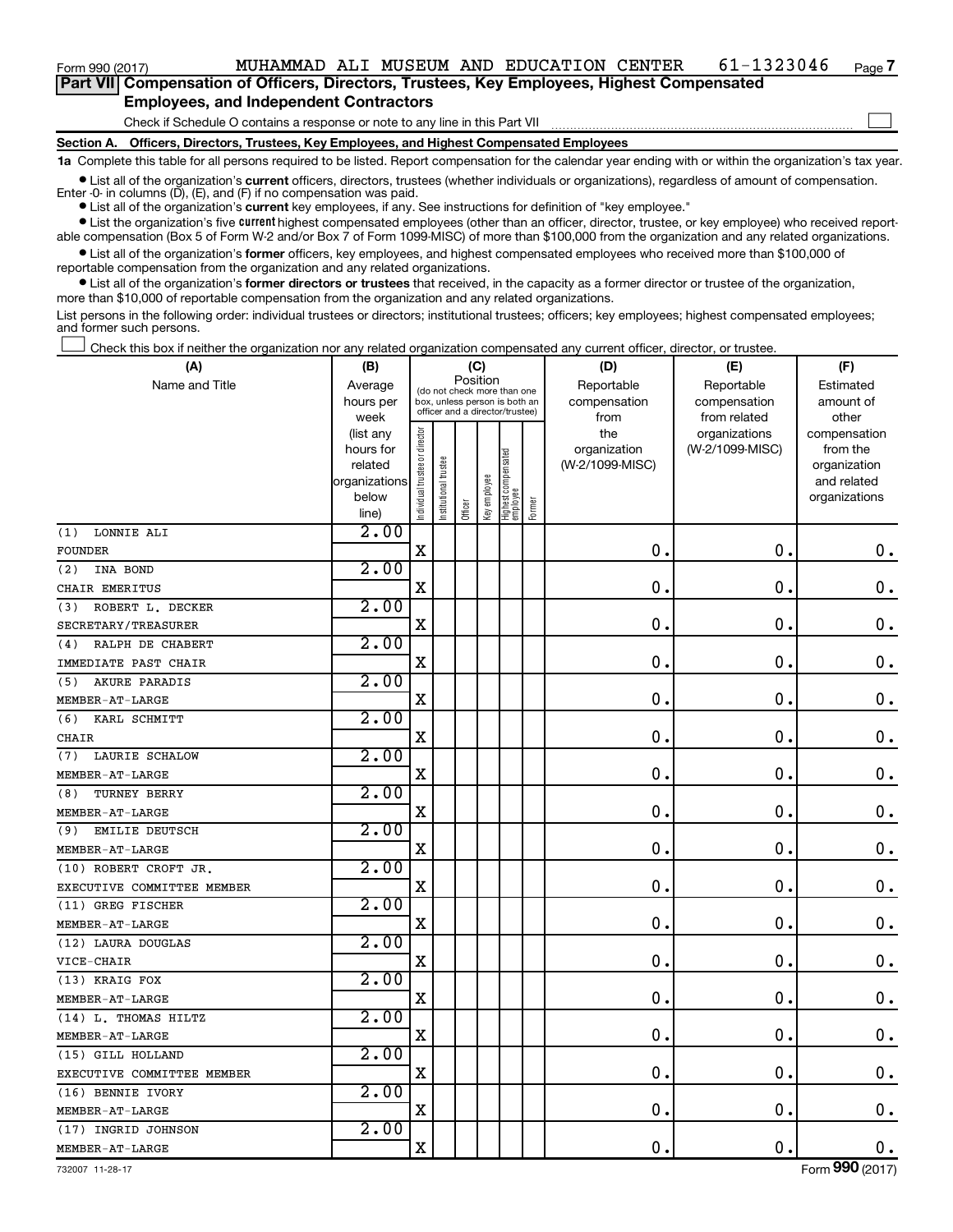| Form 990 (2017)                                                                                                                           |                                                                       |                                |                       |                                         |              |                                                                  |        | MUHAMMAD ALI MUSEUM AND EDUCATION CENTER | 61-1323046        |                  |              |                          | Page 8                            |
|-------------------------------------------------------------------------------------------------------------------------------------------|-----------------------------------------------------------------------|--------------------------------|-----------------------|-----------------------------------------|--------------|------------------------------------------------------------------|--------|------------------------------------------|-------------------|------------------|--------------|--------------------------|-----------------------------------|
| <b>Part VII</b><br>Section A. Officers, Directors, Trustees, Key Employees, and Highest Compensated Employees (continued)                 |                                                                       |                                |                       |                                         |              |                                                                  |        |                                          |                   |                  |              |                          |                                   |
| (A)                                                                                                                                       | (B)                                                                   |                                |                       | (C)                                     |              |                                                                  |        | (D)                                      | (E)               |                  |              | (F)                      |                                   |
| Name and title                                                                                                                            | Average                                                               |                                |                       | Position<br>(do not check more than one |              |                                                                  |        | Reportable                               | Reportable        |                  |              | Estimated                |                                   |
|                                                                                                                                           | hours per                                                             |                                |                       |                                         |              | box, unless person is both an<br>officer and a director/trustee) |        | compensation                             | compensation      |                  |              | amount of                |                                   |
|                                                                                                                                           | week                                                                  |                                |                       |                                         |              |                                                                  |        | from                                     | from related      |                  |              | other                    |                                   |
|                                                                                                                                           | (list any<br>hours for                                                |                                |                       |                                         |              |                                                                  |        | the                                      | organizations     |                  |              | compensation             |                                   |
|                                                                                                                                           | related                                                               |                                |                       |                                         |              |                                                                  |        | organization<br>(W-2/1099-MISC)          | (W-2/1099-MISC)   |                  |              | from the<br>organization |                                   |
|                                                                                                                                           | organizations                                                         |                                |                       |                                         |              |                                                                  |        |                                          |                   |                  |              | and related              |                                   |
|                                                                                                                                           | below                                                                 | Individual trustee or director | Institutional trustee |                                         | Key employee |                                                                  |        |                                          |                   |                  |              | organizations            |                                   |
|                                                                                                                                           | line)                                                                 |                                |                       | Officer                                 |              | Highest compensated<br>  employee                                | Former |                                          |                   |                  |              |                          |                                   |
| (18) OZAIR SHARIFF                                                                                                                        | 2.00                                                                  |                                |                       |                                         |              |                                                                  |        |                                          |                   |                  |              |                          |                                   |
| MEMBER-AT-LARGE                                                                                                                           |                                                                       | X                              |                       |                                         |              |                                                                  |        |                                          | 0.                | 0.               |              |                          | 0.                                |
| (19) JERRY KOHLER                                                                                                                         | 2.00                                                                  |                                |                       |                                         |              |                                                                  |        |                                          |                   |                  |              |                          |                                   |
| MEMBER-AT-LARGE                                                                                                                           |                                                                       | X                              |                       |                                         |              |                                                                  |        |                                          | 0.                | 0.               |              |                          | $\mathbf 0$ .                     |
| (20) JOHN Y BROWN                                                                                                                         | 2.00                                                                  | X                              |                       |                                         |              |                                                                  |        |                                          | 0.                | 0.               |              |                          | $\mathbf 0$ .                     |
| MEMBER-AT-LARGE<br>(21) WILLIAM C. CARROLL                                                                                                | 2.00                                                                  |                                |                       |                                         |              |                                                                  |        |                                          |                   |                  |              |                          |                                   |
| MEMBER-AT-LARGE                                                                                                                           |                                                                       | X                              |                       |                                         |              |                                                                  |        |                                          | 0.                | 0.               |              |                          | $\mathbf 0$ .                     |
| (22) BARBARA SEXTON SMITH                                                                                                                 | 2.00                                                                  |                                |                       |                                         |              |                                                                  |        |                                          |                   |                  |              |                          |                                   |
| EXECUTIVE COMMITTEE MEMBER                                                                                                                |                                                                       | X                              |                       |                                         |              |                                                                  |        |                                          | 0.                | $\mathbf 0$ .    |              |                          | 0.                                |
| (23) BRAD SEIGEL                                                                                                                          | 2.00                                                                  |                                |                       |                                         |              |                                                                  |        |                                          |                   |                  |              |                          |                                   |
| MEMBER-AT-LARGE                                                                                                                           |                                                                       | X                              |                       |                                         |              |                                                                  |        |                                          | 0.                | $\mathbf 0$ .    |              |                          | 0.                                |
| (24) PAUL WOOD                                                                                                                            | 2.00                                                                  |                                |                       |                                         |              |                                                                  |        |                                          |                   |                  |              |                          |                                   |
| MEMBER-AT-LARGE                                                                                                                           |                                                                       | X                              |                       |                                         |              |                                                                  |        |                                          | 0.                | $\mathbf 0$ .    |              |                          | 0.                                |
| (25) ENID TRUCIOS-HAYNES                                                                                                                  | 2.00                                                                  |                                |                       |                                         |              |                                                                  |        |                                          |                   |                  |              |                          |                                   |
| MEMBER-AT-LARGE                                                                                                                           |                                                                       | X                              |                       |                                         |              |                                                                  |        |                                          | 0.                | $\mathbf 0$ .    |              |                          | 0.                                |
| (26) DONALD LASSERE                                                                                                                       | 40.00                                                                 |                                |                       |                                         |              |                                                                  |        |                                          |                   |                  |              |                          |                                   |
| PRESIDENT/CEO                                                                                                                             |                                                                       |                                |                       | $\mathbf X$                             |              |                                                                  |        | 239,987.<br>239,987.                     |                   | 0.<br>σ.         |              |                          | $\mathbf 0$ .<br>$\overline{0}$ . |
|                                                                                                                                           |                                                                       |                                |                       |                                         |              |                                                                  |        | 462,787.                                 |                   | $\overline{0}$ . |              |                          | $\overline{0}$ .                  |
| c Total from continuation sheets to Part VII, Section A manuscription.                                                                    |                                                                       |                                |                       |                                         |              |                                                                  |        | 702, 774.                                |                   | σ.               |              |                          | σ.                                |
| Total number of individuals (including but not limited to those listed above) who received more than \$100,000 of reportable<br>2         |                                                                       |                                |                       |                                         |              |                                                                  |        |                                          |                   |                  |              |                          |                                   |
| compensation from the organization $\blacktriangleright$                                                                                  |                                                                       |                                |                       |                                         |              |                                                                  |        |                                          |                   |                  |              |                          | 4                                 |
|                                                                                                                                           |                                                                       |                                |                       |                                         |              |                                                                  |        |                                          |                   |                  |              | Yes                      | No                                |
| 3<br>Did the organization list any former officer, director, or trustee, key employee, or highest compensated employee on                 |                                                                       |                                |                       |                                         |              |                                                                  |        |                                          |                   |                  |              |                          |                                   |
|                                                                                                                                           |                                                                       |                                |                       |                                         |              |                                                                  |        |                                          |                   |                  | 3            |                          | X                                 |
| For any individual listed on line 1a, is the sum of reportable compensation and other compensation from the organization                  |                                                                       |                                |                       |                                         |              |                                                                  |        |                                          |                   |                  |              |                          |                                   |
| and related organizations greater than \$150,000? If "Yes," complete Schedule J for such individual                                       |                                                                       |                                |                       |                                         |              |                                                                  |        |                                          |                   |                  | 4            | х                        |                                   |
| Did any person listed on line 1a receive or accrue compensation from any unrelated organization or individual for services<br>5           |                                                                       |                                |                       |                                         |              |                                                                  |        |                                          |                   |                  |              |                          |                                   |
|                                                                                                                                           |                                                                       |                                |                       |                                         |              |                                                                  |        |                                          |                   |                  | 5            |                          | X                                 |
| <b>Section B. Independent Contractors</b>                                                                                                 |                                                                       |                                |                       |                                         |              |                                                                  |        |                                          |                   |                  |              |                          |                                   |
| Complete this table for your five highest compensated independent contractors that received more than \$100,000 of compensation from<br>1 |                                                                       |                                |                       |                                         |              |                                                                  |        |                                          |                   |                  |              |                          |                                   |
| the organization. Report compensation for the calendar year ending with or within the organization's tax year.                            |                                                                       |                                |                       |                                         |              |                                                                  |        |                                          |                   |                  |              |                          |                                   |
| (A)                                                                                                                                       |                                                                       |                                |                       |                                         |              |                                                                  |        | (B)                                      |                   |                  | (C)          |                          |                                   |
| Name and business address                                                                                                                 |                                                                       |                                |                       |                                         |              |                                                                  |        | Description of services                  |                   |                  | Compensation |                          |                                   |
| VIDEO SOLUTIONS INC                                                                                                                       |                                                                       |                                |                       |                                         |              |                                                                  |        |                                          |                   |                  |              |                          |                                   |
| 3107 SCHOOL HOUSE ROAD, GOSHEN, KY 40026<br>CINCINNATI BELL TECHNOLOGY SOLUTIONS, 1507                                                    |                                                                       |                                |                       |                                         |              |                                                                  |        | EXHIBIT                                  | <b>TECHNOLOGY</b> |                  |              | 207,442.                 |                                   |
| SOLUTIONS CENTER, CHICAGO, IL 60677-1005                                                                                                  |                                                                       |                                |                       |                                         |              |                                                                  |        | EXHIBIT                                  | TECHNOLOGY        |                  |              | 156,773.                 |                                   |
| <b>MARRIOTT LOUISVILLE DOWNTOWN</b>                                                                                                       |                                                                       |                                |                       |                                         |              |                                                                  |        |                                          |                   |                  |              |                          |                                   |
|                                                                                                                                           | 280 WEST JEFFERSON ST, LOUISVILLE, KY 40202VENUE FOR MAHA<br>143,183. |                                |                       |                                         |              |                                                                  |        |                                          |                   |                  |              |                          |                                   |
|                                                                                                                                           |                                                                       |                                |                       |                                         |              |                                                                  |        |                                          |                   |                  |              |                          |                                   |
|                                                                                                                                           |                                                                       |                                |                       |                                         |              |                                                                  |        |                                          |                   |                  |              |                          |                                   |
|                                                                                                                                           |                                                                       |                                |                       |                                         |              |                                                                  |        |                                          |                   |                  |              |                          |                                   |
|                                                                                                                                           |                                                                       |                                |                       |                                         |              |                                                                  |        |                                          |                   |                  |              |                          |                                   |
| Total number of independent contractors (including but not limited to those listed above) who received more than<br>2                     |                                                                       |                                |                       |                                         |              |                                                                  |        |                                          |                   |                  |              |                          |                                   |

\$100,000 of compensation from the organization | 3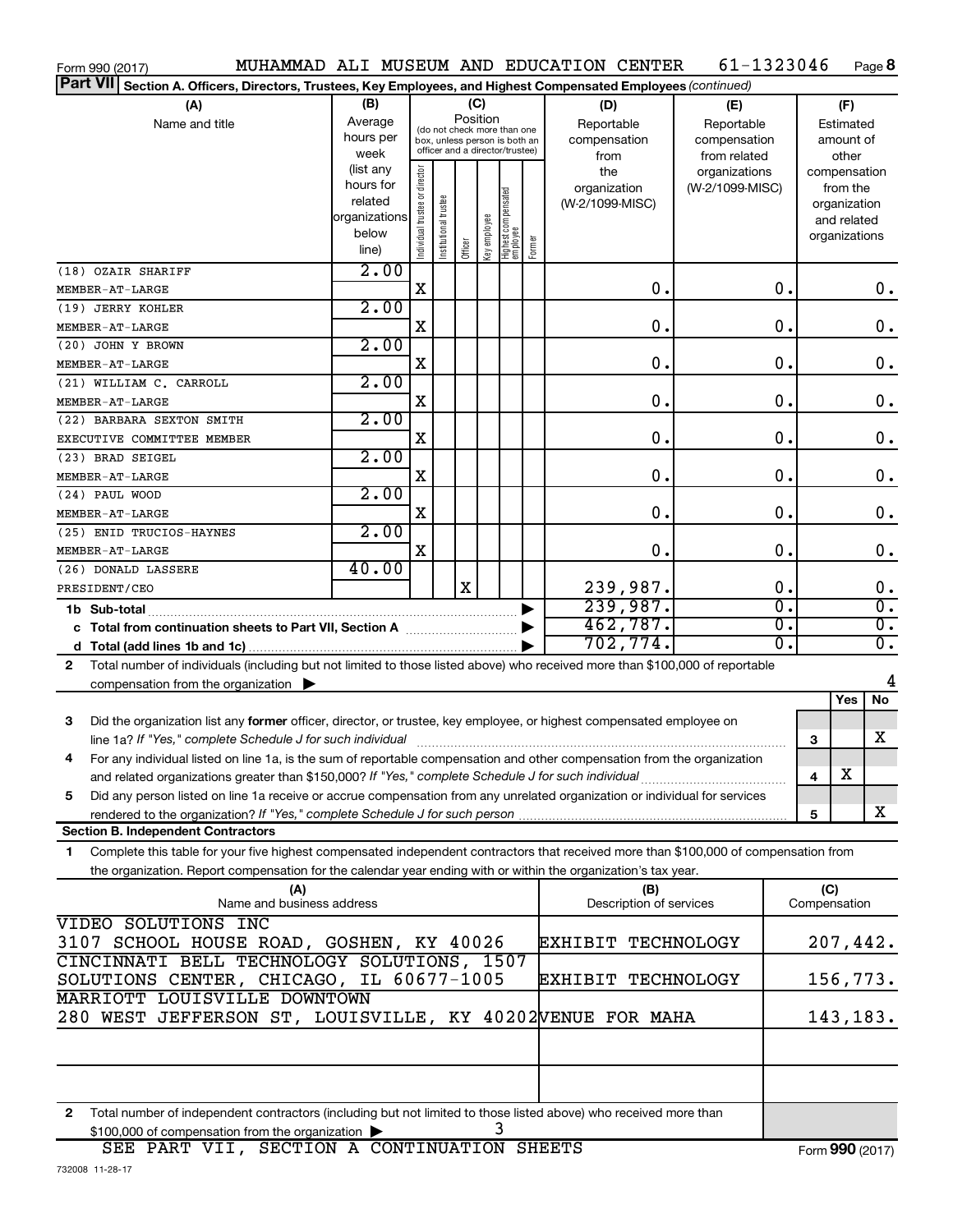| Form 990                                                                                                        |                   |                                |                       |         |              |                              |        | MUHAMMAD ALI MUSEUM AND EDUCATION CENTER | 61-1323046                       |                          |
|-----------------------------------------------------------------------------------------------------------------|-------------------|--------------------------------|-----------------------|---------|--------------|------------------------------|--------|------------------------------------------|----------------------------------|--------------------------|
| Part VII Section A. Officers, Directors, Trustees, Key Employees, and Highest Compensated Employees (continued) |                   |                                |                       |         |              |                              |        |                                          |                                  |                          |
| (A)                                                                                                             | (B)               |                                |                       |         | (C)          |                              |        | (D)                                      | (E)                              | (F)                      |
| Name and title                                                                                                  | Average           | Position                       |                       |         |              |                              |        | Reportable                               | Reportable                       | Estimated                |
|                                                                                                                 | hours             | (check all that apply)         |                       |         |              |                              |        | compensation                             | compensation                     | amount of                |
|                                                                                                                 | per               |                                |                       |         |              |                              |        | from                                     | from related                     | other                    |
|                                                                                                                 | week<br>(list any |                                |                       |         |              |                              |        | the<br>organization                      | organizations<br>(W-2/1099-MISC) | compensation<br>from the |
|                                                                                                                 | hours for         |                                |                       |         |              |                              |        | (W-2/1099-MISC)                          |                                  | organization             |
|                                                                                                                 | related           |                                |                       |         |              |                              |        |                                          |                                  | and related              |
|                                                                                                                 | organizations     | Individual trustee or director | Institutional trustee |         | Key employee | Highest compensated employee |        |                                          |                                  | organizations            |
|                                                                                                                 | below             |                                |                       | Officer |              |                              | Former |                                          |                                  |                          |
|                                                                                                                 | line)             |                                |                       |         |              |                              |        |                                          |                                  |                          |
| (27) JAY GRAHAM                                                                                                 | 40.00             |                                |                       |         |              |                              |        |                                          |                                  |                          |
| CHIEF MISSION ADVANCEMENT                                                                                       |                   |                                |                       | Χ       |              |                              |        | 115,233.                                 | $0$ .                            | $0$ .                    |
| (28) JOHN LESHNEY                                                                                               | 40.00             |                                |                       |         |              |                              |        |                                          |                                  |                          |
| CHIEF IMPACT OFFICER                                                                                            | 40.00             |                                |                       | X       |              |                              |        | 246,049.                                 | $0$ .                            | $0$ .                    |
| (29) GWEN YOUNG                                                                                                 |                   |                                |                       |         |              | $\mathbf X$                  |        | 101,505.                                 | $0$ .                            | $0$ .                    |
| IN-HOUSE COUNSEL                                                                                                |                   |                                |                       |         |              |                              |        |                                          |                                  |                          |
|                                                                                                                 |                   |                                |                       |         |              |                              |        |                                          |                                  |                          |
|                                                                                                                 |                   |                                |                       |         |              |                              |        |                                          |                                  |                          |
|                                                                                                                 |                   |                                |                       |         |              |                              |        |                                          |                                  |                          |
|                                                                                                                 |                   |                                |                       |         |              |                              |        |                                          |                                  |                          |
|                                                                                                                 |                   |                                |                       |         |              |                              |        |                                          |                                  |                          |
|                                                                                                                 |                   |                                |                       |         |              |                              |        |                                          |                                  |                          |
|                                                                                                                 |                   |                                |                       |         |              |                              |        |                                          |                                  |                          |
|                                                                                                                 |                   |                                |                       |         |              |                              |        |                                          |                                  |                          |
|                                                                                                                 |                   |                                |                       |         |              |                              |        |                                          |                                  |                          |
|                                                                                                                 |                   |                                |                       |         |              |                              |        |                                          |                                  |                          |
|                                                                                                                 |                   |                                |                       |         |              |                              |        |                                          |                                  |                          |
|                                                                                                                 |                   |                                |                       |         |              |                              |        |                                          |                                  |                          |
|                                                                                                                 |                   |                                |                       |         |              |                              |        |                                          |                                  |                          |
|                                                                                                                 |                   |                                |                       |         |              |                              |        |                                          |                                  |                          |
|                                                                                                                 |                   |                                |                       |         |              |                              |        |                                          |                                  |                          |
|                                                                                                                 |                   |                                |                       |         |              |                              |        |                                          |                                  |                          |
|                                                                                                                 |                   |                                |                       |         |              |                              |        |                                          |                                  |                          |
|                                                                                                                 |                   |                                |                       |         |              |                              |        |                                          |                                  |                          |
|                                                                                                                 |                   |                                |                       |         |              |                              |        |                                          |                                  |                          |
|                                                                                                                 |                   |                                |                       |         |              |                              |        |                                          |                                  |                          |
|                                                                                                                 |                   |                                |                       |         |              |                              |        |                                          |                                  |                          |
|                                                                                                                 |                   |                                |                       |         |              |                              |        |                                          |                                  |                          |
|                                                                                                                 |                   |                                |                       |         |              |                              |        |                                          |                                  |                          |
|                                                                                                                 |                   |                                |                       |         |              |                              |        |                                          |                                  |                          |
|                                                                                                                 |                   |                                |                       |         |              |                              |        |                                          |                                  |                          |
|                                                                                                                 |                   |                                |                       |         |              |                              |        |                                          |                                  |                          |
|                                                                                                                 |                   |                                |                       |         |              |                              |        |                                          |                                  |                          |
|                                                                                                                 |                   |                                |                       |         |              |                              |        |                                          |                                  |                          |
|                                                                                                                 |                   |                                |                       |         |              |                              |        |                                          |                                  |                          |
|                                                                                                                 |                   |                                |                       |         |              |                              |        |                                          |                                  |                          |
|                                                                                                                 |                   |                                |                       |         |              |                              |        |                                          |                                  |                          |
|                                                                                                                 |                   |                                |                       |         |              |                              |        |                                          |                                  |                          |
|                                                                                                                 |                   |                                |                       |         |              |                              |        |                                          |                                  |                          |
|                                                                                                                 |                   |                                |                       |         |              |                              |        | 462,787.                                 |                                  |                          |
|                                                                                                                 |                   |                                |                       |         |              |                              |        |                                          |                                  |                          |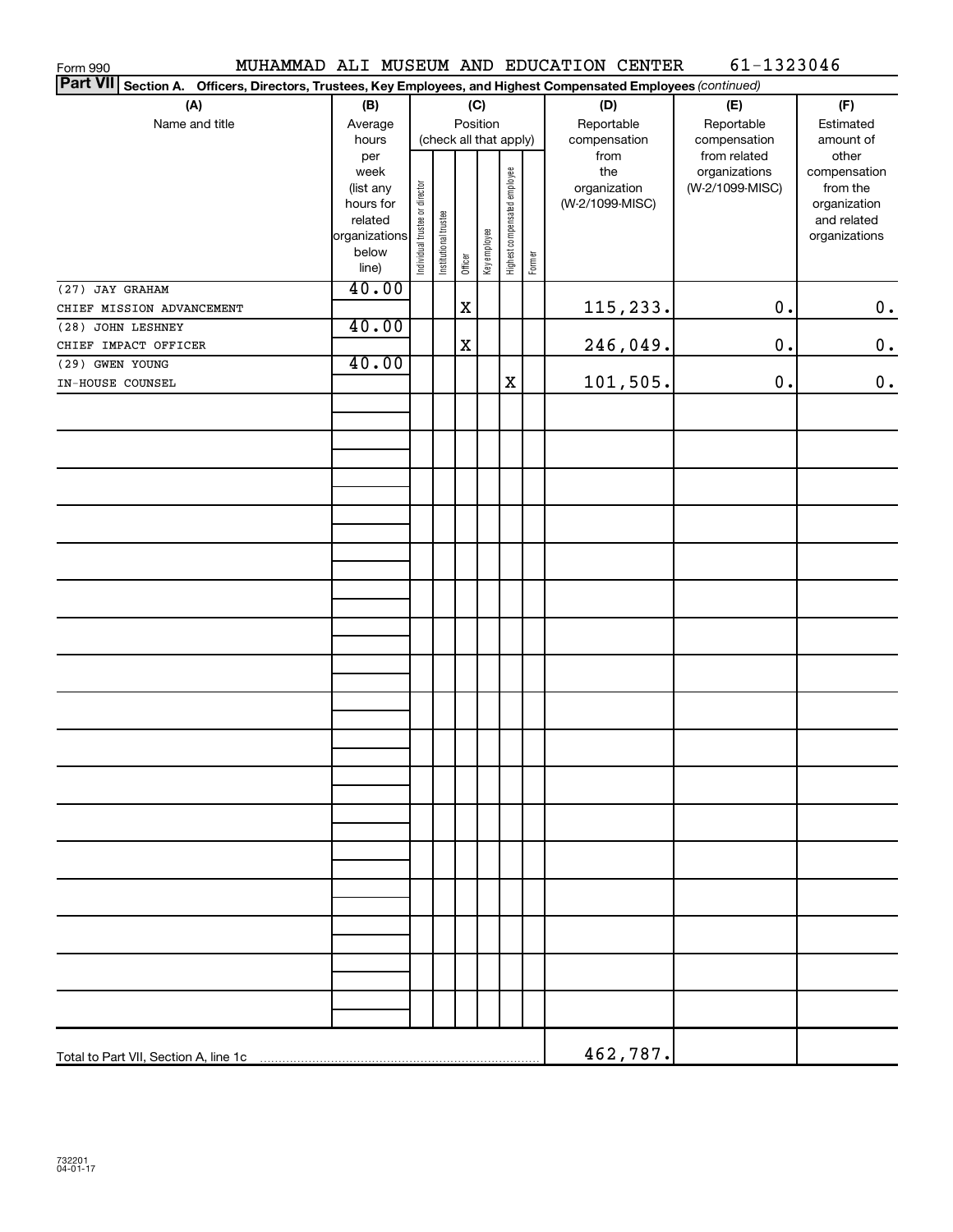|                                                                                         | Form 990 (2017)                                              |                                                                                                                                                                                                                                                                                                                                                                                                                  |                                                    |                                                                                                               | MUHAMMAD ALI MUSEUM AND EDUCATION CENTER |                                                 | 61-1323046                              | Page 9                                                      |
|-----------------------------------------------------------------------------------------|--------------------------------------------------------------|------------------------------------------------------------------------------------------------------------------------------------------------------------------------------------------------------------------------------------------------------------------------------------------------------------------------------------------------------------------------------------------------------------------|----------------------------------------------------|---------------------------------------------------------------------------------------------------------------|------------------------------------------|-------------------------------------------------|-----------------------------------------|-------------------------------------------------------------|
|                                                                                         | <b>Part VIII</b>                                             | <b>Statement of Revenue</b>                                                                                                                                                                                                                                                                                                                                                                                      |                                                    |                                                                                                               |                                          |                                                 |                                         |                                                             |
|                                                                                         |                                                              |                                                                                                                                                                                                                                                                                                                                                                                                                  |                                                    |                                                                                                               |                                          |                                                 |                                         |                                                             |
|                                                                                         |                                                              |                                                                                                                                                                                                                                                                                                                                                                                                                  |                                                    |                                                                                                               | (A)<br>Total revenue                     | (B)<br>Related or<br>exempt function<br>revenue | (C)<br>Unrelated<br>business<br>revenue | Revenue excluded<br>from tax under<br>sections<br>512 - 514 |
| Contributions, Gifts, Grants<br>and Other Similar Amounts<br>Program Service<br>Revenue | b                                                            | 1 a Federated campaigns<br>c Fundraising events<br>d Related organizations<br>e Government grants (contributions)<br>f All other contributions, gifts, grants, and<br>similar amounts not included above<br><b>g</b> Noncash contributions included in lines 1a-1f: \$<br>2 a ADMISSIONS<br><u> 1989 - Johann Barn, mars ann an t-Amhain Aonaich an t-Aonaich an t-Aonaich ann an t-Aonaich ann an t-Aonaich</u> | 1a<br>1 <sub>b</sub><br>1c<br>1 <sub>d</sub><br>1e | 13, 166.<br>$1$ if $ 4$ , 336 , 377.<br>1,130,530.<br>$\blacktriangleright$<br><b>Business Code</b><br>900099 | 4,349,543.<br>653,729.                   | 653,729.                                        |                                         |                                                             |
|                                                                                         | с                                                            | <u> 1989 - Johann John Stone, markin film ar yn y brenin y brenin y brenin y brenin y brenin y brenin y brenin y</u>                                                                                                                                                                                                                                                                                             |                                                    |                                                                                                               |                                          |                                                 |                                         |                                                             |
|                                                                                         | d                                                            | the control of the control of the control of the control of the control of                                                                                                                                                                                                                                                                                                                                       |                                                    |                                                                                                               |                                          |                                                 |                                         |                                                             |
|                                                                                         | е                                                            |                                                                                                                                                                                                                                                                                                                                                                                                                  |                                                    |                                                                                                               |                                          |                                                 |                                         |                                                             |
|                                                                                         | f.                                                           | All other program service revenue                                                                                                                                                                                                                                                                                                                                                                                |                                                    |                                                                                                               |                                          |                                                 |                                         |                                                             |
|                                                                                         |                                                              |                                                                                                                                                                                                                                                                                                                                                                                                                  |                                                    | ▶                                                                                                             | 653,729.                                 |                                                 |                                         |                                                             |
|                                                                                         | 3                                                            | Investment income (including dividends, interest, and                                                                                                                                                                                                                                                                                                                                                            |                                                    |                                                                                                               |                                          |                                                 |                                         |                                                             |
|                                                                                         |                                                              |                                                                                                                                                                                                                                                                                                                                                                                                                  |                                                    | ▶                                                                                                             | $-81, 129.$                              |                                                 |                                         | $-81, 129.$                                                 |
|                                                                                         |                                                              |                                                                                                                                                                                                                                                                                                                                                                                                                  |                                                    |                                                                                                               |                                          |                                                 |                                         |                                                             |
|                                                                                         | Income from investment of tax-exempt bond proceeds<br>4<br>5 |                                                                                                                                                                                                                                                                                                                                                                                                                  |                                                    |                                                                                                               |                                          |                                                 |                                         |                                                             |
|                                                                                         |                                                              |                                                                                                                                                                                                                                                                                                                                                                                                                  |                                                    |                                                                                                               |                                          |                                                 |                                         |                                                             |
|                                                                                         |                                                              |                                                                                                                                                                                                                                                                                                                                                                                                                  | (i) Real                                           | (ii) Personal                                                                                                 |                                          |                                                 |                                         |                                                             |
|                                                                                         |                                                              |                                                                                                                                                                                                                                                                                                                                                                                                                  |                                                    |                                                                                                               |                                          |                                                 |                                         |                                                             |
|                                                                                         |                                                              |                                                                                                                                                                                                                                                                                                                                                                                                                  |                                                    |                                                                                                               |                                          |                                                 |                                         |                                                             |
|                                                                                         |                                                              | <b>a</b> Gross remote $\frac{1}{2}$ and $\frac{1}{2}$ <b>b</b> Less: rental expenses $\frac{1}{2}$ $\frac{1}{2}$ $\frac{1}{2}$ $\frac{1}{2}$ $\frac{1}{2}$ $\frac{1}{2}$ $\frac{1}{2}$ $\frac{1}{2}$ $\frac{1}{2}$ $\frac{1}{2}$ $\frac{1}{2}$ $\frac{1}{2}$ $\frac{1}{2}$ $\frac{1}{2}$ $\frac{1}{2}$ $\frac{$                                                                                                  |                                                    |                                                                                                               |                                          |                                                 |                                         |                                                             |
|                                                                                         |                                                              |                                                                                                                                                                                                                                                                                                                                                                                                                  |                                                    | $\blacktriangleright$                                                                                         | 560,729.                                 | 560,729.                                        |                                         |                                                             |
|                                                                                         |                                                              | 7 a Gross amount from sales of                                                                                                                                                                                                                                                                                                                                                                                   | (i) Securities                                     | (ii) Other                                                                                                    |                                          |                                                 |                                         |                                                             |
|                                                                                         |                                                              | assets other than inventory                                                                                                                                                                                                                                                                                                                                                                                      |                                                    |                                                                                                               |                                          |                                                 |                                         |                                                             |
|                                                                                         |                                                              | <b>b</b> Less: cost or other basis                                                                                                                                                                                                                                                                                                                                                                               |                                                    |                                                                                                               |                                          |                                                 |                                         |                                                             |
|                                                                                         |                                                              | and sales expenses                                                                                                                                                                                                                                                                                                                                                                                               |                                                    |                                                                                                               |                                          |                                                 |                                         |                                                             |
|                                                                                         |                                                              |                                                                                                                                                                                                                                                                                                                                                                                                                  |                                                    |                                                                                                               |                                          |                                                 |                                         |                                                             |
|                                                                                         |                                                              |                                                                                                                                                                                                                                                                                                                                                                                                                  |                                                    |                                                                                                               |                                          |                                                 |                                         |                                                             |
|                                                                                         |                                                              | 8 a Gross income from fundraising events (not                                                                                                                                                                                                                                                                                                                                                                    |                                                    |                                                                                                               |                                          |                                                 |                                         |                                                             |
| <b>Other Revenue</b>                                                                    |                                                              | including \$<br><u>de la componenta de la componenta de la componenta de la componenta de la componenta de la componenta de la c</u>                                                                                                                                                                                                                                                                             |                                                    |                                                                                                               |                                          |                                                 |                                         |                                                             |
|                                                                                         |                                                              | contributions reported on line 1c). See                                                                                                                                                                                                                                                                                                                                                                          |                                                    |                                                                                                               |                                          |                                                 |                                         |                                                             |
|                                                                                         |                                                              |                                                                                                                                                                                                                                                                                                                                                                                                                  |                                                    |                                                                                                               |                                          |                                                 |                                         |                                                             |
|                                                                                         |                                                              |                                                                                                                                                                                                                                                                                                                                                                                                                  |                                                    | $b\overline{351,637.}$                                                                                        |                                          |                                                 |                                         |                                                             |
|                                                                                         |                                                              |                                                                                                                                                                                                                                                                                                                                                                                                                  |                                                    |                                                                                                               | 41,338.                                  |                                                 |                                         | 41,338.                                                     |
|                                                                                         |                                                              | 9 a Gross income from gaming activities. See                                                                                                                                                                                                                                                                                                                                                                     |                                                    |                                                                                                               |                                          |                                                 |                                         |                                                             |
|                                                                                         |                                                              |                                                                                                                                                                                                                                                                                                                                                                                                                  |                                                    |                                                                                                               |                                          |                                                 |                                         |                                                             |
|                                                                                         |                                                              |                                                                                                                                                                                                                                                                                                                                                                                                                  | $\mathbf{b}$                                       |                                                                                                               |                                          |                                                 |                                         |                                                             |
|                                                                                         |                                                              |                                                                                                                                                                                                                                                                                                                                                                                                                  |                                                    |                                                                                                               |                                          |                                                 |                                         |                                                             |
|                                                                                         |                                                              | 10 a Gross sales of inventory, less returns                                                                                                                                                                                                                                                                                                                                                                      |                                                    |                                                                                                               |                                          |                                                 |                                         |                                                             |
|                                                                                         |                                                              |                                                                                                                                                                                                                                                                                                                                                                                                                  |                                                    |                                                                                                               |                                          |                                                 |                                         |                                                             |
|                                                                                         |                                                              |                                                                                                                                                                                                                                                                                                                                                                                                                  |                                                    |                                                                                                               |                                          |                                                 |                                         |                                                             |
|                                                                                         |                                                              |                                                                                                                                                                                                                                                                                                                                                                                                                  |                                                    |                                                                                                               |                                          |                                                 |                                         |                                                             |
|                                                                                         |                                                              |                                                                                                                                                                                                                                                                                                                                                                                                                  |                                                    |                                                                                                               | 332,074.                                 | 332,074.                                        |                                         |                                                             |
|                                                                                         |                                                              | Miscellaneous Revenue                                                                                                                                                                                                                                                                                                                                                                                            |                                                    | <b>Business Code</b>                                                                                          |                                          |                                                 |                                         |                                                             |
|                                                                                         | 11a                                                          |                                                                                                                                                                                                                                                                                                                                                                                                                  |                                                    |                                                                                                               |                                          |                                                 |                                         |                                                             |
|                                                                                         | b                                                            |                                                                                                                                                                                                                                                                                                                                                                                                                  |                                                    |                                                                                                               |                                          |                                                 |                                         |                                                             |
|                                                                                         | c                                                            | <u> 1989 - Johann Barbara, martin amerikan basal dan berasal dan berasal dalam basal dalam basal dan berasal dan</u>                                                                                                                                                                                                                                                                                             |                                                    |                                                                                                               |                                          |                                                 |                                         |                                                             |
|                                                                                         | d                                                            |                                                                                                                                                                                                                                                                                                                                                                                                                  |                                                    |                                                                                                               |                                          |                                                 |                                         |                                                             |
|                                                                                         |                                                              |                                                                                                                                                                                                                                                                                                                                                                                                                  |                                                    |                                                                                                               |                                          |                                                 |                                         |                                                             |
|                                                                                         | 12                                                           |                                                                                                                                                                                                                                                                                                                                                                                                                  |                                                    |                                                                                                               |                                          |                                                 |                                         | $0. -39,791.$                                               |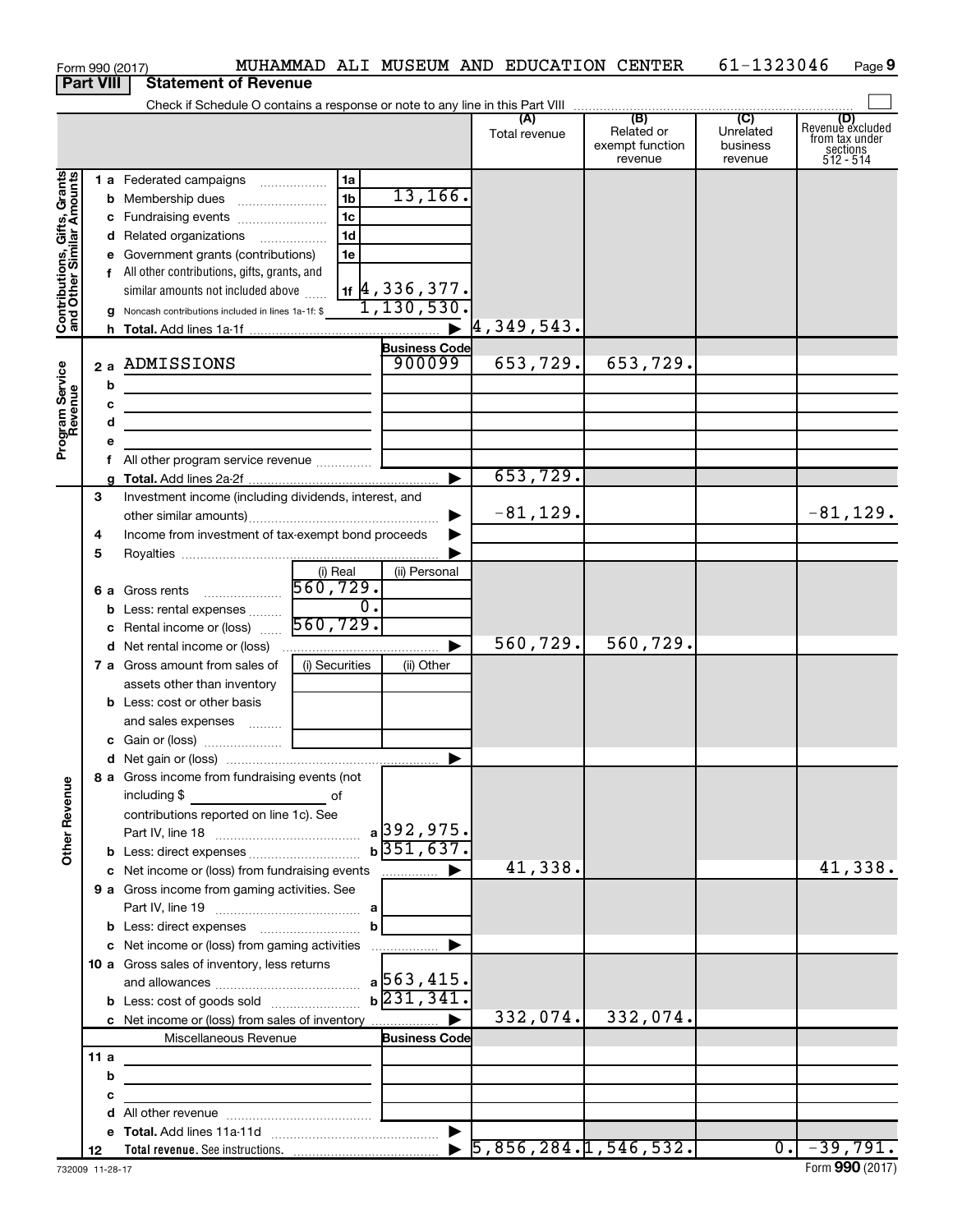#### Form 990 (2017) MUHAMMAD ALI MUSEUM AND EDUCATION CENTER  $61-1323046$  Page 61-1323046 Page 10

**Total functional expenses.**  Add lines 1 through 24e **Joint costs.** Complete this line only if the organization **(A) (B) (C) (D)** Management and general expenses **1 2 3** Grants and other assistance to foreign **4 5 6 7 8 9 10 11 a** Management ~~~~~~~~~~~~~~~~ **b c d e f g 12 13 14 15 16 17 18 19 20 21 22 23 24 a b c** d PUBLIC RELATIONS  $\begin{array}{|c|c|c|c|c|c|c|c|} \hline \text{0.5} & \text{0.6} & \text{0.7} & \text{0.83.} & \text{0.83.} & \text{0.83.} & \text{0.83.} & \text{0.83.} & \text{0.83.} & \text{0.83.} & \text{0.83.} & \text{0.83.} & \text{0.83.} & \text{0.83.} & \text{0.83.} & \text{0.83.} & \text{0.83.} & \text{0.83.} & \text$ **e** All other expenses **25 26** *Section 501(c)(3) and 501(c)(4) organizations must complete all columns. All other organizations must complete column (A).* Grants and other assistance to domestic organizations and domestic governments. See Part IV, line 21 Compensation not included above, to disqualified persons (as defined under section 4958(f)(1)) and persons described in section  $4958(c)(3)(B)$   $\ldots$ Pension plan accruals and contributions (include section 401(k) and 403(b) employer contributions) Professional fundraising services. See Part IV, line 17 Other. (If line 11g amount exceeds 10% of line 25, column (A) amount, list line 11g expenses on Sch O.) Other expenses. Itemize expenses not covered above. (List miscellaneous expenses in line 24e. If line 24e amount exceeds 10% of line 25, column (A) amount, list line 24e expenses on Schedule O.) reported in column (B) joint costs from a combined educational campaign and fundraising solicitation. Check if Schedule O contains a response or note to any line in this Part IX Total expenses Program service expenses **(D)**<br>Fundraising expenses .<br>... Grants and other assistance to domestic individuals. See Part IV, line 22 ~~~~~~~ organizations, foreign governments, and foreign individuals. See Part IV, lines 15 and 16  $\ldots$ Benefits paid to or for members .................... Compensation of current officers, directors, trustees, and key employees ........................ Other salaries and wages ~~~~~~~~~~ Other employee benefits ~~~~~~~~~~ Payroll taxes ~~~~~~~~~~~~~~~~ Fees for services (non-employees): Legal ~~~~~~~~~~~~~~~~~~~~ Accounting ~~~~~~~~~~~~~~~~~ Lobbying ~~~~~~~~~~~~~~~~~~ Investment management fees ....................... Advertising and promotion ........................... Office expenses ~~~~~~~~~~~~~~~ Information technology ~~~~~~~~~~~ Royalties ~~~~~~~~~~~~~~~~~~ Occupancy ~~~~~~~~~~~~~~~~~ Travel ………………………………………………………… Payments of travel or entertainment expenses for any federal, state, or local public officials Conferences, conventions, and meetings Interest ~~~~~~~~~~~~~~~~~~ Payments to affiliates ~~~~~~~~~~~~ Depreciation, depletion, and amortization ...... Insurance ~~~~~~~~~~~~~~~~~ *Do not include amounts reported on lines 6b, 7b, 8b, 9b, and 10b of Part VIII.* **Part IX | Statement of Functional Expenses**  $\Box$ 601,269. 71,996. 95,995. 433,278. 1,456,072. 1,167,564. 122,885. 165,623. 53,825. 32,430. 5,726. 15,669.<br>12,954. 128,306. 22,656. 61,992. 212,954**.** 128,306. 156,391. 94,227. 16,638. 45,526.  $\begin{array}{cccc} 6,966. & 1,393. & 4,180. & 1,393. \end{array}$ 20,500. 4,100. 12,300. 4,100. 275,111. 272,700. 629. 1,782.<br>83,377. 70,513. 12,864. 83,377. 70,513. 12,864. 632,176. 508,772. 45,776. 77,628. 45,358. 27,328. 4,826. 13,204. 279,718. 257,965. 19,578. 2,175. 85,130. 70,246. 14,884. 51,228. 36,163. 11,266. 3,799. 34,254. 31,591. 2,397. 266. 1,359,626. 1,253,892. 95,161. 10,573. 77,263. 71,254. 5,408. 601. BUILDING SUPPLIES AND M | 164,250. 151,477. 11,496. 1,277. PRINTING 62,728. 47,171. 69. 15,488. POSTAGE AND SHIPPING | 17,553. 9,058. 2,655. 5,840. 19,574. 9,185. 10,389. 5,711,406. 4,333,414. 479,641. 898,351.

 $\blacktriangleright$   $\Box$ 

 $\Box$  if following SOP 98-2 (ASC 958-720)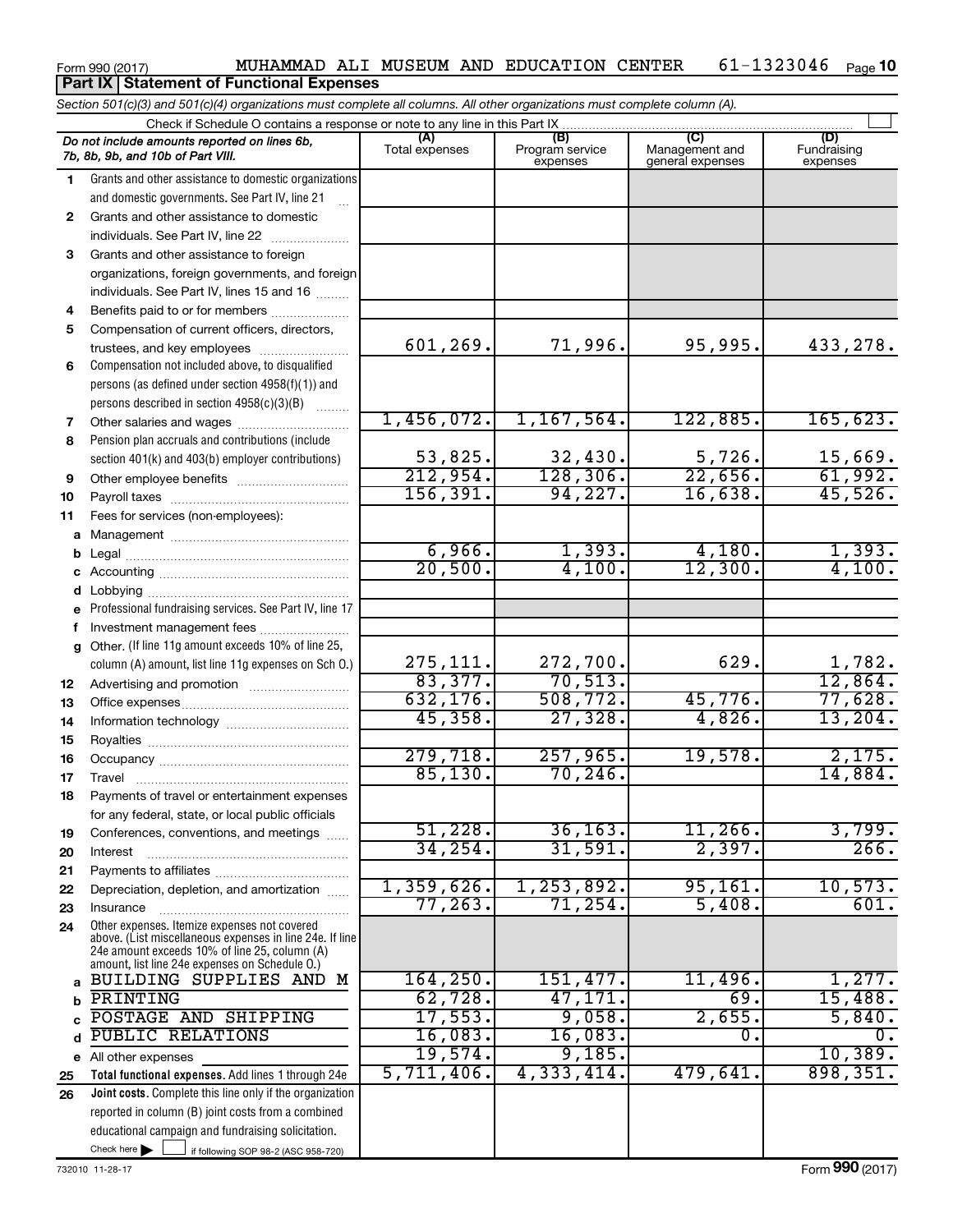|  |  | MUHAMMAD ALI MUSEUM AND EDUCATION CENTER | 61-1323046 | Page $11$ |
|--|--|------------------------------------------|------------|-----------|
|  |  |                                          |            |           |

## Form 990 (2017) MUHAMMAD ALI MUSEUM AND EDUCATION CENTER 6 L-1323046 Page Check if Schedule O contains a response or note to any line in this Part X

|                             |          | Crieck in Scriedule O contains a response or note to any line in this Fart $\lambda_{\perp}$ .                                                                                                                                |                 |             |                          |                         |                    |
|-----------------------------|----------|-------------------------------------------------------------------------------------------------------------------------------------------------------------------------------------------------------------------------------|-----------------|-------------|--------------------------|-------------------------|--------------------|
|                             |          |                                                                                                                                                                                                                               |                 |             | (A)<br>Beginning of year |                         | (B)<br>End of year |
|                             | 1        |                                                                                                                                                                                                                               |                 |             | 827,947.                 | $\mathbf{1}$            | 472,778.           |
|                             | 2        |                                                                                                                                                                                                                               |                 |             | 179,702.                 | $\mathbf{2}$            | 385, 239.          |
|                             | З        |                                                                                                                                                                                                                               |                 |             | 1,829,050.               | $\overline{\mathbf{3}}$ | 1,893,066.         |
|                             | 4        |                                                                                                                                                                                                                               |                 |             | 825.                     | $\overline{4}$          | 712.               |
|                             | 5        | Loans and other receivables from current and former officers, directors,                                                                                                                                                      |                 |             |                          |                         |                    |
|                             |          | trustees, key employees, and highest compensated employees. Complete                                                                                                                                                          |                 |             |                          |                         |                    |
|                             |          | Part II of Schedule L                                                                                                                                                                                                         |                 |             |                          | 5                       |                    |
|                             | 6        | Loans and other receivables from other disqualified persons (as defined under                                                                                                                                                 |                 |             |                          |                         |                    |
|                             |          | section 4958(f)(1)), persons described in section 4958(c)(3)(B), and contributing                                                                                                                                             |                 |             |                          |                         |                    |
|                             |          | employers and sponsoring organizations of section 501(c)(9) voluntary                                                                                                                                                         |                 |             |                          |                         |                    |
|                             |          | employees' beneficiary organizations (see instr). Complete Part II of Sch L                                                                                                                                                   |                 | 6           |                          |                         |                    |
| Assets                      | 7        |                                                                                                                                                                                                                               |                 |             |                          | $\overline{7}$          |                    |
|                             | 8        |                                                                                                                                                                                                                               |                 |             | 64,667.                  | 8                       | 81,812.            |
|                             | 9        | Prepaid expenses and deferred charges [11] [11] Prepaid expenses and deferred charges [11] [11] Martin Marian Marian Marian Marian Marian Marian Marian Marian Marian Marian Marian Marian Marian Marian Marian Marian Marian |                 |             | 15,352.                  | 9                       | 35, 364.           |
|                             |          | 10a Land, buildings, and equipment: cost or other                                                                                                                                                                             |                 |             |                          |                         |                    |
|                             |          | basis. Complete Part VI of Schedule D  10a                                                                                                                                                                                    |                 | 53,798,074. |                          |                         |                    |
|                             |          |                                                                                                                                                                                                                               | 10 <sub>b</sub> | 22,652,046. | 31, 110, 454.            | 10 <sub>c</sub>         | 31,146,028.        |
|                             | 11       |                                                                                                                                                                                                                               |                 |             |                          | 11                      |                    |
|                             | 12       |                                                                                                                                                                                                                               |                 |             | 1,388,253.               | 12                      | 1,601,744.         |
|                             | 13       |                                                                                                                                                                                                                               |                 | 13          |                          |                         |                    |
|                             | 14       |                                                                                                                                                                                                                               |                 | 14          |                          |                         |                    |
|                             | 15       |                                                                                                                                                                                                                               |                 | 15          |                          |                         |                    |
|                             | 16       |                                                                                                                                                                                                                               | 35,416,250.     | 16          | 35,616,743.              |                         |                    |
|                             | 17       |                                                                                                                                                                                                                               | 432,019.        | 17          | 352,051.                 |                         |                    |
|                             | 18       |                                                                                                                                                                                                                               |                 | 18          |                          |                         |                    |
|                             | 19       |                                                                                                                                                                                                                               |                 |             | 65,018.                  | 19                      | 65,288.            |
|                             | 20       |                                                                                                                                                                                                                               |                 |             |                          | 20                      |                    |
|                             | 21       | Escrow or custodial account liability. Complete Part IV of Schedule D                                                                                                                                                         |                 |             |                          | 21                      |                    |
| Liabilities                 | 22       | Loans and other payables to current and former officers, directors, trustees,                                                                                                                                                 |                 |             |                          |                         |                    |
|                             |          | key employees, highest compensated employees, and disqualified persons.                                                                                                                                                       |                 |             |                          |                         |                    |
|                             |          |                                                                                                                                                                                                                               |                 |             |                          | 22                      |                    |
|                             | 23       | Secured mortgages and notes payable to unrelated third parties                                                                                                                                                                |                 |             |                          | 23<br>24                |                    |
|                             | 24<br>25 | Other liabilities (including federal income tax, payables to related third                                                                                                                                                    |                 |             |                          |                         |                    |
|                             |          | parties, and other liabilities not included on lines 17-24). Complete Part X of                                                                                                                                               |                 |             |                          |                         |                    |
|                             |          | Schedule D                                                                                                                                                                                                                    |                 |             | 1, 153, 000.             | 25                      | 978,000.           |
|                             | 26       |                                                                                                                                                                                                                               |                 |             | 1,650,037.               | 26                      | 1,395,339.         |
|                             |          | Organizations that follow SFAS 117 (ASC 958), check here $\blacktriangleright \begin{array}{c} \boxed{X} \\ \end{array}$ and                                                                                                  |                 |             |                          |                         |                    |
|                             |          | complete lines 27 through 29, and lines 33 and 34.                                                                                                                                                                            |                 |             |                          |                         |                    |
|                             | 27       |                                                                                                                                                                                                                               |                 |             | 30,127,032.              | 27                      | 30,726,594.        |
|                             | 28       |                                                                                                                                                                                                                               |                 |             | 2,389,181.               | 28                      | 2, 244, 810.       |
|                             | 29       | Permanently restricted net assets                                                                                                                                                                                             |                 |             | 1,250,000.               | 29                      | 1,250,000.         |
|                             |          | Organizations that do not follow SFAS 117 (ASC 958), check here ▶ □                                                                                                                                                           |                 |             |                          |                         |                    |
|                             |          | and complete lines 30 through 34.                                                                                                                                                                                             |                 |             |                          |                         |                    |
|                             | 30       |                                                                                                                                                                                                                               |                 |             |                          | 30                      |                    |
| Net Assets or Fund Balances | 31       | Paid-in or capital surplus, or land, building, or equipment fund                                                                                                                                                              |                 |             | 31                       |                         |                    |
|                             | 32       | Retained earnings, endowment, accumulated income, or other funds                                                                                                                                                              |                 |             |                          | 32                      |                    |
|                             | 33       |                                                                                                                                                                                                                               |                 |             | 33,766,213.              | 33                      | 34, 221, 404.      |
|                             | 34       |                                                                                                                                                                                                                               |                 |             | 35,416,250.              | 34                      | 35,616,743.        |

Form (2017) **990**

†

| rm 990 (2017) |  |
|---------------|--|
|---------------|--|

**Part X Balance Sheet**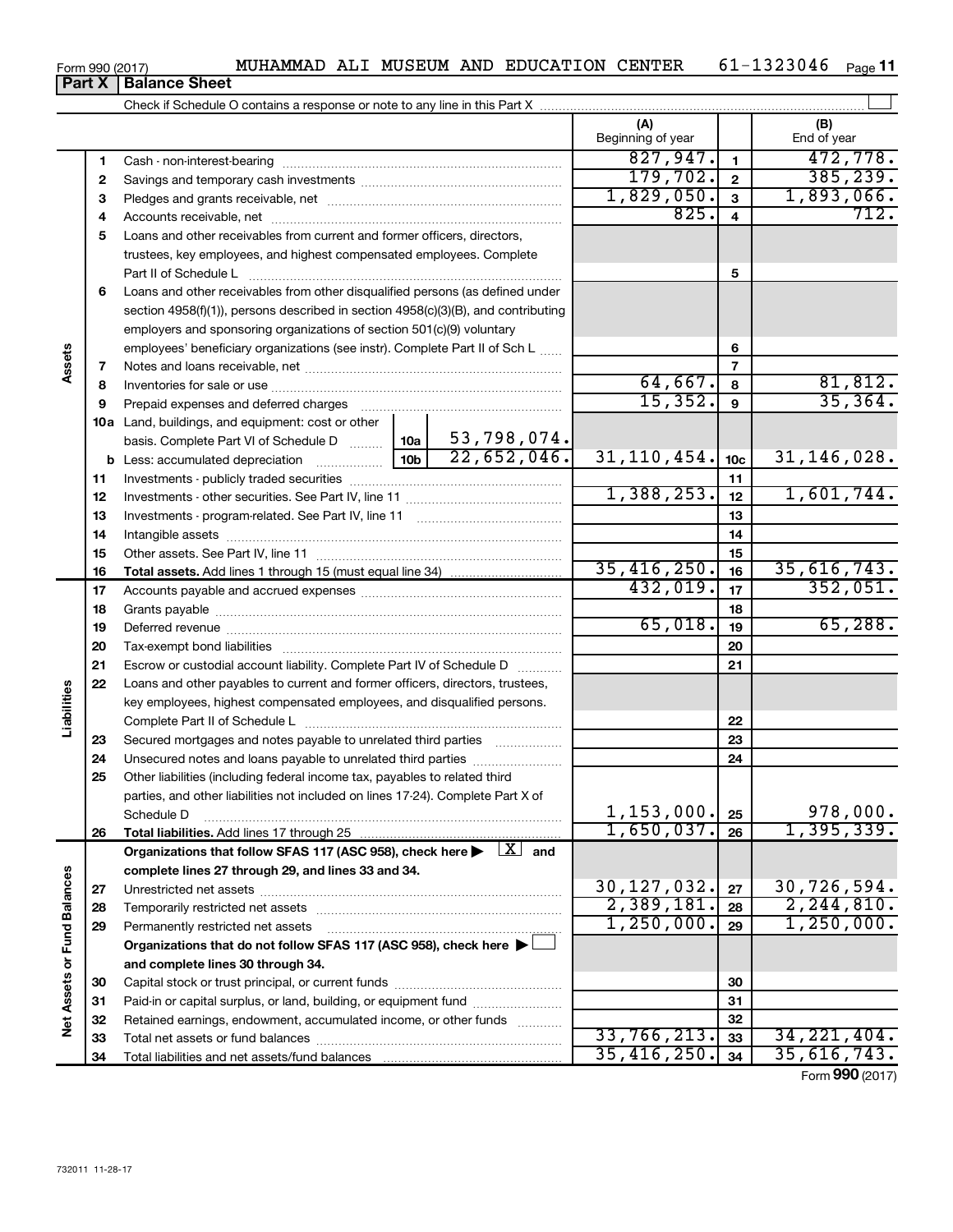|    | MUHAMMAD ALI MUSEUM AND EDUCATION CENTER<br>Form 990 (2017)                                                                     |                         | 61-1323046     | Page 12                 |
|----|---------------------------------------------------------------------------------------------------------------------------------|-------------------------|----------------|-------------------------|
|    | Part XI<br><b>Reconciliation of Net Assets</b>                                                                                  |                         |                |                         |
|    |                                                                                                                                 |                         |                |                         |
|    |                                                                                                                                 |                         |                |                         |
| 1  |                                                                                                                                 | $\mathbf{1}$            |                | 5,856,284.              |
| 2  |                                                                                                                                 | $\mathbf{2}$            |                | 5,711,406.              |
| 3  | Revenue less expenses. Subtract line 2 from line 1                                                                              | 3                       |                | 144,878.                |
| 4  |                                                                                                                                 | $\overline{\mathbf{4}}$ | 33,766,213.    |                         |
| 5  |                                                                                                                                 | 5                       |                | 310, 313.               |
| 6  | Donated services and use of facilities                                                                                          | 6                       |                |                         |
| 7  | Investment expenses                                                                                                             | $\overline{7}$          |                |                         |
| 8  | Prior period adjustments                                                                                                        | 8                       |                |                         |
| 9  |                                                                                                                                 | 9                       |                | $\overline{0}$ .        |
| 10 | Net assets or fund balances at end of year. Combine lines 3 through 9 (must equal Part X, line 33,                              |                         |                |                         |
|    | column (B))                                                                                                                     | 10                      | 34, 221, 404.  |                         |
|    | Part XII Financial Statements and Reporting                                                                                     |                         |                |                         |
|    |                                                                                                                                 |                         |                | $\overline{\mathbf{X}}$ |
|    |                                                                                                                                 |                         |                | <b>No</b><br>Yes        |
| 1  | $\boxed{\mathbf{X}}$ Accrual<br>Accounting method used to prepare the Form 990: $\Box$ Cash<br>Other                            |                         |                |                         |
|    | If the organization changed its method of accounting from a prior year or checked "Other," explain in Schedule O.               |                         |                |                         |
|    |                                                                                                                                 |                         | 2a             | x                       |
|    | If "Yes," check a box below to indicate whether the financial statements for the year were compiled or reviewed on a            |                         |                |                         |
|    | separate basis, consolidated basis, or both:                                                                                    |                         |                |                         |
|    | Both consolidated and separate basis<br>Separate basis<br>Consolidated basis                                                    |                         |                |                         |
|    |                                                                                                                                 |                         | 2 <sub>b</sub> | X                       |
|    | If "Yes," check a box below to indicate whether the financial statements for the year were audited on a separate basis,         |                         |                |                         |
|    | consolidated basis, or both:                                                                                                    |                         |                |                         |
|    | $\lfloor \underline{X} \rfloor$ Separate basis<br>Consolidated basis<br>Both consolidated and separate basis                    |                         |                |                         |
|    | c If "Yes" to line 2a or 2b, does the organization have a committee that assumes responsibility for oversight of the audit,     |                         |                |                         |
|    |                                                                                                                                 |                         | 2c             | х                       |
|    | If the organization changed either its oversight process or selection process during the tax year, explain in Schedule O.       |                         |                |                         |
|    | 3a As a result of a federal award, was the organization required to undergo an audit or audits as set forth in the Single Audit |                         |                |                         |
|    |                                                                                                                                 |                         | За             | х                       |
|    | b If "Yes," did the organization undergo the required audit or audits? If the organization did not undergo the required audit   |                         |                |                         |
|    |                                                                                                                                 |                         | 3b             |                         |

Form (2017) **990**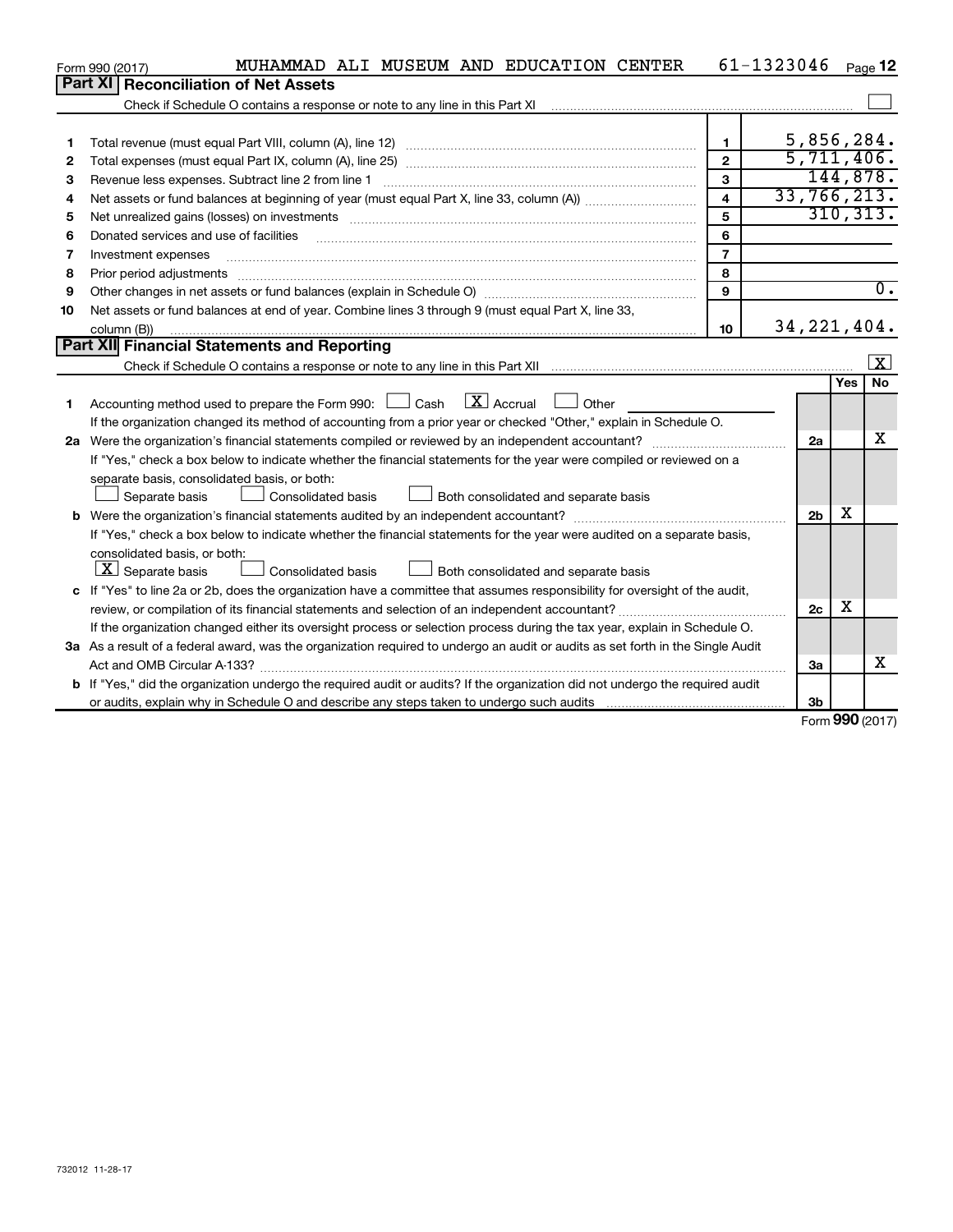| <b>SCHEDULE A</b> |  |
|-------------------|--|
|-------------------|--|

Department of the Treasury

Form 990 or 990-EZ)<br>
Complete if the organization is a section 501(c)(3) organization or a section<br> **Public Charity Status and Public Support 4947(a)(1) nonexempt charitable trust.**

**| Attach to Form 990 or Form 990-EZ.** 

| OMB No 1545-0047                    |
|-------------------------------------|
|                                     |
| <b>Open to Public</b><br>Inspection |

|                | Internal Revenue Service<br>Inspection<br>Go to www.irs.gov/Form990 for instructions and the latest information. |                                                                                                                                                                                            |  |                                                                                                    |                                                                                                                                            |     |                                                                |                                                      |  |                                                                                                                                                                                                                                                                                            |  |  |
|----------------|------------------------------------------------------------------------------------------------------------------|--------------------------------------------------------------------------------------------------------------------------------------------------------------------------------------------|--|----------------------------------------------------------------------------------------------------|--------------------------------------------------------------------------------------------------------------------------------------------|-----|----------------------------------------------------------------|------------------------------------------------------|--|--------------------------------------------------------------------------------------------------------------------------------------------------------------------------------------------------------------------------------------------------------------------------------------------|--|--|
|                |                                                                                                                  | Name of the organization                                                                                                                                                                   |  |                                                                                                    |                                                                                                                                            |     |                                                                |                                                      |  | <b>Employer identification number</b>                                                                                                                                                                                                                                                      |  |  |
|                |                                                                                                                  |                                                                                                                                                                                            |  |                                                                                                    | MUHAMMAD ALI MUSEUM AND EDUCATION CENTER                                                                                                   |     |                                                                |                                                      |  | 61-1323046                                                                                                                                                                                                                                                                                 |  |  |
|                | <b>Part I</b>                                                                                                    |                                                                                                                                                                                            |  |                                                                                                    | Reason for Public Charity Status (All organizations must complete this part.) See instructions.                                            |     |                                                                |                                                      |  |                                                                                                                                                                                                                                                                                            |  |  |
|                |                                                                                                                  |                                                                                                                                                                                            |  |                                                                                                    | The organization is not a private foundation because it is: (For lines 1 through 12, check only one box.)                                  |     |                                                                |                                                      |  |                                                                                                                                                                                                                                                                                            |  |  |
| 1              |                                                                                                                  |                                                                                                                                                                                            |  |                                                                                                    | A church, convention of churches, or association of churches described in section 170(b)(1)(A)(i).                                         |     |                                                                |                                                      |  |                                                                                                                                                                                                                                                                                            |  |  |
| 2              |                                                                                                                  |                                                                                                                                                                                            |  |                                                                                                    | A school described in section 170(b)(1)(A)(ii). (Attach Schedule E (Form 990 or 990-EZ).)                                                  |     |                                                                |                                                      |  |                                                                                                                                                                                                                                                                                            |  |  |
| 3              |                                                                                                                  |                                                                                                                                                                                            |  |                                                                                                    | A hospital or a cooperative hospital service organization described in section 170(b)(1)(A)(iii).                                          |     |                                                                |                                                      |  |                                                                                                                                                                                                                                                                                            |  |  |
| 4              |                                                                                                                  |                                                                                                                                                                                            |  |                                                                                                    | A medical research organization operated in conjunction with a hospital described in section 170(b)(1)(A)(iii). Enter the hospital's name, |     |                                                                |                                                      |  |                                                                                                                                                                                                                                                                                            |  |  |
|                |                                                                                                                  | city, and state:                                                                                                                                                                           |  |                                                                                                    |                                                                                                                                            |     |                                                                |                                                      |  |                                                                                                                                                                                                                                                                                            |  |  |
| 5              |                                                                                                                  |                                                                                                                                                                                            |  |                                                                                                    | An organization operated for the benefit of a college or university owned or operated by a governmental unit described in                  |     |                                                                |                                                      |  |                                                                                                                                                                                                                                                                                            |  |  |
|                |                                                                                                                  |                                                                                                                                                                                            |  | section 170(b)(1)(A)(iv). (Complete Part II.)                                                      |                                                                                                                                            |     |                                                                |                                                      |  |                                                                                                                                                                                                                                                                                            |  |  |
| 6              |                                                                                                                  |                                                                                                                                                                                            |  |                                                                                                    | A federal, state, or local government or governmental unit described in section 170(b)(1)(A)(v).                                           |     |                                                                |                                                      |  |                                                                                                                                                                                                                                                                                            |  |  |
| $\overline{7}$ | $\lfloor x \rfloor$                                                                                              | An organization that normally receives a substantial part of its support from a governmental unit or from the general public described in<br>section 170(b)(1)(A)(vi). (Complete Part II.) |  |                                                                                                    |                                                                                                                                            |     |                                                                |                                                      |  |                                                                                                                                                                                                                                                                                            |  |  |
|                |                                                                                                                  |                                                                                                                                                                                            |  |                                                                                                    |                                                                                                                                            |     |                                                                |                                                      |  |                                                                                                                                                                                                                                                                                            |  |  |
| 8              |                                                                                                                  |                                                                                                                                                                                            |  |                                                                                                    | A community trust described in section 170(b)(1)(A)(vi). (Complete Part II.)                                                               |     |                                                                |                                                      |  |                                                                                                                                                                                                                                                                                            |  |  |
| 9              |                                                                                                                  |                                                                                                                                                                                            |  |                                                                                                    | An agricultural research organization described in section 170(b)(1)(A)(ix) operated in conjunction with a land-grant college              |     |                                                                |                                                      |  |                                                                                                                                                                                                                                                                                            |  |  |
|                |                                                                                                                  |                                                                                                                                                                                            |  |                                                                                                    | or university or a non-land-grant college of agriculture (see instructions). Enter the name, city, and state of the college or             |     |                                                                |                                                      |  |                                                                                                                                                                                                                                                                                            |  |  |
| 10             |                                                                                                                  | university:                                                                                                                                                                                |  |                                                                                                    |                                                                                                                                            |     |                                                                |                                                      |  |                                                                                                                                                                                                                                                                                            |  |  |
|                |                                                                                                                  |                                                                                                                                                                                            |  |                                                                                                    |                                                                                                                                            |     |                                                                |                                                      |  | An organization that normally receives: (1) more than 33 1/3% of its support from contributions, membership fees, and gross receipts from<br>activities related to its exempt functions - subject to certain exceptions, and (2) no more than 33 1/3% of its support from gross investment |  |  |
|                |                                                                                                                  |                                                                                                                                                                                            |  |                                                                                                    | income and unrelated business taxable income (less section 511 tax) from businesses acquired by the organization after June 30, 1975.      |     |                                                                |                                                      |  |                                                                                                                                                                                                                                                                                            |  |  |
|                |                                                                                                                  |                                                                                                                                                                                            |  | See section 509(a)(2). (Complete Part III.)                                                        |                                                                                                                                            |     |                                                                |                                                      |  |                                                                                                                                                                                                                                                                                            |  |  |
| 11             |                                                                                                                  |                                                                                                                                                                                            |  |                                                                                                    | An organization organized and operated exclusively to test for public safety. See section 509(a)(4).                                       |     |                                                                |                                                      |  |                                                                                                                                                                                                                                                                                            |  |  |
| 12             |                                                                                                                  |                                                                                                                                                                                            |  |                                                                                                    | An organization organized and operated exclusively for the benefit of, to perform the functions of, or to carry out the purposes of one or |     |                                                                |                                                      |  |                                                                                                                                                                                                                                                                                            |  |  |
|                |                                                                                                                  |                                                                                                                                                                                            |  |                                                                                                    | more publicly supported organizations described in section 509(a)(1) or section 509(a)(2). See section 509(a)(3). Check the box in         |     |                                                                |                                                      |  |                                                                                                                                                                                                                                                                                            |  |  |
|                |                                                                                                                  |                                                                                                                                                                                            |  |                                                                                                    | lines 12a through 12d that describes the type of supporting organization and complete lines 12e, 12f, and 12g.                             |     |                                                                |                                                      |  |                                                                                                                                                                                                                                                                                            |  |  |
| a              |                                                                                                                  |                                                                                                                                                                                            |  |                                                                                                    | Type I. A supporting organization operated, supervised, or controlled by its supported organization(s), typically by giving                |     |                                                                |                                                      |  |                                                                                                                                                                                                                                                                                            |  |  |
|                |                                                                                                                  |                                                                                                                                                                                            |  |                                                                                                    | the supported organization(s) the power to regularly appoint or elect a majority of the directors or trustees of the supporting            |     |                                                                |                                                      |  |                                                                                                                                                                                                                                                                                            |  |  |
|                |                                                                                                                  |                                                                                                                                                                                            |  | organization. You must complete Part IV, Sections A and B.                                         |                                                                                                                                            |     |                                                                |                                                      |  |                                                                                                                                                                                                                                                                                            |  |  |
| b              |                                                                                                                  |                                                                                                                                                                                            |  |                                                                                                    | Type II. A supporting organization supervised or controlled in connection with its supported organization(s), by having                    |     |                                                                |                                                      |  |                                                                                                                                                                                                                                                                                            |  |  |
|                |                                                                                                                  |                                                                                                                                                                                            |  |                                                                                                    | control or management of the supporting organization vested in the same persons that control or manage the supported                       |     |                                                                |                                                      |  |                                                                                                                                                                                                                                                                                            |  |  |
|                |                                                                                                                  |                                                                                                                                                                                            |  | organization(s). You must complete Part IV, Sections A and C.                                      |                                                                                                                                            |     |                                                                |                                                      |  |                                                                                                                                                                                                                                                                                            |  |  |
|                |                                                                                                                  |                                                                                                                                                                                            |  |                                                                                                    | Type III functionally integrated. A supporting organization operated in connection with, and functionally integrated with,                 |     |                                                                |                                                      |  |                                                                                                                                                                                                                                                                                            |  |  |
|                |                                                                                                                  |                                                                                                                                                                                            |  | its supported organization(s) (see instructions). You must complete Part IV, Sections A, D, and E. |                                                                                                                                            |     |                                                                |                                                      |  |                                                                                                                                                                                                                                                                                            |  |  |
| d              |                                                                                                                  |                                                                                                                                                                                            |  |                                                                                                    | Type III non-functionally integrated. A supporting organization operated in connection with its supported organization(s)                  |     |                                                                |                                                      |  |                                                                                                                                                                                                                                                                                            |  |  |
|                |                                                                                                                  |                                                                                                                                                                                            |  |                                                                                                    | that is not functionally integrated. The organization generally must satisfy a distribution requirement and an attentiveness               |     |                                                                |                                                      |  |                                                                                                                                                                                                                                                                                            |  |  |
|                |                                                                                                                  |                                                                                                                                                                                            |  |                                                                                                    | requirement (see instructions). You must complete Part IV, Sections A and D, and Part V.                                                   |     |                                                                |                                                      |  |                                                                                                                                                                                                                                                                                            |  |  |
| e              |                                                                                                                  |                                                                                                                                                                                            |  |                                                                                                    | Check this box if the organization received a written determination from the IRS that it is a Type I, Type II, Type III                    |     |                                                                |                                                      |  |                                                                                                                                                                                                                                                                                            |  |  |
|                |                                                                                                                  |                                                                                                                                                                                            |  |                                                                                                    | functionally integrated, or Type III non-functionally integrated supporting organization.                                                  |     |                                                                |                                                      |  |                                                                                                                                                                                                                                                                                            |  |  |
|                |                                                                                                                  |                                                                                                                                                                                            |  |                                                                                                    |                                                                                                                                            |     |                                                                |                                                      |  |                                                                                                                                                                                                                                                                                            |  |  |
|                |                                                                                                                  |                                                                                                                                                                                            |  | Provide the following information about the supported organization(s).                             |                                                                                                                                            |     |                                                                |                                                      |  |                                                                                                                                                                                                                                                                                            |  |  |
|                |                                                                                                                  | (i) Name of supported<br>organization                                                                                                                                                      |  | (ii) EIN                                                                                           | (iii) Type of organization<br>(described on lines 1-10                                                                                     |     | (iv) Is the organization listed<br>in your governing document? | (v) Amount of monetary<br>support (see instructions) |  | (vi) Amount of other<br>support (see instructions)                                                                                                                                                                                                                                         |  |  |
|                |                                                                                                                  |                                                                                                                                                                                            |  |                                                                                                    | above (see instructions))                                                                                                                  | Yes | No                                                             |                                                      |  |                                                                                                                                                                                                                                                                                            |  |  |
|                |                                                                                                                  |                                                                                                                                                                                            |  |                                                                                                    |                                                                                                                                            |     |                                                                |                                                      |  |                                                                                                                                                                                                                                                                                            |  |  |
|                |                                                                                                                  |                                                                                                                                                                                            |  |                                                                                                    |                                                                                                                                            |     |                                                                |                                                      |  |                                                                                                                                                                                                                                                                                            |  |  |
|                |                                                                                                                  |                                                                                                                                                                                            |  |                                                                                                    |                                                                                                                                            |     |                                                                |                                                      |  |                                                                                                                                                                                                                                                                                            |  |  |
|                |                                                                                                                  |                                                                                                                                                                                            |  |                                                                                                    |                                                                                                                                            |     |                                                                |                                                      |  |                                                                                                                                                                                                                                                                                            |  |  |
|                |                                                                                                                  |                                                                                                                                                                                            |  |                                                                                                    |                                                                                                                                            |     |                                                                |                                                      |  |                                                                                                                                                                                                                                                                                            |  |  |
|                |                                                                                                                  |                                                                                                                                                                                            |  |                                                                                                    |                                                                                                                                            |     |                                                                |                                                      |  |                                                                                                                                                                                                                                                                                            |  |  |
|                |                                                                                                                  |                                                                                                                                                                                            |  |                                                                                                    |                                                                                                                                            |     |                                                                |                                                      |  |                                                                                                                                                                                                                                                                                            |  |  |
|                |                                                                                                                  |                                                                                                                                                                                            |  |                                                                                                    |                                                                                                                                            |     |                                                                |                                                      |  |                                                                                                                                                                                                                                                                                            |  |  |
|                |                                                                                                                  |                                                                                                                                                                                            |  |                                                                                                    |                                                                                                                                            |     |                                                                |                                                      |  |                                                                                                                                                                                                                                                                                            |  |  |
| Total          |                                                                                                                  |                                                                                                                                                                                            |  |                                                                                                    |                                                                                                                                            |     |                                                                |                                                      |  |                                                                                                                                                                                                                                                                                            |  |  |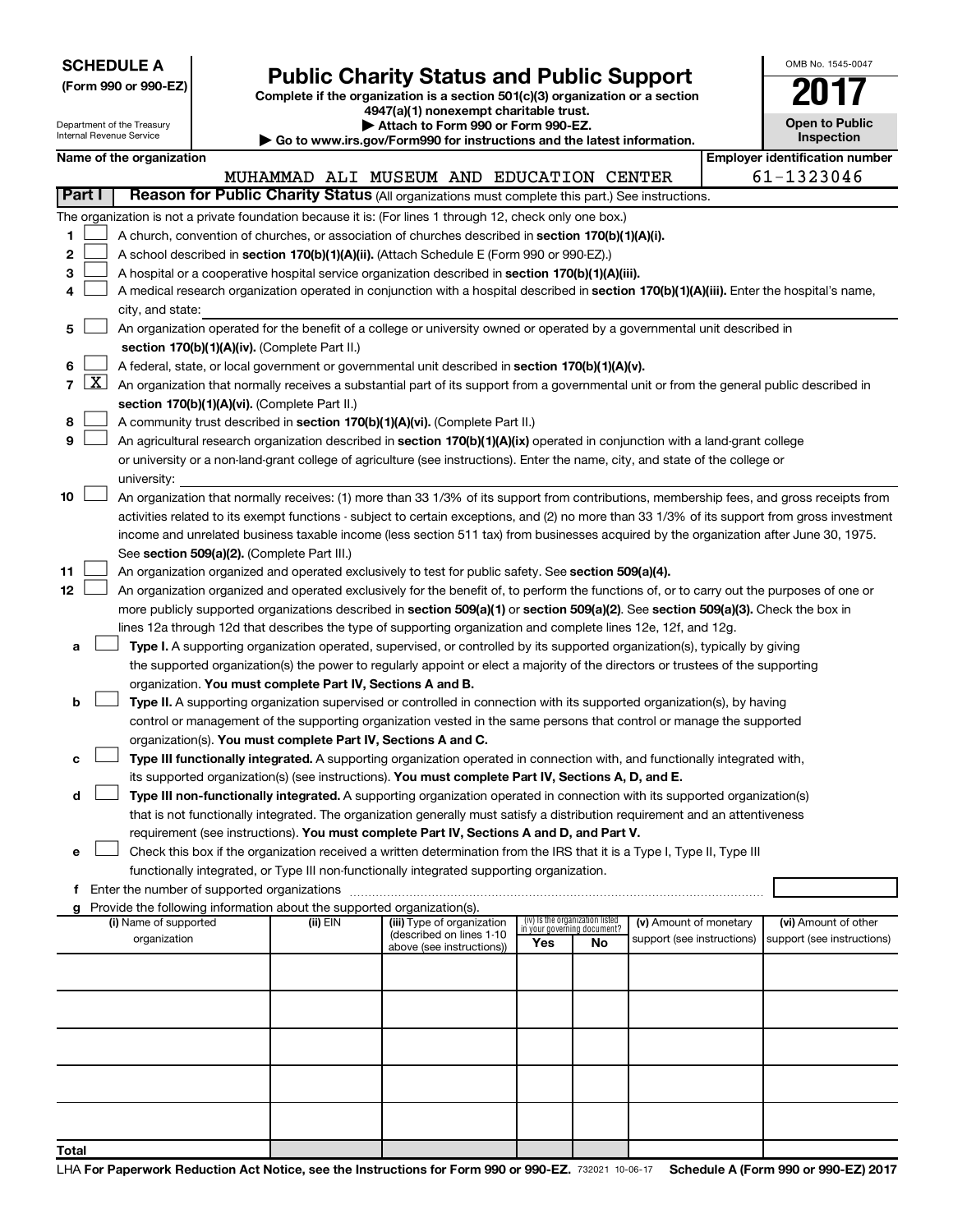#### Schedule A (Form 990 or 990-EZ) 2017 MUHAMMAD ALI MUSEUM AND EDUCATION CENTER 61-1323046 <sub>Page</sub> 2 **Part II Support Schedule for Organizations Described in Sections 170(b)(1)(A)(iv) and 170(b)(1)(A)(vi)**

(Complete only if you checked the box on line 5, 7, or 8 of Part I or if the organization failed to qualify under Part III. If the organization fails to qualify under the tests listed below, please complete Part III.)

|   | <b>Section A. Public Support</b>                                                                                                                                                                                               |          |          |            |            |          |                                          |
|---|--------------------------------------------------------------------------------------------------------------------------------------------------------------------------------------------------------------------------------|----------|----------|------------|------------|----------|------------------------------------------|
|   | Calendar year (or fiscal year beginning in)                                                                                                                                                                                    | (a) 2013 | (b) 2014 | $(c)$ 2015 | $(d)$ 2016 | (e) 2017 | (f) Total                                |
|   | 1 Gifts, grants, contributions, and                                                                                                                                                                                            |          |          |            |            |          |                                          |
|   | membership fees received. (Do not                                                                                                                                                                                              |          |          |            |            |          |                                          |
|   | include any "unusual grants.")                                                                                                                                                                                                 | 3152799. | 3651824. | 3995317.   | 5047125.   |          | 5959663.21806728.                        |
|   | 2 Tax revenues levied for the organ-                                                                                                                                                                                           |          |          |            |            |          |                                          |
|   | ization's benefit and either paid to                                                                                                                                                                                           |          |          |            |            |          |                                          |
|   | or expended on its behalf                                                                                                                                                                                                      |          |          |            |            |          |                                          |
|   | 3 The value of services or facilities                                                                                                                                                                                          |          |          |            |            |          |                                          |
|   | furnished by a governmental unit to                                                                                                                                                                                            |          |          |            |            |          |                                          |
|   | the organization without charge                                                                                                                                                                                                |          |          |            |            |          |                                          |
|   | 4 Total. Add lines 1 through 3                                                                                                                                                                                                 | 3152799. | 3651824. | 3995317.   | 5047125.   |          | 5959663.21806728.                        |
|   | 5 The portion of total contributions                                                                                                                                                                                           |          |          |            |            |          |                                          |
|   | by each person (other than a                                                                                                                                                                                                   |          |          |            |            |          |                                          |
|   | governmental unit or publicly                                                                                                                                                                                                  |          |          |            |            |          |                                          |
|   | supported organization) included                                                                                                                                                                                               |          |          |            |            |          |                                          |
|   | on line 1 that exceeds 2% of the                                                                                                                                                                                               |          |          |            |            |          |                                          |
|   | amount shown on line 11,                                                                                                                                                                                                       |          |          |            |            |          |                                          |
|   | column (f)                                                                                                                                                                                                                     |          |          |            |            |          | 7679611.                                 |
|   | 6 Public support. Subtract line 5 from line 4.                                                                                                                                                                                 |          |          |            |            |          | 14127117.                                |
|   | <b>Section B. Total Support</b>                                                                                                                                                                                                |          |          |            |            |          |                                          |
|   | Calendar year (or fiscal year beginning in)                                                                                                                                                                                    | (a) 2013 | (b) 2014 | $(c)$ 2015 | $(d)$ 2016 | (e) 2017 | (f) Total                                |
|   | <b>7</b> Amounts from line 4                                                                                                                                                                                                   | 3152799. | 3651824. | 3995317.   | 5047125    |          | 5959663.21806728.                        |
|   | 8 Gross income from interest,                                                                                                                                                                                                  |          |          |            |            |          |                                          |
|   | dividends, payments received on                                                                                                                                                                                                |          |          |            |            |          |                                          |
|   | securities loans, rents, royalties,                                                                                                                                                                                            |          |          |            |            |          |                                          |
|   | and income from similar sources                                                                                                                                                                                                | 472,701. | 478,961. | 518,058.   | 572, 325.  | 588,047. | 2630092.                                 |
| 9 | Net income from unrelated business                                                                                                                                                                                             |          |          |            |            |          |                                          |
|   | activities, whether or not the                                                                                                                                                                                                 |          |          |            |            |          |                                          |
|   | business is regularly carried on                                                                                                                                                                                               |          |          |            |            |          |                                          |
|   | 10 Other income. Do not include gain                                                                                                                                                                                           |          |          |            |            |          |                                          |
|   | or loss from the sale of capital                                                                                                                                                                                               |          |          |            |            |          |                                          |
|   | assets (Explain in Part VI.)                                                                                                                                                                                                   |          |          |            |            |          |                                          |
|   | 11 Total support. Add lines 7 through 10                                                                                                                                                                                       |          |          |            |            |          | 24436820.                                |
|   | <b>12</b> Gross receipts from related activities, etc. (see instructions)                                                                                                                                                      |          |          |            |            | 12       |                                          |
|   | 13 First five years. If the Form 990 is for the organization's first, second, third, fourth, or fifth tax year as a section 501(c)(3)                                                                                          |          |          |            |            |          |                                          |
|   | organization, check this box and stop here                                                                                                                                                                                     |          |          |            |            |          |                                          |
|   | <b>Section C. Computation of Public Support Percentage</b>                                                                                                                                                                     |          |          |            |            |          |                                          |
|   |                                                                                                                                                                                                                                |          |          |            |            | 14       | 57.81<br>%                               |
|   |                                                                                                                                                                                                                                |          |          |            |            | 15       | 43.83<br>$\%$                            |
|   | 16a 33 1/3% support test - 2017. If the organization did not check the box on line 13, and line 14 is 33 1/3% or more, check this box and                                                                                      |          |          |            |            |          |                                          |
|   | stop here. The organization qualifies as a publicly supported organization manufactured content and the organization of the state of the state of the state of the state of the state of the state of the state of the state o |          |          |            |            |          | $\blacktriangleright$ $\boxed{\text{X}}$ |
|   | b 33 1/3% support test - 2016. If the organization did not check a box on line 13 or 16a, and line 15 is 33 1/3% or more, check this box                                                                                       |          |          |            |            |          |                                          |
|   |                                                                                                                                                                                                                                |          |          |            |            |          |                                          |
|   | 17a 10% -facts-and-circumstances test - 2017. If the organization did not check a box on line 13, 16a, or 16b, and line 14 is 10% or more,                                                                                     |          |          |            |            |          |                                          |
|   | and if the organization meets the "facts-and-circumstances" test, check this box and stop here. Explain in Part VI how the organization                                                                                        |          |          |            |            |          |                                          |
|   |                                                                                                                                                                                                                                |          |          |            |            |          |                                          |
|   | b 10% -facts-and-circumstances test - 2016. If the organization did not check a box on line 13, 16a, 16b, or 17a, and line 15 is 10% or                                                                                        |          |          |            |            |          |                                          |
|   |                                                                                                                                                                                                                                |          |          |            |            |          |                                          |
|   | more, and if the organization meets the "facts-and-circumstances" test, check this box and stop here. Explain in Part VI how the                                                                                               |          |          |            |            |          |                                          |
|   | organization meets the "facts-and-circumstances" test. The organization qualifies as a publicly supported organization                                                                                                         |          |          |            |            |          |                                          |
|   | 18 Private foundation. If the organization did not check a box on line 13, 16a, 16b, 17a, or 17b, check this box and see instructions                                                                                          |          |          |            |            |          |                                          |

**Schedule A (Form 990 or 990-EZ) 2017**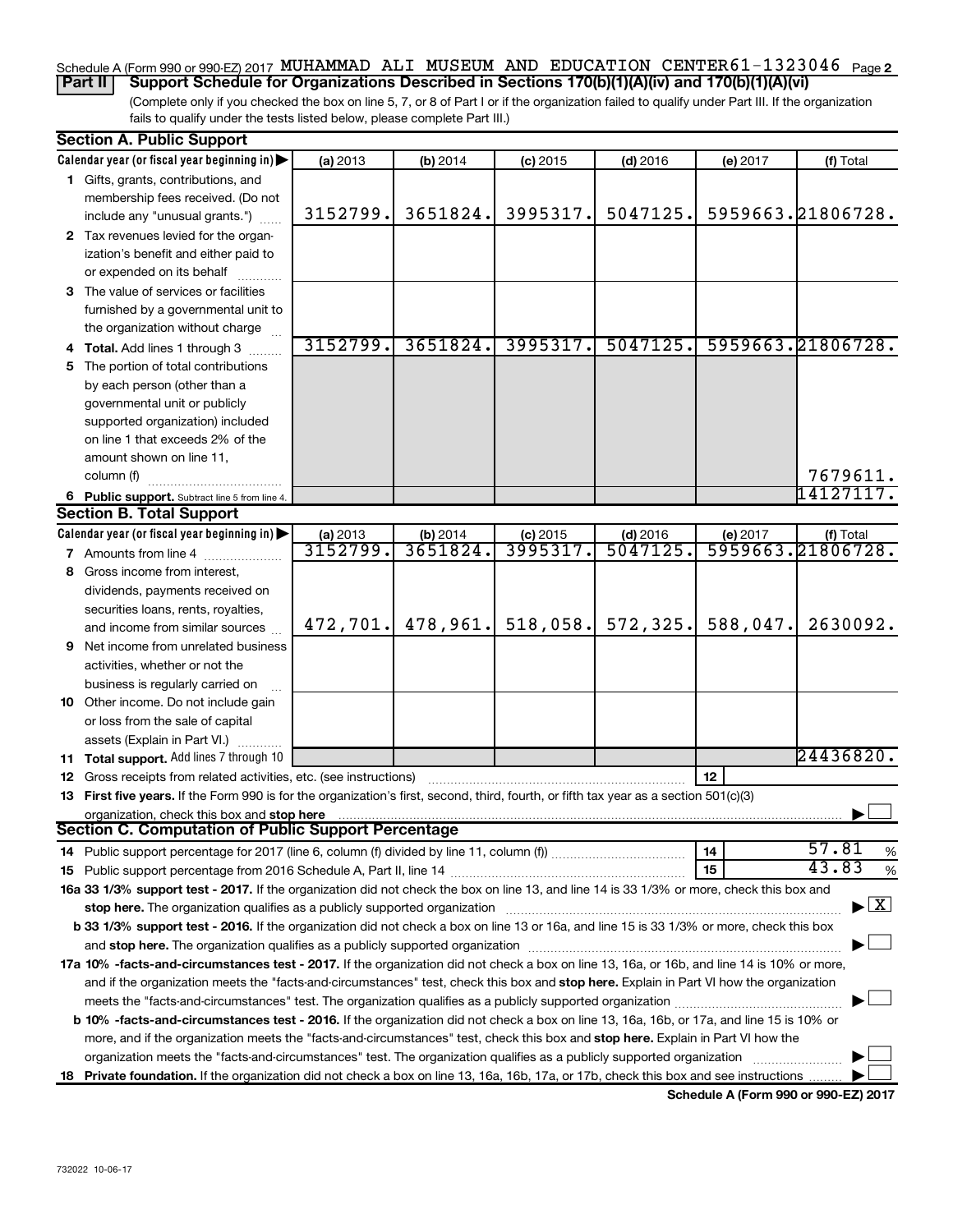#### Schedule A (Form 990 or 990-EZ) 2017 MUHAMMAD ALI MUSEUM AND EDUCATION CENTER 61-1323046 <sub>Page 3</sub> **Part III Support Schedule for Organizations Described in Section 509(a)(2)**

(Complete only if you checked the box on line 10 of Part I or if the organization failed to qualify under Part II. If the organization fails to qualify under the tests listed below, please complete Part II.)

| <b>Section A. Public Support</b>                                                                                                                                                                                              |          |          |            |            |          |           |
|-------------------------------------------------------------------------------------------------------------------------------------------------------------------------------------------------------------------------------|----------|----------|------------|------------|----------|-----------|
| Calendar year (or fiscal year beginning in)                                                                                                                                                                                   | (a) 2013 | (b) 2014 | $(c)$ 2015 | $(d)$ 2016 | (e) 2017 | (f) Total |
| 1 Gifts, grants, contributions, and                                                                                                                                                                                           |          |          |            |            |          |           |
| membership fees received. (Do not                                                                                                                                                                                             |          |          |            |            |          |           |
| include any "unusual grants.")                                                                                                                                                                                                |          |          |            |            |          |           |
| 2 Gross receipts from admissions,                                                                                                                                                                                             |          |          |            |            |          |           |
| merchandise sold or services per-                                                                                                                                                                                             |          |          |            |            |          |           |
| formed, or facilities furnished in<br>any activity that is related to the                                                                                                                                                     |          |          |            |            |          |           |
| organization's tax-exempt purpose                                                                                                                                                                                             |          |          |            |            |          |           |
| 3 Gross receipts from activities that                                                                                                                                                                                         |          |          |            |            |          |           |
| are not an unrelated trade or bus-                                                                                                                                                                                            |          |          |            |            |          |           |
| iness under section 513                                                                                                                                                                                                       |          |          |            |            |          |           |
| 4 Tax revenues levied for the organ-                                                                                                                                                                                          |          |          |            |            |          |           |
| ization's benefit and either paid to                                                                                                                                                                                          |          |          |            |            |          |           |
| or expended on its behalf                                                                                                                                                                                                     |          |          |            |            |          |           |
| 5 The value of services or facilities                                                                                                                                                                                         |          |          |            |            |          |           |
| furnished by a governmental unit to                                                                                                                                                                                           |          |          |            |            |          |           |
| the organization without charge                                                                                                                                                                                               |          |          |            |            |          |           |
| <b>6 Total.</b> Add lines 1 through 5                                                                                                                                                                                         |          |          |            |            |          |           |
| 7a Amounts included on lines 1, 2, and                                                                                                                                                                                        |          |          |            |            |          |           |
| 3 received from disqualified persons                                                                                                                                                                                          |          |          |            |            |          |           |
| <b>b</b> Amounts included on lines 2 and 3 received                                                                                                                                                                           |          |          |            |            |          |           |
| from other than disqualified persons that                                                                                                                                                                                     |          |          |            |            |          |           |
| exceed the greater of \$5,000 or 1% of the<br>amount on line 13 for the year                                                                                                                                                  |          |          |            |            |          |           |
| c Add lines 7a and 7b                                                                                                                                                                                                         |          |          |            |            |          |           |
|                                                                                                                                                                                                                               |          |          |            |            |          |           |
| 8 Public support. (Subtract line 7c from line 6.)<br><b>Section B. Total Support</b>                                                                                                                                          |          |          |            |            |          |           |
| Calendar year (or fiscal year beginning in)                                                                                                                                                                                   | (a) 2013 | (b) 2014 |            | $(d)$ 2016 |          | (f) Total |
|                                                                                                                                                                                                                               |          |          | (c) 2015   |            | (e) 2017 |           |
| <b>9</b> Amounts from line 6<br><b>10a</b> Gross income from interest,                                                                                                                                                        |          |          |            |            |          |           |
| dividends, payments received on                                                                                                                                                                                               |          |          |            |            |          |           |
| securities loans, rents, royalties,                                                                                                                                                                                           |          |          |            |            |          |           |
| and income from similar sources                                                                                                                                                                                               |          |          |            |            |          |           |
| <b>b</b> Unrelated business taxable income<br>(less section 511 taxes) from businesses                                                                                                                                        |          |          |            |            |          |           |
| acquired after June 30, 1975                                                                                                                                                                                                  |          |          |            |            |          |           |
| $\frac{1}{2}$                                                                                                                                                                                                                 |          |          |            |            |          |           |
| c Add lines 10a and 10b                                                                                                                                                                                                       |          |          |            |            |          |           |
| 11 Net income from unrelated business<br>activities not included in line 10b.                                                                                                                                                 |          |          |            |            |          |           |
| whether or not the business is                                                                                                                                                                                                |          |          |            |            |          |           |
| regularly carried on                                                                                                                                                                                                          |          |          |            |            |          |           |
| <b>12</b> Other income. Do not include gain<br>or loss from the sale of capital                                                                                                                                               |          |          |            |            |          |           |
| assets (Explain in Part VI.)                                                                                                                                                                                                  |          |          |            |            |          |           |
| <b>13</b> Total support. (Add lines 9, 10c, 11, and 12.)                                                                                                                                                                      |          |          |            |            |          |           |
| 14 First five years. If the Form 990 is for the organization's first, second, third, fourth, or fifth tax year as a section 501(c)(3) organization,                                                                           |          |          |            |            |          |           |
| check this box and stop here measurements and stop here and stop here are constructed and stop here and stop here and stop here and stop here and stop here and stop here and stop here and stop here are all the stop of the |          |          |            |            |          |           |
| Section C. Computation of Public Support Percentage                                                                                                                                                                           |          |          |            |            |          |           |
|                                                                                                                                                                                                                               |          |          |            |            | 15       | %         |
| 16 Public support percentage from 2016 Schedule A, Part III, line 15                                                                                                                                                          |          |          |            |            | 16       | %         |
| Section D. Computation of Investment Income Percentage                                                                                                                                                                        |          |          |            |            |          |           |
| 17 Investment income percentage for 2017 (line 10c, column (f) divided by line 13, column (f))                                                                                                                                |          |          |            |            | 17       | %         |
| 18 Investment income percentage from 2016 Schedule A, Part III, line 17                                                                                                                                                       |          |          |            |            | 18       | %         |
| 19a 33 1/3% support tests - 2017. If the organization did not check the box on line 14, and line 15 is more than 33 1/3%, and line 17 is not                                                                                  |          |          |            |            |          |           |
| more than 33 1/3%, check this box and stop here. The organization qualifies as a publicly supported organization                                                                                                              |          |          |            |            |          |           |
| b 33 1/3% support tests - 2016. If the organization did not check a box on line 14 or line 19a, and line 16 is more than 33 1/3%, and                                                                                         |          |          |            |            |          |           |
| line 18 is not more than 33 1/3%, check this box and stop here. The organization qualifies as a publicly supported organization                                                                                               |          |          |            |            |          |           |
|                                                                                                                                                                                                                               |          |          |            |            |          |           |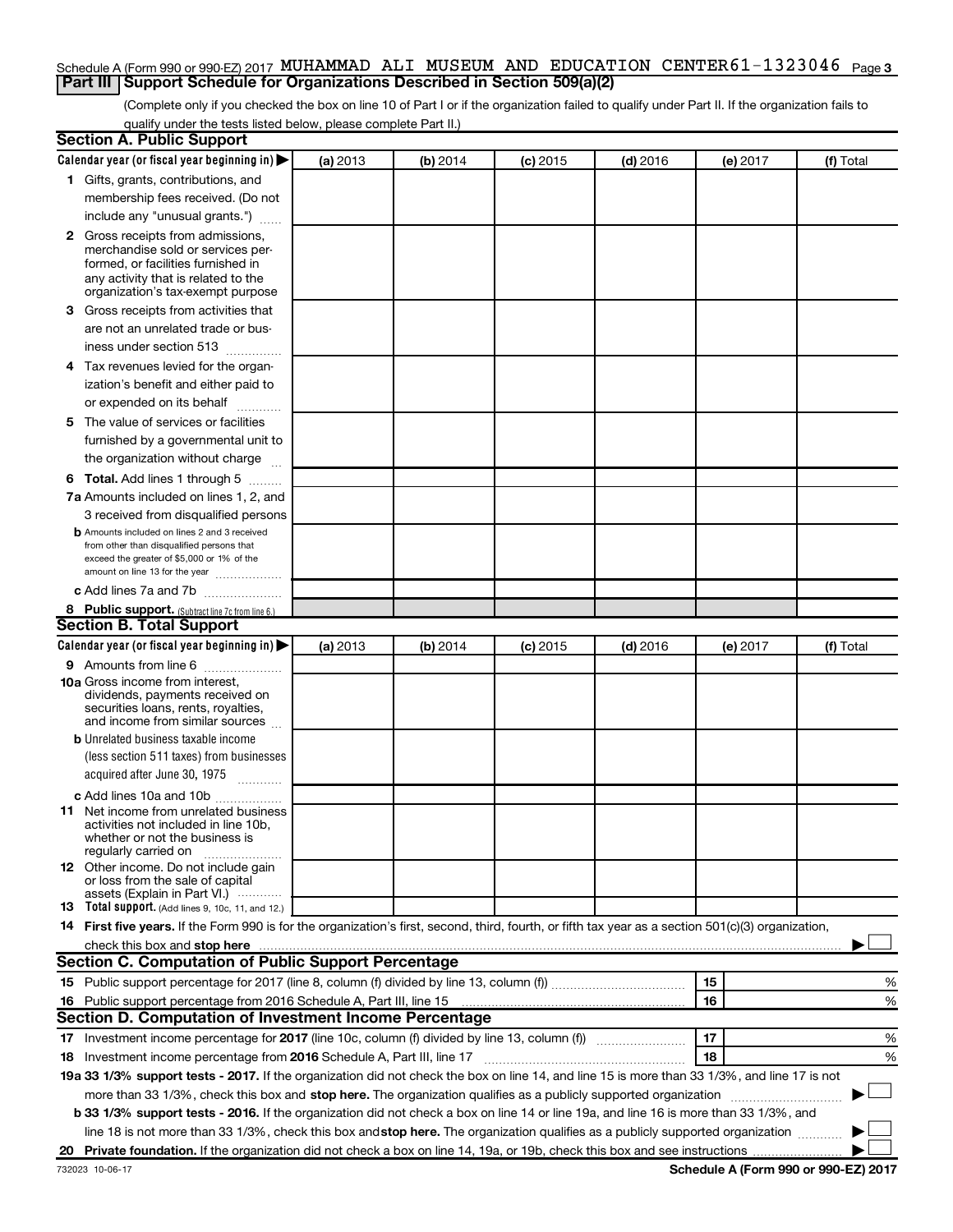#### Schedule A (Form 990 or 990-EZ) 2017 MUHAMMAD ALI MUSEUM AND EDUCATION CENTER 61-1323046 <sub>Page 4</sub>

## **Part IV Supporting Organizations**

(Complete only if you checked a box in line 12 on Part I. If you checked 12a of Part I, complete Sections A and B. If you checked 12b of Part I, complete Sections A and C. If you checked 12c of Part I, complete Sections A, D, and E. If you checked 12d of Part I, complete Sections A and D, and complete Part V.)

#### **Section A. All Supporting Organizations**

- **1** Are all of the organization's supported organizations listed by name in the organization's governing documents? If "No," describe in Part VI how the supported organizations are designated. If designated by *class or purpose, describe the designation. If historic and continuing relationship, explain.*
- **2** Did the organization have any supported organization that does not have an IRS determination of status under section 509(a)(1) or (2)? If "Yes," explain in Part **VI** how the organization determined that the supported *organization was described in section 509(a)(1) or (2).*
- **3a** Did the organization have a supported organization described in section 501(c)(4), (5), or (6)? If "Yes," answer *(b) and (c) below.*
- **b** Did the organization confirm that each supported organization qualified under section 501(c)(4), (5), or (6) and satisfied the public support tests under section 509(a)(2)? If "Yes," describe in Part VI when and how the *organization made the determination.*
- **c** Did the organization ensure that all support to such organizations was used exclusively for section 170(c)(2)(B) purposes? If "Yes," explain in Part VI what controls the organization put in place to ensure such use.
- **4 a** *If* Was any supported organization not organized in the United States ("foreign supported organization")? *"Yes," and if you checked 12a or 12b in Part I, answer (b) and (c) below.*
- **b** Did the organization have ultimate control and discretion in deciding whether to make grants to the foreign supported organization? If "Yes," describe in Part VI how the organization had such control and discretion *despite being controlled or supervised by or in connection with its supported organizations.*
- **c** Did the organization support any foreign supported organization that does not have an IRS determination under sections 501(c)(3) and 509(a)(1) or (2)? If "Yes," explain in Part VI what controls the organization used *to ensure that all support to the foreign supported organization was used exclusively for section 170(c)(2)(B) purposes.*
- **5a** Did the organization add, substitute, or remove any supported organizations during the tax year? If "Yes," answer (b) and (c) below (if applicable). Also, provide detail in **Part VI,** including (i) the names and EIN *numbers of the supported organizations added, substituted, or removed; (ii) the reasons for each such action; (iii) the authority under the organization's organizing document authorizing such action; and (iv) how the action was accomplished (such as by amendment to the organizing document).*
- **b** Type I or Type II only. Was any added or substituted supported organization part of a class already designated in the organization's organizing document?
- **c Substitutions only.**  Was the substitution the result of an event beyond the organization's control?
- **6** Did the organization provide support (whether in the form of grants or the provision of services or facilities) to **Part VI.** support or benefit one or more of the filing organization's supported organizations? If "Yes," provide detail in anyone other than (i) its supported organizations, (ii) individuals that are part of the charitable class benefited by one or more of its supported organizations, or (iii) other supporting organizations that also
- **7** Did the organization provide a grant, loan, compensation, or other similar payment to a substantial contributor regard to a substantial contributor? If "Yes," complete Part I of Schedule L (Form 990 or 990-EZ). (defined in section 4958(c)(3)(C)), a family member of a substantial contributor, or a 35% controlled entity with
- **8** Did the organization make a loan to a disqualified person (as defined in section 4958) not described in line 7? *If "Yes," complete Part I of Schedule L (Form 990 or 990-EZ).*
- **9 a** Was the organization controlled directly or indirectly at any time during the tax year by one or more in section 509(a)(1) or (2))? If "Yes," provide detail in **Part VI.** disqualified persons as defined in section 4946 (other than foundation managers and organizations described
- **b** Did one or more disqualified persons (as defined in line 9a) hold a controlling interest in any entity in which the supporting organization had an interest? If "Yes," provide detail in Part VI.
- **c** Did a disqualified person (as defined in line 9a) have an ownership interest in, or derive any personal benefit from, assets in which the supporting organization also had an interest? If "Yes," provide detail in Part VI.
- **10 a** Was the organization subject to the excess business holdings rules of section 4943 because of section supporting organizations)? If "Yes," answer 10b below. 4943(f) (regarding certain Type II supporting organizations, and all Type III non-functionally integrated
	- **b** Did the organization have any excess business holdings in the tax year? (Use Schedule C, Form 4720, to *determine whether the organization had excess business holdings.)*

**Yes No**

**1**

**2**

**3a**

**3b**

**3c**

**4a**

**4b**

**4c**

**5a**

**5b 5c**

**6**

**7**

**8**

**9a**

**9b**

**9c**

**10a**

**10b**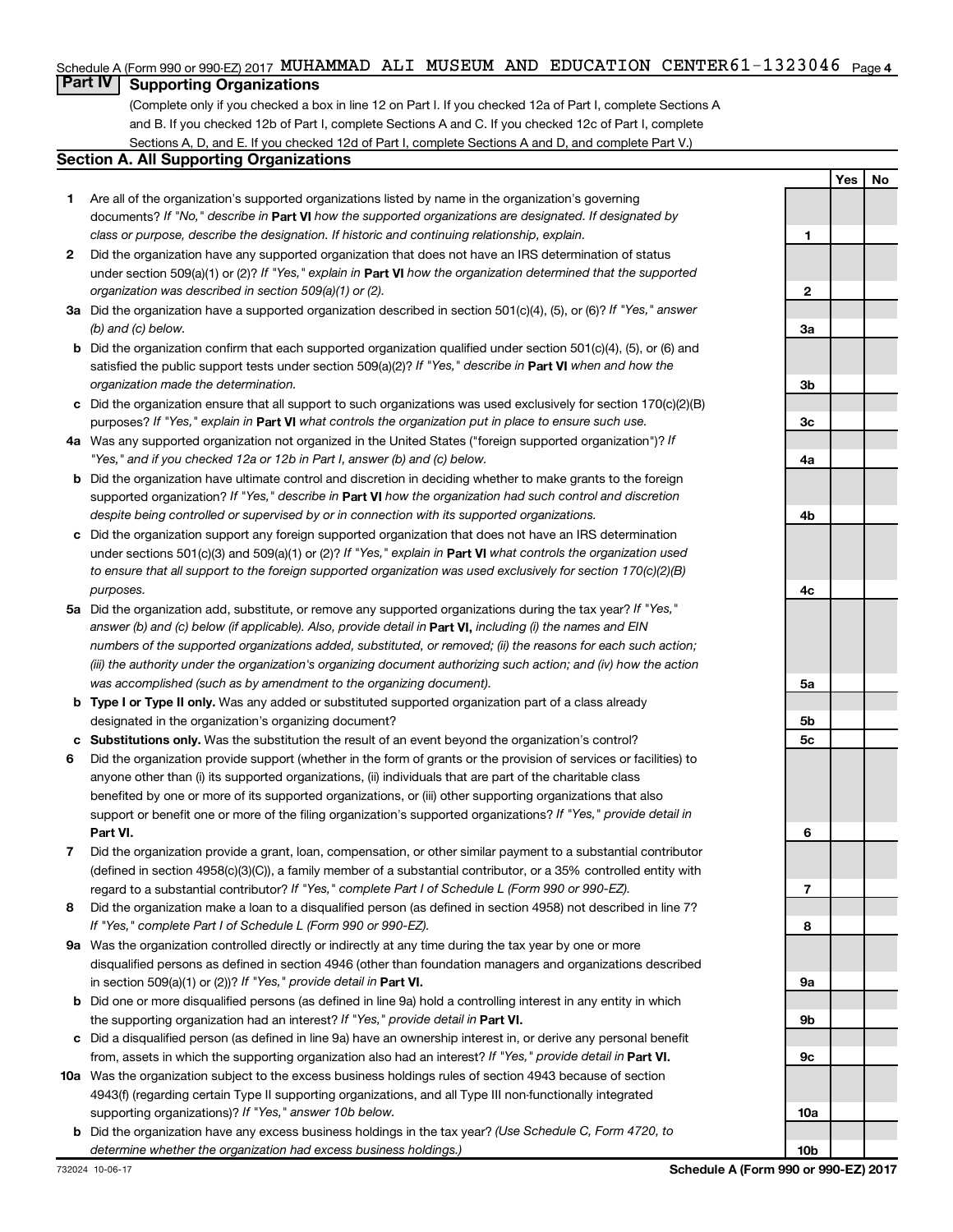### Schedule A (Form 990 or 990-EZ) 2017 MUHAMMAD ALI MUSEUM AND EDUCATION CENTER 61-1323046 <sub>Page 5</sub> **Part IV Supporting Organizations** *(continued)*

|              |                                                                                                                                 |                 | Yes | No |
|--------------|---------------------------------------------------------------------------------------------------------------------------------|-----------------|-----|----|
| 11           | Has the organization accepted a gift or contribution from any of the following persons?                                         |                 |     |    |
|              | a A person who directly or indirectly controls, either alone or together with persons described in (b) and (c)                  |                 |     |    |
|              | below, the governing body of a supported organization?                                                                          | 11a             |     |    |
|              | <b>b</b> A family member of a person described in (a) above?                                                                    | 11 <sub>b</sub> |     |    |
|              | c A 35% controlled entity of a person described in (a) or (b) above? If "Yes" to a, b, or c, provide detail in Part VI.         | 11c             |     |    |
|              | <b>Section B. Type I Supporting Organizations</b>                                                                               |                 |     |    |
|              |                                                                                                                                 |                 | Yes | No |
| 1.           | Did the directors, trustees, or membership of one or more supported organizations have the power to                             |                 |     |    |
|              | regularly appoint or elect at least a majority of the organization's directors or trustees at all times during the              |                 |     |    |
|              | tax year? If "No," describe in Part VI how the supported organization(s) effectively operated, supervised, or                   |                 |     |    |
|              | controlled the organization's activities. If the organization had more than one supported organization,                         |                 |     |    |
|              | describe how the powers to appoint and/or remove directors or trustees were allocated among the supported                       |                 |     |    |
|              | organizations and what conditions or restrictions, if any, applied to such powers during the tax year.                          | 1               |     |    |
| 2            | Did the organization operate for the benefit of any supported organization other than the supported                             |                 |     |    |
|              | organization(s) that operated, supervised, or controlled the supporting organization? If "Yes," explain in                      |                 |     |    |
|              | Part VI how providing such benefit carried out the purposes of the supported organization(s) that operated,                     |                 |     |    |
|              |                                                                                                                                 | $\mathbf{2}$    |     |    |
|              | supervised, or controlled the supporting organization.<br><b>Section C. Type II Supporting Organizations</b>                    |                 |     |    |
|              |                                                                                                                                 |                 |     |    |
|              |                                                                                                                                 |                 | Yes | No |
| 1.           | Were a majority of the organization's directors or trustees during the tax year also a majority of the directors                |                 |     |    |
|              | or trustees of each of the organization's supported organization(s)? If "No," describe in Part VI how control                   |                 |     |    |
|              | or management of the supporting organization was vested in the same persons that controlled or managed                          |                 |     |    |
|              | the supported organization(s).                                                                                                  | 1               |     |    |
|              | Section D. All Type III Supporting Organizations                                                                                |                 |     |    |
|              |                                                                                                                                 |                 | Yes | No |
| 1.           | Did the organization provide to each of its supported organizations, by the last day of the fifth month of the                  |                 |     |    |
|              | organization's tax year, (i) a written notice describing the type and amount of support provided during the prior tax           |                 |     |    |
|              | year, (ii) a copy of the Form 990 that was most recently filed as of the date of notification, and (iii) copies of the          |                 |     |    |
|              | organization's governing documents in effect on the date of notification, to the extent not previously provided?                | 1               |     |    |
| $\mathbf{2}$ | Were any of the organization's officers, directors, or trustees either (i) appointed or elected by the supported                |                 |     |    |
|              | organization(s) or (ii) serving on the governing body of a supported organization? If "No," explain in Part VI how              |                 |     |    |
|              | the organization maintained a close and continuous working relationship with the supported organization(s).                     | 2               |     |    |
| 3            | By reason of the relationship described in (2), did the organization's supported organizations have a                           |                 |     |    |
|              | significant voice in the organization's investment policies and in directing the use of the organization's                      |                 |     |    |
|              | income or assets at all times during the tax year? If "Yes," describe in Part VI the role the organization's                    |                 |     |    |
|              | supported organizations played in this regard.                                                                                  | з               |     |    |
|              | Section E. Type III Functionally Integrated Supporting Organizations                                                            |                 |     |    |
| 1            | Check the box next to the method that the organization used to satisfy the Integral Part Test during the yealsee instructions). |                 |     |    |
| a            | The organization satisfied the Activities Test. Complete line 2 below.                                                          |                 |     |    |
| b            | The organization is the parent of each of its supported organizations. Complete line 3 below.                                   |                 |     |    |
| c            | The organization supported a governmental entity. Describe in Part VI how you supported a government entity (see instructions). |                 |     |    |
| 2            | Activities Test. Answer (a) and (b) below.                                                                                      |                 | Yes | No |
| а            | Did substantially all of the organization's activities during the tax year directly further the exempt purposes of              |                 |     |    |
|              | the supported organization(s) to which the organization was responsive? If "Yes," then in Part VI identify                      |                 |     |    |
|              | those supported organizations and explain how these activities directly furthered their exempt purposes,                        |                 |     |    |
|              | how the organization was responsive to those supported organizations, and how the organization determined                       |                 |     |    |
|              | that these activities constituted substantially all of its activities.                                                          | 2a              |     |    |
| b            | Did the activities described in (a) constitute activities that, but for the organization's involvement, one or more             |                 |     |    |
|              | of the organization's supported organization(s) would have been engaged in? If "Yes," explain in Part VI the                    |                 |     |    |
|              | reasons for the organization's position that its supported organization(s) would have engaged in these                          |                 |     |    |
|              | activities but for the organization's involvement.                                                                              | 2b              |     |    |
| з            | Parent of Supported Organizations. Answer (a) and (b) below.                                                                    |                 |     |    |
| а            | Did the organization have the power to regularly appoint or elect a majority of the officers, directors, or                     |                 |     |    |
|              | trustees of each of the supported organizations? Provide details in Part VI.                                                    | За              |     |    |
| b            | Did the organization exercise a substantial degree of direction over the policies, programs, and activities of each             |                 |     |    |
|              | of its supported organizations? If "Yes," describe in Part VI the role played by the organization in this regard.               | 3b              |     |    |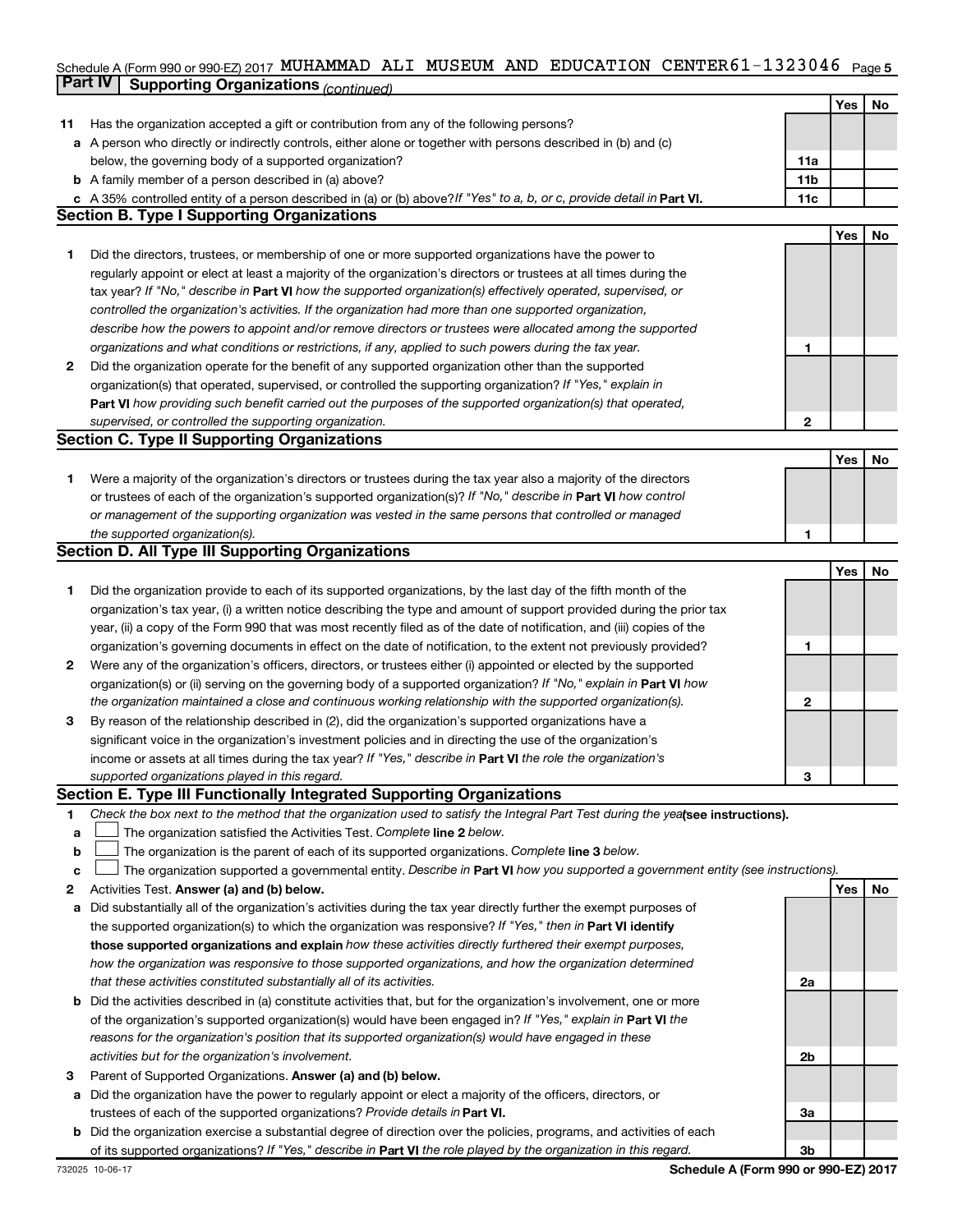|                                                                                       |  |  | Schedule A (Form 990 or 990-EZ) 2017 MUHAMMAD ALI MUSEUM AND EDUCATION CENTER61-1323046 $P_{\text{aqe}}$ 6 |  |
|---------------------------------------------------------------------------------------|--|--|------------------------------------------------------------------------------------------------------------|--|
| <b>Part V</b> Type III Non-Functionally Integrated 509(a)(3) Supporting Organizations |  |  |                                                                                                            |  |

1 **Letter See instructions.** All Check here if the organization satisfied the Integral Part Test as a qualifying trust on Nov. 20, 1970 (explain in Part VI.) See instructions. All other Type III non-functionally integrated supporting organizations must complete Sections A through E.

|    | Section A - Adjusted Net Income                                              |                | (A) Prior Year | (B) Current Year<br>(optional) |
|----|------------------------------------------------------------------------------|----------------|----------------|--------------------------------|
| 1  | Net short-term capital gain                                                  | 1              |                |                                |
| 2  | Recoveries of prior-year distributions                                       | $\mathbf{2}$   |                |                                |
| З  | Other gross income (see instructions)                                        | 3              |                |                                |
| 4  | Add lines 1 through 3                                                        | 4              |                |                                |
| 5  | Depreciation and depletion                                                   | 5              |                |                                |
| 6  | Portion of operating expenses paid or incurred for production or             |                |                |                                |
|    | collection of gross income or for management, conservation, or               |                |                |                                |
|    | maintenance of property held for production of income (see instructions)     | 6              |                |                                |
| 7  | Other expenses (see instructions)                                            | $\overline{7}$ |                |                                |
| 8  | Adjusted Net Income (subtract lines 5, 6, and 7 from line 4)                 | 8              |                |                                |
|    | <b>Section B - Minimum Asset Amount</b>                                      |                | (A) Prior Year | (B) Current Year<br>(optional) |
| 1. | Aggregate fair market value of all non-exempt-use assets (see                |                |                |                                |
|    | instructions for short tax year or assets held for part of year):            |                |                |                                |
|    | a Average monthly value of securities                                        | 1a             |                |                                |
|    | <b>b</b> Average monthly cash balances                                       | 1 <sub>b</sub> |                |                                |
|    | c Fair market value of other non-exempt-use assets                           | 1c             |                |                                |
|    | <b>d</b> Total (add lines 1a, 1b, and 1c)                                    | 1d             |                |                                |
|    | e Discount claimed for blockage or other                                     |                |                |                                |
|    | factors (explain in detail in Part VI):                                      |                |                |                                |
| 2  | Acquisition indebtedness applicable to non-exempt-use assets                 | $\mathbf{2}$   |                |                                |
| З  | Subtract line 2 from line 1d                                                 | 3              |                |                                |
| 4  | Cash deemed held for exempt use. Enter 1-1/2% of line 3 (for greater amount, |                |                |                                |
|    | see instructions)                                                            | 4              |                |                                |
| 5  | Net value of non-exempt-use assets (subtract line 4 from line 3)             | 5              |                |                                |
| 6  | Multiply line 5 by .035                                                      | 6              |                |                                |
| 7  | Recoveries of prior-year distributions                                       | $\overline{7}$ |                |                                |
| 8  | Minimum Asset Amount (add line 7 to line 6)                                  | 8              |                |                                |
|    | <b>Section C - Distributable Amount</b>                                      |                |                | <b>Current Year</b>            |
| 1  | Adjusted net income for prior year (from Section A, line 8, Column A)        | 1              |                |                                |
| 2  | Enter 85% of line 1                                                          | $\mathbf{2}$   |                |                                |
| 3  | Minimum asset amount for prior year (from Section B, line 8, Column A)       | 3              |                |                                |
| 4  | Enter greater of line 2 or line 3                                            | 4              |                |                                |
| 5  | Income tax imposed in prior year                                             | 5              |                |                                |
| 6  | <b>Distributable Amount.</b> Subtract line 5 from line 4, unless subject to  |                |                |                                |
|    | emergency temporary reduction (see instructions)                             | 6              |                |                                |
|    |                                                                              |                |                |                                |

**7** Let Check here if the current year is the organization's first as a non-functionally integrated Type III supporting organization (see instructions).

**Schedule A (Form 990 or 990-EZ) 2017**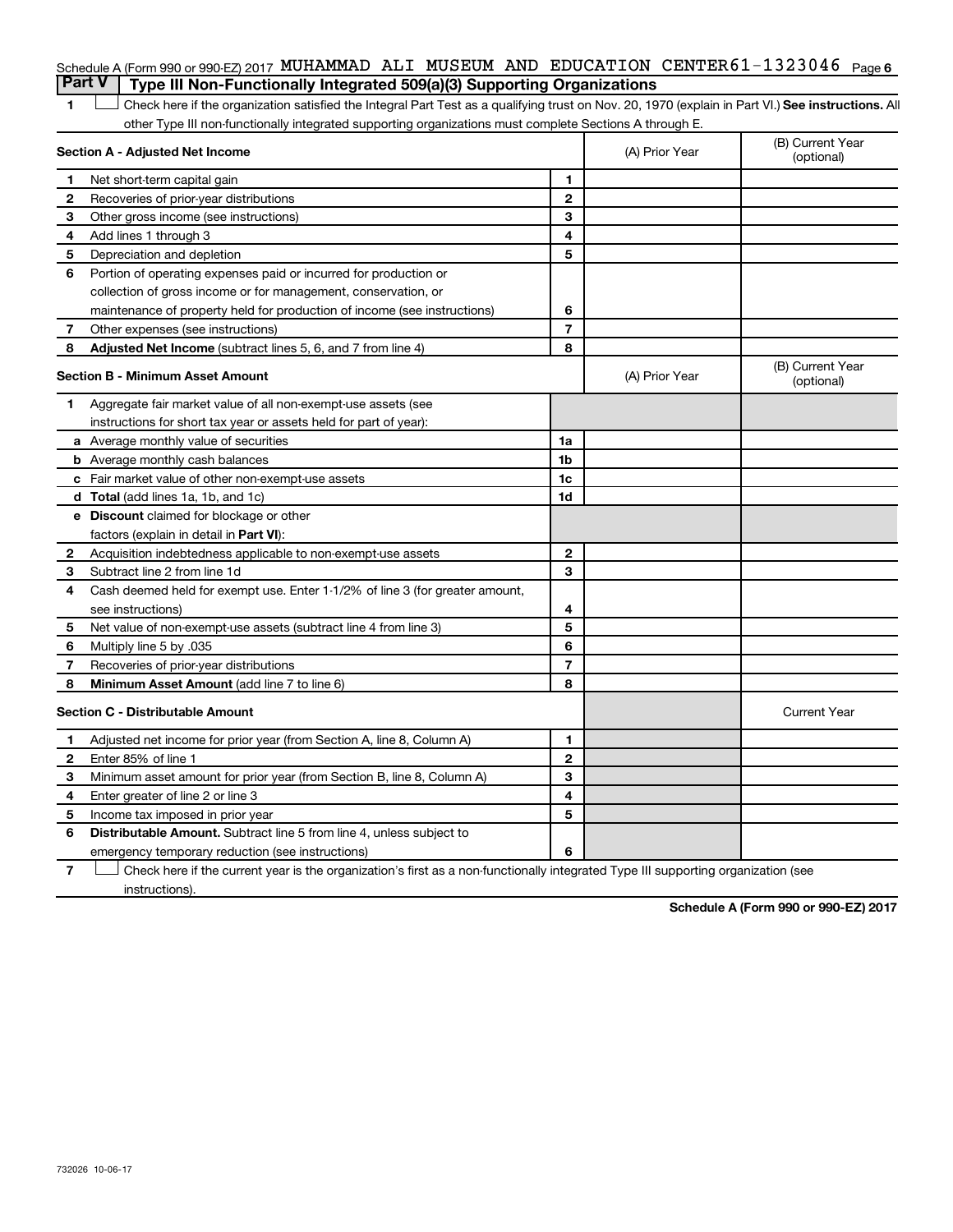#### Schedule A (Form 990 or 990-EZ) 2017 MUHAMMAD ALI MUSEUM AND EDUCATION CENTER 61-1323046 <sub>Page 7</sub>

| <b>Part V</b> | Type III Non-Functionally Integrated 509(a)(3) Supporting Organizations (continued)        |                                    |                                               |                                                         |
|---------------|--------------------------------------------------------------------------------------------|------------------------------------|-----------------------------------------------|---------------------------------------------------------|
|               | <b>Section D - Distributions</b>                                                           |                                    |                                               | <b>Current Year</b>                                     |
| 1             | Amounts paid to supported organizations to accomplish exempt purposes                      |                                    |                                               |                                                         |
| 2             | Amounts paid to perform activity that directly furthers exempt purposes of supported       |                                    |                                               |                                                         |
|               | organizations, in excess of income from activity                                           |                                    |                                               |                                                         |
| 3             | Administrative expenses paid to accomplish exempt purposes of supported organizations      |                                    |                                               |                                                         |
| 4             | Amounts paid to acquire exempt-use assets                                                  |                                    |                                               |                                                         |
| 5             | Qualified set-aside amounts (prior IRS approval required)                                  |                                    |                                               |                                                         |
| 6             | Other distributions (describe in Part VI). See instructions.                               |                                    |                                               |                                                         |
| 7             | <b>Total annual distributions.</b> Add lines 1 through 6.                                  |                                    |                                               |                                                         |
| 8             | Distributions to attentive supported organizations to which the organization is responsive |                                    |                                               |                                                         |
|               | (provide details in Part VI). See instructions.                                            |                                    |                                               |                                                         |
| 9             | Distributable amount for 2017 from Section C, line 6                                       |                                    |                                               |                                                         |
| 10            | Line 8 amount divided by line 9 amount                                                     |                                    |                                               |                                                         |
|               | Section E - Distribution Allocations (see instructions)                                    | (i)<br><b>Excess Distributions</b> | (ii)<br><b>Underdistributions</b><br>Pre-2017 | (iii)<br><b>Distributable</b><br><b>Amount for 2017</b> |
| 1.            | Distributable amount for 2017 from Section C, line 6                                       |                                    |                                               |                                                         |
| 2             | Underdistributions, if any, for years prior to 2017 (reason-                               |                                    |                                               |                                                         |
|               | able cause required-explain in Part VI). See instructions.                                 |                                    |                                               |                                                         |
| 3             | Excess distributions carryover, if any, to 2017                                            |                                    |                                               |                                                         |
| a             |                                                                                            |                                    |                                               |                                                         |
|               | <b>b</b> From 2013                                                                         |                                    |                                               |                                                         |
| c             | From 2014                                                                                  |                                    |                                               |                                                         |
|               | d From 2015                                                                                |                                    |                                               |                                                         |
|               | e From 2016                                                                                |                                    |                                               |                                                         |
| f             | <b>Total</b> of lines 3a through e                                                         |                                    |                                               |                                                         |
|               | <b>g</b> Applied to underdistributions of prior years                                      |                                    |                                               |                                                         |
|               | <b>h</b> Applied to 2017 distributable amount                                              |                                    |                                               |                                                         |
|               | Carryover from 2012 not applied (see instructions)                                         |                                    |                                               |                                                         |
|               | Remainder. Subtract lines 3g, 3h, and 3i from 3f.                                          |                                    |                                               |                                                         |
| 4             | Distributions for 2017 from Section D,                                                     |                                    |                                               |                                                         |
|               | line $7:$                                                                                  |                                    |                                               |                                                         |
|               | a Applied to underdistributions of prior years                                             |                                    |                                               |                                                         |
|               | <b>b</b> Applied to 2017 distributable amount                                              |                                    |                                               |                                                         |
| с             | Remainder. Subtract lines 4a and 4b from 4.                                                |                                    |                                               |                                                         |
| 5             | Remaining underdistributions for years prior to 2017, if                                   |                                    |                                               |                                                         |
|               | any. Subtract lines 3g and 4a from line 2. For result greater                              |                                    |                                               |                                                         |
|               | than zero, explain in Part VI. See instructions.                                           |                                    |                                               |                                                         |
| 6             | Remaining underdistributions for 2017. Subtract lines 3h                                   |                                    |                                               |                                                         |
|               | and 4b from line 1. For result greater than zero, explain in                               |                                    |                                               |                                                         |
|               | <b>Part VI.</b> See instructions.                                                          |                                    |                                               |                                                         |
| $\mathbf{7}$  | Excess distributions carryover to 2018. Add lines 3j                                       |                                    |                                               |                                                         |
|               | and 4c.                                                                                    |                                    |                                               |                                                         |
| 8             | Breakdown of line 7:                                                                       |                                    |                                               |                                                         |
|               | a Excess from 2013                                                                         |                                    |                                               |                                                         |
|               | <b>b</b> Excess from 2014                                                                  |                                    |                                               |                                                         |
|               | c Excess from 2015                                                                         |                                    |                                               |                                                         |
|               | d Excess from 2016                                                                         |                                    |                                               |                                                         |
|               | e Excess from 2017                                                                         |                                    |                                               |                                                         |

**Schedule A (Form 990 or 990-EZ) 2017**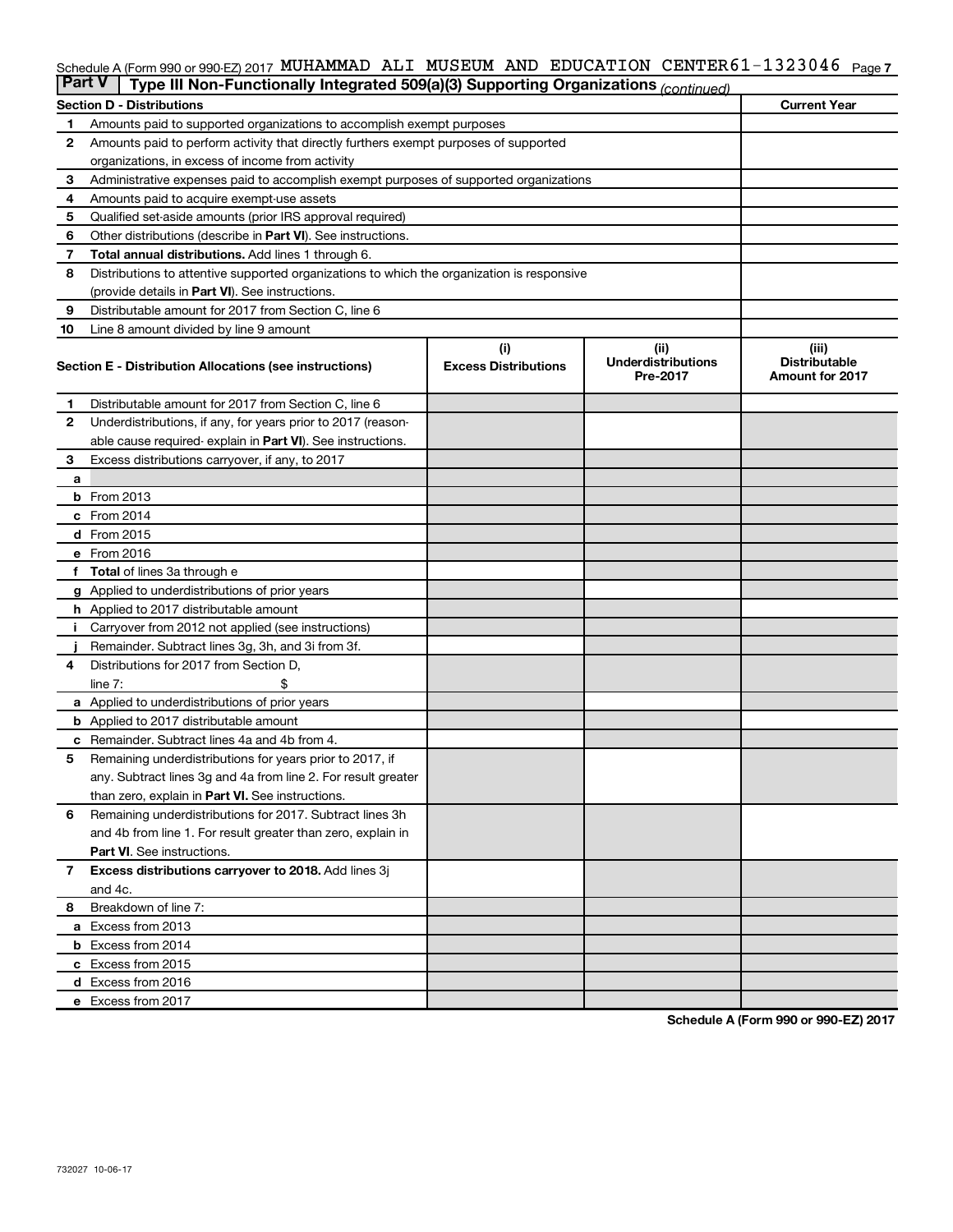|                | Schedule A (Form 990 or 990-EZ) 2017 MUHAMMAD ALI MUSEUM AND EDUCATION CENTER 61-1323046 Page 8                                                                                                                                                                                                                                                                                                                                                                                                                                                                                             |
|----------------|---------------------------------------------------------------------------------------------------------------------------------------------------------------------------------------------------------------------------------------------------------------------------------------------------------------------------------------------------------------------------------------------------------------------------------------------------------------------------------------------------------------------------------------------------------------------------------------------|
| <b>Part VI</b> | Supplemental Information. Provide the explanations required by Part II, line 10; Part II, line 17a or 17b; Part III, line 12;<br>Part IV, Section A, lines 1, 2, 3b, 3c, 4b, 4c, 5a, 6, 9a, 9b, 9c, 11a, 11b, and 11c; Part IV, Section B, lines 1 and 2; Part IV, Section C,<br>line 1; Part IV, Section D, lines 2 and 3; Part IV, Section E, lines 1c, 2a, 2b, 3a, and 3b; Part V, line 1; Part V, Section B, line 1e; Part V,<br>Section D, lines 5, 6, and 8; and Part V, Section E, lines 2, 5, and 6. Also complete this part for any additional information.<br>(See instructions.) |
|                |                                                                                                                                                                                                                                                                                                                                                                                                                                                                                                                                                                                             |
|                |                                                                                                                                                                                                                                                                                                                                                                                                                                                                                                                                                                                             |
|                |                                                                                                                                                                                                                                                                                                                                                                                                                                                                                                                                                                                             |
|                |                                                                                                                                                                                                                                                                                                                                                                                                                                                                                                                                                                                             |
|                |                                                                                                                                                                                                                                                                                                                                                                                                                                                                                                                                                                                             |
|                |                                                                                                                                                                                                                                                                                                                                                                                                                                                                                                                                                                                             |
|                |                                                                                                                                                                                                                                                                                                                                                                                                                                                                                                                                                                                             |
|                |                                                                                                                                                                                                                                                                                                                                                                                                                                                                                                                                                                                             |
|                |                                                                                                                                                                                                                                                                                                                                                                                                                                                                                                                                                                                             |
|                |                                                                                                                                                                                                                                                                                                                                                                                                                                                                                                                                                                                             |
|                |                                                                                                                                                                                                                                                                                                                                                                                                                                                                                                                                                                                             |
|                |                                                                                                                                                                                                                                                                                                                                                                                                                                                                                                                                                                                             |
|                |                                                                                                                                                                                                                                                                                                                                                                                                                                                                                                                                                                                             |
|                |                                                                                                                                                                                                                                                                                                                                                                                                                                                                                                                                                                                             |
|                |                                                                                                                                                                                                                                                                                                                                                                                                                                                                                                                                                                                             |
|                |                                                                                                                                                                                                                                                                                                                                                                                                                                                                                                                                                                                             |
|                |                                                                                                                                                                                                                                                                                                                                                                                                                                                                                                                                                                                             |
|                |                                                                                                                                                                                                                                                                                                                                                                                                                                                                                                                                                                                             |
|                |                                                                                                                                                                                                                                                                                                                                                                                                                                                                                                                                                                                             |
|                |                                                                                                                                                                                                                                                                                                                                                                                                                                                                                                                                                                                             |
|                |                                                                                                                                                                                                                                                                                                                                                                                                                                                                                                                                                                                             |
|                |                                                                                                                                                                                                                                                                                                                                                                                                                                                                                                                                                                                             |
|                |                                                                                                                                                                                                                                                                                                                                                                                                                                                                                                                                                                                             |
|                |                                                                                                                                                                                                                                                                                                                                                                                                                                                                                                                                                                                             |
|                |                                                                                                                                                                                                                                                                                                                                                                                                                                                                                                                                                                                             |
|                |                                                                                                                                                                                                                                                                                                                                                                                                                                                                                                                                                                                             |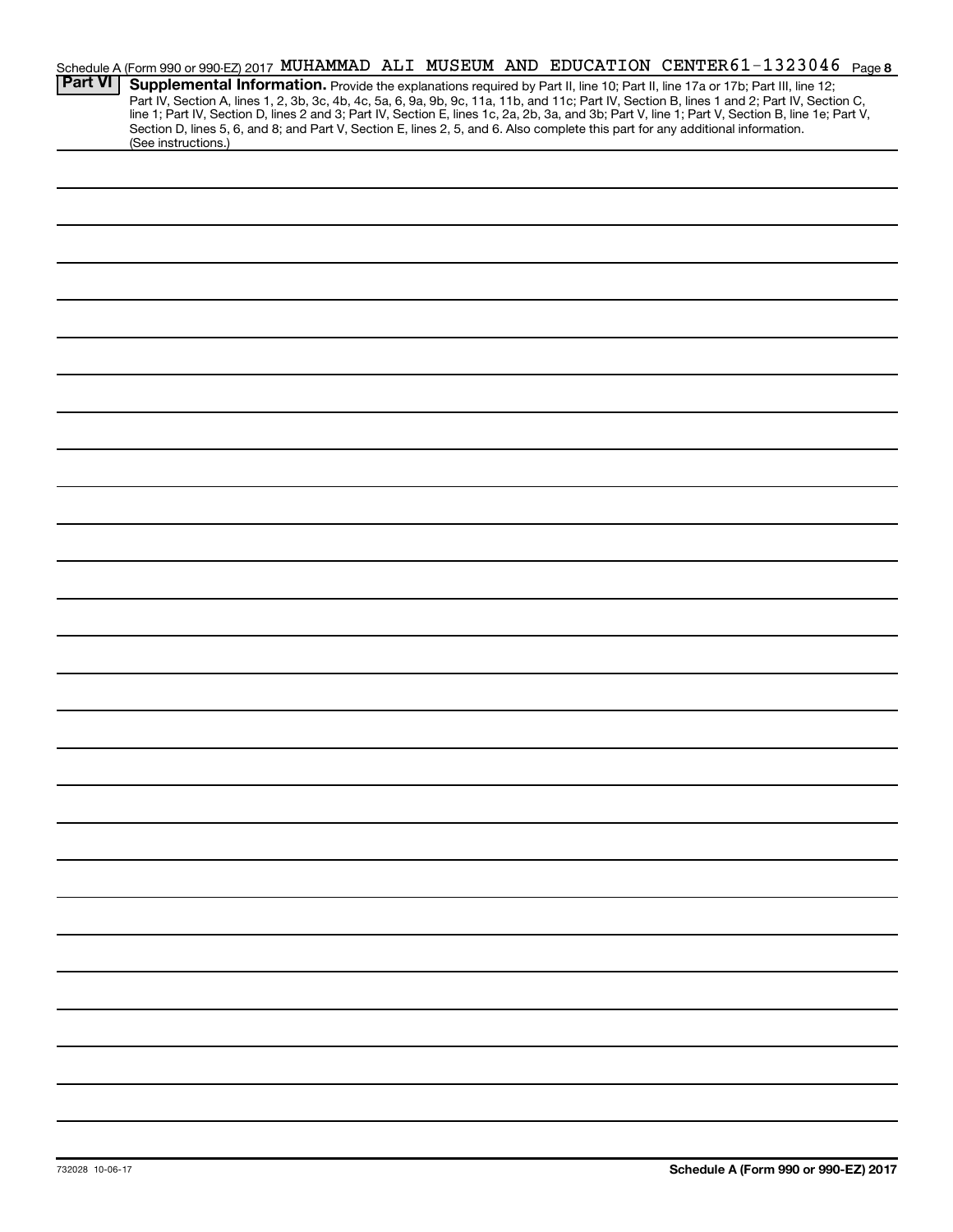# **Schedule B Schedule of Contributors**

**or 990-PF) | Attach to Form 990, Form 990-EZ, or Form 990-PF. | Go to www.irs.gov/Form990 for the latest information.** OMB No. 1545-0047

**2017**

**Employer identification number** 

|  |  | Name of the organization |
|--|--|--------------------------|
|--|--|--------------------------|

**Organization type** (check one):

MUHAMMAD ALI MUSEUM AND EDUCATION CENTER 61-1323046

| <b>Section:</b>                                                           |
|---------------------------------------------------------------------------|
| $\lfloor \mathbf{X} \rfloor$ 501(c)( 3) (enter number) organization       |
| 4947(a)(1) nonexempt charitable trust not treated as a private foundation |
| 527 political organization                                                |
| 501(c)(3) exempt private foundation                                       |
| 4947(a)(1) nonexempt charitable trust treated as a private foundation     |
| 501(c)(3) taxable private foundation                                      |
|                                                                           |

Check if your organization is covered by the General Rule or a Special Rule.

**Note:**  Only a section 501(c)(7), (8), or (10) organization can check boxes for both the General Rule and a Special Rule. See instructions.

#### **General Rule**

 $\Box$ 

For an organization filing Form 990, 990-EZ, or 990-PF that received, during the year, contributions totaling \$5,000 or more (in money or property) from any one contributor. Complete Parts I and II. See instructions for determining a contributor's total contributions.

#### **Special Rules**

any one contributor, during the year, total contributions of the greater of (1) \$5,000; or (2) 2% of the amount on (i) Form 990, Part VIII, line 1h;  $\boxed{\text{X}}$  For an organization described in section 501(c)(3) filing Form 990 or 990-EZ that met the 33 1/3% support test of the regulations under sections 509(a)(1) and 170(b)(1)(A)(vi), that checked Schedule A (Form 990 or 990-EZ), Part II, line 13, 16a, or 16b, and that received from or (ii) Form 990-EZ, line 1. Complete Parts I and II.

year, total contributions of more than \$1,000 *exclusively* for religious, charitable, scientific, literary, or educational purposes, or for For an organization described in section 501(c)(7), (8), or (10) filing Form 990 or 990-EZ that received from any one contributor, during the the prevention of cruelty to children or animals. Complete Parts I, II, and III.  $\Box$ 

purpose. Don't complete any of the parts unless the General Rule applies to this organization because it received nonexclusively year, contributions exclusively for religious, charitable, etc., purposes, but no such contributions totaled more than \$1,000. If this box is checked, enter here the total contributions that were received during the year for an exclusively religious, charitable, etc., For an organization described in section 501(c)(7), (8), or (10) filing Form 990 or 990-EZ that received from any one contributor, during the religious, charitable, etc., contributions totaling \$5,000 or more during the year  $\ldots$  $\ldots$  $\ldots$  $\ldots$  $\ldots$  $\ldots$  $\Box$ 

**Caution:**  An organization that isn't covered by the General Rule and/or the Special Rules doesn't file Schedule B (Form 990, 990-EZ, or 990-PF),  **must** but it answer "No" on Part IV, line 2, of its Form 990; or check the box on line H of its Form 990-EZ or on its Form 990-PF, Part I, line 2, to certify that it doesn't meet the filing requirements of Schedule B (Form 990, 990-EZ, or 990-PF).

LHA For Paperwork Reduction Act Notice, see the instructions for Form 990, 990-EZ, or 990-PF. Schedule B (Form 990, 990-EZ, or 990-PF) (2017)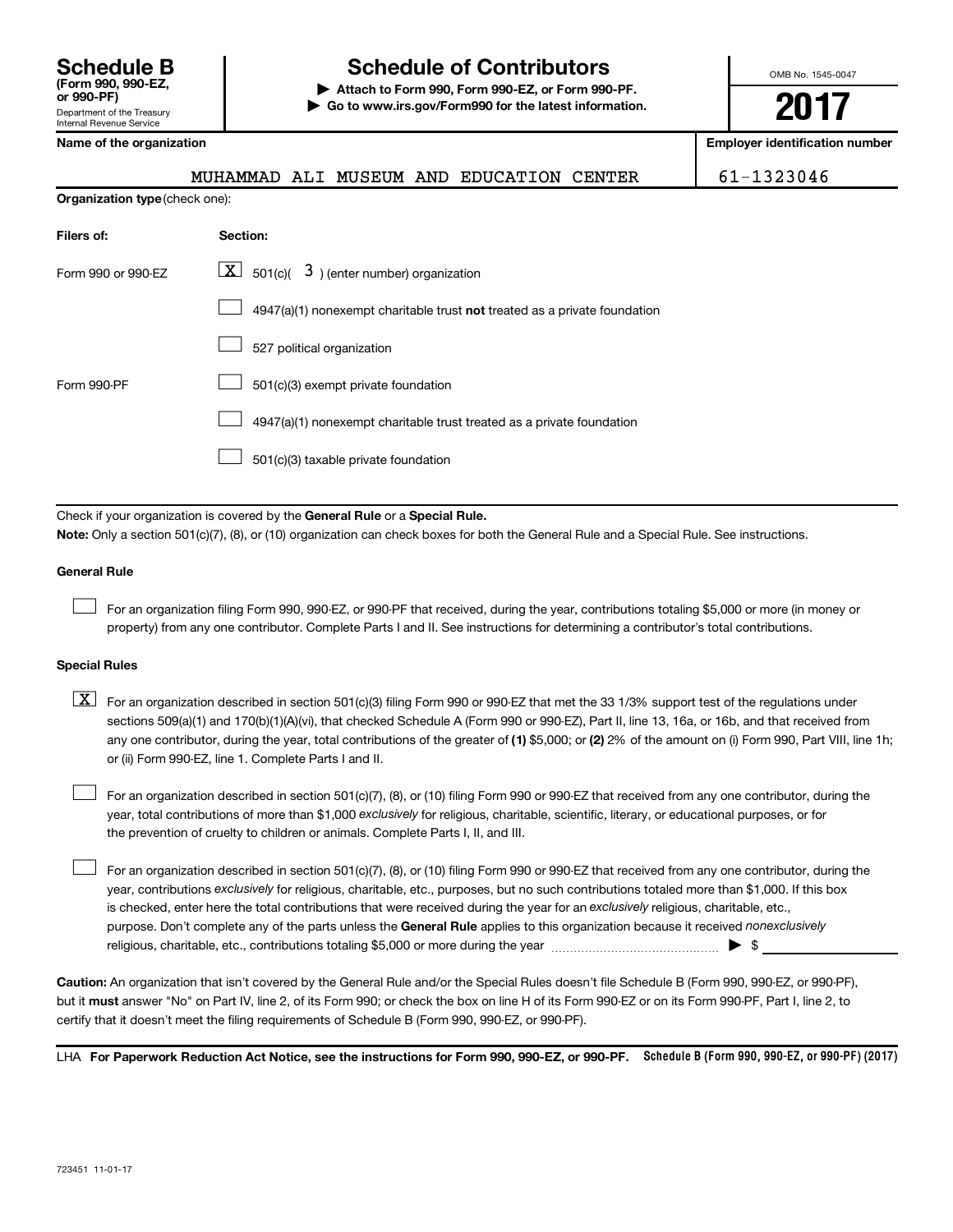#### Schedule B (Form 990, 990-EZ, or 990-PF) (2017)

|  | Name of organization |
|--|----------------------|
|  |                      |

#### MUHAMMAD ALI MUSEUM AND EDUCATION CENTER  $\vert$  61-1323046

**(a) No. (b) Name, address, and ZIP + 4 (c) Total contributions (d) Type of contribution Person Payroll Noncash (a) No. (b) Name, address, and ZIP + 4 (c) Total contributions (d) Type of contribution Person Payroll Noncash (a) No. (b) Name, address, and ZIP + 4 (c) Total contributions (d) Type of contribution Person Payroll Noncash (a) No. (b) Name, address, and ZIP + 4 (c) Total contributions (d) Type of contribution Person Payroll Noncash (a) No. (b) Name, address, and ZIP + 4 (c) Total contributions (d) Type of contribution Person Payroll Noncash (a) No. (b) Name, address, and ZIP + 4 (c) Total contributions (d) Type of contribution Person Payroll Noncash Part I** Contributors (see instructions). Use duplicate copies of Part I if additional space is needed. \$ (Complete Part II for noncash contributions.) \$ (Complete Part II for noncash contributions.) \$ (Complete Part II for noncash contributions.) \$ (Complete Part II for noncash contributions.) \$ (Complete Part II for noncash contributions.) \$ (Complete Part II for noncash contributions.) †  $\Box$  $\Box$  $\overline{\mathbf{X}}$  $\Box$  $\Box$  $\lceil \text{X} \rceil$  $\Box$  $\Box$  $\boxed{\textbf{X}}$  $\Box$  $\Box$  $\boxed{\textbf{X}}$  $\Box$  $\Box$  $\boxed{\textbf{X}}$  $\Box$  $\Box$ 1 | INA B. BOND P.O. BOX 284  $\frac{1}{3}$  1,840,235. GOSHEN, KY 40026  $2$  | ESPN, INC. ESPN PLAZA 100,000. BRISTOL, CT 06010 3 | BROWN-FORMAN CORPORATION 850 DIXIE HIGHWAY  $\begin{array}{ccc} 850 & 100,000 \end{array}$ LOUISVILLE, KY 40210 4 MCO GLOBAL LIMITED - JET LI AND JACK  $\rm MA$  , and the contract of the contract of the contract of the contract of the contract of the contract of the contract of the contract of the contract of the contract of the contract of the contract of the contract of t C/0 INTERTRUST CORPORATE SERVICES  $\texttt{LIMITED} \qquad \qquad \vert \texttt{s} \qquad \texttt{500,000}.$ GRAND CAYMAN ISLANDS, GEORGETOWN, UNITED KINGDOM 5 | AUSTIN MUSSELMAN  $\frac{1}{2}$  over BROOK RD 125,000. LOUISVILLE, KY 40207 6 CELEBRITY FIGHT NIGHT FOUNDATION X 2111 HIGHLAND AVE., SUITE 135  $\frac{1}{3}$  225,000. PHOENIX, AZ 85016

**Schedule B (Form 990, 990-EZ, or 990-PF) (2017)**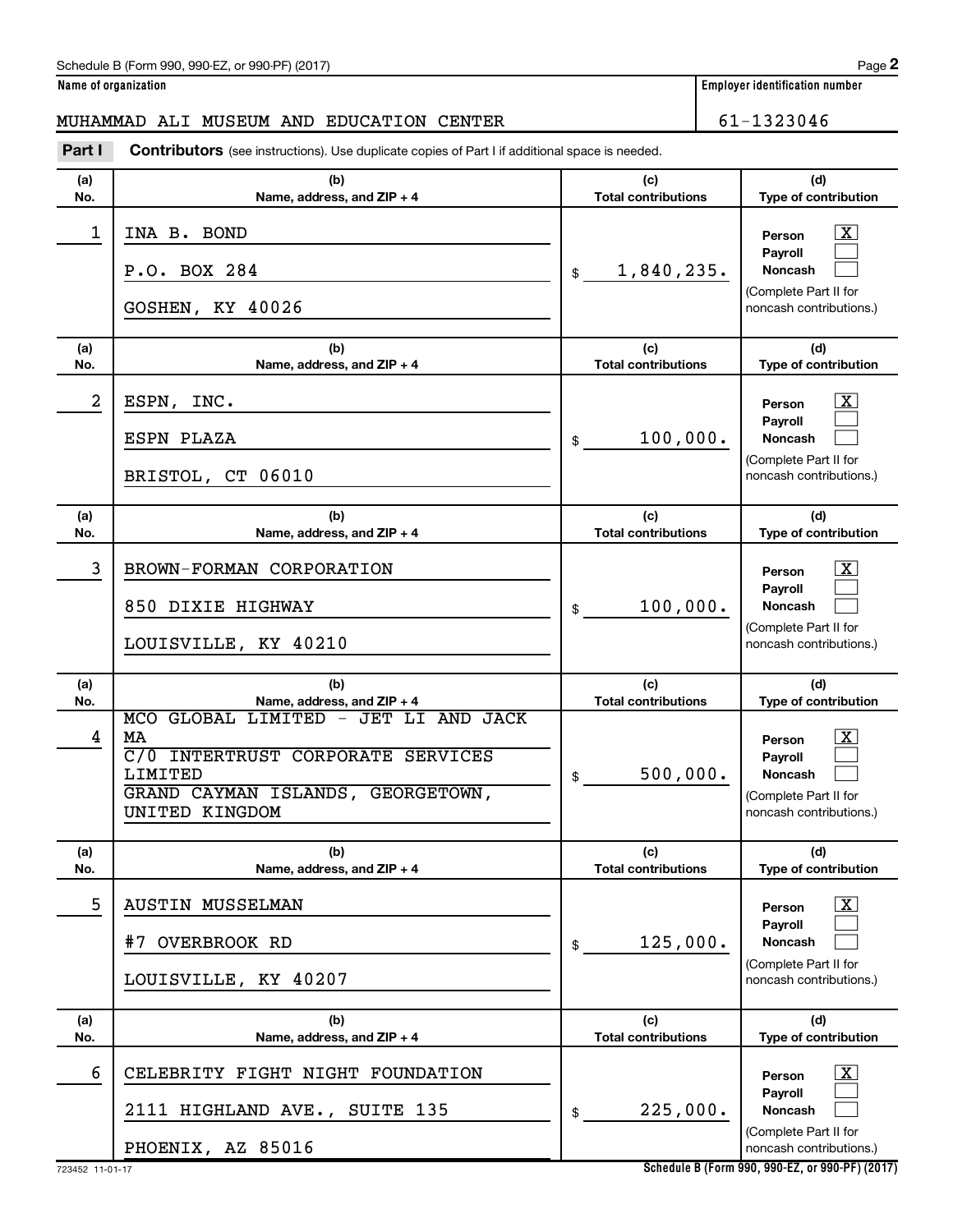#### Schedule B (Form 990, 990-EZ, or 990-PF) (2017)

**Name of organization Employer identification number**

#### MUHAMMAD ALI MUSEUM AND EDUCATION CENTER  $\vert$  61-1323046

**(a) No. (b) Name, address, and ZIP + 4 (c) Total contributions (d) Type of contribution Person Payroll Noncash (a) No. (b) Name, address, and ZIP + 4 (c) Total contributions (d) Type of contribution Person Payroll Noncash (a) No. (b) Name, address, and ZIP + 4 (c) Total contributions (d) Type of contribution Person Payroll Noncash (a) No. (b) Name, address, and ZIP + 4 (c) Total contributions (d) Type of contribution Person Payroll Noncash (a) No. (b) Name, address, and ZIP + 4 (c) Total contributions (d) Type of contribution Person Payroll Noncash (a) No. (b) Name, address, and ZIP + 4 (c) Total contributions (d) Type of contribution Person Payroll Noncash Part I** Contributors (see instructions). Use duplicate copies of Part I if additional space is needed. \$ (Complete Part II for noncash contributions.) \$ (Complete Part II for noncash contributions.) \$ (Complete Part II for noncash contributions.) \$ (Complete Part II for noncash contributions.) \$ (Complete Part II for noncash contributions.) \$ (Complete Part II for noncash contributions.)  $\Box$  $\Box$  $\lceil \texttt{X} \rceil$  $\Box$  $\Box$  $|X|$  $\Box$  $\Box$  $\Box$  $\Box$  $\Box$  $\Box$  $\Box$  $\Box$  $\Box$  $\Box$  $\Box$  $\Box$ 7 LEROY NEIMAN FOUNDATION 1 WEST 67TH STREET  $\frac{1}{3}$  894,000. NEW YORK, NY 10023 8 LYNN COVINGTON 8291 KENWOOD RD 100,000. CINCINNATI, OH 45236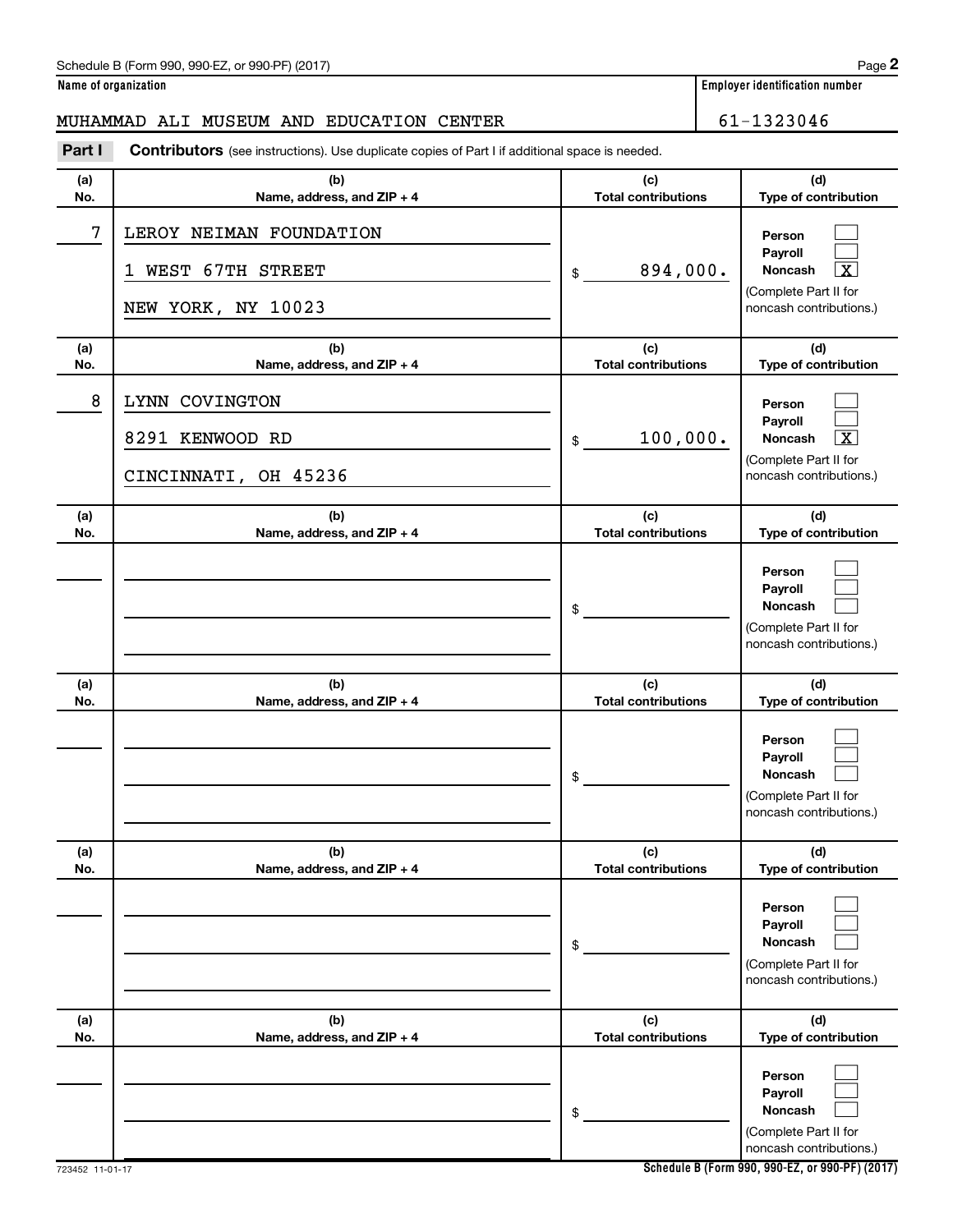| (a)<br>No.<br>from<br>Part I | (b)<br>Description of noncash property given                                                              | (c)<br>FMV (or estimate)<br>(See instructions.) | (d)<br>Date received                            |
|------------------------------|-----------------------------------------------------------------------------------------------------------|-------------------------------------------------|-------------------------------------------------|
| 7                            | <b>LEROY NEIMAN</b><br>$-$ ART                                                                            |                                                 |                                                 |
|                              |                                                                                                           |                                                 |                                                 |
|                              |                                                                                                           | 894,000.<br>\$                                  | 02/03/17                                        |
| (a)<br>No.<br>from<br>Part I | (b)<br>Description of noncash property given                                                              | (c)<br>FMV (or estimate)<br>(See instructions.) | (d)<br>Date received                            |
| 8                            | LEGAL DOCUMENTS DONATED WHEN MUHAMMAD<br>WAS IN FRONT OF THE SUPREME COURT FOR<br>CONSCIENTIOUS OBJECTION |                                                 |                                                 |
|                              |                                                                                                           | 100,000.<br>\$                                  | 07/15/17                                        |
| (a)<br>No.<br>from<br>Part I | (b)<br>Description of noncash property given                                                              | (c)<br>FMV (or estimate)<br>(See instructions.) | (d)<br>Date received                            |
|                              |                                                                                                           | \$                                              |                                                 |
| (a)<br>No.<br>from<br>Part I | (b)<br>Description of noncash property given                                                              | (c)<br>FMV (or estimate)<br>(See instructions.) | (d)<br>Date received                            |
|                              |                                                                                                           | \$                                              |                                                 |
| (a)<br>NO.<br>from<br>Part I | (b)<br>Description of noncash property given                                                              | (c)<br>FMV (or estimate)<br>(See instructions.) | (d)<br>Date received                            |
|                              |                                                                                                           | \$                                              |                                                 |
| (a)<br>No.<br>from<br>Part I | (b)<br>Description of noncash property given                                                              | (c)<br>FMV (or estimate)<br>(See instructions.) | (d)<br>Date received                            |
| 723453 11-01-17              |                                                                                                           | \$                                              | Schedule B (Form 990, 990-EZ, or 990-PF) (2017) |

Part II Noncash Property (see instructions). Use duplicate copies of Part II if additional space is needed.

MUHAMMAD ALI MUSEUM AND EDUCATION CENTER 61-1323046

**Schedule B (Form 990, 990-EZ, or 990-PF) (2017)**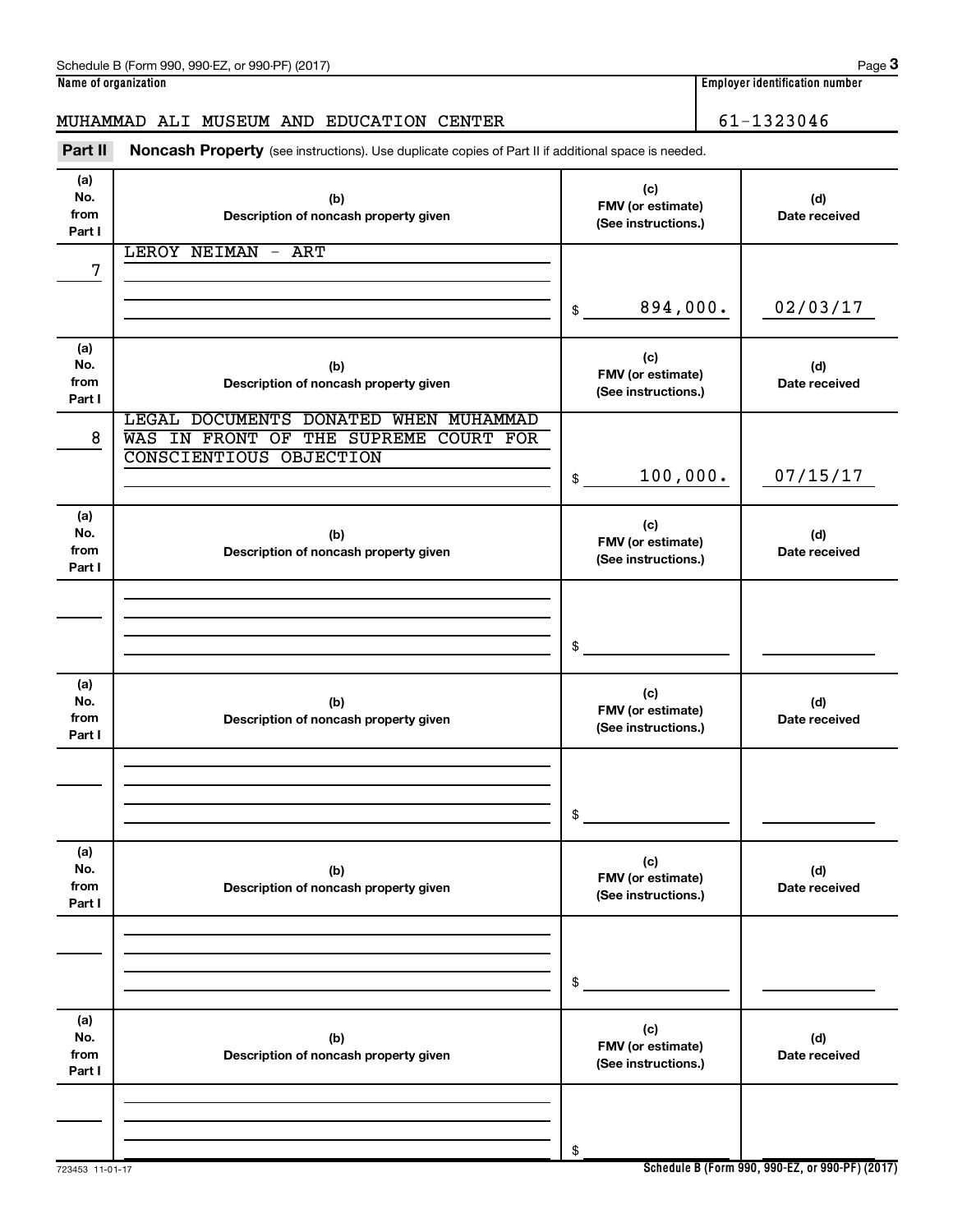|                           | Schedule B (Form 990, 990-EZ, or 990-PF) (2017)                                                                                                                                                                                                                                 |                      |                                          | Page                                                                                                                                                  |  |  |  |  |
|---------------------------|---------------------------------------------------------------------------------------------------------------------------------------------------------------------------------------------------------------------------------------------------------------------------------|----------------------|------------------------------------------|-------------------------------------------------------------------------------------------------------------------------------------------------------|--|--|--|--|
| Name of organization      |                                                                                                                                                                                                                                                                                 |                      |                                          | <b>Employer identification number</b>                                                                                                                 |  |  |  |  |
|                           | MUHAMMAD ALI MUSEUM AND EDUCATION CENTER                                                                                                                                                                                                                                        |                      |                                          | 61-1323046                                                                                                                                            |  |  |  |  |
| Part III                  |                                                                                                                                                                                                                                                                                 |                      |                                          | Exclusively religious, charitable, etc., contributions to organizations described in section 501(c)(7), (8), or (10) that total more than \$1,000 for |  |  |  |  |
|                           | the year from any one contributor. Complete columns (a) through (e) and the following line entry. For organizations<br>completing Part III, enter the total of exclusively religious, charitable, etc., contributions of \$1,000 or less for the year. (Enter this info. once.) |                      |                                          |                                                                                                                                                       |  |  |  |  |
|                           | Use duplicate copies of Part III if additional space is needed.                                                                                                                                                                                                                 |                      |                                          |                                                                                                                                                       |  |  |  |  |
| (a) No.<br>from           | (b) Purpose of gift                                                                                                                                                                                                                                                             | (c) Use of gift      |                                          | (d) Description of how gift is held                                                                                                                   |  |  |  |  |
| Part I                    |                                                                                                                                                                                                                                                                                 |                      |                                          |                                                                                                                                                       |  |  |  |  |
|                           |                                                                                                                                                                                                                                                                                 |                      |                                          |                                                                                                                                                       |  |  |  |  |
|                           |                                                                                                                                                                                                                                                                                 |                      |                                          |                                                                                                                                                       |  |  |  |  |
|                           |                                                                                                                                                                                                                                                                                 |                      |                                          |                                                                                                                                                       |  |  |  |  |
|                           |                                                                                                                                                                                                                                                                                 | (e) Transfer of gift |                                          |                                                                                                                                                       |  |  |  |  |
|                           |                                                                                                                                                                                                                                                                                 |                      |                                          |                                                                                                                                                       |  |  |  |  |
|                           | Transferee's name, address, and ZIP + 4                                                                                                                                                                                                                                         |                      |                                          | Relationship of transferor to transferee                                                                                                              |  |  |  |  |
|                           |                                                                                                                                                                                                                                                                                 |                      |                                          |                                                                                                                                                       |  |  |  |  |
|                           |                                                                                                                                                                                                                                                                                 |                      |                                          |                                                                                                                                                       |  |  |  |  |
|                           |                                                                                                                                                                                                                                                                                 |                      |                                          |                                                                                                                                                       |  |  |  |  |
| (a) No.<br>from           | (b) Purpose of gift                                                                                                                                                                                                                                                             | (c) Use of gift      |                                          | (d) Description of how gift is held                                                                                                                   |  |  |  |  |
| Part I                    |                                                                                                                                                                                                                                                                                 |                      |                                          |                                                                                                                                                       |  |  |  |  |
|                           |                                                                                                                                                                                                                                                                                 |                      |                                          |                                                                                                                                                       |  |  |  |  |
|                           |                                                                                                                                                                                                                                                                                 |                      |                                          |                                                                                                                                                       |  |  |  |  |
|                           | (e) Transfer of gift                                                                                                                                                                                                                                                            |                      |                                          |                                                                                                                                                       |  |  |  |  |
|                           |                                                                                                                                                                                                                                                                                 |                      |                                          |                                                                                                                                                       |  |  |  |  |
|                           | Transferee's name, address, and ZIP + 4                                                                                                                                                                                                                                         |                      | Relationship of transferor to transferee |                                                                                                                                                       |  |  |  |  |
|                           |                                                                                                                                                                                                                                                                                 |                      |                                          |                                                                                                                                                       |  |  |  |  |
|                           |                                                                                                                                                                                                                                                                                 |                      |                                          |                                                                                                                                                       |  |  |  |  |
|                           |                                                                                                                                                                                                                                                                                 |                      |                                          |                                                                                                                                                       |  |  |  |  |
| (a) No.<br>from           |                                                                                                                                                                                                                                                                                 | (c) Use of gift      |                                          |                                                                                                                                                       |  |  |  |  |
| Part I                    | (b) Purpose of gift                                                                                                                                                                                                                                                             |                      |                                          | (d) Description of how gift is held                                                                                                                   |  |  |  |  |
|                           |                                                                                                                                                                                                                                                                                 |                      |                                          |                                                                                                                                                       |  |  |  |  |
|                           |                                                                                                                                                                                                                                                                                 |                      |                                          |                                                                                                                                                       |  |  |  |  |
|                           |                                                                                                                                                                                                                                                                                 |                      |                                          |                                                                                                                                                       |  |  |  |  |
|                           | (e) Transfer of gift                                                                                                                                                                                                                                                            |                      |                                          |                                                                                                                                                       |  |  |  |  |
|                           | Transferee's name, address, and ZIP + 4                                                                                                                                                                                                                                         |                      |                                          | Relationship of transferor to transferee                                                                                                              |  |  |  |  |
|                           |                                                                                                                                                                                                                                                                                 |                      |                                          |                                                                                                                                                       |  |  |  |  |
|                           |                                                                                                                                                                                                                                                                                 |                      |                                          |                                                                                                                                                       |  |  |  |  |
|                           |                                                                                                                                                                                                                                                                                 |                      |                                          |                                                                                                                                                       |  |  |  |  |
|                           |                                                                                                                                                                                                                                                                                 |                      |                                          |                                                                                                                                                       |  |  |  |  |
| (a) No.<br>from<br>Part I | (b) Purpose of gift                                                                                                                                                                                                                                                             | (c) Use of gift      |                                          | (d) Description of how gift is held                                                                                                                   |  |  |  |  |
|                           |                                                                                                                                                                                                                                                                                 |                      |                                          |                                                                                                                                                       |  |  |  |  |
|                           |                                                                                                                                                                                                                                                                                 |                      |                                          |                                                                                                                                                       |  |  |  |  |
|                           |                                                                                                                                                                                                                                                                                 |                      |                                          |                                                                                                                                                       |  |  |  |  |
|                           |                                                                                                                                                                                                                                                                                 | (e) Transfer of gift |                                          |                                                                                                                                                       |  |  |  |  |
|                           |                                                                                                                                                                                                                                                                                 |                      |                                          |                                                                                                                                                       |  |  |  |  |
|                           | Transferee's name, address, and ZIP + 4                                                                                                                                                                                                                                         |                      |                                          | Relationship of transferor to transferee                                                                                                              |  |  |  |  |
|                           |                                                                                                                                                                                                                                                                                 |                      |                                          |                                                                                                                                                       |  |  |  |  |

 $\overline{a}$ 

Ĭ.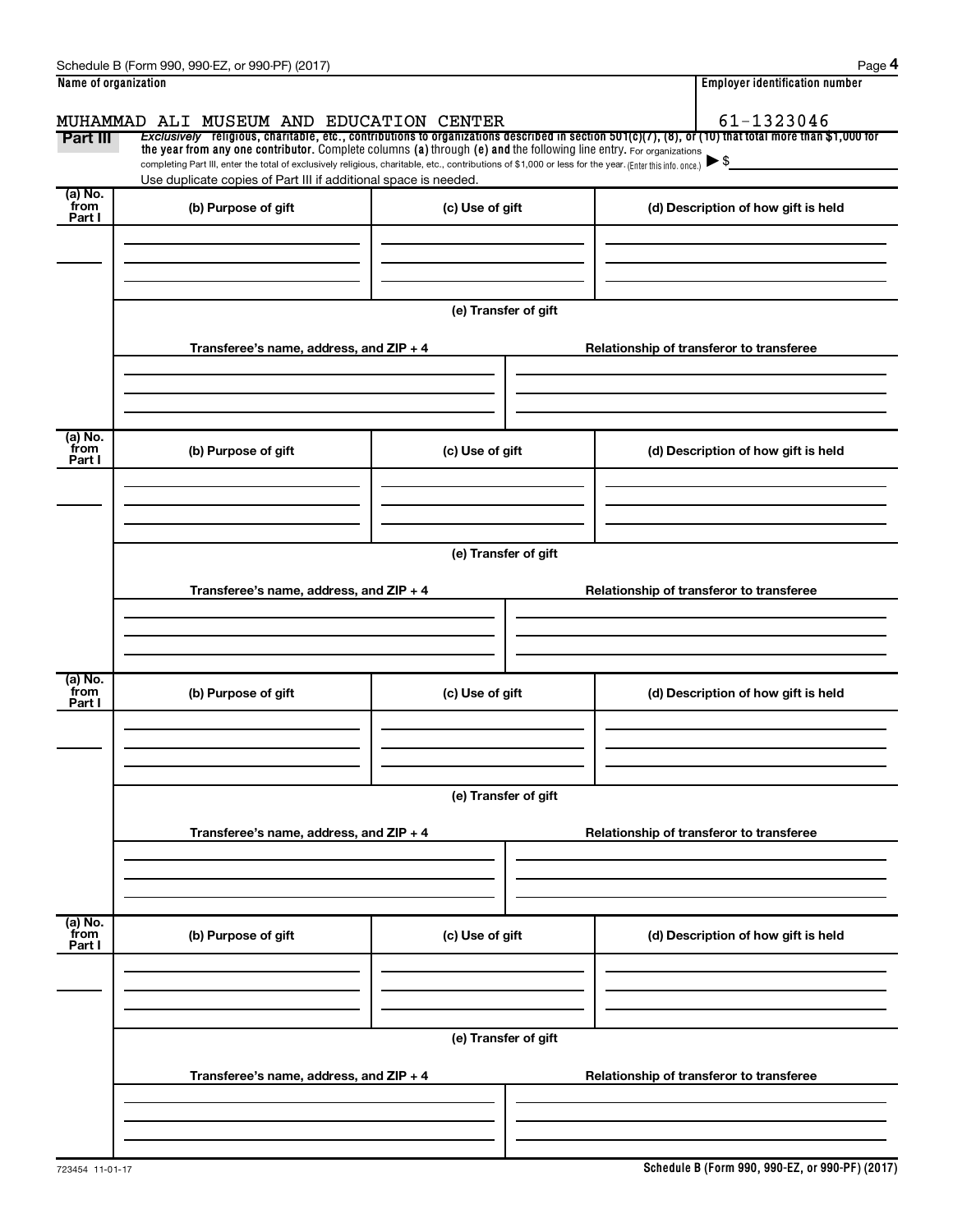| <b>SCHEDULE D</b> |  |
|-------------------|--|
|-------------------|--|

Department of the Treasury Internal Revenue Service

# **SCHEDULE D Supplemental Financial Statements**<br> **Form 990 2017**<br> **Part IV** line 6.7.8.9.10, 11a, 11b, 11d, 11d, 11d, 11d, 11d, 12a, 0r, 12b

**(Form 990) | Complete if the organization answered "Yes" on Form 990, Part IV, line 6, 7, 8, 9, 10, 11a, 11b, 11c, 11d, 11e, 11f, 12a, or 12b.**

**| Attach to Form 990. |Go to www.irs.gov/Form990 for instructions and the latest information.**



**Name of the organization Employer identification number Employer identification number** 

| Part I<br>Organizations Maintaining Donor Advised Funds or Other Similar Funds or Accounts. Complete if the<br>organization answered "Yes" on Form 990, Part IV, line 6.<br>(a) Donor advised funds<br>(b) Funds and other accounts<br>1.<br>Aggregate value of contributions to (during year)<br>2<br>Aggregate value of grants from (during year)<br>з<br>4<br>Did the organization inform all donors and donor advisors in writing that the assets held in donor advised funds<br>5<br>Yes<br><b>No</b><br>Did the organization inform all grantees, donors, and donor advisors in writing that grant funds can be used only<br>6<br>for charitable purposes and not for the benefit of the donor or donor advisor, or for any other purpose conferring<br>Yes<br>No<br>impermissible private benefit?<br>Part II<br><b>Conservation Easements.</b> Complete if the organization answered "Yes" on Form 990, Part IV, line 7.<br>Purpose(s) of conservation easements held by the organization (check all that apply).<br>1<br>Preservation of land for public use (e.g., recreation or education)<br>Preservation of a historically important land area<br>Protection of natural habitat<br>Preservation of a certified historic structure<br>Preservation of open space<br>Complete lines 2a through 2d if the organization held a qualified conservation contribution in the form of a conservation easement on the last<br>2<br>Held at the End of the Tax Year<br>day of the tax year.<br>2a<br>а<br>2 <sub>b</sub><br>b<br>2 <sub>c</sub><br>с<br>Number of conservation easements included in (c) acquired after 7/25/06, and not on a historic structure<br>d<br>2d<br>listed in the National Register [111] Marshall Register [11] Marshall Register [11] Marshall Register [11] Marshall Register [11] Marshall Register [11] Marshall Register [11] Marshall Register [11] Marshall Register [11]<br>Number of conservation easements modified, transferred, released, extinguished, or terminated by the organization during the tax<br>3<br>year<br>Number of states where property subject to conservation easement is located ><br>4<br>Does the organization have a written policy regarding the periodic monitoring, inspection, handling of<br>5<br>Yes<br><b>No</b><br>violations, and enforcement of the conservation easements it holds?<br>Staff and volunteer hours devoted to monitoring, inspecting, handling of violations, and enforcing conservation easements during the year<br>6<br>Amount of expenses incurred in monitoring, inspecting, handling of violations, and enforcing conservation easements during the year<br>7<br>▶ \$<br>Does each conservation easement reported on line 2(d) above satisfy the requirements of section 170(h)(4)(B)(i)<br>8<br>Yes<br><b>No</b><br>In Part XIII, describe how the organization reports conservation easements in its revenue and expense statement, and balance sheet, and<br>9<br>include, if applicable, the text of the footnote to the organization's financial statements that describes the organization's accounting for<br>conservation easements.<br>Organizations Maintaining Collections of Art, Historical Treasures, or Other Similar Assets.<br><b>Part III</b><br>Complete if the organization answered "Yes" on Form 990, Part IV, line 8.<br>1a If the organization elected, as permitted under SFAS 116 (ASC 958), not to report in its revenue statement and balance sheet works of art,<br>historical treasures, or other similar assets held for public exhibition, education, or research in furtherance of public service, provide, in Part XIII,<br>the text of the footnote to its financial statements that describes these items.<br>b If the organization elected, as permitted under SFAS 116 (ASC 958), to report in its revenue statement and balance sheet works of art, historical<br>treasures, or other similar assets held for public exhibition, education, or research in furtherance of public service, provide the following amounts<br>relating to these items:<br><u> 1990 - John Stein, markin film fan de Fryske k</u><br>$\triangleright$ \$<br>(ii) Assets included in Form 990, Part X<br>If the organization received or held works of art, historical treasures, or other similar assets for financial gain, provide<br>$\mathbf{2}$<br>the following amounts required to be reported under SFAS 116 (ASC 958) relating to these items:<br>\$<br>а | MUHAMMAD ALI MUSEUM AND EDUCATION CENTER | 61-1323046 |
|----------------------------------------------------------------------------------------------------------------------------------------------------------------------------------------------------------------------------------------------------------------------------------------------------------------------------------------------------------------------------------------------------------------------------------------------------------------------------------------------------------------------------------------------------------------------------------------------------------------------------------------------------------------------------------------------------------------------------------------------------------------------------------------------------------------------------------------------------------------------------------------------------------------------------------------------------------------------------------------------------------------------------------------------------------------------------------------------------------------------------------------------------------------------------------------------------------------------------------------------------------------------------------------------------------------------------------------------------------------------------------------------------------------------------------------------------------------------------------------------------------------------------------------------------------------------------------------------------------------------------------------------------------------------------------------------------------------------------------------------------------------------------------------------------------------------------------------------------------------------------------------------------------------------------------------------------------------------------------------------------------------------------------------------------------------------------------------------------------------------------------------------------------------------------------------------------------------------------------------------------------------------------------------------------------------------------------------------------------------------------------------------------------------------------------------------------------------------------------------------------------------------------------------------------------------------------------------------------------------------------------------------------------------------------------------------------------------------------------------------------------------------------------------------------------------------------------------------------------------------------------------------------------------------------------------------------------------------------------------------------------------------------------------------------------------------------------------------------------------------------------------------------------------------------------------------------------------------------------------------------------------------------------------------------------------------------------------------------------------------------------------------------------------------------------------------------------------------------------------------------------------------------------------------------------------------------------------------------------------------------------------------------------------------------------------------------------------------------------------------------------------------------------------------------------------------------------------------------------------------------------------------------------------------------------------------------------------------------------------------------------------------------------------------------------------------------------------------------------------------------------------------------------------------------------------------------------------------------------------------------------------------------------------------------------------------------------------------------------------------------------------------------------------------------------------------------------------------------------------|------------------------------------------|------------|
|                                                                                                                                                                                                                                                                                                                                                                                                                                                                                                                                                                                                                                                                                                                                                                                                                                                                                                                                                                                                                                                                                                                                                                                                                                                                                                                                                                                                                                                                                                                                                                                                                                                                                                                                                                                                                                                                                                                                                                                                                                                                                                                                                                                                                                                                                                                                                                                                                                                                                                                                                                                                                                                                                                                                                                                                                                                                                                                                                                                                                                                                                                                                                                                                                                                                                                                                                                                                                                                                                                                                                                                                                                                                                                                                                                                                                                                                                                                                                                                                                                                                                                                                                                                                                                                                                                                                                                                                                                                                                        |                                          |            |
|                                                                                                                                                                                                                                                                                                                                                                                                                                                                                                                                                                                                                                                                                                                                                                                                                                                                                                                                                                                                                                                                                                                                                                                                                                                                                                                                                                                                                                                                                                                                                                                                                                                                                                                                                                                                                                                                                                                                                                                                                                                                                                                                                                                                                                                                                                                                                                                                                                                                                                                                                                                                                                                                                                                                                                                                                                                                                                                                                                                                                                                                                                                                                                                                                                                                                                                                                                                                                                                                                                                                                                                                                                                                                                                                                                                                                                                                                                                                                                                                                                                                                                                                                                                                                                                                                                                                                                                                                                                                                        |                                          |            |
|                                                                                                                                                                                                                                                                                                                                                                                                                                                                                                                                                                                                                                                                                                                                                                                                                                                                                                                                                                                                                                                                                                                                                                                                                                                                                                                                                                                                                                                                                                                                                                                                                                                                                                                                                                                                                                                                                                                                                                                                                                                                                                                                                                                                                                                                                                                                                                                                                                                                                                                                                                                                                                                                                                                                                                                                                                                                                                                                                                                                                                                                                                                                                                                                                                                                                                                                                                                                                                                                                                                                                                                                                                                                                                                                                                                                                                                                                                                                                                                                                                                                                                                                                                                                                                                                                                                                                                                                                                                                                        |                                          |            |
|                                                                                                                                                                                                                                                                                                                                                                                                                                                                                                                                                                                                                                                                                                                                                                                                                                                                                                                                                                                                                                                                                                                                                                                                                                                                                                                                                                                                                                                                                                                                                                                                                                                                                                                                                                                                                                                                                                                                                                                                                                                                                                                                                                                                                                                                                                                                                                                                                                                                                                                                                                                                                                                                                                                                                                                                                                                                                                                                                                                                                                                                                                                                                                                                                                                                                                                                                                                                                                                                                                                                                                                                                                                                                                                                                                                                                                                                                                                                                                                                                                                                                                                                                                                                                                                                                                                                                                                                                                                                                        |                                          |            |
|                                                                                                                                                                                                                                                                                                                                                                                                                                                                                                                                                                                                                                                                                                                                                                                                                                                                                                                                                                                                                                                                                                                                                                                                                                                                                                                                                                                                                                                                                                                                                                                                                                                                                                                                                                                                                                                                                                                                                                                                                                                                                                                                                                                                                                                                                                                                                                                                                                                                                                                                                                                                                                                                                                                                                                                                                                                                                                                                                                                                                                                                                                                                                                                                                                                                                                                                                                                                                                                                                                                                                                                                                                                                                                                                                                                                                                                                                                                                                                                                                                                                                                                                                                                                                                                                                                                                                                                                                                                                                        |                                          |            |
|                                                                                                                                                                                                                                                                                                                                                                                                                                                                                                                                                                                                                                                                                                                                                                                                                                                                                                                                                                                                                                                                                                                                                                                                                                                                                                                                                                                                                                                                                                                                                                                                                                                                                                                                                                                                                                                                                                                                                                                                                                                                                                                                                                                                                                                                                                                                                                                                                                                                                                                                                                                                                                                                                                                                                                                                                                                                                                                                                                                                                                                                                                                                                                                                                                                                                                                                                                                                                                                                                                                                                                                                                                                                                                                                                                                                                                                                                                                                                                                                                                                                                                                                                                                                                                                                                                                                                                                                                                                                                        |                                          |            |
|                                                                                                                                                                                                                                                                                                                                                                                                                                                                                                                                                                                                                                                                                                                                                                                                                                                                                                                                                                                                                                                                                                                                                                                                                                                                                                                                                                                                                                                                                                                                                                                                                                                                                                                                                                                                                                                                                                                                                                                                                                                                                                                                                                                                                                                                                                                                                                                                                                                                                                                                                                                                                                                                                                                                                                                                                                                                                                                                                                                                                                                                                                                                                                                                                                                                                                                                                                                                                                                                                                                                                                                                                                                                                                                                                                                                                                                                                                                                                                                                                                                                                                                                                                                                                                                                                                                                                                                                                                                                                        |                                          |            |
|                                                                                                                                                                                                                                                                                                                                                                                                                                                                                                                                                                                                                                                                                                                                                                                                                                                                                                                                                                                                                                                                                                                                                                                                                                                                                                                                                                                                                                                                                                                                                                                                                                                                                                                                                                                                                                                                                                                                                                                                                                                                                                                                                                                                                                                                                                                                                                                                                                                                                                                                                                                                                                                                                                                                                                                                                                                                                                                                                                                                                                                                                                                                                                                                                                                                                                                                                                                                                                                                                                                                                                                                                                                                                                                                                                                                                                                                                                                                                                                                                                                                                                                                                                                                                                                                                                                                                                                                                                                                                        |                                          |            |
|                                                                                                                                                                                                                                                                                                                                                                                                                                                                                                                                                                                                                                                                                                                                                                                                                                                                                                                                                                                                                                                                                                                                                                                                                                                                                                                                                                                                                                                                                                                                                                                                                                                                                                                                                                                                                                                                                                                                                                                                                                                                                                                                                                                                                                                                                                                                                                                                                                                                                                                                                                                                                                                                                                                                                                                                                                                                                                                                                                                                                                                                                                                                                                                                                                                                                                                                                                                                                                                                                                                                                                                                                                                                                                                                                                                                                                                                                                                                                                                                                                                                                                                                                                                                                                                                                                                                                                                                                                                                                        |                                          |            |
|                                                                                                                                                                                                                                                                                                                                                                                                                                                                                                                                                                                                                                                                                                                                                                                                                                                                                                                                                                                                                                                                                                                                                                                                                                                                                                                                                                                                                                                                                                                                                                                                                                                                                                                                                                                                                                                                                                                                                                                                                                                                                                                                                                                                                                                                                                                                                                                                                                                                                                                                                                                                                                                                                                                                                                                                                                                                                                                                                                                                                                                                                                                                                                                                                                                                                                                                                                                                                                                                                                                                                                                                                                                                                                                                                                                                                                                                                                                                                                                                                                                                                                                                                                                                                                                                                                                                                                                                                                                                                        |                                          |            |
|                                                                                                                                                                                                                                                                                                                                                                                                                                                                                                                                                                                                                                                                                                                                                                                                                                                                                                                                                                                                                                                                                                                                                                                                                                                                                                                                                                                                                                                                                                                                                                                                                                                                                                                                                                                                                                                                                                                                                                                                                                                                                                                                                                                                                                                                                                                                                                                                                                                                                                                                                                                                                                                                                                                                                                                                                                                                                                                                                                                                                                                                                                                                                                                                                                                                                                                                                                                                                                                                                                                                                                                                                                                                                                                                                                                                                                                                                                                                                                                                                                                                                                                                                                                                                                                                                                                                                                                                                                                                                        |                                          |            |
|                                                                                                                                                                                                                                                                                                                                                                                                                                                                                                                                                                                                                                                                                                                                                                                                                                                                                                                                                                                                                                                                                                                                                                                                                                                                                                                                                                                                                                                                                                                                                                                                                                                                                                                                                                                                                                                                                                                                                                                                                                                                                                                                                                                                                                                                                                                                                                                                                                                                                                                                                                                                                                                                                                                                                                                                                                                                                                                                                                                                                                                                                                                                                                                                                                                                                                                                                                                                                                                                                                                                                                                                                                                                                                                                                                                                                                                                                                                                                                                                                                                                                                                                                                                                                                                                                                                                                                                                                                                                                        |                                          |            |
|                                                                                                                                                                                                                                                                                                                                                                                                                                                                                                                                                                                                                                                                                                                                                                                                                                                                                                                                                                                                                                                                                                                                                                                                                                                                                                                                                                                                                                                                                                                                                                                                                                                                                                                                                                                                                                                                                                                                                                                                                                                                                                                                                                                                                                                                                                                                                                                                                                                                                                                                                                                                                                                                                                                                                                                                                                                                                                                                                                                                                                                                                                                                                                                                                                                                                                                                                                                                                                                                                                                                                                                                                                                                                                                                                                                                                                                                                                                                                                                                                                                                                                                                                                                                                                                                                                                                                                                                                                                                                        |                                          |            |
|                                                                                                                                                                                                                                                                                                                                                                                                                                                                                                                                                                                                                                                                                                                                                                                                                                                                                                                                                                                                                                                                                                                                                                                                                                                                                                                                                                                                                                                                                                                                                                                                                                                                                                                                                                                                                                                                                                                                                                                                                                                                                                                                                                                                                                                                                                                                                                                                                                                                                                                                                                                                                                                                                                                                                                                                                                                                                                                                                                                                                                                                                                                                                                                                                                                                                                                                                                                                                                                                                                                                                                                                                                                                                                                                                                                                                                                                                                                                                                                                                                                                                                                                                                                                                                                                                                                                                                                                                                                                                        |                                          |            |
|                                                                                                                                                                                                                                                                                                                                                                                                                                                                                                                                                                                                                                                                                                                                                                                                                                                                                                                                                                                                                                                                                                                                                                                                                                                                                                                                                                                                                                                                                                                                                                                                                                                                                                                                                                                                                                                                                                                                                                                                                                                                                                                                                                                                                                                                                                                                                                                                                                                                                                                                                                                                                                                                                                                                                                                                                                                                                                                                                                                                                                                                                                                                                                                                                                                                                                                                                                                                                                                                                                                                                                                                                                                                                                                                                                                                                                                                                                                                                                                                                                                                                                                                                                                                                                                                                                                                                                                                                                                                                        |                                          |            |
|                                                                                                                                                                                                                                                                                                                                                                                                                                                                                                                                                                                                                                                                                                                                                                                                                                                                                                                                                                                                                                                                                                                                                                                                                                                                                                                                                                                                                                                                                                                                                                                                                                                                                                                                                                                                                                                                                                                                                                                                                                                                                                                                                                                                                                                                                                                                                                                                                                                                                                                                                                                                                                                                                                                                                                                                                                                                                                                                                                                                                                                                                                                                                                                                                                                                                                                                                                                                                                                                                                                                                                                                                                                                                                                                                                                                                                                                                                                                                                                                                                                                                                                                                                                                                                                                                                                                                                                                                                                                                        |                                          |            |
|                                                                                                                                                                                                                                                                                                                                                                                                                                                                                                                                                                                                                                                                                                                                                                                                                                                                                                                                                                                                                                                                                                                                                                                                                                                                                                                                                                                                                                                                                                                                                                                                                                                                                                                                                                                                                                                                                                                                                                                                                                                                                                                                                                                                                                                                                                                                                                                                                                                                                                                                                                                                                                                                                                                                                                                                                                                                                                                                                                                                                                                                                                                                                                                                                                                                                                                                                                                                                                                                                                                                                                                                                                                                                                                                                                                                                                                                                                                                                                                                                                                                                                                                                                                                                                                                                                                                                                                                                                                                                        |                                          |            |
|                                                                                                                                                                                                                                                                                                                                                                                                                                                                                                                                                                                                                                                                                                                                                                                                                                                                                                                                                                                                                                                                                                                                                                                                                                                                                                                                                                                                                                                                                                                                                                                                                                                                                                                                                                                                                                                                                                                                                                                                                                                                                                                                                                                                                                                                                                                                                                                                                                                                                                                                                                                                                                                                                                                                                                                                                                                                                                                                                                                                                                                                                                                                                                                                                                                                                                                                                                                                                                                                                                                                                                                                                                                                                                                                                                                                                                                                                                                                                                                                                                                                                                                                                                                                                                                                                                                                                                                                                                                                                        |                                          |            |
|                                                                                                                                                                                                                                                                                                                                                                                                                                                                                                                                                                                                                                                                                                                                                                                                                                                                                                                                                                                                                                                                                                                                                                                                                                                                                                                                                                                                                                                                                                                                                                                                                                                                                                                                                                                                                                                                                                                                                                                                                                                                                                                                                                                                                                                                                                                                                                                                                                                                                                                                                                                                                                                                                                                                                                                                                                                                                                                                                                                                                                                                                                                                                                                                                                                                                                                                                                                                                                                                                                                                                                                                                                                                                                                                                                                                                                                                                                                                                                                                                                                                                                                                                                                                                                                                                                                                                                                                                                                                                        |                                          |            |
|                                                                                                                                                                                                                                                                                                                                                                                                                                                                                                                                                                                                                                                                                                                                                                                                                                                                                                                                                                                                                                                                                                                                                                                                                                                                                                                                                                                                                                                                                                                                                                                                                                                                                                                                                                                                                                                                                                                                                                                                                                                                                                                                                                                                                                                                                                                                                                                                                                                                                                                                                                                                                                                                                                                                                                                                                                                                                                                                                                                                                                                                                                                                                                                                                                                                                                                                                                                                                                                                                                                                                                                                                                                                                                                                                                                                                                                                                                                                                                                                                                                                                                                                                                                                                                                                                                                                                                                                                                                                                        |                                          |            |
|                                                                                                                                                                                                                                                                                                                                                                                                                                                                                                                                                                                                                                                                                                                                                                                                                                                                                                                                                                                                                                                                                                                                                                                                                                                                                                                                                                                                                                                                                                                                                                                                                                                                                                                                                                                                                                                                                                                                                                                                                                                                                                                                                                                                                                                                                                                                                                                                                                                                                                                                                                                                                                                                                                                                                                                                                                                                                                                                                                                                                                                                                                                                                                                                                                                                                                                                                                                                                                                                                                                                                                                                                                                                                                                                                                                                                                                                                                                                                                                                                                                                                                                                                                                                                                                                                                                                                                                                                                                                                        |                                          |            |
|                                                                                                                                                                                                                                                                                                                                                                                                                                                                                                                                                                                                                                                                                                                                                                                                                                                                                                                                                                                                                                                                                                                                                                                                                                                                                                                                                                                                                                                                                                                                                                                                                                                                                                                                                                                                                                                                                                                                                                                                                                                                                                                                                                                                                                                                                                                                                                                                                                                                                                                                                                                                                                                                                                                                                                                                                                                                                                                                                                                                                                                                                                                                                                                                                                                                                                                                                                                                                                                                                                                                                                                                                                                                                                                                                                                                                                                                                                                                                                                                                                                                                                                                                                                                                                                                                                                                                                                                                                                                                        |                                          |            |
|                                                                                                                                                                                                                                                                                                                                                                                                                                                                                                                                                                                                                                                                                                                                                                                                                                                                                                                                                                                                                                                                                                                                                                                                                                                                                                                                                                                                                                                                                                                                                                                                                                                                                                                                                                                                                                                                                                                                                                                                                                                                                                                                                                                                                                                                                                                                                                                                                                                                                                                                                                                                                                                                                                                                                                                                                                                                                                                                                                                                                                                                                                                                                                                                                                                                                                                                                                                                                                                                                                                                                                                                                                                                                                                                                                                                                                                                                                                                                                                                                                                                                                                                                                                                                                                                                                                                                                                                                                                                                        |                                          |            |
|                                                                                                                                                                                                                                                                                                                                                                                                                                                                                                                                                                                                                                                                                                                                                                                                                                                                                                                                                                                                                                                                                                                                                                                                                                                                                                                                                                                                                                                                                                                                                                                                                                                                                                                                                                                                                                                                                                                                                                                                                                                                                                                                                                                                                                                                                                                                                                                                                                                                                                                                                                                                                                                                                                                                                                                                                                                                                                                                                                                                                                                                                                                                                                                                                                                                                                                                                                                                                                                                                                                                                                                                                                                                                                                                                                                                                                                                                                                                                                                                                                                                                                                                                                                                                                                                                                                                                                                                                                                                                        |                                          |            |
|                                                                                                                                                                                                                                                                                                                                                                                                                                                                                                                                                                                                                                                                                                                                                                                                                                                                                                                                                                                                                                                                                                                                                                                                                                                                                                                                                                                                                                                                                                                                                                                                                                                                                                                                                                                                                                                                                                                                                                                                                                                                                                                                                                                                                                                                                                                                                                                                                                                                                                                                                                                                                                                                                                                                                                                                                                                                                                                                                                                                                                                                                                                                                                                                                                                                                                                                                                                                                                                                                                                                                                                                                                                                                                                                                                                                                                                                                                                                                                                                                                                                                                                                                                                                                                                                                                                                                                                                                                                                                        |                                          |            |
|                                                                                                                                                                                                                                                                                                                                                                                                                                                                                                                                                                                                                                                                                                                                                                                                                                                                                                                                                                                                                                                                                                                                                                                                                                                                                                                                                                                                                                                                                                                                                                                                                                                                                                                                                                                                                                                                                                                                                                                                                                                                                                                                                                                                                                                                                                                                                                                                                                                                                                                                                                                                                                                                                                                                                                                                                                                                                                                                                                                                                                                                                                                                                                                                                                                                                                                                                                                                                                                                                                                                                                                                                                                                                                                                                                                                                                                                                                                                                                                                                                                                                                                                                                                                                                                                                                                                                                                                                                                                                        |                                          |            |
|                                                                                                                                                                                                                                                                                                                                                                                                                                                                                                                                                                                                                                                                                                                                                                                                                                                                                                                                                                                                                                                                                                                                                                                                                                                                                                                                                                                                                                                                                                                                                                                                                                                                                                                                                                                                                                                                                                                                                                                                                                                                                                                                                                                                                                                                                                                                                                                                                                                                                                                                                                                                                                                                                                                                                                                                                                                                                                                                                                                                                                                                                                                                                                                                                                                                                                                                                                                                                                                                                                                                                                                                                                                                                                                                                                                                                                                                                                                                                                                                                                                                                                                                                                                                                                                                                                                                                                                                                                                                                        |                                          |            |
|                                                                                                                                                                                                                                                                                                                                                                                                                                                                                                                                                                                                                                                                                                                                                                                                                                                                                                                                                                                                                                                                                                                                                                                                                                                                                                                                                                                                                                                                                                                                                                                                                                                                                                                                                                                                                                                                                                                                                                                                                                                                                                                                                                                                                                                                                                                                                                                                                                                                                                                                                                                                                                                                                                                                                                                                                                                                                                                                                                                                                                                                                                                                                                                                                                                                                                                                                                                                                                                                                                                                                                                                                                                                                                                                                                                                                                                                                                                                                                                                                                                                                                                                                                                                                                                                                                                                                                                                                                                                                        |                                          |            |
|                                                                                                                                                                                                                                                                                                                                                                                                                                                                                                                                                                                                                                                                                                                                                                                                                                                                                                                                                                                                                                                                                                                                                                                                                                                                                                                                                                                                                                                                                                                                                                                                                                                                                                                                                                                                                                                                                                                                                                                                                                                                                                                                                                                                                                                                                                                                                                                                                                                                                                                                                                                                                                                                                                                                                                                                                                                                                                                                                                                                                                                                                                                                                                                                                                                                                                                                                                                                                                                                                                                                                                                                                                                                                                                                                                                                                                                                                                                                                                                                                                                                                                                                                                                                                                                                                                                                                                                                                                                                                        |                                          |            |
|                                                                                                                                                                                                                                                                                                                                                                                                                                                                                                                                                                                                                                                                                                                                                                                                                                                                                                                                                                                                                                                                                                                                                                                                                                                                                                                                                                                                                                                                                                                                                                                                                                                                                                                                                                                                                                                                                                                                                                                                                                                                                                                                                                                                                                                                                                                                                                                                                                                                                                                                                                                                                                                                                                                                                                                                                                                                                                                                                                                                                                                                                                                                                                                                                                                                                                                                                                                                                                                                                                                                                                                                                                                                                                                                                                                                                                                                                                                                                                                                                                                                                                                                                                                                                                                                                                                                                                                                                                                                                        |                                          |            |
|                                                                                                                                                                                                                                                                                                                                                                                                                                                                                                                                                                                                                                                                                                                                                                                                                                                                                                                                                                                                                                                                                                                                                                                                                                                                                                                                                                                                                                                                                                                                                                                                                                                                                                                                                                                                                                                                                                                                                                                                                                                                                                                                                                                                                                                                                                                                                                                                                                                                                                                                                                                                                                                                                                                                                                                                                                                                                                                                                                                                                                                                                                                                                                                                                                                                                                                                                                                                                                                                                                                                                                                                                                                                                                                                                                                                                                                                                                                                                                                                                                                                                                                                                                                                                                                                                                                                                                                                                                                                                        |                                          |            |
|                                                                                                                                                                                                                                                                                                                                                                                                                                                                                                                                                                                                                                                                                                                                                                                                                                                                                                                                                                                                                                                                                                                                                                                                                                                                                                                                                                                                                                                                                                                                                                                                                                                                                                                                                                                                                                                                                                                                                                                                                                                                                                                                                                                                                                                                                                                                                                                                                                                                                                                                                                                                                                                                                                                                                                                                                                                                                                                                                                                                                                                                                                                                                                                                                                                                                                                                                                                                                                                                                                                                                                                                                                                                                                                                                                                                                                                                                                                                                                                                                                                                                                                                                                                                                                                                                                                                                                                                                                                                                        |                                          |            |
|                                                                                                                                                                                                                                                                                                                                                                                                                                                                                                                                                                                                                                                                                                                                                                                                                                                                                                                                                                                                                                                                                                                                                                                                                                                                                                                                                                                                                                                                                                                                                                                                                                                                                                                                                                                                                                                                                                                                                                                                                                                                                                                                                                                                                                                                                                                                                                                                                                                                                                                                                                                                                                                                                                                                                                                                                                                                                                                                                                                                                                                                                                                                                                                                                                                                                                                                                                                                                                                                                                                                                                                                                                                                                                                                                                                                                                                                                                                                                                                                                                                                                                                                                                                                                                                                                                                                                                                                                                                                                        |                                          |            |
|                                                                                                                                                                                                                                                                                                                                                                                                                                                                                                                                                                                                                                                                                                                                                                                                                                                                                                                                                                                                                                                                                                                                                                                                                                                                                                                                                                                                                                                                                                                                                                                                                                                                                                                                                                                                                                                                                                                                                                                                                                                                                                                                                                                                                                                                                                                                                                                                                                                                                                                                                                                                                                                                                                                                                                                                                                                                                                                                                                                                                                                                                                                                                                                                                                                                                                                                                                                                                                                                                                                                                                                                                                                                                                                                                                                                                                                                                                                                                                                                                                                                                                                                                                                                                                                                                                                                                                                                                                                                                        |                                          |            |
|                                                                                                                                                                                                                                                                                                                                                                                                                                                                                                                                                                                                                                                                                                                                                                                                                                                                                                                                                                                                                                                                                                                                                                                                                                                                                                                                                                                                                                                                                                                                                                                                                                                                                                                                                                                                                                                                                                                                                                                                                                                                                                                                                                                                                                                                                                                                                                                                                                                                                                                                                                                                                                                                                                                                                                                                                                                                                                                                                                                                                                                                                                                                                                                                                                                                                                                                                                                                                                                                                                                                                                                                                                                                                                                                                                                                                                                                                                                                                                                                                                                                                                                                                                                                                                                                                                                                                                                                                                                                                        |                                          |            |
|                                                                                                                                                                                                                                                                                                                                                                                                                                                                                                                                                                                                                                                                                                                                                                                                                                                                                                                                                                                                                                                                                                                                                                                                                                                                                                                                                                                                                                                                                                                                                                                                                                                                                                                                                                                                                                                                                                                                                                                                                                                                                                                                                                                                                                                                                                                                                                                                                                                                                                                                                                                                                                                                                                                                                                                                                                                                                                                                                                                                                                                                                                                                                                                                                                                                                                                                                                                                                                                                                                                                                                                                                                                                                                                                                                                                                                                                                                                                                                                                                                                                                                                                                                                                                                                                                                                                                                                                                                                                                        |                                          |            |
|                                                                                                                                                                                                                                                                                                                                                                                                                                                                                                                                                                                                                                                                                                                                                                                                                                                                                                                                                                                                                                                                                                                                                                                                                                                                                                                                                                                                                                                                                                                                                                                                                                                                                                                                                                                                                                                                                                                                                                                                                                                                                                                                                                                                                                                                                                                                                                                                                                                                                                                                                                                                                                                                                                                                                                                                                                                                                                                                                                                                                                                                                                                                                                                                                                                                                                                                                                                                                                                                                                                                                                                                                                                                                                                                                                                                                                                                                                                                                                                                                                                                                                                                                                                                                                                                                                                                                                                                                                                                                        |                                          |            |
|                                                                                                                                                                                                                                                                                                                                                                                                                                                                                                                                                                                                                                                                                                                                                                                                                                                                                                                                                                                                                                                                                                                                                                                                                                                                                                                                                                                                                                                                                                                                                                                                                                                                                                                                                                                                                                                                                                                                                                                                                                                                                                                                                                                                                                                                                                                                                                                                                                                                                                                                                                                                                                                                                                                                                                                                                                                                                                                                                                                                                                                                                                                                                                                                                                                                                                                                                                                                                                                                                                                                                                                                                                                                                                                                                                                                                                                                                                                                                                                                                                                                                                                                                                                                                                                                                                                                                                                                                                                                                        |                                          |            |
|                                                                                                                                                                                                                                                                                                                                                                                                                                                                                                                                                                                                                                                                                                                                                                                                                                                                                                                                                                                                                                                                                                                                                                                                                                                                                                                                                                                                                                                                                                                                                                                                                                                                                                                                                                                                                                                                                                                                                                                                                                                                                                                                                                                                                                                                                                                                                                                                                                                                                                                                                                                                                                                                                                                                                                                                                                                                                                                                                                                                                                                                                                                                                                                                                                                                                                                                                                                                                                                                                                                                                                                                                                                                                                                                                                                                                                                                                                                                                                                                                                                                                                                                                                                                                                                                                                                                                                                                                                                                                        |                                          |            |
|                                                                                                                                                                                                                                                                                                                                                                                                                                                                                                                                                                                                                                                                                                                                                                                                                                                                                                                                                                                                                                                                                                                                                                                                                                                                                                                                                                                                                                                                                                                                                                                                                                                                                                                                                                                                                                                                                                                                                                                                                                                                                                                                                                                                                                                                                                                                                                                                                                                                                                                                                                                                                                                                                                                                                                                                                                                                                                                                                                                                                                                                                                                                                                                                                                                                                                                                                                                                                                                                                                                                                                                                                                                                                                                                                                                                                                                                                                                                                                                                                                                                                                                                                                                                                                                                                                                                                                                                                                                                                        |                                          |            |
|                                                                                                                                                                                                                                                                                                                                                                                                                                                                                                                                                                                                                                                                                                                                                                                                                                                                                                                                                                                                                                                                                                                                                                                                                                                                                                                                                                                                                                                                                                                                                                                                                                                                                                                                                                                                                                                                                                                                                                                                                                                                                                                                                                                                                                                                                                                                                                                                                                                                                                                                                                                                                                                                                                                                                                                                                                                                                                                                                                                                                                                                                                                                                                                                                                                                                                                                                                                                                                                                                                                                                                                                                                                                                                                                                                                                                                                                                                                                                                                                                                                                                                                                                                                                                                                                                                                                                                                                                                                                                        |                                          |            |
|                                                                                                                                                                                                                                                                                                                                                                                                                                                                                                                                                                                                                                                                                                                                                                                                                                                                                                                                                                                                                                                                                                                                                                                                                                                                                                                                                                                                                                                                                                                                                                                                                                                                                                                                                                                                                                                                                                                                                                                                                                                                                                                                                                                                                                                                                                                                                                                                                                                                                                                                                                                                                                                                                                                                                                                                                                                                                                                                                                                                                                                                                                                                                                                                                                                                                                                                                                                                                                                                                                                                                                                                                                                                                                                                                                                                                                                                                                                                                                                                                                                                                                                                                                                                                                                                                                                                                                                                                                                                                        |                                          |            |
|                                                                                                                                                                                                                                                                                                                                                                                                                                                                                                                                                                                                                                                                                                                                                                                                                                                                                                                                                                                                                                                                                                                                                                                                                                                                                                                                                                                                                                                                                                                                                                                                                                                                                                                                                                                                                                                                                                                                                                                                                                                                                                                                                                                                                                                                                                                                                                                                                                                                                                                                                                                                                                                                                                                                                                                                                                                                                                                                                                                                                                                                                                                                                                                                                                                                                                                                                                                                                                                                                                                                                                                                                                                                                                                                                                                                                                                                                                                                                                                                                                                                                                                                                                                                                                                                                                                                                                                                                                                                                        |                                          |            |
|                                                                                                                                                                                                                                                                                                                                                                                                                                                                                                                                                                                                                                                                                                                                                                                                                                                                                                                                                                                                                                                                                                                                                                                                                                                                                                                                                                                                                                                                                                                                                                                                                                                                                                                                                                                                                                                                                                                                                                                                                                                                                                                                                                                                                                                                                                                                                                                                                                                                                                                                                                                                                                                                                                                                                                                                                                                                                                                                                                                                                                                                                                                                                                                                                                                                                                                                                                                                                                                                                                                                                                                                                                                                                                                                                                                                                                                                                                                                                                                                                                                                                                                                                                                                                                                                                                                                                                                                                                                                                        |                                          |            |
|                                                                                                                                                                                                                                                                                                                                                                                                                                                                                                                                                                                                                                                                                                                                                                                                                                                                                                                                                                                                                                                                                                                                                                                                                                                                                                                                                                                                                                                                                                                                                                                                                                                                                                                                                                                                                                                                                                                                                                                                                                                                                                                                                                                                                                                                                                                                                                                                                                                                                                                                                                                                                                                                                                                                                                                                                                                                                                                                                                                                                                                                                                                                                                                                                                                                                                                                                                                                                                                                                                                                                                                                                                                                                                                                                                                                                                                                                                                                                                                                                                                                                                                                                                                                                                                                                                                                                                                                                                                                                        |                                          |            |
|                                                                                                                                                                                                                                                                                                                                                                                                                                                                                                                                                                                                                                                                                                                                                                                                                                                                                                                                                                                                                                                                                                                                                                                                                                                                                                                                                                                                                                                                                                                                                                                                                                                                                                                                                                                                                                                                                                                                                                                                                                                                                                                                                                                                                                                                                                                                                                                                                                                                                                                                                                                                                                                                                                                                                                                                                                                                                                                                                                                                                                                                                                                                                                                                                                                                                                                                                                                                                                                                                                                                                                                                                                                                                                                                                                                                                                                                                                                                                                                                                                                                                                                                                                                                                                                                                                                                                                                                                                                                                        |                                          |            |
|                                                                                                                                                                                                                                                                                                                                                                                                                                                                                                                                                                                                                                                                                                                                                                                                                                                                                                                                                                                                                                                                                                                                                                                                                                                                                                                                                                                                                                                                                                                                                                                                                                                                                                                                                                                                                                                                                                                                                                                                                                                                                                                                                                                                                                                                                                                                                                                                                                                                                                                                                                                                                                                                                                                                                                                                                                                                                                                                                                                                                                                                                                                                                                                                                                                                                                                                                                                                                                                                                                                                                                                                                                                                                                                                                                                                                                                                                                                                                                                                                                                                                                                                                                                                                                                                                                                                                                                                                                                                                        |                                          |            |
|                                                                                                                                                                                                                                                                                                                                                                                                                                                                                                                                                                                                                                                                                                                                                                                                                                                                                                                                                                                                                                                                                                                                                                                                                                                                                                                                                                                                                                                                                                                                                                                                                                                                                                                                                                                                                                                                                                                                                                                                                                                                                                                                                                                                                                                                                                                                                                                                                                                                                                                                                                                                                                                                                                                                                                                                                                                                                                                                                                                                                                                                                                                                                                                                                                                                                                                                                                                                                                                                                                                                                                                                                                                                                                                                                                                                                                                                                                                                                                                                                                                                                                                                                                                                                                                                                                                                                                                                                                                                                        |                                          |            |
|                                                                                                                                                                                                                                                                                                                                                                                                                                                                                                                                                                                                                                                                                                                                                                                                                                                                                                                                                                                                                                                                                                                                                                                                                                                                                                                                                                                                                                                                                                                                                                                                                                                                                                                                                                                                                                                                                                                                                                                                                                                                                                                                                                                                                                                                                                                                                                                                                                                                                                                                                                                                                                                                                                                                                                                                                                                                                                                                                                                                                                                                                                                                                                                                                                                                                                                                                                                                                                                                                                                                                                                                                                                                                                                                                                                                                                                                                                                                                                                                                                                                                                                                                                                                                                                                                                                                                                                                                                                                                        |                                          |            |
|                                                                                                                                                                                                                                                                                                                                                                                                                                                                                                                                                                                                                                                                                                                                                                                                                                                                                                                                                                                                                                                                                                                                                                                                                                                                                                                                                                                                                                                                                                                                                                                                                                                                                                                                                                                                                                                                                                                                                                                                                                                                                                                                                                                                                                                                                                                                                                                                                                                                                                                                                                                                                                                                                                                                                                                                                                                                                                                                                                                                                                                                                                                                                                                                                                                                                                                                                                                                                                                                                                                                                                                                                                                                                                                                                                                                                                                                                                                                                                                                                                                                                                                                                                                                                                                                                                                                                                                                                                                                                        |                                          |            |
|                                                                                                                                                                                                                                                                                                                                                                                                                                                                                                                                                                                                                                                                                                                                                                                                                                                                                                                                                                                                                                                                                                                                                                                                                                                                                                                                                                                                                                                                                                                                                                                                                                                                                                                                                                                                                                                                                                                                                                                                                                                                                                                                                                                                                                                                                                                                                                                                                                                                                                                                                                                                                                                                                                                                                                                                                                                                                                                                                                                                                                                                                                                                                                                                                                                                                                                                                                                                                                                                                                                                                                                                                                                                                                                                                                                                                                                                                                                                                                                                                                                                                                                                                                                                                                                                                                                                                                                                                                                                                        |                                          |            |
|                                                                                                                                                                                                                                                                                                                                                                                                                                                                                                                                                                                                                                                                                                                                                                                                                                                                                                                                                                                                                                                                                                                                                                                                                                                                                                                                                                                                                                                                                                                                                                                                                                                                                                                                                                                                                                                                                                                                                                                                                                                                                                                                                                                                                                                                                                                                                                                                                                                                                                                                                                                                                                                                                                                                                                                                                                                                                                                                                                                                                                                                                                                                                                                                                                                                                                                                                                                                                                                                                                                                                                                                                                                                                                                                                                                                                                                                                                                                                                                                                                                                                                                                                                                                                                                                                                                                                                                                                                                                                        |                                          |            |
|                                                                                                                                                                                                                                                                                                                                                                                                                                                                                                                                                                                                                                                                                                                                                                                                                                                                                                                                                                                                                                                                                                                                                                                                                                                                                                                                                                                                                                                                                                                                                                                                                                                                                                                                                                                                                                                                                                                                                                                                                                                                                                                                                                                                                                                                                                                                                                                                                                                                                                                                                                                                                                                                                                                                                                                                                                                                                                                                                                                                                                                                                                                                                                                                                                                                                                                                                                                                                                                                                                                                                                                                                                                                                                                                                                                                                                                                                                                                                                                                                                                                                                                                                                                                                                                                                                                                                                                                                                                                                        |                                          | 1,359,682. |

| ichedule D (Form 990) 2017 |  |  |
|----------------------------|--|--|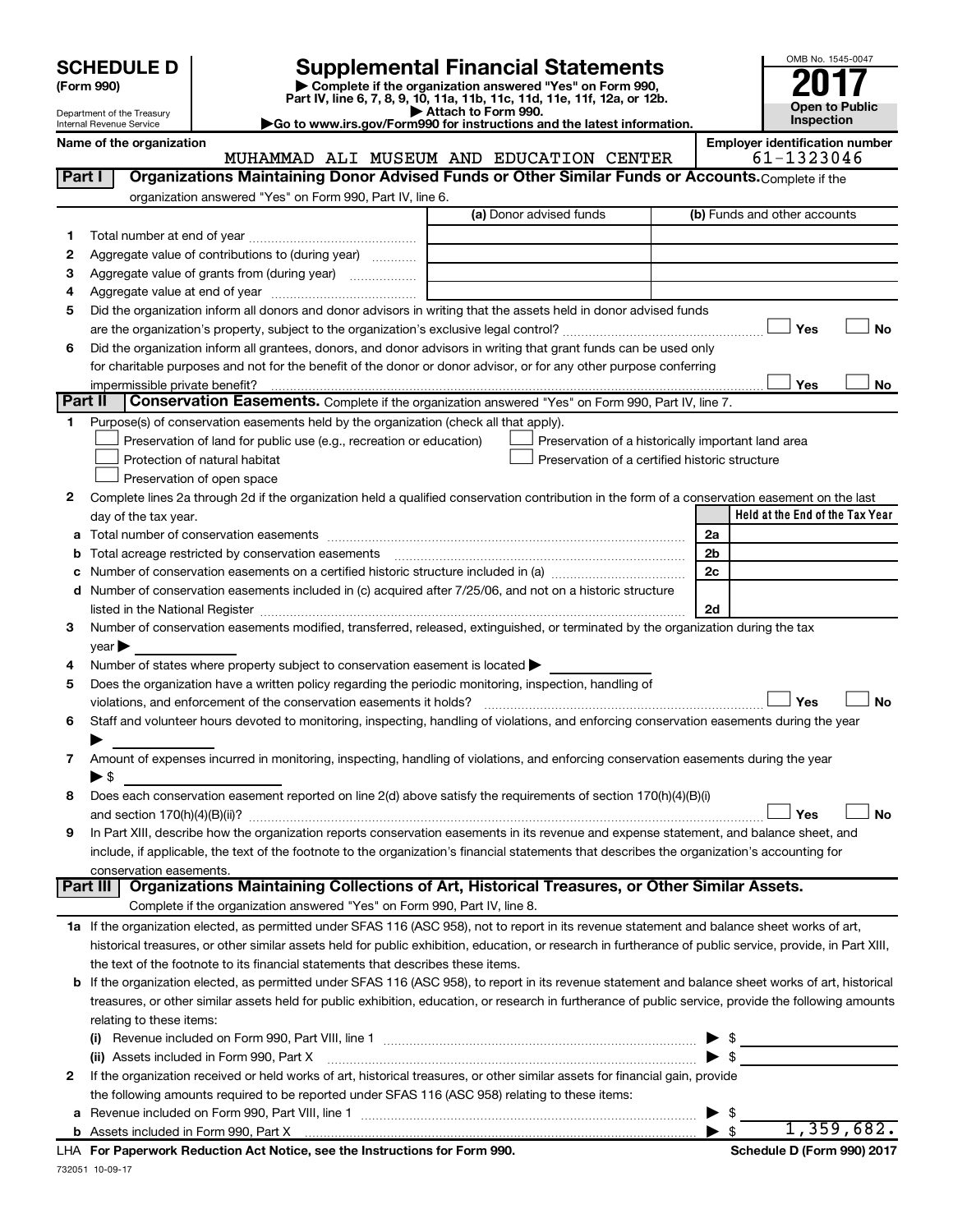| Part III<br>Organizations Maintaining Collections of Art, Historical Treasures, or Other Similar Assets (continued)<br>Using the organization's acquisition, accession, and other records, check any of the following that are a significant use of its collection items<br>3<br>(check all that apply):<br>$X$ Public exhibition<br>Loan or exchange programs<br>a<br>d<br>Scholarly research<br>Other<br>b<br>e<br>$X$ Preservation for future generations<br>c<br>Provide a description of the organization's collections and explain how they further the organization's exempt purpose in Part XIII.<br>4<br>During the year, did the organization solicit or receive donations of art, historical treasures, or other similar assets<br>5<br>$\overline{\text{X}}$ No<br>Yes<br>Part IV<br>Escrow and Custodial Arrangements. Complete if the organization answered "Yes" on Form 990, Part IV, line 9, or<br>reported an amount on Form 990, Part X, line 21.<br>1a Is the organization an agent, trustee, custodian or other intermediary for contributions or other assets not included<br>Yes<br>No<br>b If "Yes," explain the arrangement in Part XIII and complete the following table:<br>Amount<br>1c<br>1d<br>Additions during the year manufactured and an account of the year manufactured and account of the year manufactured and account of the year manufactured and account of the year manufactured and account of the year manufact<br>Distributions during the year manufactured and an account of the year manufactured and account of the year manufactured and account of the year manufactured and account of the year manufactured and account of the year manu<br>1e<br>е<br>1f<br>f<br>Yes<br>2a Did the organization include an amount on Form 990, Part X, line 21, for escrow or custodial account liability?<br>No<br>b If "Yes," explain the arrangement in Part XIII. Check here if the explanation has been provided on Part XIII<br>Part V<br><b>Endowment Funds.</b> Complete if the organization answered "Yes" on Form 990, Part IV, line 10.<br>(c) Two years back<br>$\vert$ (d) Three years back $\vert$<br>(b) Prior year<br>(e) Four years back<br>(a) Current year<br>1,388,253.<br>1,294,122.<br>1,373,469.<br>1,250,000.<br>1,254,340.<br>Beginning of year balance<br>1a<br>b<br>213,491.<br>94,131.<br>$-9,078.$<br>130,295<br>12,648.<br>Net investment earnings, gains, and losses<br>d<br>e Other expenditures for facilities<br>70,269.<br>11,166.<br>8,308.<br>and programs<br>f.<br>1,601,744.<br>1,373,469.<br>1,254,340.<br>1,388,253.<br>1, 294, 122.<br>End of year balance<br>g<br>Provide the estimated percentage of the current year end balance (line 1g, column (a)) held as:<br>2<br>Board designated or quasi-endowment ><br>%<br>a<br>%<br>Permanent endowment<br>b<br>Temporarily restricted endowment<br>%<br>The percentages on lines 2a, 2b, and 2c should equal 100%.<br>3a Are there endowment funds not in the possession of the organization that are held and administered for the organization<br>Yes<br>No<br>by:<br>х<br>(i)<br>3a(i)<br>X<br>3a(ii)<br>3 <sub>b</sub><br>Describe in Part XIII the intended uses of the organization's endowment funds.<br>4<br>Part VI<br>Land, Buildings, and Equipment.<br>Complete if the organization answered "Yes" on Form 990, Part IV, line 11a. See Form 990, Part X, line 10.<br>Description of property<br>(a) Cost or other<br>(b) Cost or other<br>(c) Accumulated<br>(d) Book value<br>basis (investment)<br>basis (other)<br>depreciation<br>51, 111, 295.<br>21, 217, 630.<br>29,893,665.<br>12,657.<br>5,827.<br>6,830.<br>1, 245, 533.<br>2,674,122.<br>1,428,589.<br>31, 146, 028.<br>$\blacktriangleright$ | Schedule D (Form 990) 2017 | MUHAMMAD ALI MUSEUM AND EDUCATION CENTER |  |  | 61-1323046 $_{Page}$ 2 |  |
|------------------------------------------------------------------------------------------------------------------------------------------------------------------------------------------------------------------------------------------------------------------------------------------------------------------------------------------------------------------------------------------------------------------------------------------------------------------------------------------------------------------------------------------------------------------------------------------------------------------------------------------------------------------------------------------------------------------------------------------------------------------------------------------------------------------------------------------------------------------------------------------------------------------------------------------------------------------------------------------------------------------------------------------------------------------------------------------------------------------------------------------------------------------------------------------------------------------------------------------------------------------------------------------------------------------------------------------------------------------------------------------------------------------------------------------------------------------------------------------------------------------------------------------------------------------------------------------------------------------------------------------------------------------------------------------------------------------------------------------------------------------------------------------------------------------------------------------------------------------------------------------------------------------------------------------------------------------------------------------------------------------------------------------------------------------------------------------------------------------------------------------------------------------------------------------------------------------------------------------------------------------------------------------------------------------------------------------------------------------------------------------------------------------------------------------------------------------------------------------------------------------------------------------------------------------------------------------------------------------------------------------------------------------------------------------------------------------------------------------------------------------------------------------------------------------------------------------------------------------------------------------------------------------------------------------------------------------------------------------------------------------------------------------------------------------------------------------------------------------------------------------------------------------------------------------------------------------------------------------------------------------------------------------------------------------------------------------------------------------------------------------------------------------------------------------------------------------------------------------------------------------------------------------------------------------------------------------------------------------------------------------------------------------------------------------------------------------------------------------------------|----------------------------|------------------------------------------|--|--|------------------------|--|
|                                                                                                                                                                                                                                                                                                                                                                                                                                                                                                                                                                                                                                                                                                                                                                                                                                                                                                                                                                                                                                                                                                                                                                                                                                                                                                                                                                                                                                                                                                                                                                                                                                                                                                                                                                                                                                                                                                                                                                                                                                                                                                                                                                                                                                                                                                                                                                                                                                                                                                                                                                                                                                                                                                                                                                                                                                                                                                                                                                                                                                                                                                                                                                                                                                                                                                                                                                                                                                                                                                                                                                                                                                                                                                                                                      |                            |                                          |  |  |                        |  |
|                                                                                                                                                                                                                                                                                                                                                                                                                                                                                                                                                                                                                                                                                                                                                                                                                                                                                                                                                                                                                                                                                                                                                                                                                                                                                                                                                                                                                                                                                                                                                                                                                                                                                                                                                                                                                                                                                                                                                                                                                                                                                                                                                                                                                                                                                                                                                                                                                                                                                                                                                                                                                                                                                                                                                                                                                                                                                                                                                                                                                                                                                                                                                                                                                                                                                                                                                                                                                                                                                                                                                                                                                                                                                                                                                      |                            |                                          |  |  |                        |  |
|                                                                                                                                                                                                                                                                                                                                                                                                                                                                                                                                                                                                                                                                                                                                                                                                                                                                                                                                                                                                                                                                                                                                                                                                                                                                                                                                                                                                                                                                                                                                                                                                                                                                                                                                                                                                                                                                                                                                                                                                                                                                                                                                                                                                                                                                                                                                                                                                                                                                                                                                                                                                                                                                                                                                                                                                                                                                                                                                                                                                                                                                                                                                                                                                                                                                                                                                                                                                                                                                                                                                                                                                                                                                                                                                                      |                            |                                          |  |  |                        |  |
|                                                                                                                                                                                                                                                                                                                                                                                                                                                                                                                                                                                                                                                                                                                                                                                                                                                                                                                                                                                                                                                                                                                                                                                                                                                                                                                                                                                                                                                                                                                                                                                                                                                                                                                                                                                                                                                                                                                                                                                                                                                                                                                                                                                                                                                                                                                                                                                                                                                                                                                                                                                                                                                                                                                                                                                                                                                                                                                                                                                                                                                                                                                                                                                                                                                                                                                                                                                                                                                                                                                                                                                                                                                                                                                                                      |                            |                                          |  |  |                        |  |
|                                                                                                                                                                                                                                                                                                                                                                                                                                                                                                                                                                                                                                                                                                                                                                                                                                                                                                                                                                                                                                                                                                                                                                                                                                                                                                                                                                                                                                                                                                                                                                                                                                                                                                                                                                                                                                                                                                                                                                                                                                                                                                                                                                                                                                                                                                                                                                                                                                                                                                                                                                                                                                                                                                                                                                                                                                                                                                                                                                                                                                                                                                                                                                                                                                                                                                                                                                                                                                                                                                                                                                                                                                                                                                                                                      |                            |                                          |  |  |                        |  |
|                                                                                                                                                                                                                                                                                                                                                                                                                                                                                                                                                                                                                                                                                                                                                                                                                                                                                                                                                                                                                                                                                                                                                                                                                                                                                                                                                                                                                                                                                                                                                                                                                                                                                                                                                                                                                                                                                                                                                                                                                                                                                                                                                                                                                                                                                                                                                                                                                                                                                                                                                                                                                                                                                                                                                                                                                                                                                                                                                                                                                                                                                                                                                                                                                                                                                                                                                                                                                                                                                                                                                                                                                                                                                                                                                      |                            |                                          |  |  |                        |  |
|                                                                                                                                                                                                                                                                                                                                                                                                                                                                                                                                                                                                                                                                                                                                                                                                                                                                                                                                                                                                                                                                                                                                                                                                                                                                                                                                                                                                                                                                                                                                                                                                                                                                                                                                                                                                                                                                                                                                                                                                                                                                                                                                                                                                                                                                                                                                                                                                                                                                                                                                                                                                                                                                                                                                                                                                                                                                                                                                                                                                                                                                                                                                                                                                                                                                                                                                                                                                                                                                                                                                                                                                                                                                                                                                                      |                            |                                          |  |  |                        |  |
|                                                                                                                                                                                                                                                                                                                                                                                                                                                                                                                                                                                                                                                                                                                                                                                                                                                                                                                                                                                                                                                                                                                                                                                                                                                                                                                                                                                                                                                                                                                                                                                                                                                                                                                                                                                                                                                                                                                                                                                                                                                                                                                                                                                                                                                                                                                                                                                                                                                                                                                                                                                                                                                                                                                                                                                                                                                                                                                                                                                                                                                                                                                                                                                                                                                                                                                                                                                                                                                                                                                                                                                                                                                                                                                                                      |                            |                                          |  |  |                        |  |
|                                                                                                                                                                                                                                                                                                                                                                                                                                                                                                                                                                                                                                                                                                                                                                                                                                                                                                                                                                                                                                                                                                                                                                                                                                                                                                                                                                                                                                                                                                                                                                                                                                                                                                                                                                                                                                                                                                                                                                                                                                                                                                                                                                                                                                                                                                                                                                                                                                                                                                                                                                                                                                                                                                                                                                                                                                                                                                                                                                                                                                                                                                                                                                                                                                                                                                                                                                                                                                                                                                                                                                                                                                                                                                                                                      |                            |                                          |  |  |                        |  |
|                                                                                                                                                                                                                                                                                                                                                                                                                                                                                                                                                                                                                                                                                                                                                                                                                                                                                                                                                                                                                                                                                                                                                                                                                                                                                                                                                                                                                                                                                                                                                                                                                                                                                                                                                                                                                                                                                                                                                                                                                                                                                                                                                                                                                                                                                                                                                                                                                                                                                                                                                                                                                                                                                                                                                                                                                                                                                                                                                                                                                                                                                                                                                                                                                                                                                                                                                                                                                                                                                                                                                                                                                                                                                                                                                      |                            |                                          |  |  |                        |  |
|                                                                                                                                                                                                                                                                                                                                                                                                                                                                                                                                                                                                                                                                                                                                                                                                                                                                                                                                                                                                                                                                                                                                                                                                                                                                                                                                                                                                                                                                                                                                                                                                                                                                                                                                                                                                                                                                                                                                                                                                                                                                                                                                                                                                                                                                                                                                                                                                                                                                                                                                                                                                                                                                                                                                                                                                                                                                                                                                                                                                                                                                                                                                                                                                                                                                                                                                                                                                                                                                                                                                                                                                                                                                                                                                                      |                            |                                          |  |  |                        |  |
|                                                                                                                                                                                                                                                                                                                                                                                                                                                                                                                                                                                                                                                                                                                                                                                                                                                                                                                                                                                                                                                                                                                                                                                                                                                                                                                                                                                                                                                                                                                                                                                                                                                                                                                                                                                                                                                                                                                                                                                                                                                                                                                                                                                                                                                                                                                                                                                                                                                                                                                                                                                                                                                                                                                                                                                                                                                                                                                                                                                                                                                                                                                                                                                                                                                                                                                                                                                                                                                                                                                                                                                                                                                                                                                                                      |                            |                                          |  |  |                        |  |
|                                                                                                                                                                                                                                                                                                                                                                                                                                                                                                                                                                                                                                                                                                                                                                                                                                                                                                                                                                                                                                                                                                                                                                                                                                                                                                                                                                                                                                                                                                                                                                                                                                                                                                                                                                                                                                                                                                                                                                                                                                                                                                                                                                                                                                                                                                                                                                                                                                                                                                                                                                                                                                                                                                                                                                                                                                                                                                                                                                                                                                                                                                                                                                                                                                                                                                                                                                                                                                                                                                                                                                                                                                                                                                                                                      |                            |                                          |  |  |                        |  |
|                                                                                                                                                                                                                                                                                                                                                                                                                                                                                                                                                                                                                                                                                                                                                                                                                                                                                                                                                                                                                                                                                                                                                                                                                                                                                                                                                                                                                                                                                                                                                                                                                                                                                                                                                                                                                                                                                                                                                                                                                                                                                                                                                                                                                                                                                                                                                                                                                                                                                                                                                                                                                                                                                                                                                                                                                                                                                                                                                                                                                                                                                                                                                                                                                                                                                                                                                                                                                                                                                                                                                                                                                                                                                                                                                      |                            |                                          |  |  |                        |  |
|                                                                                                                                                                                                                                                                                                                                                                                                                                                                                                                                                                                                                                                                                                                                                                                                                                                                                                                                                                                                                                                                                                                                                                                                                                                                                                                                                                                                                                                                                                                                                                                                                                                                                                                                                                                                                                                                                                                                                                                                                                                                                                                                                                                                                                                                                                                                                                                                                                                                                                                                                                                                                                                                                                                                                                                                                                                                                                                                                                                                                                                                                                                                                                                                                                                                                                                                                                                                                                                                                                                                                                                                                                                                                                                                                      |                            |                                          |  |  |                        |  |
|                                                                                                                                                                                                                                                                                                                                                                                                                                                                                                                                                                                                                                                                                                                                                                                                                                                                                                                                                                                                                                                                                                                                                                                                                                                                                                                                                                                                                                                                                                                                                                                                                                                                                                                                                                                                                                                                                                                                                                                                                                                                                                                                                                                                                                                                                                                                                                                                                                                                                                                                                                                                                                                                                                                                                                                                                                                                                                                                                                                                                                                                                                                                                                                                                                                                                                                                                                                                                                                                                                                                                                                                                                                                                                                                                      |                            |                                          |  |  |                        |  |
|                                                                                                                                                                                                                                                                                                                                                                                                                                                                                                                                                                                                                                                                                                                                                                                                                                                                                                                                                                                                                                                                                                                                                                                                                                                                                                                                                                                                                                                                                                                                                                                                                                                                                                                                                                                                                                                                                                                                                                                                                                                                                                                                                                                                                                                                                                                                                                                                                                                                                                                                                                                                                                                                                                                                                                                                                                                                                                                                                                                                                                                                                                                                                                                                                                                                                                                                                                                                                                                                                                                                                                                                                                                                                                                                                      |                            |                                          |  |  |                        |  |
|                                                                                                                                                                                                                                                                                                                                                                                                                                                                                                                                                                                                                                                                                                                                                                                                                                                                                                                                                                                                                                                                                                                                                                                                                                                                                                                                                                                                                                                                                                                                                                                                                                                                                                                                                                                                                                                                                                                                                                                                                                                                                                                                                                                                                                                                                                                                                                                                                                                                                                                                                                                                                                                                                                                                                                                                                                                                                                                                                                                                                                                                                                                                                                                                                                                                                                                                                                                                                                                                                                                                                                                                                                                                                                                                                      |                            |                                          |  |  |                        |  |
|                                                                                                                                                                                                                                                                                                                                                                                                                                                                                                                                                                                                                                                                                                                                                                                                                                                                                                                                                                                                                                                                                                                                                                                                                                                                                                                                                                                                                                                                                                                                                                                                                                                                                                                                                                                                                                                                                                                                                                                                                                                                                                                                                                                                                                                                                                                                                                                                                                                                                                                                                                                                                                                                                                                                                                                                                                                                                                                                                                                                                                                                                                                                                                                                                                                                                                                                                                                                                                                                                                                                                                                                                                                                                                                                                      |                            |                                          |  |  |                        |  |
|                                                                                                                                                                                                                                                                                                                                                                                                                                                                                                                                                                                                                                                                                                                                                                                                                                                                                                                                                                                                                                                                                                                                                                                                                                                                                                                                                                                                                                                                                                                                                                                                                                                                                                                                                                                                                                                                                                                                                                                                                                                                                                                                                                                                                                                                                                                                                                                                                                                                                                                                                                                                                                                                                                                                                                                                                                                                                                                                                                                                                                                                                                                                                                                                                                                                                                                                                                                                                                                                                                                                                                                                                                                                                                                                                      |                            |                                          |  |  |                        |  |
|                                                                                                                                                                                                                                                                                                                                                                                                                                                                                                                                                                                                                                                                                                                                                                                                                                                                                                                                                                                                                                                                                                                                                                                                                                                                                                                                                                                                                                                                                                                                                                                                                                                                                                                                                                                                                                                                                                                                                                                                                                                                                                                                                                                                                                                                                                                                                                                                                                                                                                                                                                                                                                                                                                                                                                                                                                                                                                                                                                                                                                                                                                                                                                                                                                                                                                                                                                                                                                                                                                                                                                                                                                                                                                                                                      |                            |                                          |  |  |                        |  |
|                                                                                                                                                                                                                                                                                                                                                                                                                                                                                                                                                                                                                                                                                                                                                                                                                                                                                                                                                                                                                                                                                                                                                                                                                                                                                                                                                                                                                                                                                                                                                                                                                                                                                                                                                                                                                                                                                                                                                                                                                                                                                                                                                                                                                                                                                                                                                                                                                                                                                                                                                                                                                                                                                                                                                                                                                                                                                                                                                                                                                                                                                                                                                                                                                                                                                                                                                                                                                                                                                                                                                                                                                                                                                                                                                      |                            |                                          |  |  |                        |  |
|                                                                                                                                                                                                                                                                                                                                                                                                                                                                                                                                                                                                                                                                                                                                                                                                                                                                                                                                                                                                                                                                                                                                                                                                                                                                                                                                                                                                                                                                                                                                                                                                                                                                                                                                                                                                                                                                                                                                                                                                                                                                                                                                                                                                                                                                                                                                                                                                                                                                                                                                                                                                                                                                                                                                                                                                                                                                                                                                                                                                                                                                                                                                                                                                                                                                                                                                                                                                                                                                                                                                                                                                                                                                                                                                                      |                            |                                          |  |  |                        |  |
|                                                                                                                                                                                                                                                                                                                                                                                                                                                                                                                                                                                                                                                                                                                                                                                                                                                                                                                                                                                                                                                                                                                                                                                                                                                                                                                                                                                                                                                                                                                                                                                                                                                                                                                                                                                                                                                                                                                                                                                                                                                                                                                                                                                                                                                                                                                                                                                                                                                                                                                                                                                                                                                                                                                                                                                                                                                                                                                                                                                                                                                                                                                                                                                                                                                                                                                                                                                                                                                                                                                                                                                                                                                                                                                                                      |                            |                                          |  |  |                        |  |
|                                                                                                                                                                                                                                                                                                                                                                                                                                                                                                                                                                                                                                                                                                                                                                                                                                                                                                                                                                                                                                                                                                                                                                                                                                                                                                                                                                                                                                                                                                                                                                                                                                                                                                                                                                                                                                                                                                                                                                                                                                                                                                                                                                                                                                                                                                                                                                                                                                                                                                                                                                                                                                                                                                                                                                                                                                                                                                                                                                                                                                                                                                                                                                                                                                                                                                                                                                                                                                                                                                                                                                                                                                                                                                                                                      |                            |                                          |  |  |                        |  |
|                                                                                                                                                                                                                                                                                                                                                                                                                                                                                                                                                                                                                                                                                                                                                                                                                                                                                                                                                                                                                                                                                                                                                                                                                                                                                                                                                                                                                                                                                                                                                                                                                                                                                                                                                                                                                                                                                                                                                                                                                                                                                                                                                                                                                                                                                                                                                                                                                                                                                                                                                                                                                                                                                                                                                                                                                                                                                                                                                                                                                                                                                                                                                                                                                                                                                                                                                                                                                                                                                                                                                                                                                                                                                                                                                      |                            |                                          |  |  |                        |  |
|                                                                                                                                                                                                                                                                                                                                                                                                                                                                                                                                                                                                                                                                                                                                                                                                                                                                                                                                                                                                                                                                                                                                                                                                                                                                                                                                                                                                                                                                                                                                                                                                                                                                                                                                                                                                                                                                                                                                                                                                                                                                                                                                                                                                                                                                                                                                                                                                                                                                                                                                                                                                                                                                                                                                                                                                                                                                                                                                                                                                                                                                                                                                                                                                                                                                                                                                                                                                                                                                                                                                                                                                                                                                                                                                                      |                            |                                          |  |  |                        |  |
|                                                                                                                                                                                                                                                                                                                                                                                                                                                                                                                                                                                                                                                                                                                                                                                                                                                                                                                                                                                                                                                                                                                                                                                                                                                                                                                                                                                                                                                                                                                                                                                                                                                                                                                                                                                                                                                                                                                                                                                                                                                                                                                                                                                                                                                                                                                                                                                                                                                                                                                                                                                                                                                                                                                                                                                                                                                                                                                                                                                                                                                                                                                                                                                                                                                                                                                                                                                                                                                                                                                                                                                                                                                                                                                                                      |                            |                                          |  |  |                        |  |
|                                                                                                                                                                                                                                                                                                                                                                                                                                                                                                                                                                                                                                                                                                                                                                                                                                                                                                                                                                                                                                                                                                                                                                                                                                                                                                                                                                                                                                                                                                                                                                                                                                                                                                                                                                                                                                                                                                                                                                                                                                                                                                                                                                                                                                                                                                                                                                                                                                                                                                                                                                                                                                                                                                                                                                                                                                                                                                                                                                                                                                                                                                                                                                                                                                                                                                                                                                                                                                                                                                                                                                                                                                                                                                                                                      |                            |                                          |  |  |                        |  |
|                                                                                                                                                                                                                                                                                                                                                                                                                                                                                                                                                                                                                                                                                                                                                                                                                                                                                                                                                                                                                                                                                                                                                                                                                                                                                                                                                                                                                                                                                                                                                                                                                                                                                                                                                                                                                                                                                                                                                                                                                                                                                                                                                                                                                                                                                                                                                                                                                                                                                                                                                                                                                                                                                                                                                                                                                                                                                                                                                                                                                                                                                                                                                                                                                                                                                                                                                                                                                                                                                                                                                                                                                                                                                                                                                      |                            |                                          |  |  |                        |  |
|                                                                                                                                                                                                                                                                                                                                                                                                                                                                                                                                                                                                                                                                                                                                                                                                                                                                                                                                                                                                                                                                                                                                                                                                                                                                                                                                                                                                                                                                                                                                                                                                                                                                                                                                                                                                                                                                                                                                                                                                                                                                                                                                                                                                                                                                                                                                                                                                                                                                                                                                                                                                                                                                                                                                                                                                                                                                                                                                                                                                                                                                                                                                                                                                                                                                                                                                                                                                                                                                                                                                                                                                                                                                                                                                                      |                            |                                          |  |  |                        |  |
|                                                                                                                                                                                                                                                                                                                                                                                                                                                                                                                                                                                                                                                                                                                                                                                                                                                                                                                                                                                                                                                                                                                                                                                                                                                                                                                                                                                                                                                                                                                                                                                                                                                                                                                                                                                                                                                                                                                                                                                                                                                                                                                                                                                                                                                                                                                                                                                                                                                                                                                                                                                                                                                                                                                                                                                                                                                                                                                                                                                                                                                                                                                                                                                                                                                                                                                                                                                                                                                                                                                                                                                                                                                                                                                                                      |                            |                                          |  |  |                        |  |
|                                                                                                                                                                                                                                                                                                                                                                                                                                                                                                                                                                                                                                                                                                                                                                                                                                                                                                                                                                                                                                                                                                                                                                                                                                                                                                                                                                                                                                                                                                                                                                                                                                                                                                                                                                                                                                                                                                                                                                                                                                                                                                                                                                                                                                                                                                                                                                                                                                                                                                                                                                                                                                                                                                                                                                                                                                                                                                                                                                                                                                                                                                                                                                                                                                                                                                                                                                                                                                                                                                                                                                                                                                                                                                                                                      |                            |                                          |  |  |                        |  |
|                                                                                                                                                                                                                                                                                                                                                                                                                                                                                                                                                                                                                                                                                                                                                                                                                                                                                                                                                                                                                                                                                                                                                                                                                                                                                                                                                                                                                                                                                                                                                                                                                                                                                                                                                                                                                                                                                                                                                                                                                                                                                                                                                                                                                                                                                                                                                                                                                                                                                                                                                                                                                                                                                                                                                                                                                                                                                                                                                                                                                                                                                                                                                                                                                                                                                                                                                                                                                                                                                                                                                                                                                                                                                                                                                      |                            |                                          |  |  |                        |  |
|                                                                                                                                                                                                                                                                                                                                                                                                                                                                                                                                                                                                                                                                                                                                                                                                                                                                                                                                                                                                                                                                                                                                                                                                                                                                                                                                                                                                                                                                                                                                                                                                                                                                                                                                                                                                                                                                                                                                                                                                                                                                                                                                                                                                                                                                                                                                                                                                                                                                                                                                                                                                                                                                                                                                                                                                                                                                                                                                                                                                                                                                                                                                                                                                                                                                                                                                                                                                                                                                                                                                                                                                                                                                                                                                                      |                            |                                          |  |  |                        |  |
|                                                                                                                                                                                                                                                                                                                                                                                                                                                                                                                                                                                                                                                                                                                                                                                                                                                                                                                                                                                                                                                                                                                                                                                                                                                                                                                                                                                                                                                                                                                                                                                                                                                                                                                                                                                                                                                                                                                                                                                                                                                                                                                                                                                                                                                                                                                                                                                                                                                                                                                                                                                                                                                                                                                                                                                                                                                                                                                                                                                                                                                                                                                                                                                                                                                                                                                                                                                                                                                                                                                                                                                                                                                                                                                                                      |                            |                                          |  |  |                        |  |
|                                                                                                                                                                                                                                                                                                                                                                                                                                                                                                                                                                                                                                                                                                                                                                                                                                                                                                                                                                                                                                                                                                                                                                                                                                                                                                                                                                                                                                                                                                                                                                                                                                                                                                                                                                                                                                                                                                                                                                                                                                                                                                                                                                                                                                                                                                                                                                                                                                                                                                                                                                                                                                                                                                                                                                                                                                                                                                                                                                                                                                                                                                                                                                                                                                                                                                                                                                                                                                                                                                                                                                                                                                                                                                                                                      |                            |                                          |  |  |                        |  |
|                                                                                                                                                                                                                                                                                                                                                                                                                                                                                                                                                                                                                                                                                                                                                                                                                                                                                                                                                                                                                                                                                                                                                                                                                                                                                                                                                                                                                                                                                                                                                                                                                                                                                                                                                                                                                                                                                                                                                                                                                                                                                                                                                                                                                                                                                                                                                                                                                                                                                                                                                                                                                                                                                                                                                                                                                                                                                                                                                                                                                                                                                                                                                                                                                                                                                                                                                                                                                                                                                                                                                                                                                                                                                                                                                      |                            |                                          |  |  |                        |  |
|                                                                                                                                                                                                                                                                                                                                                                                                                                                                                                                                                                                                                                                                                                                                                                                                                                                                                                                                                                                                                                                                                                                                                                                                                                                                                                                                                                                                                                                                                                                                                                                                                                                                                                                                                                                                                                                                                                                                                                                                                                                                                                                                                                                                                                                                                                                                                                                                                                                                                                                                                                                                                                                                                                                                                                                                                                                                                                                                                                                                                                                                                                                                                                                                                                                                                                                                                                                                                                                                                                                                                                                                                                                                                                                                                      |                            |                                          |  |  |                        |  |
|                                                                                                                                                                                                                                                                                                                                                                                                                                                                                                                                                                                                                                                                                                                                                                                                                                                                                                                                                                                                                                                                                                                                                                                                                                                                                                                                                                                                                                                                                                                                                                                                                                                                                                                                                                                                                                                                                                                                                                                                                                                                                                                                                                                                                                                                                                                                                                                                                                                                                                                                                                                                                                                                                                                                                                                                                                                                                                                                                                                                                                                                                                                                                                                                                                                                                                                                                                                                                                                                                                                                                                                                                                                                                                                                                      |                            |                                          |  |  |                        |  |
|                                                                                                                                                                                                                                                                                                                                                                                                                                                                                                                                                                                                                                                                                                                                                                                                                                                                                                                                                                                                                                                                                                                                                                                                                                                                                                                                                                                                                                                                                                                                                                                                                                                                                                                                                                                                                                                                                                                                                                                                                                                                                                                                                                                                                                                                                                                                                                                                                                                                                                                                                                                                                                                                                                                                                                                                                                                                                                                                                                                                                                                                                                                                                                                                                                                                                                                                                                                                                                                                                                                                                                                                                                                                                                                                                      |                            |                                          |  |  |                        |  |
|                                                                                                                                                                                                                                                                                                                                                                                                                                                                                                                                                                                                                                                                                                                                                                                                                                                                                                                                                                                                                                                                                                                                                                                                                                                                                                                                                                                                                                                                                                                                                                                                                                                                                                                                                                                                                                                                                                                                                                                                                                                                                                                                                                                                                                                                                                                                                                                                                                                                                                                                                                                                                                                                                                                                                                                                                                                                                                                                                                                                                                                                                                                                                                                                                                                                                                                                                                                                                                                                                                                                                                                                                                                                                                                                                      |                            |                                          |  |  |                        |  |
|                                                                                                                                                                                                                                                                                                                                                                                                                                                                                                                                                                                                                                                                                                                                                                                                                                                                                                                                                                                                                                                                                                                                                                                                                                                                                                                                                                                                                                                                                                                                                                                                                                                                                                                                                                                                                                                                                                                                                                                                                                                                                                                                                                                                                                                                                                                                                                                                                                                                                                                                                                                                                                                                                                                                                                                                                                                                                                                                                                                                                                                                                                                                                                                                                                                                                                                                                                                                                                                                                                                                                                                                                                                                                                                                                      |                            |                                          |  |  |                        |  |
|                                                                                                                                                                                                                                                                                                                                                                                                                                                                                                                                                                                                                                                                                                                                                                                                                                                                                                                                                                                                                                                                                                                                                                                                                                                                                                                                                                                                                                                                                                                                                                                                                                                                                                                                                                                                                                                                                                                                                                                                                                                                                                                                                                                                                                                                                                                                                                                                                                                                                                                                                                                                                                                                                                                                                                                                                                                                                                                                                                                                                                                                                                                                                                                                                                                                                                                                                                                                                                                                                                                                                                                                                                                                                                                                                      |                            |                                          |  |  |                        |  |
|                                                                                                                                                                                                                                                                                                                                                                                                                                                                                                                                                                                                                                                                                                                                                                                                                                                                                                                                                                                                                                                                                                                                                                                                                                                                                                                                                                                                                                                                                                                                                                                                                                                                                                                                                                                                                                                                                                                                                                                                                                                                                                                                                                                                                                                                                                                                                                                                                                                                                                                                                                                                                                                                                                                                                                                                                                                                                                                                                                                                                                                                                                                                                                                                                                                                                                                                                                                                                                                                                                                                                                                                                                                                                                                                                      |                            |                                          |  |  |                        |  |
|                                                                                                                                                                                                                                                                                                                                                                                                                                                                                                                                                                                                                                                                                                                                                                                                                                                                                                                                                                                                                                                                                                                                                                                                                                                                                                                                                                                                                                                                                                                                                                                                                                                                                                                                                                                                                                                                                                                                                                                                                                                                                                                                                                                                                                                                                                                                                                                                                                                                                                                                                                                                                                                                                                                                                                                                                                                                                                                                                                                                                                                                                                                                                                                                                                                                                                                                                                                                                                                                                                                                                                                                                                                                                                                                                      |                            |                                          |  |  |                        |  |
|                                                                                                                                                                                                                                                                                                                                                                                                                                                                                                                                                                                                                                                                                                                                                                                                                                                                                                                                                                                                                                                                                                                                                                                                                                                                                                                                                                                                                                                                                                                                                                                                                                                                                                                                                                                                                                                                                                                                                                                                                                                                                                                                                                                                                                                                                                                                                                                                                                                                                                                                                                                                                                                                                                                                                                                                                                                                                                                                                                                                                                                                                                                                                                                                                                                                                                                                                                                                                                                                                                                                                                                                                                                                                                                                                      |                            |                                          |  |  |                        |  |
|                                                                                                                                                                                                                                                                                                                                                                                                                                                                                                                                                                                                                                                                                                                                                                                                                                                                                                                                                                                                                                                                                                                                                                                                                                                                                                                                                                                                                                                                                                                                                                                                                                                                                                                                                                                                                                                                                                                                                                                                                                                                                                                                                                                                                                                                                                                                                                                                                                                                                                                                                                                                                                                                                                                                                                                                                                                                                                                                                                                                                                                                                                                                                                                                                                                                                                                                                                                                                                                                                                                                                                                                                                                                                                                                                      |                            |                                          |  |  |                        |  |
|                                                                                                                                                                                                                                                                                                                                                                                                                                                                                                                                                                                                                                                                                                                                                                                                                                                                                                                                                                                                                                                                                                                                                                                                                                                                                                                                                                                                                                                                                                                                                                                                                                                                                                                                                                                                                                                                                                                                                                                                                                                                                                                                                                                                                                                                                                                                                                                                                                                                                                                                                                                                                                                                                                                                                                                                                                                                                                                                                                                                                                                                                                                                                                                                                                                                                                                                                                                                                                                                                                                                                                                                                                                                                                                                                      |                            |                                          |  |  |                        |  |
|                                                                                                                                                                                                                                                                                                                                                                                                                                                                                                                                                                                                                                                                                                                                                                                                                                                                                                                                                                                                                                                                                                                                                                                                                                                                                                                                                                                                                                                                                                                                                                                                                                                                                                                                                                                                                                                                                                                                                                                                                                                                                                                                                                                                                                                                                                                                                                                                                                                                                                                                                                                                                                                                                                                                                                                                                                                                                                                                                                                                                                                                                                                                                                                                                                                                                                                                                                                                                                                                                                                                                                                                                                                                                                                                                      |                            |                                          |  |  |                        |  |
|                                                                                                                                                                                                                                                                                                                                                                                                                                                                                                                                                                                                                                                                                                                                                                                                                                                                                                                                                                                                                                                                                                                                                                                                                                                                                                                                                                                                                                                                                                                                                                                                                                                                                                                                                                                                                                                                                                                                                                                                                                                                                                                                                                                                                                                                                                                                                                                                                                                                                                                                                                                                                                                                                                                                                                                                                                                                                                                                                                                                                                                                                                                                                                                                                                                                                                                                                                                                                                                                                                                                                                                                                                                                                                                                                      |                            |                                          |  |  |                        |  |

**Schedule D (Form 990) 2017**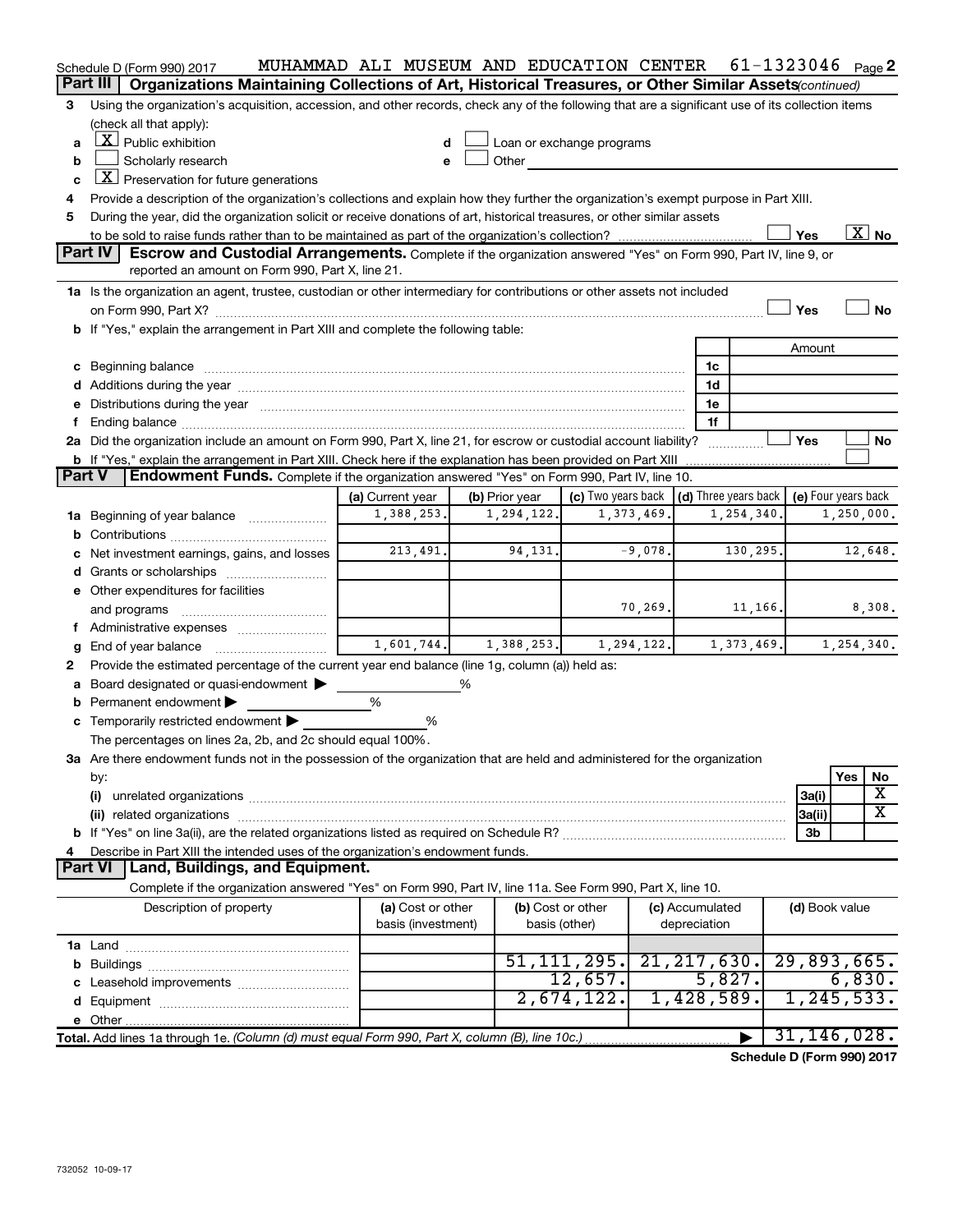|                  | Schedule D (Form 990) 2017    | MUHAMMAD ALI MUSEUM AND EDUCATION CENTER                                                                                                             |                 |                | $61 - 1323046$ Page 3                                     |  |
|------------------|-------------------------------|------------------------------------------------------------------------------------------------------------------------------------------------------|-----------------|----------------|-----------------------------------------------------------|--|
| <b>Part VIII</b> |                               | <b>Investments - Other Securities.</b>                                                                                                               |                 |                |                                                           |  |
|                  |                               | Complete if the organization answered "Yes" on Form 990, Part IV, line 11b. See Form 990, Part X, line 12.                                           |                 |                |                                                           |  |
|                  |                               | (a) Description of security or category (including name of security)                                                                                 | (b) Book value  |                | (c) Method of valuation: Cost or end-of-year market value |  |
|                  | (1) Financial derivatives     |                                                                                                                                                      |                 |                |                                                           |  |
|                  |                               |                                                                                                                                                      |                 |                |                                                           |  |
| $(3)$ Other      |                               |                                                                                                                                                      |                 |                |                                                           |  |
| (A)              |                               |                                                                                                                                                      |                 |                |                                                           |  |
| (B)              |                               |                                                                                                                                                      |                 |                |                                                           |  |
| (C)              |                               |                                                                                                                                                      |                 |                |                                                           |  |
| (D)              |                               |                                                                                                                                                      |                 |                |                                                           |  |
| (E)              |                               |                                                                                                                                                      |                 |                |                                                           |  |
| (F)              |                               |                                                                                                                                                      |                 |                |                                                           |  |
| (G)              |                               |                                                                                                                                                      |                 |                |                                                           |  |
| (H)              |                               |                                                                                                                                                      |                 |                |                                                           |  |
|                  |                               | Total. (Col. (b) must equal Form 990, Part X, col. (B) line 12.)                                                                                     |                 |                |                                                           |  |
|                  |                               | Part VIII Investments - Program Related.                                                                                                             |                 |                |                                                           |  |
|                  |                               | Complete if the organization answered "Yes" on Form 990, Part IV, line 11c. See Form 990, Part X, line 13.                                           |                 |                |                                                           |  |
|                  | (a) Description of investment |                                                                                                                                                      | (b) Book value  |                | (c) Method of valuation: Cost or end-of-year market value |  |
| (1)              |                               |                                                                                                                                                      |                 |                |                                                           |  |
| (2)              |                               |                                                                                                                                                      |                 |                |                                                           |  |
| (3)              |                               |                                                                                                                                                      |                 |                |                                                           |  |
| (4)              |                               |                                                                                                                                                      |                 |                |                                                           |  |
| (5)              |                               |                                                                                                                                                      |                 |                |                                                           |  |
| (6)              |                               |                                                                                                                                                      |                 |                |                                                           |  |
| (7)              |                               |                                                                                                                                                      |                 |                |                                                           |  |
| (8)              |                               |                                                                                                                                                      |                 |                |                                                           |  |
| (9)              |                               |                                                                                                                                                      |                 |                |                                                           |  |
|                  |                               | Total. (Col. (b) must equal Form 990, Part X, col. (B) line $13$ .)                                                                                  |                 |                |                                                           |  |
| Part IX          | <b>Other Assets.</b>          |                                                                                                                                                      |                 |                |                                                           |  |
|                  |                               | Complete if the organization answered "Yes" on Form 990, Part IV, line 11d. See Form 990, Part X, line 15.                                           |                 |                |                                                           |  |
|                  |                               |                                                                                                                                                      | (a) Description |                | (b) Book value                                            |  |
| (1)              |                               |                                                                                                                                                      |                 |                |                                                           |  |
| (2)              |                               |                                                                                                                                                      |                 |                |                                                           |  |
| (3)              |                               |                                                                                                                                                      |                 |                |                                                           |  |
| (4)              |                               |                                                                                                                                                      |                 |                |                                                           |  |
| (5)              |                               |                                                                                                                                                      |                 |                |                                                           |  |
| (6)              |                               |                                                                                                                                                      |                 |                |                                                           |  |
| (7)              |                               |                                                                                                                                                      |                 |                |                                                           |  |
| (8)              |                               |                                                                                                                                                      |                 |                |                                                           |  |
| (9)              |                               |                                                                                                                                                      |                 |                |                                                           |  |
|                  |                               | Total. (Column (b) must equal Form 990, Part X, col. (B) line 15.)                                                                                   |                 |                |                                                           |  |
| Part X           | <b>Other Liabilities.</b>     |                                                                                                                                                      |                 |                |                                                           |  |
|                  |                               | Complete if the organization answered "Yes" on Form 990, Part IV, line 11e or 11f. See Form 990, Part X, line 25.                                    |                 |                |                                                           |  |
| 1.               |                               | (a) Description of liability                                                                                                                         |                 | (b) Book value |                                                           |  |
| (1)              | Federal income taxes          |                                                                                                                                                      |                 |                |                                                           |  |
| (2)              | <b>NOTE PAYABLE</b>           |                                                                                                                                                      |                 | 978,000.       |                                                           |  |
| (3)              |                               |                                                                                                                                                      |                 |                |                                                           |  |
| (4)              |                               |                                                                                                                                                      |                 |                |                                                           |  |
| (5)              |                               |                                                                                                                                                      |                 |                |                                                           |  |
| (6)              |                               |                                                                                                                                                      |                 |                |                                                           |  |
| (7)              |                               |                                                                                                                                                      |                 |                |                                                           |  |
| (8)              |                               |                                                                                                                                                      |                 |                |                                                           |  |
| (9)              |                               |                                                                                                                                                      |                 |                |                                                           |  |
|                  |                               | Total. (Column (b) must equal Form 990, Part X, col. (B) line 25.)                                                                                   |                 | 978,000.       |                                                           |  |
|                  |                               | 2. Liability for uncertain tax positions. In Part XIII, provide the text of the footnote to the organization's financial statements that reports the |                 |                |                                                           |  |

organization's liability for uncertain tax positions under FIN 48 (ASC 740). Check here if the text of the footnote has been provided in Part XIII  $\boxed{\text{X}}$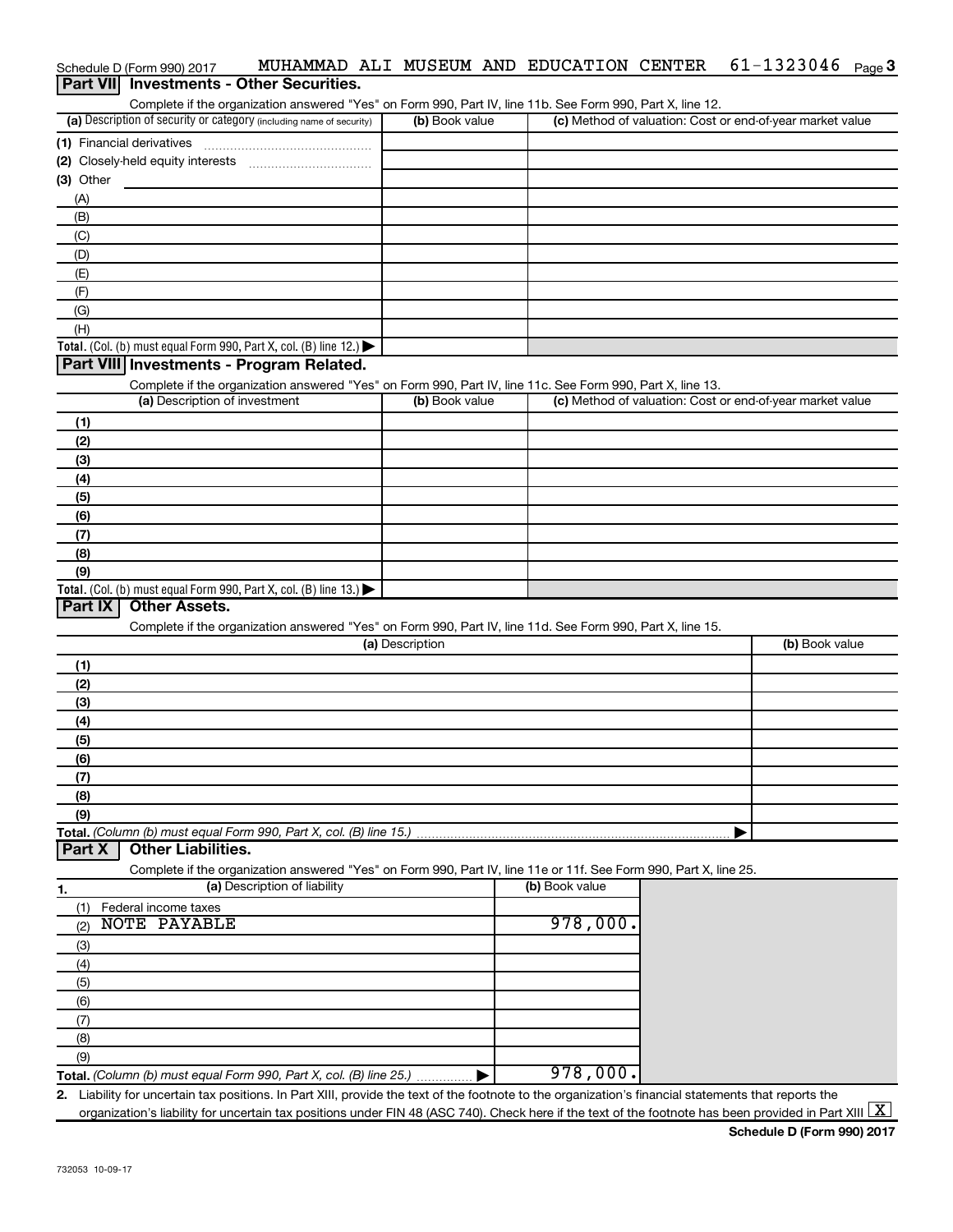|    | MUHAMMAD ALI MUSEUM AND EDUCATION CENTER<br>Schedule D (Form 990) 2017                                                                                                                                                               |                |           |                | 61-1323046 $_{Page 4}$ |       |
|----|--------------------------------------------------------------------------------------------------------------------------------------------------------------------------------------------------------------------------------------|----------------|-----------|----------------|------------------------|-------|
|    | Reconciliation of Revenue per Audited Financial Statements With Revenue per Return.<br>Part XI                                                                                                                                       |                |           |                |                        |       |
|    | Complete if the organization answered "Yes" on Form 990, Part IV, line 12a.                                                                                                                                                          |                |           |                |                        |       |
| 1  | Total revenue, gains, and other support per audited financial statements [111] [11] Total revenue, gains, and other support per audited financial statements                                                                         |                |           | $\blacksquare$ | 6, 397, 939.           |       |
| 2  | Amounts included on line 1 but not on Form 990, Part VIII, line 12:                                                                                                                                                                  |                |           |                |                        |       |
| a  |                                                                                                                                                                                                                                      | 2a             | 310, 313. |                |                        |       |
|    |                                                                                                                                                                                                                                      | 2 <sub>b</sub> |           |                |                        |       |
| с  |                                                                                                                                                                                                                                      | 2c             |           |                |                        |       |
| d  |                                                                                                                                                                                                                                      | 2d             | 231, 342. |                |                        |       |
| е  | Add lines 2a through 2d <b>Martin Martin Martin Martin Martin Martin Martin Martin Martin Martin Martin Martin Martin Martin Martin Martin Martin Martin Martin Martin Martin Martin Martin Martin Martin Martin Martin Martin M</b> |                |           | 2e             | 541,655.               |       |
| 3  |                                                                                                                                                                                                                                      |                |           | 3              | 5,856,284.             |       |
| 4  | Amounts included on Form 990, Part VIII, line 12, but not on line 1:                                                                                                                                                                 |                |           |                |                        |       |
| a  |                                                                                                                                                                                                                                      | 4a             |           |                |                        |       |
| b  |                                                                                                                                                                                                                                      | 4 <sub>b</sub> |           |                |                        |       |
| C. | Add lines 4a and 4b                                                                                                                                                                                                                  |                |           | 4с             |                        | 0.    |
| 5  |                                                                                                                                                                                                                                      |                |           | 5              | 5,856,284.             |       |
|    |                                                                                                                                                                                                                                      |                |           |                |                        |       |
|    | Part XII   Reconciliation of Expenses per Audited Financial Statements With Expenses per Return.                                                                                                                                     |                |           |                |                        |       |
|    | Complete if the organization answered "Yes" on Form 990, Part IV, line 12a.                                                                                                                                                          |                |           |                |                        |       |
| 1  |                                                                                                                                                                                                                                      |                |           | $\mathbf{1}$   | 5,942,748.             |       |
| 2  | Amounts included on line 1 but not on Form 990, Part IX, line 25:                                                                                                                                                                    |                |           |                |                        |       |
| a  |                                                                                                                                                                                                                                      | 2a             |           |                |                        |       |
| b  |                                                                                                                                                                                                                                      | 2 <sub>b</sub> |           |                |                        |       |
| c  |                                                                                                                                                                                                                                      | 2 <sub>c</sub> |           |                |                        |       |
|    |                                                                                                                                                                                                                                      | 2d             | 231,342.  |                |                        |       |
| е  | Add lines 2a through 2d <b>contained a contained a contained a contained a</b> contained a contained a contained a contained a contained a contained a contained a contained a contained a contained a contained a contained a cont  |                |           | 2e             | 231,342.               |       |
| 3  |                                                                                                                                                                                                                                      |                |           | $\mathbf{a}$   | 5,711,406.             |       |
| 4  | Amounts included on Form 990, Part IX, line 25, but not on line 1:                                                                                                                                                                   |                |           |                |                        |       |
| a  |                                                                                                                                                                                                                                      | 4a             |           |                |                        |       |
|    |                                                                                                                                                                                                                                      | 4b             |           |                |                        |       |
|    | Add lines 4a and 4b                                                                                                                                                                                                                  |                |           | 4c             |                        | $0$ . |
| 5  | Part XIII Supplemental Information.                                                                                                                                                                                                  |                |           | 5              | 5,711,406.             |       |

Provide the descriptions required for Part II, lines 3, 5, and 9; Part III, lines 1a and 4; Part IV, lines 1b and 2b; Part V, line 4; Part X, line 2; Part XI, lines 2d and 4b; and Part XII, lines 2d and 4b. Also complete this part to provide any additional information.

#### PART V, LINE 4:

#### ENDOWMENT CORPUS WILL BE HELD IN PERPETUITY AND INCOME USED TO SUPPORT

OPERATIONS.

PART X, LINE 2:

THE ORGANIZATION QUALIFIES AS A TAX EXEMPT ORGANIZATION UNDER SECTION

501(C)(3) OF THE INTERNAL REVENUE CODE. ACCORDINGLY, NO PROVISION FOR

FEDERAL AND STATE INCOME TAXES HAS BEEN MADE IN THESE STATEMENTS.

THE ORGANIZATION'S ACCOUNTING POLICY PROVIDES THAT A TAX EXPENSE/BENEFIT

FROM AN UNCERTAIN TAX POSITION MAY BE RECOGNIZED WHEN IT IS MORE LIKELY

THAN NOT THAT THE POSITION WILL BE SUSTAINED UPON EXAMINATION, INCLUDING

#### **Schedule D (Form 990) 2017** RESOLUTIONS OF ANY RELATED APPEALS OR LITIGATIONS PROCESSES, BASED ON THE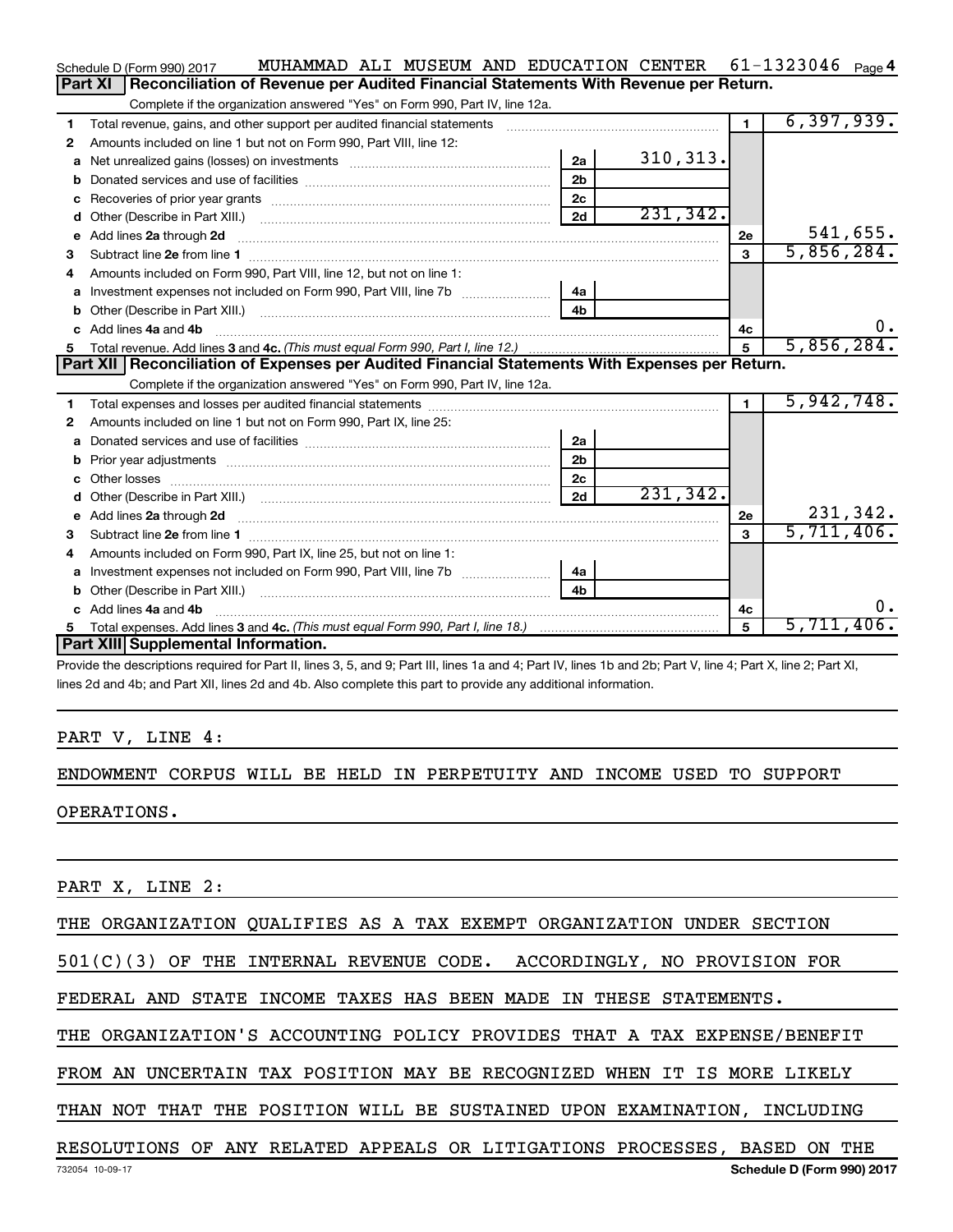Schedule D (Form 990) 2017 **MUHAMMAD ALI MUSEUM AND EDUCATION CENTER61-1323046** page 5 *(continued)* **Part XIII Supplemental Information**  TECHNICAL MERITS. THE ORGANIZATION HAS NO UNCERTAIN TAX POSITIONS RESULTING IN AN ACCRUAL OF A TAX EXPENSE OR BENEFIT.

THE ORGANIZATION'S FEDERAL RETURN OF ORGANIZATION EXEMPT FROM INCOME TAX

IS SUBJECT TO EXAMINATION BY THE TAXING AUTHORITIES UNTIL THE EXPIRATION

OF THE RELATED STATUTE OF LIMITATIONS ON THE RETURN, WHICH IS GENERALLY

THREE YEARS.

PART XI, LINE 2D - OTHER ADJUSTMENTS:

COST OF GOODS SOLD - 231,342

PART XII, LINE 2D - OTHER ADJUSTMENTS:

COST OF GOODS SOLD - 231,342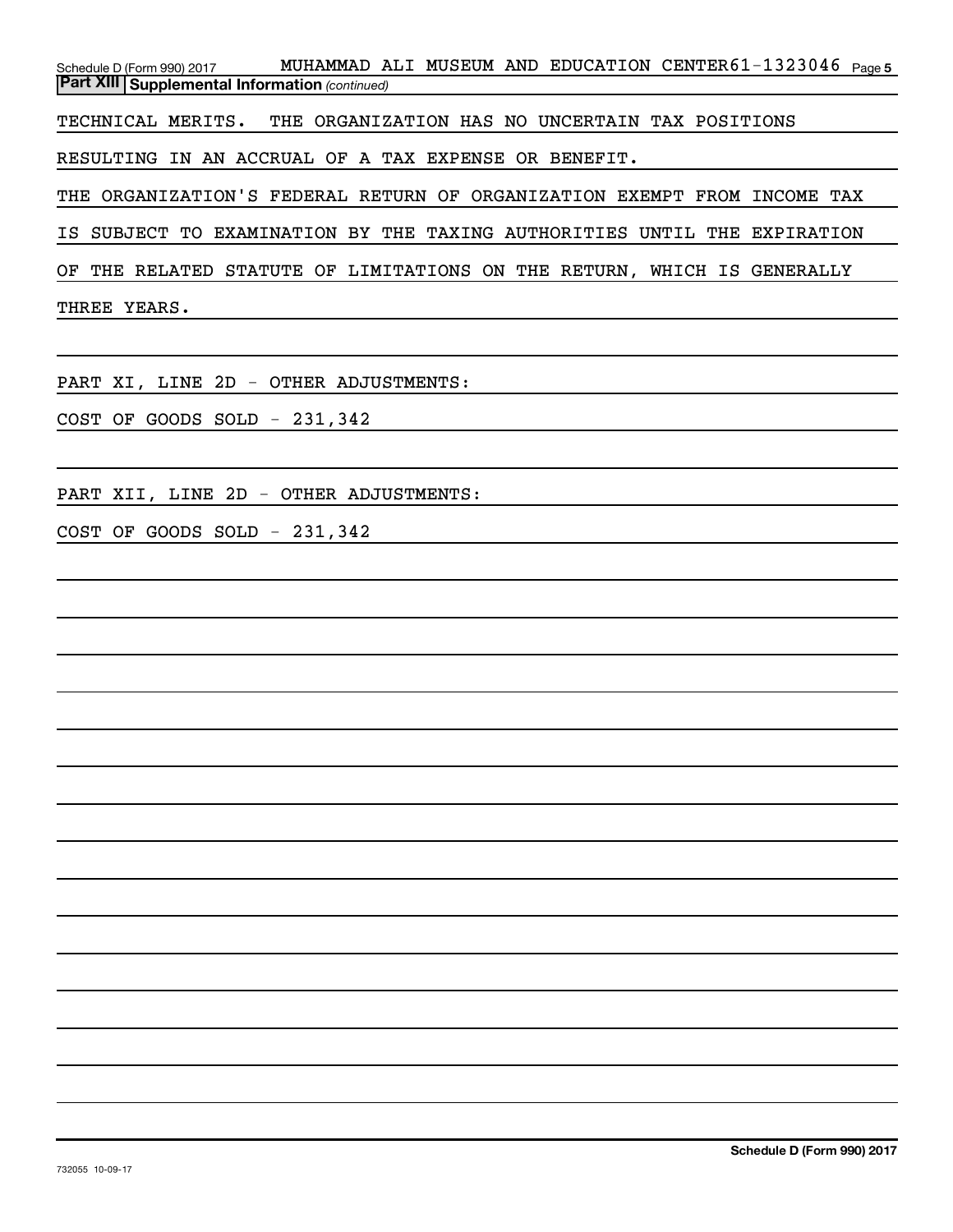|              | <b>SCHEDULE F</b><br>(Form 990)                        |                                           |                                                                          | <b>Statement of Activities Outside the United States</b><br>Complete if the organization answered "Yes" on Form 990, Part IV, line 14b, 15, or 16.                                                                                                   |                                                                                                                 | OMB No. 1545-0047                                                    |
|--------------|--------------------------------------------------------|-------------------------------------------|--------------------------------------------------------------------------|------------------------------------------------------------------------------------------------------------------------------------------------------------------------------------------------------------------------------------------------------|-----------------------------------------------------------------------------------------------------------------|----------------------------------------------------------------------|
|              | Department of the Treasury<br>Internal Revenue Service |                                           |                                                                          | Attach to Form 990.<br>Go to www.irs.gov/Form990 for instructions and the latest information.                                                                                                                                                        |                                                                                                                 | <b>Open to Public</b><br><b>Inspection</b>                           |
|              | Name of the organization                               |                                           |                                                                          |                                                                                                                                                                                                                                                      |                                                                                                                 | <b>Employer identification number</b>                                |
|              | MUHAMMAD ALI MUSEUM AND EDUCATION CENTER               |                                           |                                                                          |                                                                                                                                                                                                                                                      | 61-1323046                                                                                                      |                                                                      |
| Part I       |                                                        |                                           |                                                                          | General Information on Activities Outside the United States. Complete if the organization answered "Yes" on                                                                                                                                          |                                                                                                                 |                                                                      |
|              | Form 990, Part IV, line 14b.                           |                                           |                                                                          |                                                                                                                                                                                                                                                      |                                                                                                                 |                                                                      |
| 1.           |                                                        |                                           |                                                                          | For grantmakers. Does the organization maintain records to substantiate the amount of its grants and other assistance,<br>the grantees' eligibility for the grants or assistance, and the selection criteria used to award the grants or assistance? |                                                                                                                 | Yes<br><b>No</b>                                                     |
| $\mathbf{2}$ | United States.                                         |                                           |                                                                          | For grantmakers. Describe in Part V the organization's procedures for monitoring the use of its grants and other assistance outside the                                                                                                              |                                                                                                                 |                                                                      |
| 3            |                                                        |                                           |                                                                          | Activities per Region. (The following Part I, line 3 table can be duplicated if additional space is needed.)                                                                                                                                         |                                                                                                                 |                                                                      |
|              | (a) Region                                             | (b) Number of<br>offices<br>in the region | employees,<br>agents, and<br>independent<br>contractors<br>in the region | (c) Number of (d) Activities conducted in the region<br>(by type) (such as, fundraising, pro-<br>gram services, investments, grants to<br>recipients located in the region)                                                                          | (e) If activity listed in (d)<br>is a program service,<br>describe specific type<br>of service(s) in the region | (f) Total<br>expenditures<br>for and<br>investments<br>in the region |
|              | CENTRAL AMERICA AND<br>THE CARIBBEAN                   | 0                                         | 0                                                                        | FUNDRAISING                                                                                                                                                                                                                                          |                                                                                                                 | 0.                                                                   |
|              |                                                        |                                           |                                                                          |                                                                                                                                                                                                                                                      |                                                                                                                 |                                                                      |
|              |                                                        |                                           |                                                                          |                                                                                                                                                                                                                                                      |                                                                                                                 |                                                                      |
|              |                                                        |                                           |                                                                          |                                                                                                                                                                                                                                                      |                                                                                                                 |                                                                      |
|              |                                                        |                                           |                                                                          |                                                                                                                                                                                                                                                      |                                                                                                                 |                                                                      |
|              |                                                        |                                           |                                                                          |                                                                                                                                                                                                                                                      |                                                                                                                 |                                                                      |
|              |                                                        |                                           |                                                                          |                                                                                                                                                                                                                                                      |                                                                                                                 |                                                                      |
|              |                                                        |                                           |                                                                          |                                                                                                                                                                                                                                                      |                                                                                                                 |                                                                      |
|              |                                                        |                                           |                                                                          |                                                                                                                                                                                                                                                      |                                                                                                                 |                                                                      |
|              |                                                        |                                           |                                                                          |                                                                                                                                                                                                                                                      |                                                                                                                 |                                                                      |
|              |                                                        |                                           |                                                                          |                                                                                                                                                                                                                                                      |                                                                                                                 |                                                                      |
|              | 3 a Sub-total                                          | $\mathbf{0}$                              | 0                                                                        |                                                                                                                                                                                                                                                      |                                                                                                                 | 0.                                                                   |
|              | <b>b</b> Total from continuation<br>sheets to Part I   | 0                                         | 0                                                                        |                                                                                                                                                                                                                                                      |                                                                                                                 | 0.                                                                   |
|              | c Totals (add lines 3a<br>and 3b)                      |                                           | 0                                                                        |                                                                                                                                                                                                                                                      |                                                                                                                 | 0.                                                                   |

**For Paperwork Reduction Act Notice, see the Instructions for Form 990. Schedule F (Form 990) 2017** LHA

OMB No. 1545-0047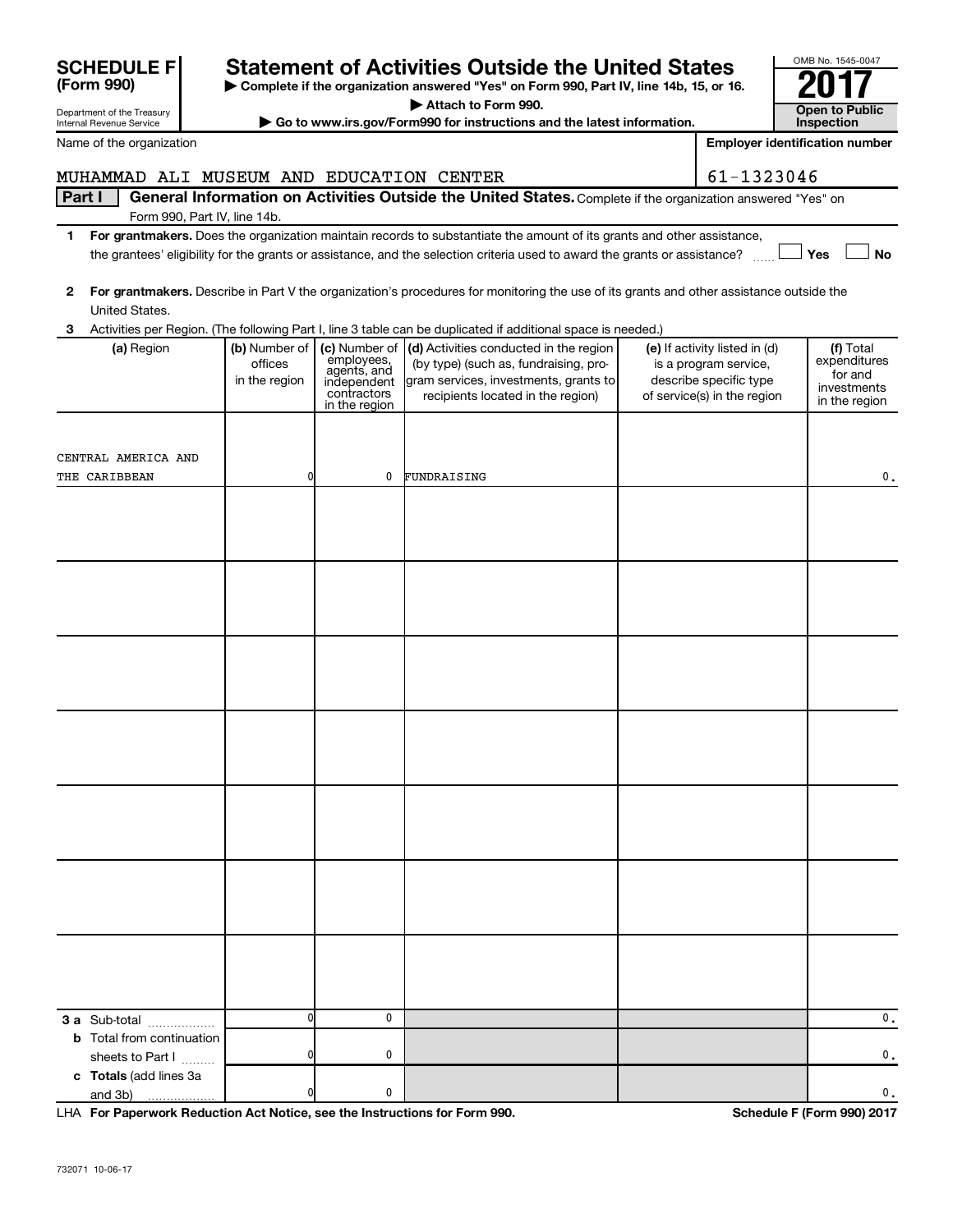Part II | Grants and Other Assistance to Organizations or Entities Outside the United States. Complete if the organization answered "Yes" on Form 990, Part IV, line 15, for any recipient who received more than \$5,000. Part II can be duplicated if additional space is needed.

| $\mathbf{1}$<br>(a) Name of organization                | (b) IRS code section<br>and EIN (if applicable) | (c) Region | (d) Purpose of<br>grant                                                                                                                      | (e) Amount | (f) Manner of<br>of cash grant cash disbursement | (g) Amount of<br>noncash<br>assistance | (h) Description<br>of noncash<br>assistance | (i) Method of<br>valuation (book, FMV,<br>appraisal, other) |
|---------------------------------------------------------|-------------------------------------------------|------------|----------------------------------------------------------------------------------------------------------------------------------------------|------------|--------------------------------------------------|----------------------------------------|---------------------------------------------|-------------------------------------------------------------|
|                                                         |                                                 |            |                                                                                                                                              |            |                                                  |                                        |                                             |                                                             |
|                                                         |                                                 |            |                                                                                                                                              |            |                                                  |                                        |                                             |                                                             |
|                                                         |                                                 |            |                                                                                                                                              |            |                                                  |                                        |                                             |                                                             |
|                                                         |                                                 |            |                                                                                                                                              |            |                                                  |                                        |                                             |                                                             |
|                                                         |                                                 |            |                                                                                                                                              |            |                                                  |                                        |                                             |                                                             |
|                                                         |                                                 |            |                                                                                                                                              |            |                                                  |                                        |                                             |                                                             |
|                                                         |                                                 |            |                                                                                                                                              |            |                                                  |                                        |                                             |                                                             |
|                                                         |                                                 |            |                                                                                                                                              |            |                                                  |                                        |                                             |                                                             |
|                                                         |                                                 |            |                                                                                                                                              |            |                                                  |                                        |                                             |                                                             |
|                                                         |                                                 |            |                                                                                                                                              |            |                                                  |                                        |                                             |                                                             |
|                                                         |                                                 |            |                                                                                                                                              |            |                                                  |                                        |                                             |                                                             |
|                                                         |                                                 |            |                                                                                                                                              |            |                                                  |                                        |                                             |                                                             |
|                                                         |                                                 |            |                                                                                                                                              |            |                                                  |                                        |                                             |                                                             |
|                                                         |                                                 |            |                                                                                                                                              |            |                                                  |                                        |                                             |                                                             |
|                                                         |                                                 |            |                                                                                                                                              |            |                                                  |                                        |                                             |                                                             |
|                                                         |                                                 |            |                                                                                                                                              |            |                                                  |                                        |                                             |                                                             |
| $\mathbf{2}$                                            |                                                 |            | Enter total number of recipient organizations listed above that are recognized as charities by the foreign country, recognized as tax-exempt |            |                                                  |                                        |                                             |                                                             |
|                                                         |                                                 |            |                                                                                                                                              |            |                                                  |                                        |                                             |                                                             |
| 3 Enter total number of other organizations or entities |                                                 |            |                                                                                                                                              |            |                                                  |                                        |                                             |                                                             |

**Schedule F (Form 990) 2017**

**2**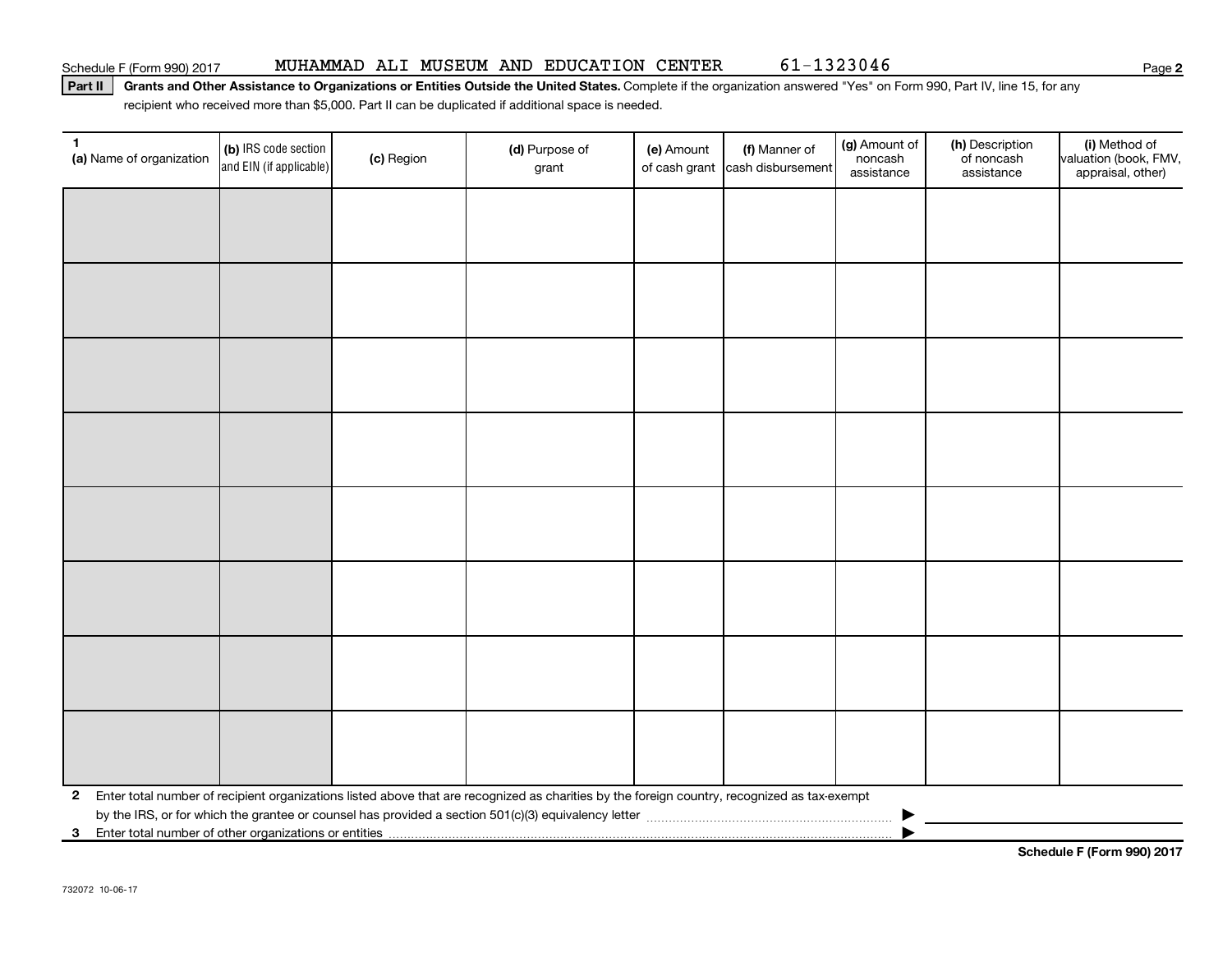**3**

#### Part III Grants and Other Assistance to Individuals Outside the United States. Complete if the organization answered "Yes" on Form 990, Part IV, line 16. Part III can be duplicated if additional space is needed.

| Part in carrier diplicated in additional space is needed.<br>(a) Type of grant or assistance | (b) Region | (c) Number of<br>recipients | (d) Amount of<br>cash grant | (e) Manner of<br>cash disbursement | (f) Amount of<br>noncash<br>assistance | (g) Description of<br>noncash assistance | (h) Method of<br>valuation<br>(book, FMV,<br>appraisal, other) |
|----------------------------------------------------------------------------------------------|------------|-----------------------------|-----------------------------|------------------------------------|----------------------------------------|------------------------------------------|----------------------------------------------------------------|
|                                                                                              |            |                             |                             |                                    |                                        |                                          |                                                                |
|                                                                                              |            |                             |                             |                                    |                                        |                                          |                                                                |
|                                                                                              |            |                             |                             |                                    |                                        |                                          |                                                                |
|                                                                                              |            |                             |                             |                                    |                                        |                                          |                                                                |
|                                                                                              |            |                             |                             |                                    |                                        |                                          |                                                                |
|                                                                                              |            |                             |                             |                                    |                                        |                                          |                                                                |
|                                                                                              |            |                             |                             |                                    |                                        |                                          |                                                                |
|                                                                                              |            |                             |                             |                                    |                                        |                                          |                                                                |
|                                                                                              |            |                             |                             |                                    |                                        |                                          |                                                                |
|                                                                                              |            |                             |                             |                                    |                                        |                                          |                                                                |

**Schedule F (Form 990) 2017**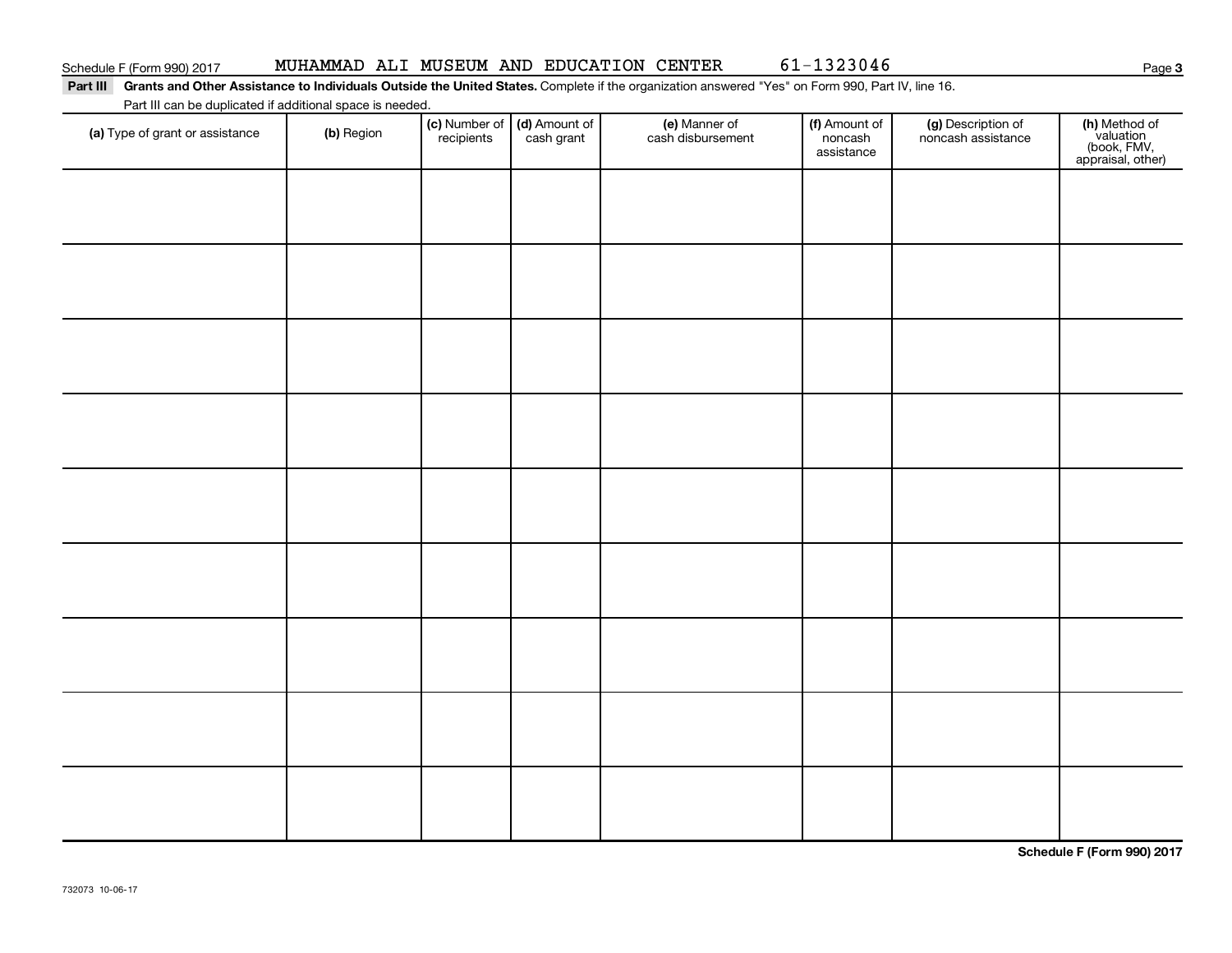#### **4** Schedule F (Form 990) 2017 MUHAMMAD ALI MUSEUM AND EDUCATION CENTER  $61-1323046$  Page **Part IV F** (Form 990) 2017 1

| 1            | Was the organization a U.S. transferor of property to a foreign corporation during the tax year? If "Yes," the<br>organization may be required to file Form 926, Return by a U.S. Transferor of Property to a Foreign<br>Corporation (see Instructions for Form 926)                                                                                                                                                   | Yes | $\overline{X}$ No |
|--------------|------------------------------------------------------------------------------------------------------------------------------------------------------------------------------------------------------------------------------------------------------------------------------------------------------------------------------------------------------------------------------------------------------------------------|-----|-------------------|
| $\mathbf{2}$ | Did the organization have an interest in a foreign trust during the tax year? If "Yes," the organization<br>may be required to separately file Form 3520, Annual Return To Report Transactions With Foreign<br>Trusts and Receipt of Certain Foreign Gifts, and/or Form 3520-A, Annual Information Return of Foreign<br>Trust With a U.S. Owner (see Instructions for Forms 3520 and 3520-A; don't file with Form 990) | Yes | $X _{N0}$         |
| 3            | Did the organization have an ownership interest in a foreign corporation during the tax year? If "Yes,"<br>the organization may be required to file Form 5471, Information Return of U.S. Persons With Respect To                                                                                                                                                                                                      | Yes | $\overline{X}$ No |
| 4            | Was the organization a direct or indirect shareholder of a passive foreign investment company or a<br>qualified electing fund during the tax year? If "Yes," the organization may be required to file Form 8621,<br>Information Return by a Shareholder of a Passive Foreign Investment Company or Qualified Electing Fund<br>(see Instructions for Form 8621)                                                         | Yes | $X _{N_Q}$        |
| 5            | Did the organization have an ownership interest in a foreign partnership during the tax year? If "Yes,"<br>the organization may be required to file Form 8865, Return of U.S. Persons With Respect to Certain                                                                                                                                                                                                          | Yes | $X _{No}$         |
| 6            | Did the organization have any operations in or related to any boycotting countries during the tax year? If<br>"Yes," the organization may be required to separately file Form 5713, International Boycott Report (see                                                                                                                                                                                                  | Yes |                   |

**Schedule F (Form 990) 2017**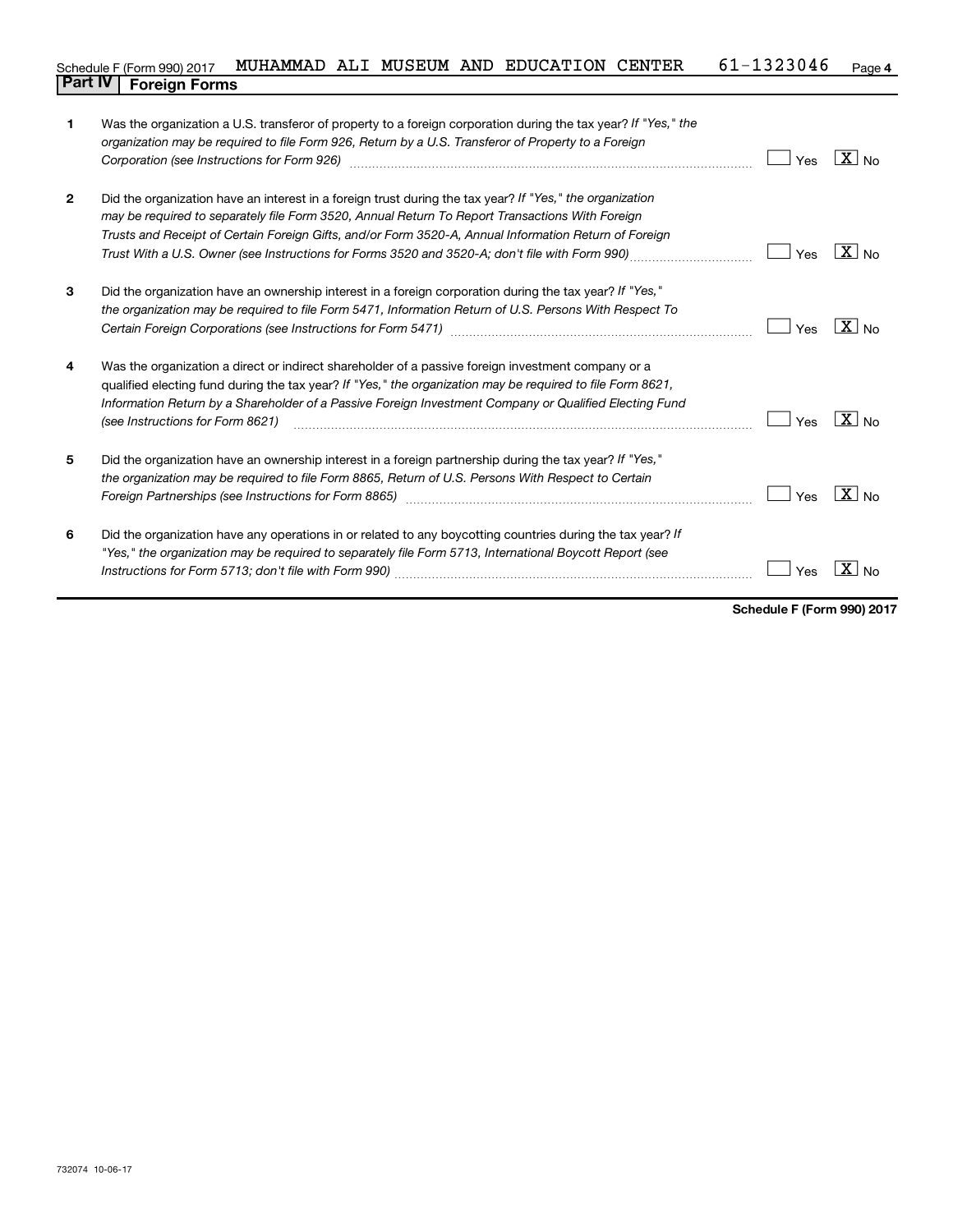| <b>Part V</b> | Schedule F (Form 990) 2017      | MUHAMMAD ALI MUSEUM AND EDUCATION CENTER |  |  |  | 61-1323046                                                                                                                            | Page 5 |
|---------------|---------------------------------|------------------------------------------|--|--|--|---------------------------------------------------------------------------------------------------------------------------------------|--------|
|               | <b>Supplemental Information</b> |                                          |  |  |  | Provide the information required by Part I, line 2 (monitoring of funds); Part I, line 3, column (f) (accounting method; amounts of   |        |
|               |                                 |                                          |  |  |  | investments vs. expenditures per region); Part II, line 1 (accounting method); Part III (accounting method); and Part III, column (c) |        |
|               |                                 |                                          |  |  |  | (estimated number of recipients), as applicable. Also complete this part to provide any additional information. See instructions.     |        |
|               |                                 |                                          |  |  |  |                                                                                                                                       |        |
|               |                                 |                                          |  |  |  |                                                                                                                                       |        |
|               |                                 |                                          |  |  |  |                                                                                                                                       |        |
|               |                                 |                                          |  |  |  |                                                                                                                                       |        |
|               |                                 |                                          |  |  |  |                                                                                                                                       |        |
|               |                                 |                                          |  |  |  |                                                                                                                                       |        |
|               |                                 |                                          |  |  |  |                                                                                                                                       |        |
|               |                                 |                                          |  |  |  |                                                                                                                                       |        |
|               |                                 |                                          |  |  |  |                                                                                                                                       |        |
|               |                                 |                                          |  |  |  |                                                                                                                                       |        |
|               |                                 |                                          |  |  |  |                                                                                                                                       |        |
|               |                                 |                                          |  |  |  |                                                                                                                                       |        |
|               |                                 |                                          |  |  |  |                                                                                                                                       |        |
|               |                                 |                                          |  |  |  |                                                                                                                                       |        |
|               |                                 |                                          |  |  |  |                                                                                                                                       |        |
|               |                                 |                                          |  |  |  |                                                                                                                                       |        |
|               |                                 |                                          |  |  |  |                                                                                                                                       |        |
|               |                                 |                                          |  |  |  |                                                                                                                                       |        |
|               |                                 |                                          |  |  |  |                                                                                                                                       |        |
|               |                                 |                                          |  |  |  |                                                                                                                                       |        |
|               |                                 |                                          |  |  |  |                                                                                                                                       |        |
|               |                                 |                                          |  |  |  |                                                                                                                                       |        |
|               |                                 |                                          |  |  |  |                                                                                                                                       |        |
|               |                                 |                                          |  |  |  |                                                                                                                                       |        |
|               |                                 |                                          |  |  |  |                                                                                                                                       |        |
|               |                                 |                                          |  |  |  |                                                                                                                                       |        |
|               |                                 |                                          |  |  |  |                                                                                                                                       |        |
|               |                                 |                                          |  |  |  |                                                                                                                                       |        |
|               |                                 |                                          |  |  |  |                                                                                                                                       |        |
|               |                                 |                                          |  |  |  |                                                                                                                                       |        |
|               |                                 |                                          |  |  |  |                                                                                                                                       |        |
|               |                                 |                                          |  |  |  |                                                                                                                                       |        |
|               |                                 |                                          |  |  |  |                                                                                                                                       |        |
|               |                                 |                                          |  |  |  |                                                                                                                                       |        |
|               |                                 |                                          |  |  |  |                                                                                                                                       |        |
|               |                                 |                                          |  |  |  |                                                                                                                                       |        |
|               |                                 |                                          |  |  |  |                                                                                                                                       |        |
|               |                                 |                                          |  |  |  |                                                                                                                                       |        |
|               |                                 |                                          |  |  |  |                                                                                                                                       |        |
|               |                                 |                                          |  |  |  |                                                                                                                                       |        |
|               |                                 |                                          |  |  |  |                                                                                                                                       |        |
|               |                                 |                                          |  |  |  |                                                                                                                                       |        |
|               |                                 |                                          |  |  |  |                                                                                                                                       |        |
|               |                                 |                                          |  |  |  |                                                                                                                                       |        |
|               |                                 |                                          |  |  |  |                                                                                                                                       |        |
|               |                                 |                                          |  |  |  |                                                                                                                                       |        |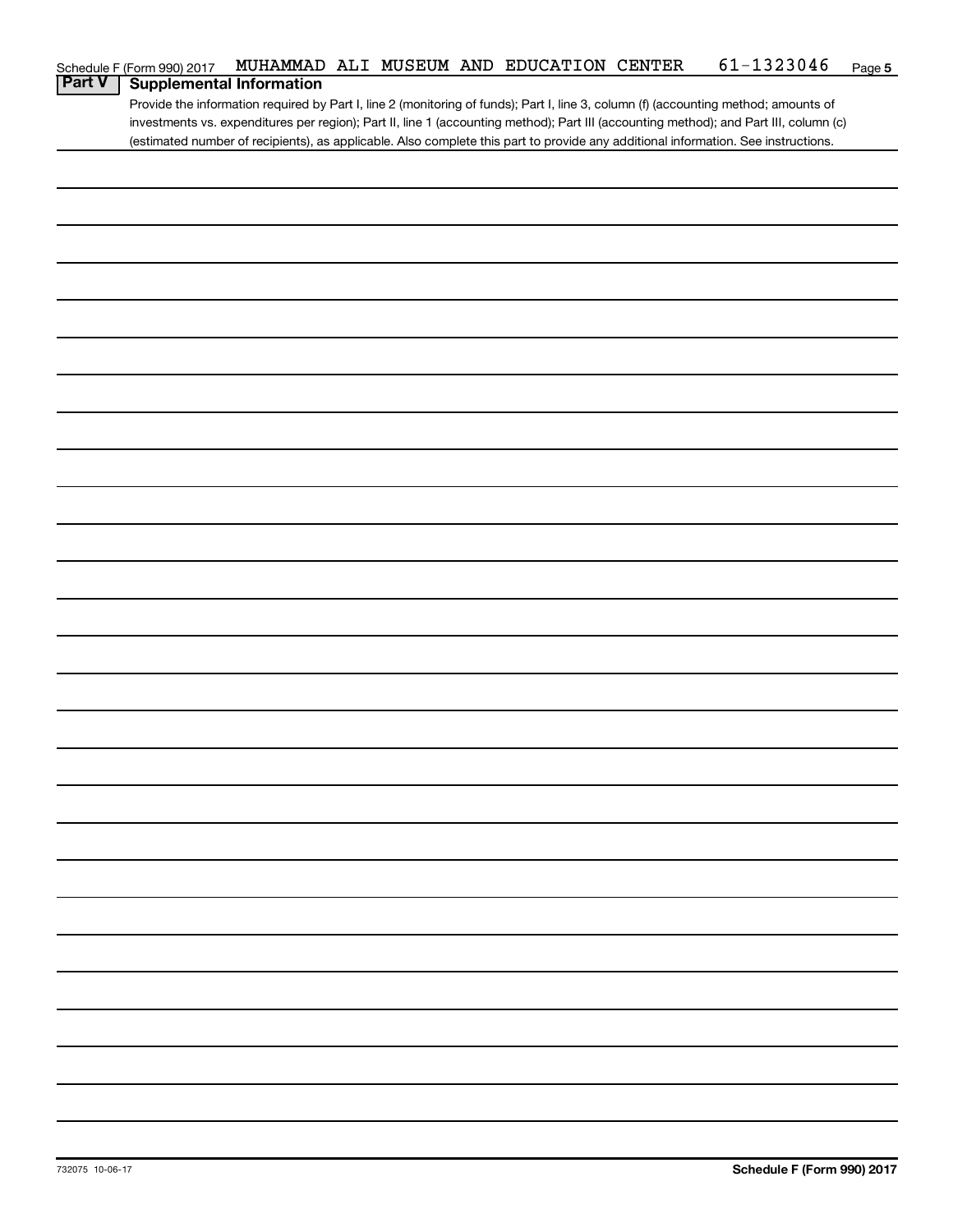| <b>SCHEDULE G</b><br>(Form 990 or 990-EZ)<br>Department of the Treasury<br>Internal Revenue Service                                                                                                                                                                                                                                                                                                                                                                                                                                                                                                                                                                                        | <b>Supplemental Information Regarding Fundraising or Gaming Activities</b><br>Complete if the organization answered "Yes" on Form 990, Part IV, line 17, 18, or 19, or if the<br>organization entered more than \$15,000 on Form 990-EZ, line 6a.<br>Attach to Form 990 or Form 990-EZ.<br>Go to www.irs.gov/Form990 for the latest instructions. |                                                                            |    |                                                                            |                                                                            | OMB No. 1545-0047<br><b>Open to Public</b><br>Inspection |
|--------------------------------------------------------------------------------------------------------------------------------------------------------------------------------------------------------------------------------------------------------------------------------------------------------------------------------------------------------------------------------------------------------------------------------------------------------------------------------------------------------------------------------------------------------------------------------------------------------------------------------------------------------------------------------------------|---------------------------------------------------------------------------------------------------------------------------------------------------------------------------------------------------------------------------------------------------------------------------------------------------------------------------------------------------|----------------------------------------------------------------------------|----|----------------------------------------------------------------------------|----------------------------------------------------------------------------|----------------------------------------------------------|
| Name of the organization                                                                                                                                                                                                                                                                                                                                                                                                                                                                                                                                                                                                                                                                   |                                                                                                                                                                                                                                                                                                                                                   |                                                                            |    |                                                                            |                                                                            | <b>Employer identification number</b>                    |
| Part I                                                                                                                                                                                                                                                                                                                                                                                                                                                                                                                                                                                                                                                                                     | MUHAMMAD ALI MUSEUM AND EDUCATION CENTER                                                                                                                                                                                                                                                                                                          |                                                                            |    |                                                                            | 61-1323046                                                                 |                                                          |
| required to complete this part.                                                                                                                                                                                                                                                                                                                                                                                                                                                                                                                                                                                                                                                            | Fundraising Activities. Complete if the organization answered "Yes" on Form 990, Part IV, line 17. Form 990-EZ filers are not                                                                                                                                                                                                                     |                                                                            |    |                                                                            |                                                                            |                                                          |
| 1 Indicate whether the organization raised funds through any of the following activities. Check all that apply.<br>Mail solicitations<br>a<br>Internet and email solicitations<br>b<br>Phone solicitations<br>с<br>In-person solicitations<br>d<br>2 a Did the organization have a written or oral agreement with any individual (including officers, directors, trustees, or<br>key employees listed in Form 990, Part VII) or entity in connection with professional fundraising services?<br>b If "Yes," list the 10 highest paid individuals or entities (fundraisers) pursuant to agreements under which the fundraiser is to be<br>compensated at least \$5,000 by the organization. | e<br>f<br>Special fundraising events<br>g                                                                                                                                                                                                                                                                                                         |                                                                            |    | Solicitation of non-government grants<br>Solicitation of government grants | Yes                                                                        | <b>No</b>                                                |
| (i) Name and address of individual<br>or entity (fundraiser)                                                                                                                                                                                                                                                                                                                                                                                                                                                                                                                                                                                                                               | (ii) Activity                                                                                                                                                                                                                                                                                                                                     | (iii) Did<br>fundraiser<br>have custody<br>or control of<br>contributions? |    | (iv) Gross receipts<br>from activity                                       | (v) Amount paid<br>to (or retained by)<br>fundraiser<br>listed in col. (i) | (vi) Amount paid<br>to (or retained by)<br>organization  |
|                                                                                                                                                                                                                                                                                                                                                                                                                                                                                                                                                                                                                                                                                            |                                                                                                                                                                                                                                                                                                                                                   | Yes                                                                        | No |                                                                            |                                                                            |                                                          |
|                                                                                                                                                                                                                                                                                                                                                                                                                                                                                                                                                                                                                                                                                            |                                                                                                                                                                                                                                                                                                                                                   |                                                                            |    |                                                                            |                                                                            |                                                          |
|                                                                                                                                                                                                                                                                                                                                                                                                                                                                                                                                                                                                                                                                                            |                                                                                                                                                                                                                                                                                                                                                   |                                                                            |    |                                                                            |                                                                            |                                                          |
|                                                                                                                                                                                                                                                                                                                                                                                                                                                                                                                                                                                                                                                                                            |                                                                                                                                                                                                                                                                                                                                                   |                                                                            |    |                                                                            |                                                                            |                                                          |
|                                                                                                                                                                                                                                                                                                                                                                                                                                                                                                                                                                                                                                                                                            |                                                                                                                                                                                                                                                                                                                                                   |                                                                            |    |                                                                            |                                                                            |                                                          |
|                                                                                                                                                                                                                                                                                                                                                                                                                                                                                                                                                                                                                                                                                            |                                                                                                                                                                                                                                                                                                                                                   |                                                                            |    |                                                                            |                                                                            |                                                          |
|                                                                                                                                                                                                                                                                                                                                                                                                                                                                                                                                                                                                                                                                                            |                                                                                                                                                                                                                                                                                                                                                   |                                                                            |    |                                                                            |                                                                            |                                                          |
|                                                                                                                                                                                                                                                                                                                                                                                                                                                                                                                                                                                                                                                                                            |                                                                                                                                                                                                                                                                                                                                                   |                                                                            |    |                                                                            |                                                                            |                                                          |
|                                                                                                                                                                                                                                                                                                                                                                                                                                                                                                                                                                                                                                                                                            |                                                                                                                                                                                                                                                                                                                                                   |                                                                            |    |                                                                            |                                                                            |                                                          |
|                                                                                                                                                                                                                                                                                                                                                                                                                                                                                                                                                                                                                                                                                            |                                                                                                                                                                                                                                                                                                                                                   |                                                                            |    |                                                                            |                                                                            |                                                          |
|                                                                                                                                                                                                                                                                                                                                                                                                                                                                                                                                                                                                                                                                                            |                                                                                                                                                                                                                                                                                                                                                   |                                                                            |    |                                                                            |                                                                            |                                                          |
|                                                                                                                                                                                                                                                                                                                                                                                                                                                                                                                                                                                                                                                                                            |                                                                                                                                                                                                                                                                                                                                                   |                                                                            |    |                                                                            |                                                                            |                                                          |
|                                                                                                                                                                                                                                                                                                                                                                                                                                                                                                                                                                                                                                                                                            |                                                                                                                                                                                                                                                                                                                                                   |                                                                            |    |                                                                            |                                                                            |                                                          |
| Total<br>3 List all states in which the organization is registered or licensed to solicit contributions or has been notified it is exempt from registration<br>or licensing                                                                                                                                                                                                                                                                                                                                                                                                                                                                                                                |                                                                                                                                                                                                                                                                                                                                                   |                                                                            |    |                                                                            |                                                                            |                                                          |
|                                                                                                                                                                                                                                                                                                                                                                                                                                                                                                                                                                                                                                                                                            |                                                                                                                                                                                                                                                                                                                                                   |                                                                            |    |                                                                            |                                                                            |                                                          |

**For Paperwork Reduction Act Notice, see the Instructions for Form 990 or 990-EZ. Schedule G (Form 990 or 990-EZ) 2017** LHA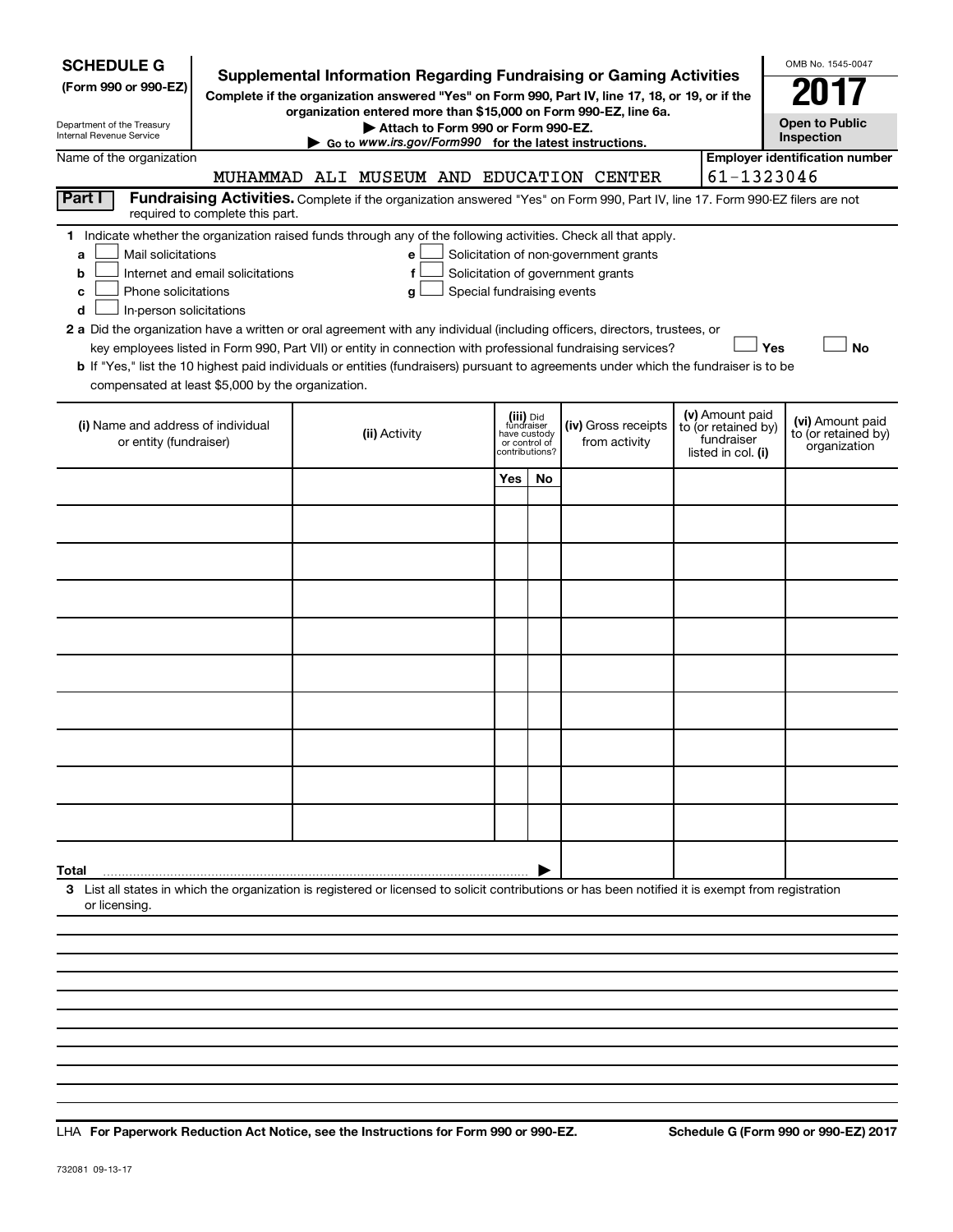Schedule G (Form 990 or 990-EZ) 2017 MUHAMMAD ALI MUSEUM AND EDUCATION CENTER 61-1323046 <sub>Page</sub> 2 Part II | Fundraising Events. Complete if the organization answered "Yes" on Form 990, Part IV, line 18, or reported more than \$15,000

of fundraising event contributions and gross income on Form 990-EZ, lines 1 and 6b. List events with gross receipts greater than \$5,000.

|                        |                                                                  | OF RINGLASHIY CVENT CONTINUATIONS AND GIVES INCOME ON FOND 330°CZ, IINCS T AND OD. EIST CVCHIS WILH GIVSS TECCIPIS GREEK THAN \$0,000. | (a) Event $#1$ | (b) Event $#2$          | (c) Other events | (d) Total events           |  |  |
|------------------------|------------------------------------------------------------------|----------------------------------------------------------------------------------------------------------------------------------------|----------------|-------------------------|------------------|----------------------------|--|--|
|                        |                                                                  |                                                                                                                                        |                | <b>MAHA</b>             | <b>NONE</b>      | (add col. (a) through      |  |  |
|                        |                                                                  |                                                                                                                                        | (event type)   | (event type)            | (total number)   | col. (c)                   |  |  |
|                        |                                                                  |                                                                                                                                        |                |                         |                  |                            |  |  |
| Revenue                | 1.                                                               |                                                                                                                                        |                | 392,975.                |                  | 392,975.                   |  |  |
|                        |                                                                  |                                                                                                                                        |                |                         |                  |                            |  |  |
|                        |                                                                  |                                                                                                                                        |                |                         |                  |                            |  |  |
|                        | 3                                                                | Gross income (line 1 minus line 2)                                                                                                     |                | 392,975.                |                  | 392,975.                   |  |  |
|                        |                                                                  |                                                                                                                                        |                |                         |                  |                            |  |  |
|                        |                                                                  |                                                                                                                                        |                |                         |                  |                            |  |  |
|                        | 5                                                                |                                                                                                                                        |                |                         |                  |                            |  |  |
|                        |                                                                  |                                                                                                                                        |                |                         |                  |                            |  |  |
|                        |                                                                  |                                                                                                                                        |                |                         |                  |                            |  |  |
| <b>Direct Expenses</b> |                                                                  |                                                                                                                                        |                | 143,183.                |                  | 143,183.                   |  |  |
|                        |                                                                  |                                                                                                                                        |                |                         |                  |                            |  |  |
|                        | 8                                                                |                                                                                                                                        |                |                         |                  |                            |  |  |
|                        | 9                                                                |                                                                                                                                        |                | 208,454.                |                  | 208, 454.                  |  |  |
|                        |                                                                  | 10 Direct expense summary. Add lines 4 through 9 in column (d)                                                                         |                |                         |                  | 351,637.<br>41,338.        |  |  |
| <b>Part III</b>        |                                                                  | Gaming. Complete if the organization answered "Yes" on Form 990, Part IV, line 19, or reported more than                               |                |                         |                  |                            |  |  |
|                        |                                                                  | \$15,000 on Form 990-EZ, line 6a.                                                                                                      |                |                         |                  |                            |  |  |
|                        |                                                                  |                                                                                                                                        | (a) Bingo      | (b) Pull tabs/instant   | (c) Other gaming | (d) Total gaming (add      |  |  |
| Revenue                |                                                                  |                                                                                                                                        |                | bingo/progressive bingo |                  | col. (a) through col. (c)) |  |  |
|                        |                                                                  |                                                                                                                                        |                |                         |                  |                            |  |  |
|                        |                                                                  |                                                                                                                                        |                |                         |                  |                            |  |  |
|                        |                                                                  |                                                                                                                                        |                |                         |                  |                            |  |  |
|                        |                                                                  |                                                                                                                                        |                |                         |                  |                            |  |  |
|                        |                                                                  |                                                                                                                                        |                |                         |                  |                            |  |  |
| <b>Direct Expenses</b> | 4                                                                |                                                                                                                                        |                |                         |                  |                            |  |  |
|                        |                                                                  |                                                                                                                                        |                |                         |                  |                            |  |  |
|                        |                                                                  |                                                                                                                                        |                |                         |                  |                            |  |  |
|                        | 6.                                                               | Volunteer labor                                                                                                                        | Yes<br>%<br>No | Yes<br>%<br>No          | Yes<br>%<br>No   |                            |  |  |
|                        | Direct expense summary. Add lines 2 through 5 in column (d)<br>7 |                                                                                                                                        |                |                         |                  |                            |  |  |
|                        |                                                                  |                                                                                                                                        |                |                         |                  |                            |  |  |
|                        |                                                                  |                                                                                                                                        |                |                         |                  |                            |  |  |
|                        | 8                                                                |                                                                                                                                        |                |                         |                  |                            |  |  |
| 9                      |                                                                  | Enter the state(s) in which the organization conducts gaming activities:                                                               |                |                         |                  |                            |  |  |
|                        |                                                                  |                                                                                                                                        |                |                         |                  | Yes<br><b>No</b>           |  |  |
|                        |                                                                  | <b>b</b> If "No," explain:                                                                                                             |                |                         |                  |                            |  |  |
|                        |                                                                  |                                                                                                                                        |                |                         |                  |                            |  |  |
|                        |                                                                  |                                                                                                                                        |                |                         |                  | Yes<br>No                  |  |  |
|                        |                                                                  | <b>b</b> If "Yes," explain:                                                                                                            |                |                         |                  |                            |  |  |
|                        |                                                                  |                                                                                                                                        |                |                         |                  |                            |  |  |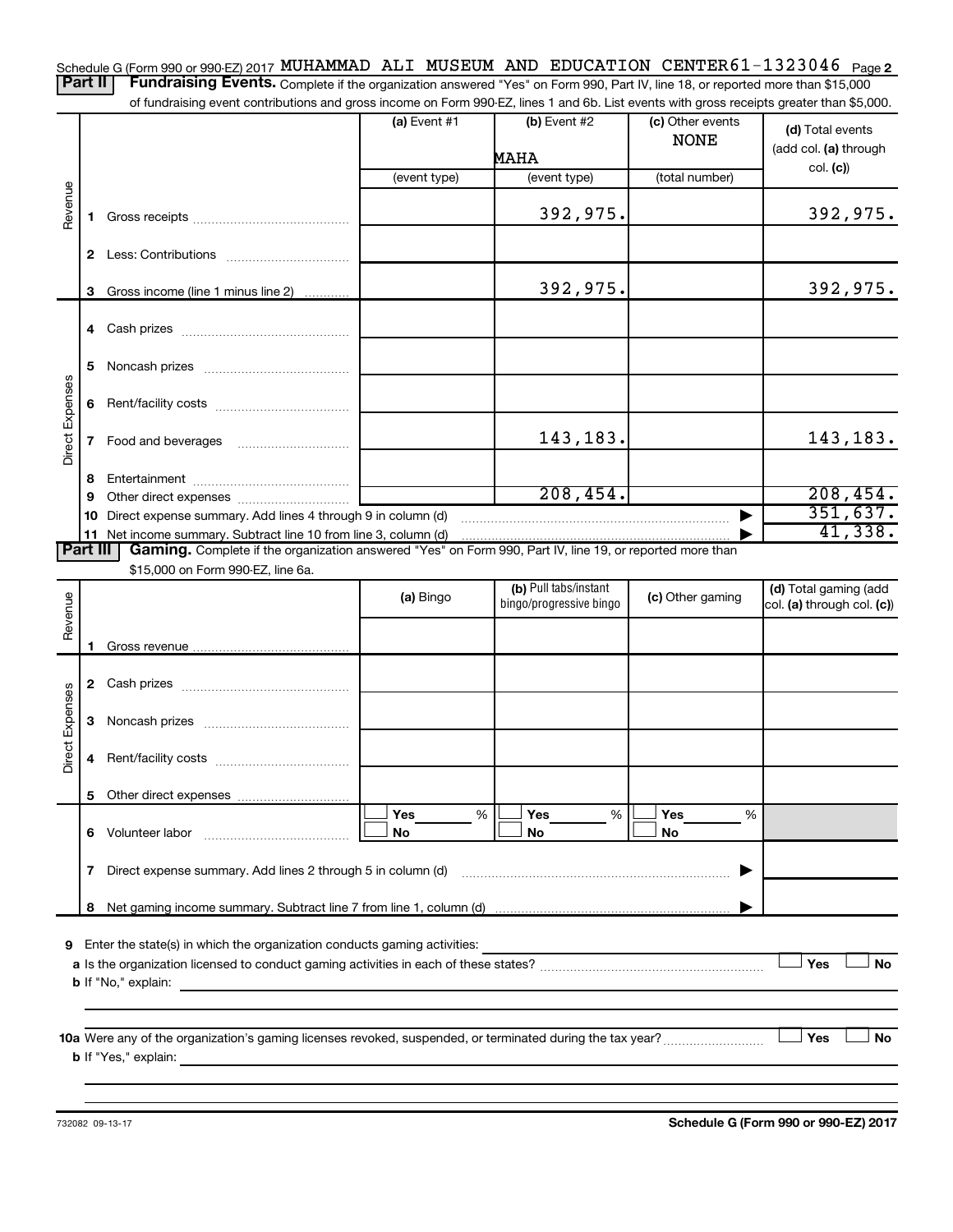|    | Schedule G (Form 990 or 990-EZ) 2017 MUHAMMAD ALI MUSEUM AND EDUCATION CENTER 61-1323046                                                                      |                 | Page 3        |
|----|---------------------------------------------------------------------------------------------------------------------------------------------------------------|-----------------|---------------|
| 11 |                                                                                                                                                               | Yes             | <b>No</b>     |
|    | 12 Is the organization a grantor, beneficiary or trustee of a trust, or a member of a partnership or other entity formed                                      |                 |               |
|    |                                                                                                                                                               | <b>」Yes</b>     | <b>No</b>     |
|    | 13 Indicate the percentage of gaming activity conducted in:                                                                                                   |                 |               |
|    |                                                                                                                                                               | 13a             | %             |
|    | <b>b</b> An outside facility <i>www.communicality www.communicality.communicality www.communicality www.communicality.communicality www.communicality.com</i> | 13 <sub>b</sub> | %             |
|    | 14 Enter the name and address of the person who prepares the organization's gaming/special events books and records:                                          |                 |               |
|    |                                                                                                                                                               |                 |               |
|    | Name $\blacktriangleright$<br><u> 1980 - Johann Stein, marwolaethau a bhann an t-Amhainn an t-Amhainn an t-Amhainn an t-Amhainn an t-Amhainn an</u>           |                 |               |
|    |                                                                                                                                                               |                 |               |
|    |                                                                                                                                                               |                 |               |
|    |                                                                                                                                                               |                 |               |
|    |                                                                                                                                                               |                 | <b>No</b>     |
|    |                                                                                                                                                               |                 |               |
|    |                                                                                                                                                               |                 |               |
|    | of gaming revenue retained by the third party $\triangleright$ \$                                                                                             |                 |               |
|    | c If "Yes," enter name and address of the third party:                                                                                                        |                 |               |
|    | Name $\blacktriangleright$                                                                                                                                    |                 |               |
|    |                                                                                                                                                               |                 |               |
|    |                                                                                                                                                               |                 |               |
|    |                                                                                                                                                               |                 |               |
|    | <b>16</b> Gaming manager information:                                                                                                                         |                 |               |
|    |                                                                                                                                                               |                 |               |
|    | <u> 1989 - Johann Harry Harry Harry Harry Harry Harry Harry Harry Harry Harry Harry Harry Harry Harry Harry Harry</u><br>Name $\blacktriangleright$           |                 |               |
|    | Gaming manager compensation > \$                                                                                                                              |                 |               |
|    |                                                                                                                                                               |                 |               |
|    | Description of services provided > example and the contract of the contract of the contract of the contract of                                                |                 |               |
|    |                                                                                                                                                               |                 |               |
|    |                                                                                                                                                               |                 |               |
|    |                                                                                                                                                               |                 |               |
|    | Director/officer<br>Employee<br>Independent contractor                                                                                                        |                 |               |
|    |                                                                                                                                                               |                 |               |
|    | <b>17</b> Mandatory distributions:                                                                                                                            |                 |               |
|    | a Is the organization required under state law to make charitable distributions from the gaming proceeds to                                                   |                 |               |
|    | retain the state gaming license?                                                                                                                              |                 | Yes $\lfloor$ |
|    | <b>b</b> Enter the amount of distributions required under state law to be distributed to other exempt organizations or spent in the                           |                 |               |
|    | organization's own exempt activities during the tax year $\triangleright$ \$                                                                                  |                 |               |
|    | <b>Part IV</b><br>Supplemental Information. Provide the explanations required by Part I, line 2b, columns (iii) and (v); and Part III, lines 9, 9b, 10b, 15b, |                 |               |
|    | 15c, 16, and 17b, as applicable. Also provide any additional information. See instructions.                                                                   |                 |               |
|    |                                                                                                                                                               |                 |               |
|    |                                                                                                                                                               |                 |               |
|    |                                                                                                                                                               |                 |               |
|    |                                                                                                                                                               |                 |               |
|    |                                                                                                                                                               |                 |               |
|    |                                                                                                                                                               |                 |               |
|    |                                                                                                                                                               |                 |               |
|    |                                                                                                                                                               |                 |               |
|    |                                                                                                                                                               |                 |               |
|    |                                                                                                                                                               |                 |               |
|    |                                                                                                                                                               |                 |               |
|    |                                                                                                                                                               |                 |               |
|    |                                                                                                                                                               |                 |               |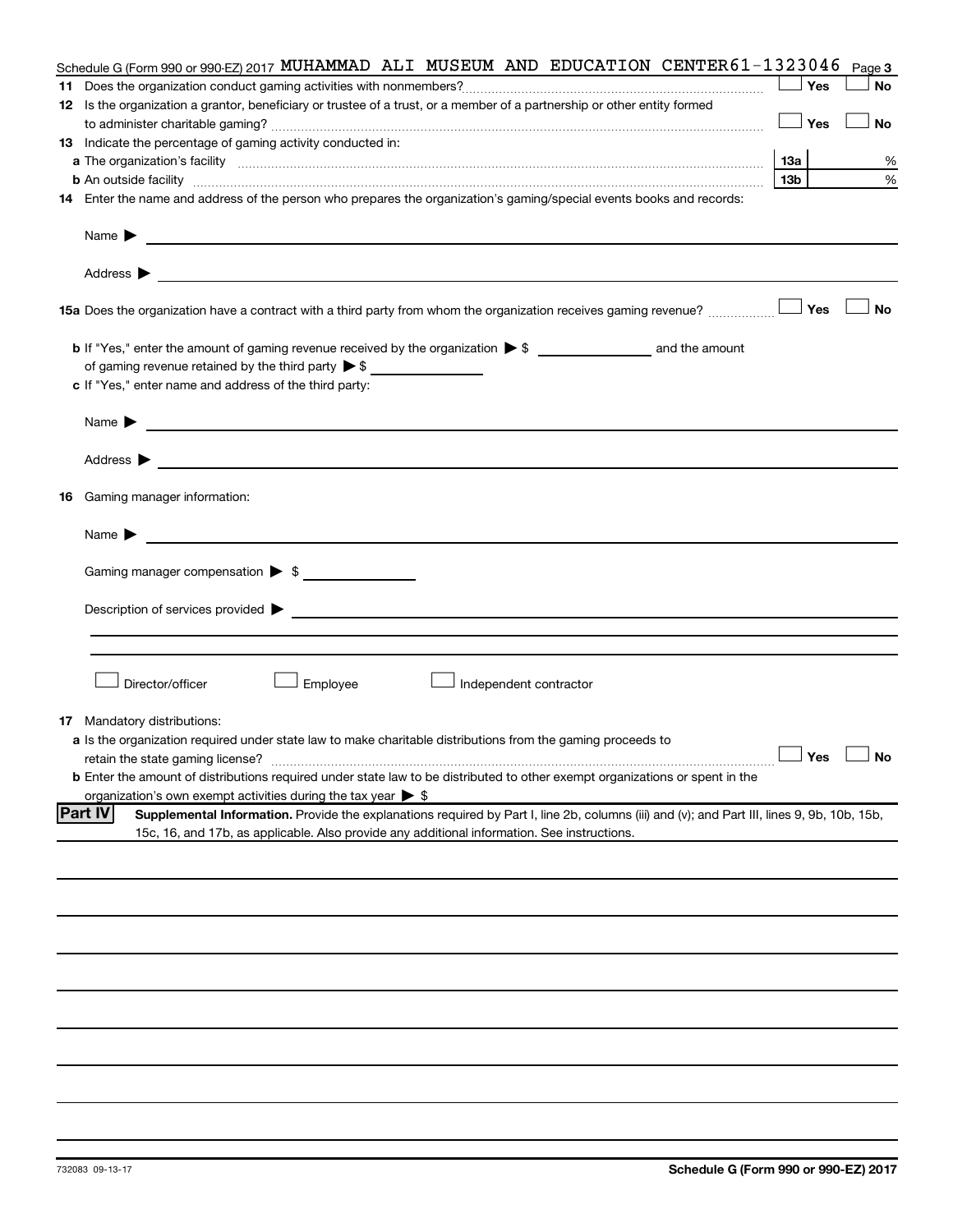|                                                                                                     |  |  | MUHAMMAD ALI MUSEUM AND EDUCATION CENTER61-1323046 Page 4 |  |
|-----------------------------------------------------------------------------------------------------|--|--|-----------------------------------------------------------|--|
| Schedule G (Form 990 or 990-EZ) MUHAMMAD A<br><b>Part IV   Supplemental Information</b> (continued) |  |  |                                                           |  |
|                                                                                                     |  |  |                                                           |  |
|                                                                                                     |  |  |                                                           |  |
|                                                                                                     |  |  |                                                           |  |
|                                                                                                     |  |  |                                                           |  |
|                                                                                                     |  |  |                                                           |  |
|                                                                                                     |  |  |                                                           |  |
|                                                                                                     |  |  |                                                           |  |
|                                                                                                     |  |  |                                                           |  |
|                                                                                                     |  |  |                                                           |  |
|                                                                                                     |  |  |                                                           |  |
|                                                                                                     |  |  |                                                           |  |
|                                                                                                     |  |  |                                                           |  |
|                                                                                                     |  |  |                                                           |  |
|                                                                                                     |  |  |                                                           |  |
|                                                                                                     |  |  |                                                           |  |
|                                                                                                     |  |  |                                                           |  |
|                                                                                                     |  |  |                                                           |  |
|                                                                                                     |  |  |                                                           |  |
|                                                                                                     |  |  |                                                           |  |
|                                                                                                     |  |  |                                                           |  |
|                                                                                                     |  |  |                                                           |  |
|                                                                                                     |  |  |                                                           |  |
|                                                                                                     |  |  |                                                           |  |
|                                                                                                     |  |  |                                                           |  |
|                                                                                                     |  |  |                                                           |  |
|                                                                                                     |  |  |                                                           |  |
|                                                                                                     |  |  |                                                           |  |
|                                                                                                     |  |  |                                                           |  |
|                                                                                                     |  |  |                                                           |  |
|                                                                                                     |  |  |                                                           |  |
|                                                                                                     |  |  |                                                           |  |
|                                                                                                     |  |  |                                                           |  |
|                                                                                                     |  |  |                                                           |  |
|                                                                                                     |  |  |                                                           |  |
|                                                                                                     |  |  |                                                           |  |
|                                                                                                     |  |  |                                                           |  |
|                                                                                                     |  |  |                                                           |  |
|                                                                                                     |  |  |                                                           |  |
|                                                                                                     |  |  |                                                           |  |
|                                                                                                     |  |  |                                                           |  |
|                                                                                                     |  |  |                                                           |  |
|                                                                                                     |  |  |                                                           |  |
|                                                                                                     |  |  |                                                           |  |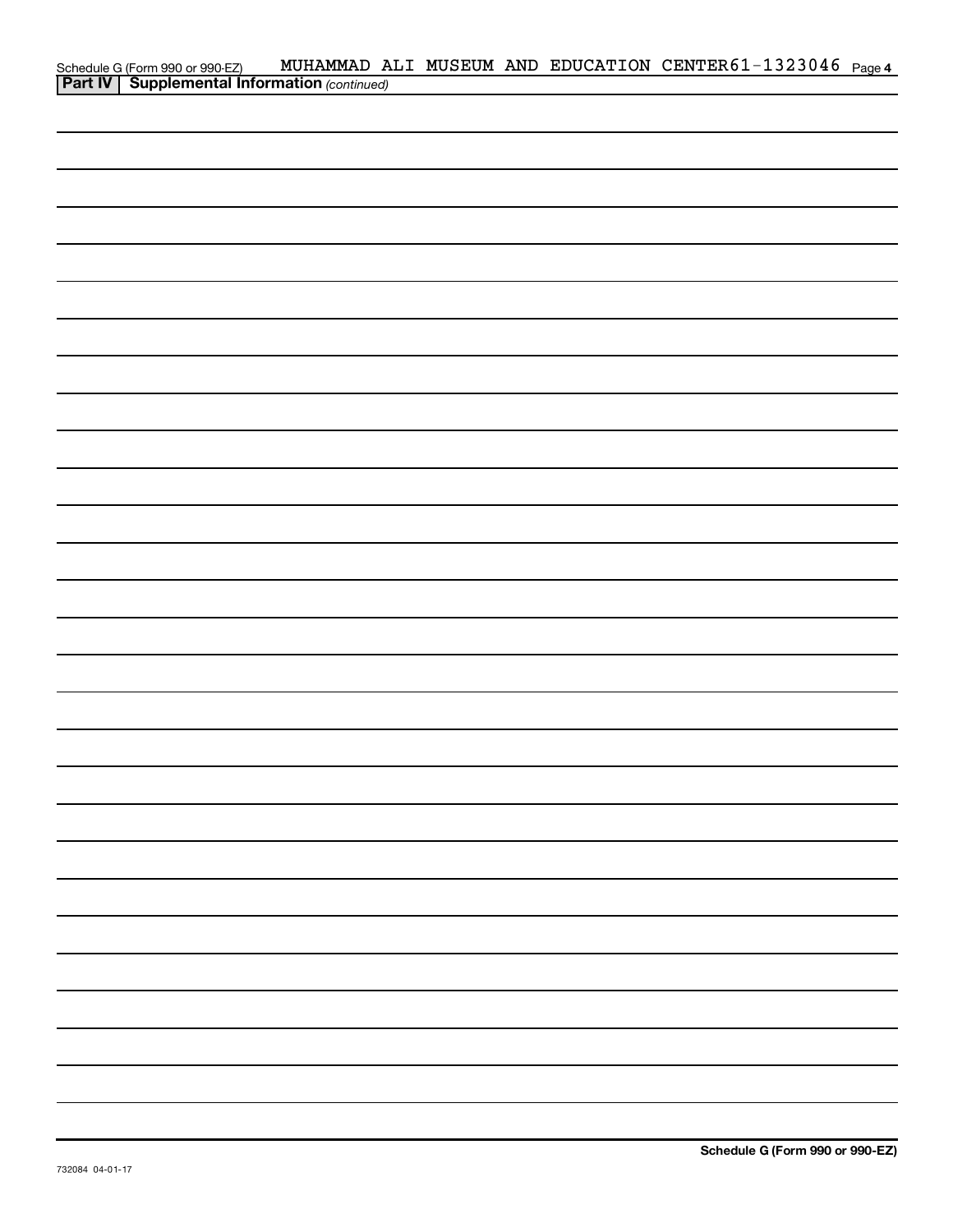|                                                                                                               | <b>SCHEDULE J</b>                                                                   | <b>Compensation Information</b>                                                                                           |                                       | OMB No. 1545-0047     |     |                         |  |  |
|---------------------------------------------------------------------------------------------------------------|-------------------------------------------------------------------------------------|---------------------------------------------------------------------------------------------------------------------------|---------------------------------------|-----------------------|-----|-------------------------|--|--|
|                                                                                                               | (Form 990)<br>For certain Officers, Directors, Trustees, Key Employees, and Highest |                                                                                                                           |                                       |                       |     |                         |  |  |
|                                                                                                               |                                                                                     | <b>Compensated Employees</b>                                                                                              |                                       | 201                   |     |                         |  |  |
|                                                                                                               | Department of the Treasury                                                          | Complete if the organization answered "Yes" on Form 990, Part IV, line 23.<br>Attach to Form 990.                         |                                       | <b>Open to Public</b> |     |                         |  |  |
|                                                                                                               | Internal Revenue Service                                                            | Go to www.irs.gov/Form990 for instructions and the latest information.                                                    |                                       | Inspection            |     |                         |  |  |
|                                                                                                               | Name of the organization                                                            |                                                                                                                           | <b>Employer identification number</b> |                       |     |                         |  |  |
|                                                                                                               |                                                                                     | MUHAMMAD ALI MUSEUM AND EDUCATION CENTER                                                                                  | 61-1323046                            |                       |     |                         |  |  |
|                                                                                                               | Part I                                                                              | <b>Questions Regarding Compensation</b>                                                                                   |                                       |                       |     |                         |  |  |
|                                                                                                               |                                                                                     |                                                                                                                           |                                       |                       | Yes | No                      |  |  |
|                                                                                                               |                                                                                     | 1a Check the appropriate box(es) if the organization provided any of the following to or for a person listed on Form 990, |                                       |                       |     |                         |  |  |
|                                                                                                               |                                                                                     | Part VII, Section A, line 1a. Complete Part III to provide any relevant information regarding these items.                |                                       |                       |     |                         |  |  |
|                                                                                                               | First-class or charter travel                                                       | Housing allowance or residence for personal use                                                                           |                                       |                       |     |                         |  |  |
|                                                                                                               | Travel for companions                                                               | Payments for business use of personal residence                                                                           |                                       |                       |     |                         |  |  |
|                                                                                                               |                                                                                     | Health or social club dues or initiation fees<br>Tax indemnification and gross-up payments                                |                                       |                       |     |                         |  |  |
|                                                                                                               |                                                                                     | Discretionary spending account<br>Personal services (such as, maid, chauffeur, chef)                                      |                                       |                       |     |                         |  |  |
|                                                                                                               |                                                                                     |                                                                                                                           |                                       |                       |     |                         |  |  |
|                                                                                                               |                                                                                     | <b>b</b> If any of the boxes on line 1a are checked, did the organization follow a written policy regarding payment or    |                                       |                       |     |                         |  |  |
|                                                                                                               |                                                                                     |                                                                                                                           |                                       | 1b                    |     |                         |  |  |
| 2                                                                                                             |                                                                                     | Did the organization require substantiation prior to reimbursing or allowing expenses incurred by all directors,          |                                       |                       |     |                         |  |  |
|                                                                                                               |                                                                                     |                                                                                                                           |                                       | $\mathbf{2}$          |     |                         |  |  |
|                                                                                                               |                                                                                     |                                                                                                                           |                                       |                       |     |                         |  |  |
| з                                                                                                             |                                                                                     | Indicate which, if any, of the following the filing organization used to establish the compensation of the organization's |                                       |                       |     |                         |  |  |
|                                                                                                               |                                                                                     | CEO/Executive Director. Check all that apply. Do not check any boxes for methods used by a related organization to        |                                       |                       |     |                         |  |  |
|                                                                                                               |                                                                                     | establish compensation of the CEO/Executive Director, but explain in Part III.                                            |                                       |                       |     |                         |  |  |
|                                                                                                               | Compensation committee                                                              | Written employment contract                                                                                               |                                       |                       |     |                         |  |  |
|                                                                                                               |                                                                                     | Compensation survey or study<br>Independent compensation consultant                                                       |                                       |                       |     |                         |  |  |
|                                                                                                               |                                                                                     | $\vert X \vert$ Approval by the board or compensation committee<br>Form 990 of other organizations                        |                                       |                       |     |                         |  |  |
|                                                                                                               |                                                                                     |                                                                                                                           |                                       |                       |     |                         |  |  |
| 4                                                                                                             |                                                                                     | During the year, did any person listed on Form 990, Part VII, Section A, line 1a, with respect to the filing              |                                       |                       |     |                         |  |  |
|                                                                                                               |                                                                                     | organization or a related organization:                                                                                   |                                       | 4a                    |     | х                       |  |  |
|                                                                                                               | Receive a severance payment or change-of-control payment?<br>а                      |                                                                                                                           |                                       |                       |     |                         |  |  |
|                                                                                                               | b                                                                                   |                                                                                                                           |                                       |                       |     |                         |  |  |
| 4c<br>c                                                                                                       |                                                                                     |                                                                                                                           |                                       |                       |     | $\overline{\textbf{x}}$ |  |  |
| If "Yes" to any of lines 4a-c, list the persons and provide the applicable amounts for each item in Part III. |                                                                                     |                                                                                                                           |                                       |                       |     |                         |  |  |
|                                                                                                               |                                                                                     | Only section 501(c)(3), 501(c)(4), and 501(c)(29) organizations must complete lines 5-9.                                  |                                       |                       |     |                         |  |  |
|                                                                                                               |                                                                                     | For persons listed on Form 990, Part VII, Section A, line 1a, did the organization pay or accrue any compensation         |                                       |                       |     |                         |  |  |
|                                                                                                               | contingent on the revenues of:                                                      |                                                                                                                           |                                       |                       |     |                         |  |  |
|                                                                                                               |                                                                                     | a The organization? <b>Entitation</b> 2008 Communication of the organization of the organization?                         |                                       | 5а                    |     | х                       |  |  |
|                                                                                                               |                                                                                     |                                                                                                                           |                                       | 5b                    |     | х                       |  |  |
|                                                                                                               |                                                                                     | If "Yes" on line 5a or 5b, describe in Part III.                                                                          |                                       |                       |     |                         |  |  |
|                                                                                                               |                                                                                     | 6 For persons listed on Form 990, Part VII, Section A, line 1a, did the organization pay or accrue any compensation       |                                       |                       |     |                         |  |  |
|                                                                                                               | contingent on the net earnings of:                                                  |                                                                                                                           |                                       |                       |     |                         |  |  |
|                                                                                                               |                                                                                     |                                                                                                                           |                                       | 6a                    |     | х                       |  |  |
|                                                                                                               |                                                                                     |                                                                                                                           |                                       | 6b                    |     | х                       |  |  |
|                                                                                                               |                                                                                     | If "Yes" on line 6a or 6b, describe in Part III.                                                                          |                                       |                       |     |                         |  |  |
|                                                                                                               |                                                                                     | 7 For persons listed on Form 990, Part VII, Section A, line 1a, did the organization provide any nonfixed payments        |                                       |                       |     |                         |  |  |
|                                                                                                               |                                                                                     |                                                                                                                           |                                       | 7                     |     | х                       |  |  |
| 8                                                                                                             |                                                                                     | Were any amounts reported on Form 990, Part VII, paid or accrued pursuant to a contract that was subject to the           |                                       |                       |     |                         |  |  |
|                                                                                                               |                                                                                     |                                                                                                                           |                                       | 8                     |     | х                       |  |  |
| 9                                                                                                             |                                                                                     | If "Yes" on line 8, did the organization also follow the rebuttable presumption procedure described in                    |                                       |                       |     |                         |  |  |
|                                                                                                               |                                                                                     |                                                                                                                           |                                       | 9                     |     |                         |  |  |
|                                                                                                               |                                                                                     | LHA For Paperwork Reduction Act Notice, see the Instructions for Form 990.                                                | Schedule J (Form 990) 2017            |                       |     |                         |  |  |

732111 10-17-17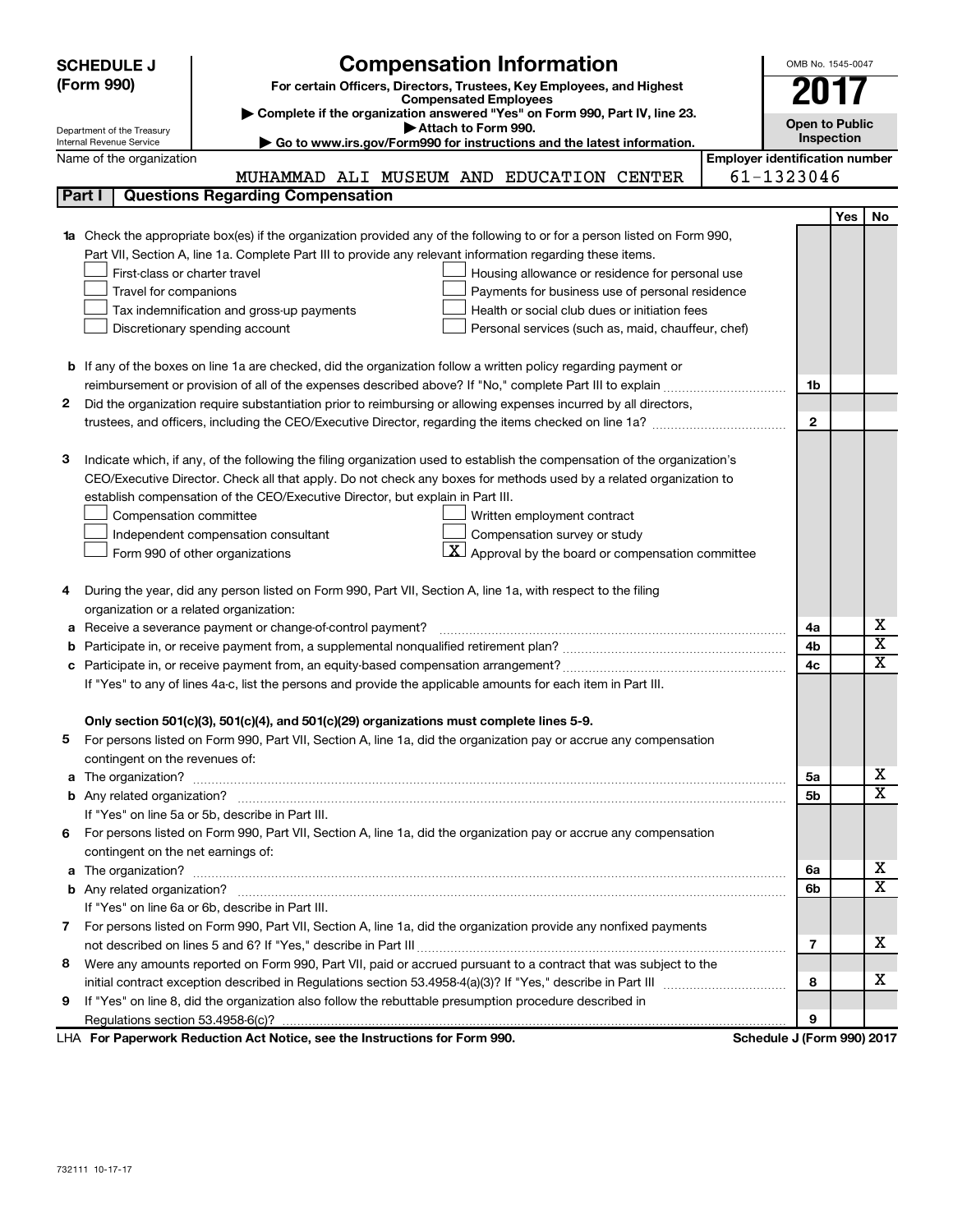#### Schedule J (Form 990) 2017 MUHAMMAD ALI MUSEUM AND EDUCATION CENTER  $61-1323046$

#### Part II | Officers, Directors, Trustees, Key Employees, and Highest Compensated Employees. Use duplicate copies if additional space is needed.

For each individual whose compensation must be reported on Schedule J, report compensation from the organization on row (i) and from related organizations, described in the instructions, on row (ii). Do not list any individuals that aren't listed on Form 990, Part VII.

Note: The sum of columns (B)(i)-(iii) for each listed individual must equal the total amount of Form 990, Part VII, Section A, line 1a, applicable column (D) and (E) amounts for that individual.

|                              |                          | (B) Breakdown of W-2 and/or 1099-MISC compensation |                                           | (C) Retirement and<br>other deferred | (D) Nontaxable<br>benefits | (E) Total of columns        | (F) Compensation                                           |
|------------------------------|--------------------------|----------------------------------------------------|-------------------------------------------|--------------------------------------|----------------------------|-----------------------------|------------------------------------------------------------|
| (A) Name and Title           | (i) Base<br>compensation | (ii) Bonus &<br>incentive<br>compensation          | (iii) Other<br>reportable<br>compensation | compensation                         |                            | $(B)(i)-(D)$                | in column (B)<br>reported as deferred<br>on prior Form 990 |
| DONALD LASSERE<br>(i)<br>(1) | 215,987.                 | 24,000.                                            | $\overline{0}$ .                          | $\overline{0}$ .                     | $\overline{0}$ .           | 239,987.                    | $\overline{0}$ .                                           |
| PRESIDENT/CEO<br>(i)         | $\overline{0}$ .         | $\overline{0}$ .                                   | $\overline{0}$ .                          | $\overline{\mathfrak{o}}$ .          | $\overline{0}$ .           | $\overline{\mathfrak{o}}$ . | $\overline{0}$ .                                           |
| JOHN LESHNEY<br>(i)<br>(2)   | 246,049.                 | $\overline{0}$ .                                   | $\overline{0}$ .                          | $\overline{0}$ .                     | $\overline{0}$ .           | 246,049.                    | $\overline{0}$ .                                           |
| CHIEF IMPACT OFFICER<br>(ii) | $\overline{0}$ .         | $\overline{0}$ .                                   | σ.                                        | $\overline{0}$ .                     | $\overline{0}$ .           | $\overline{0}$ .            | $\overline{0}$ .                                           |
| (i)                          |                          |                                                    |                                           |                                      |                            |                             |                                                            |
| (i)                          |                          |                                                    |                                           |                                      |                            |                             |                                                            |
| (i)                          |                          |                                                    |                                           |                                      |                            |                             |                                                            |
| $\vert$ (ii)                 |                          |                                                    |                                           |                                      |                            |                             |                                                            |
| (i)                          |                          |                                                    |                                           |                                      |                            |                             |                                                            |
| (ii)                         |                          |                                                    |                                           |                                      |                            |                             |                                                            |
| (i)                          |                          |                                                    |                                           |                                      |                            |                             |                                                            |
| (ii)                         |                          |                                                    |                                           |                                      |                            |                             |                                                            |
| (i)                          |                          |                                                    |                                           |                                      |                            |                             |                                                            |
| (ii)                         |                          |                                                    |                                           |                                      |                            |                             |                                                            |
| (i)                          |                          |                                                    |                                           |                                      |                            |                             |                                                            |
| (ii)                         |                          |                                                    |                                           |                                      |                            |                             |                                                            |
| $(\sf{i})$                   |                          |                                                    |                                           |                                      |                            |                             |                                                            |
| (ii)                         |                          |                                                    |                                           |                                      |                            |                             |                                                            |
| (i)                          |                          |                                                    |                                           |                                      |                            |                             |                                                            |
| (ii)                         |                          |                                                    |                                           |                                      |                            |                             |                                                            |
| (i)                          |                          |                                                    |                                           |                                      |                            |                             |                                                            |
| (ii)                         |                          |                                                    |                                           |                                      |                            |                             |                                                            |
| (i)                          |                          |                                                    |                                           |                                      |                            |                             |                                                            |
| (ii)                         |                          |                                                    |                                           |                                      |                            |                             |                                                            |
| (i)                          |                          |                                                    |                                           |                                      |                            |                             |                                                            |
| (ii)                         |                          |                                                    |                                           |                                      |                            |                             |                                                            |
| (i)<br>(ii)                  |                          |                                                    |                                           |                                      |                            |                             |                                                            |
| (i)                          |                          |                                                    |                                           |                                      |                            |                             |                                                            |
| (ii)                         |                          |                                                    |                                           |                                      |                            |                             |                                                            |
| (i)                          |                          |                                                    |                                           |                                      |                            |                             |                                                            |
| (ii)                         |                          |                                                    |                                           |                                      |                            |                             |                                                            |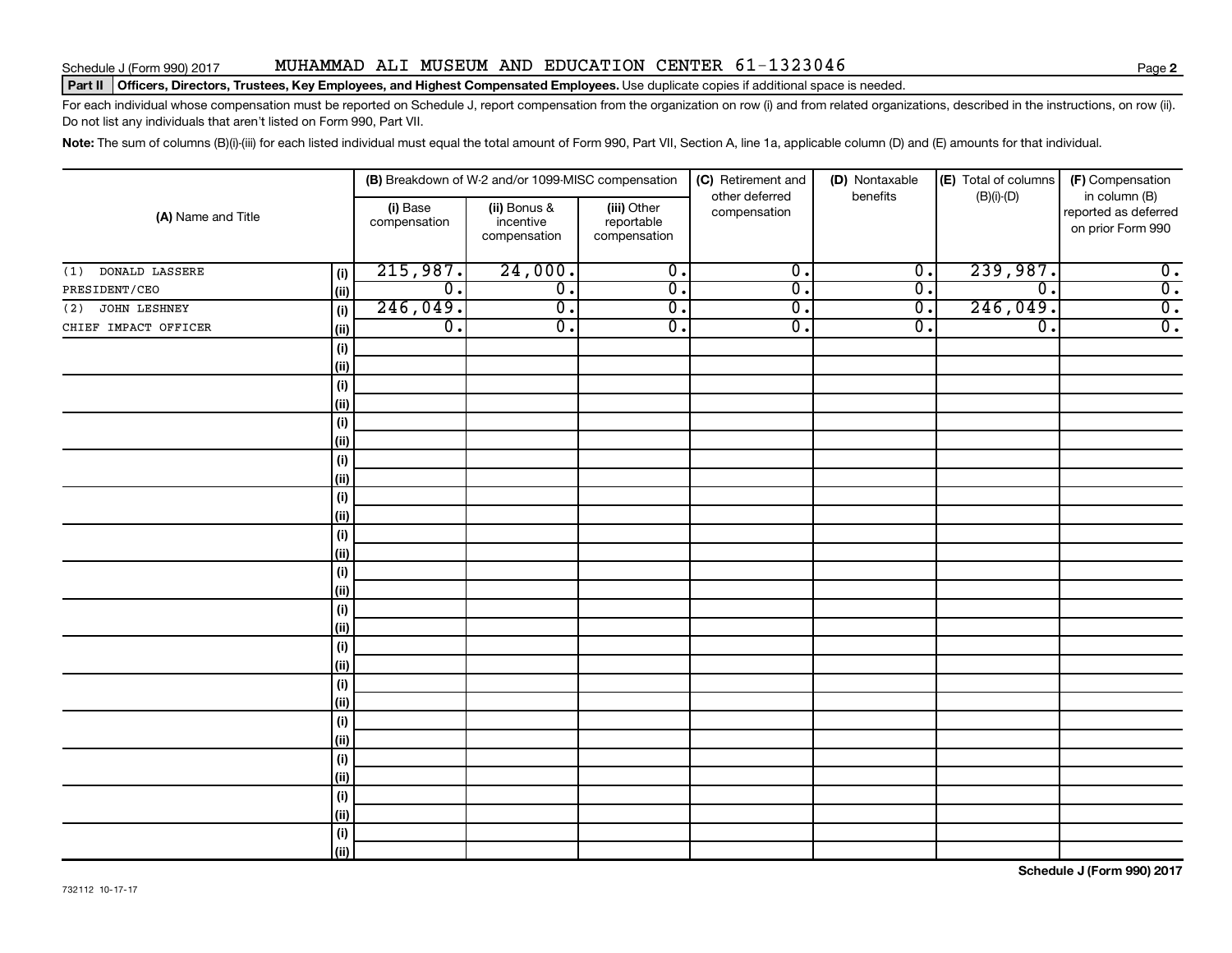#### **Part III Supplemental Information**

Provide the information, explanation, or descriptions required for Part I, lines 1a, 1b, 3, 4a, 4b, 4c, 5a, 5b, 6a, 6b, 7, and 8, and for Part II. Also complete this part for any additional information.

**Schedule J (Form 990) 2017**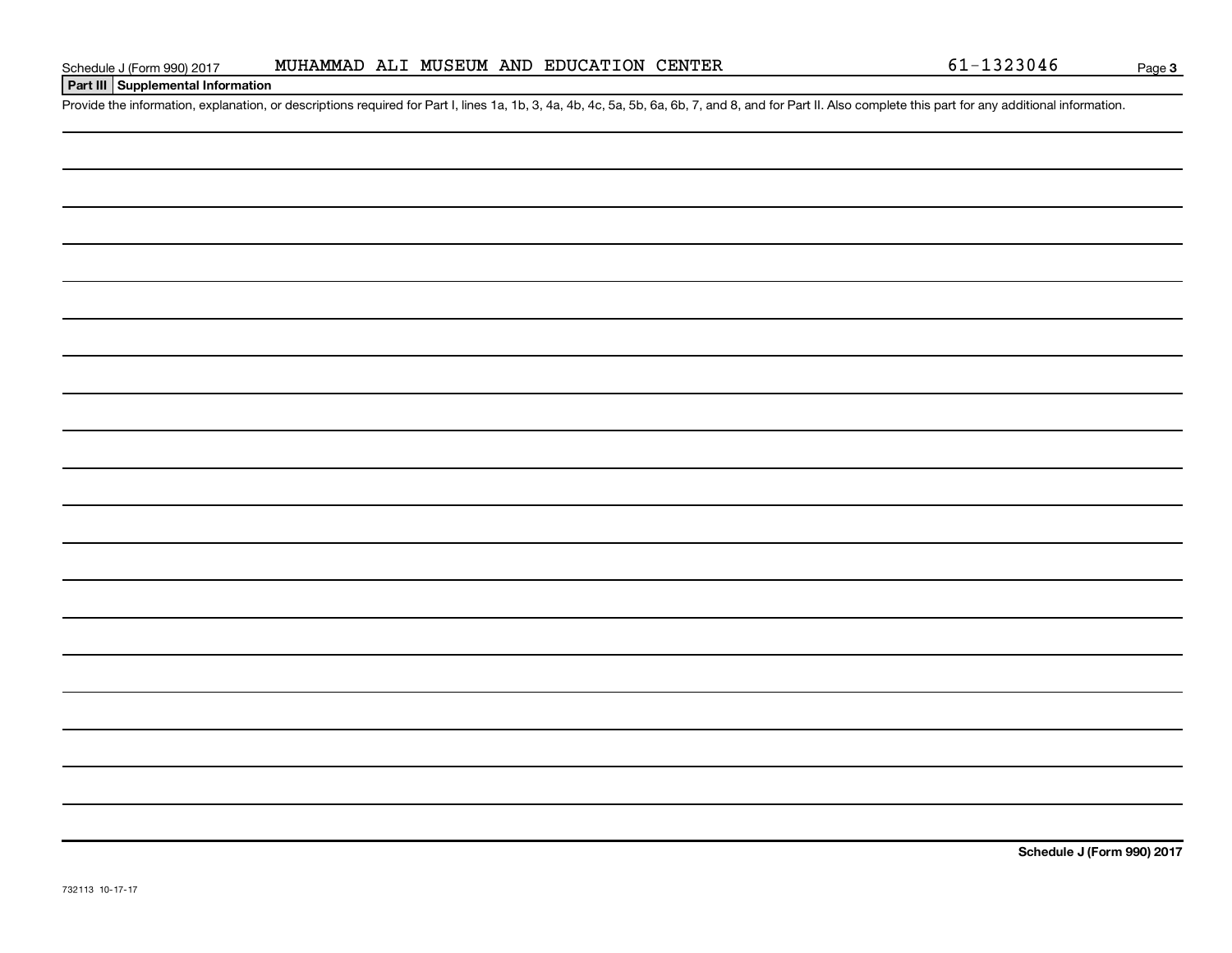#### **SCHEDULE M (Form 990)**

# ◆ Complete if the organizations answered "Yes" on Form 990, Part IV, lines 29 or 30.<br>▶ Complete if the organizations answered "Yes" on Form 990, Part IV, lines 29 or 30. **Noncash Contributions**

OMB No. 1545-0047

**Employer identification number**

Department of the Treasury Internal Revenue Service

**Attach to Form 990.**  $\blacktriangleright$ 

**Open To Public Inspection**

| Name of the organization |
|--------------------------|
|--------------------------|

 **Go to www.irs.gov/Form990 for the latest information.** J

|        | MUHAMMAD ALI             |          | MUSEUM AND                                       | <b>EDUCATION</b><br>CENTER                                                                                                                                                                                                     | 61-1323046            |
|--------|--------------------------|----------|--------------------------------------------------|--------------------------------------------------------------------------------------------------------------------------------------------------------------------------------------------------------------------------------|-----------------------|
| Part I | <b>Types of Property</b> |          |                                                  |                                                                                                                                                                                                                                |                       |
|        |                          | (a       | (b)                                              | (C)                                                                                                                                                                                                                            | (d)                   |
|        |                          | Check if | Number of                                        | Noncash contribution                                                                                                                                                                                                           | Method of determining |
|        |                          |          | المتحارب والمستحلة والمستحدث والمستحدث والمستحدث | the second construction of the second second second second second second second second second second second second second second second second second second second second second second second second second second second se |                       |

| 1,130,530. APPRAISAL<br>х<br>63<br>1<br>2<br>3<br>Art - Fractional interests<br>4<br>Clothing and household goods<br>5<br>6<br>7<br>8<br>9<br>Securities - Publicly traded<br>10<br>Securities - Partnership, LLC, or<br>11<br>12<br>Qualified conservation contribution -<br>13<br>14<br>Qualified conservation contribution - Other<br>Real estate - Residential<br>15<br>Real estate - Commercial<br>16<br>17<br>18<br>19<br>20<br>Drugs and medical supplies<br>21<br>22<br>23<br>24<br>Other $\blacktriangleright$<br>25<br>Other $\blacktriangleright$<br>26<br>Other<br>27<br>▶ |    |            | applicable   contributions or | amounts reported on<br>items contributed Form 990, Part VIII, line 1g | noncash contribution amounts |    |
|----------------------------------------------------------------------------------------------------------------------------------------------------------------------------------------------------------------------------------------------------------------------------------------------------------------------------------------------------------------------------------------------------------------------------------------------------------------------------------------------------------------------------------------------------------------------------------------|----|------------|-------------------------------|-----------------------------------------------------------------------|------------------------------|----|
|                                                                                                                                                                                                                                                                                                                                                                                                                                                                                                                                                                                        |    |            |                               |                                                                       |                              |    |
|                                                                                                                                                                                                                                                                                                                                                                                                                                                                                                                                                                                        |    |            |                               |                                                                       |                              |    |
|                                                                                                                                                                                                                                                                                                                                                                                                                                                                                                                                                                                        |    |            |                               |                                                                       |                              |    |
|                                                                                                                                                                                                                                                                                                                                                                                                                                                                                                                                                                                        |    |            |                               |                                                                       |                              |    |
|                                                                                                                                                                                                                                                                                                                                                                                                                                                                                                                                                                                        |    |            |                               |                                                                       |                              |    |
|                                                                                                                                                                                                                                                                                                                                                                                                                                                                                                                                                                                        |    |            |                               |                                                                       |                              |    |
|                                                                                                                                                                                                                                                                                                                                                                                                                                                                                                                                                                                        |    |            |                               |                                                                       |                              |    |
|                                                                                                                                                                                                                                                                                                                                                                                                                                                                                                                                                                                        |    |            |                               |                                                                       |                              |    |
|                                                                                                                                                                                                                                                                                                                                                                                                                                                                                                                                                                                        |    |            |                               |                                                                       |                              |    |
|                                                                                                                                                                                                                                                                                                                                                                                                                                                                                                                                                                                        |    |            |                               |                                                                       |                              |    |
|                                                                                                                                                                                                                                                                                                                                                                                                                                                                                                                                                                                        |    |            |                               |                                                                       |                              |    |
|                                                                                                                                                                                                                                                                                                                                                                                                                                                                                                                                                                                        |    |            |                               |                                                                       |                              |    |
|                                                                                                                                                                                                                                                                                                                                                                                                                                                                                                                                                                                        |    |            |                               |                                                                       |                              |    |
|                                                                                                                                                                                                                                                                                                                                                                                                                                                                                                                                                                                        |    |            |                               |                                                                       |                              |    |
|                                                                                                                                                                                                                                                                                                                                                                                                                                                                                                                                                                                        |    |            |                               |                                                                       |                              |    |
|                                                                                                                                                                                                                                                                                                                                                                                                                                                                                                                                                                                        |    |            |                               |                                                                       |                              |    |
|                                                                                                                                                                                                                                                                                                                                                                                                                                                                                                                                                                                        |    |            |                               |                                                                       |                              |    |
|                                                                                                                                                                                                                                                                                                                                                                                                                                                                                                                                                                                        |    |            |                               |                                                                       |                              |    |
|                                                                                                                                                                                                                                                                                                                                                                                                                                                                                                                                                                                        |    |            |                               |                                                                       |                              |    |
|                                                                                                                                                                                                                                                                                                                                                                                                                                                                                                                                                                                        |    |            |                               |                                                                       |                              |    |
|                                                                                                                                                                                                                                                                                                                                                                                                                                                                                                                                                                                        |    |            |                               |                                                                       |                              |    |
|                                                                                                                                                                                                                                                                                                                                                                                                                                                                                                                                                                                        |    |            |                               |                                                                       |                              |    |
|                                                                                                                                                                                                                                                                                                                                                                                                                                                                                                                                                                                        |    |            |                               |                                                                       |                              |    |
|                                                                                                                                                                                                                                                                                                                                                                                                                                                                                                                                                                                        |    |            |                               |                                                                       |                              |    |
|                                                                                                                                                                                                                                                                                                                                                                                                                                                                                                                                                                                        |    |            |                               |                                                                       |                              |    |
|                                                                                                                                                                                                                                                                                                                                                                                                                                                                                                                                                                                        |    |            |                               |                                                                       |                              |    |
|                                                                                                                                                                                                                                                                                                                                                                                                                                                                                                                                                                                        |    |            |                               |                                                                       |                              |    |
|                                                                                                                                                                                                                                                                                                                                                                                                                                                                                                                                                                                        |    |            |                               |                                                                       |                              |    |
|                                                                                                                                                                                                                                                                                                                                                                                                                                                                                                                                                                                        |    |            |                               |                                                                       |                              |    |
|                                                                                                                                                                                                                                                                                                                                                                                                                                                                                                                                                                                        | 28 | Other<br>▸ |                               |                                                                       |                              |    |
| Number of Forms 8283 received by the organization during the tax year for contributions<br>29                                                                                                                                                                                                                                                                                                                                                                                                                                                                                          |    |            |                               |                                                                       |                              |    |
| for which the organization completed Form 8283, Part IV, Donee Acknowledgement<br>29                                                                                                                                                                                                                                                                                                                                                                                                                                                                                                   |    |            |                               |                                                                       |                              |    |
| Yes                                                                                                                                                                                                                                                                                                                                                                                                                                                                                                                                                                                    |    |            |                               |                                                                       |                              | No |
| 30a During the year, did the organization receive by contribution any property reported in Part I, lines 1 through 28, that it                                                                                                                                                                                                                                                                                                                                                                                                                                                         |    |            |                               |                                                                       |                              |    |
| must hold for at least three years from the date of the initial contribution, and which isn't required to be used for                                                                                                                                                                                                                                                                                                                                                                                                                                                                  |    |            |                               |                                                                       |                              |    |
| 30a                                                                                                                                                                                                                                                                                                                                                                                                                                                                                                                                                                                    |    |            |                               |                                                                       |                              | x  |
| b If "Yes," describe the arrangement in Part II.                                                                                                                                                                                                                                                                                                                                                                                                                                                                                                                                       |    |            |                               |                                                                       |                              |    |
| Does the organization have a gift acceptance policy that requires the review of any nonstandard contributions?<br>31<br>31                                                                                                                                                                                                                                                                                                                                                                                                                                                             |    |            |                               |                                                                       |                              | х  |
| .<br>32a Does the organization hire or use third parties or related organizations to solicit, process, or sell noncash                                                                                                                                                                                                                                                                                                                                                                                                                                                                 |    |            |                               |                                                                       |                              |    |
| 32a                                                                                                                                                                                                                                                                                                                                                                                                                                                                                                                                                                                    |    |            |                               |                                                                       |                              | х  |
| <b>b</b> If "Yes," describe in Part II.                                                                                                                                                                                                                                                                                                                                                                                                                                                                                                                                                |    |            |                               |                                                                       |                              |    |
| If the organization didn't report an amount in column (c) for a type of property for which column (a) is checked,<br>33                                                                                                                                                                                                                                                                                                                                                                                                                                                                |    |            |                               |                                                                       |                              |    |

describe in Part II.

For Paperwork Reduction Act Notice, see the Instructions for Form 990. Schedule M (Form 990) 2017 LHA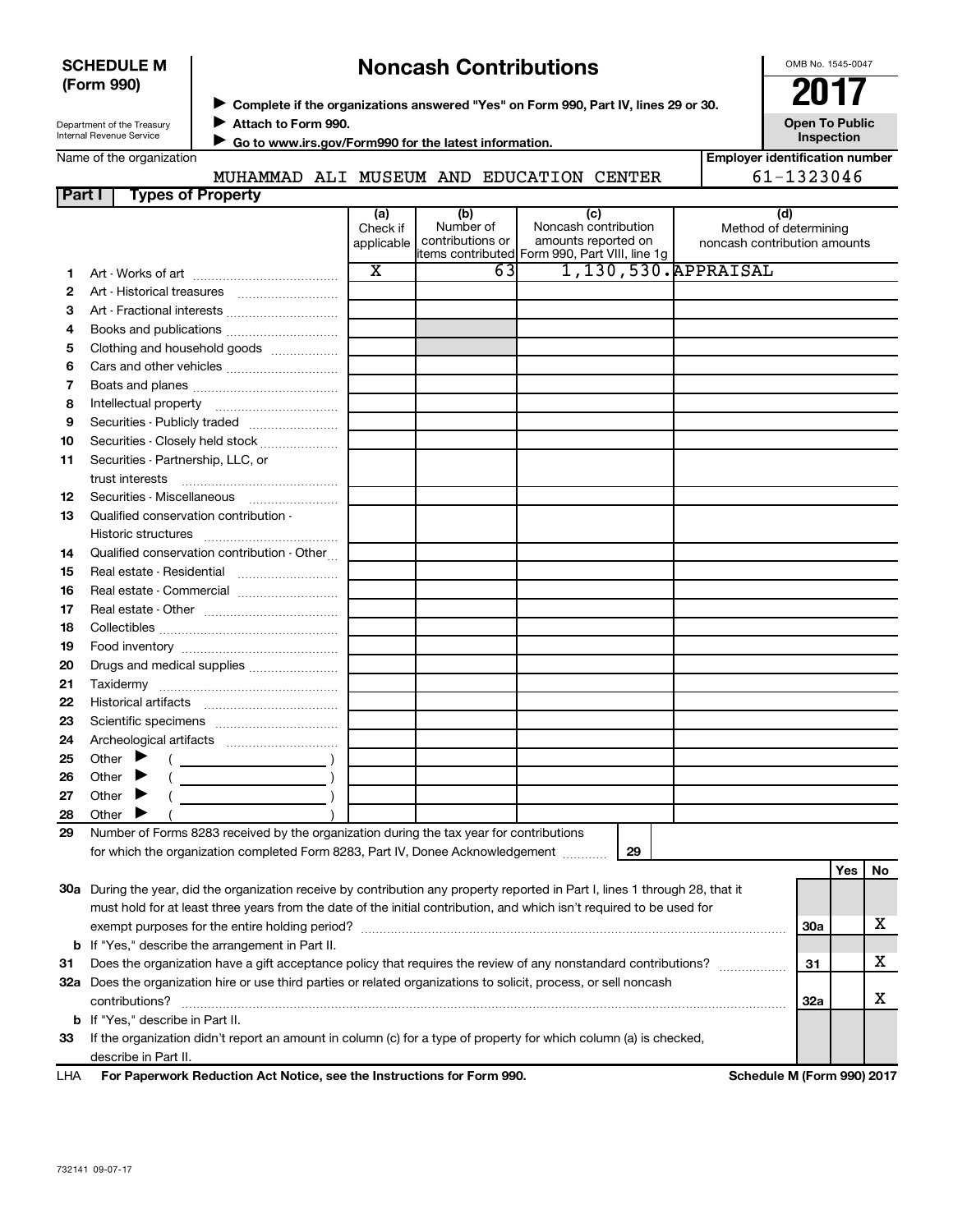|  |  |  |  | Schedule M (Form 990) 2017 MUHAMMAD ALI MUSEUM AND EDUCATION CENTER 61-1323046                                                            | Page 2 |
|--|--|--|--|-------------------------------------------------------------------------------------------------------------------------------------------|--------|
|  |  |  |  | <b>Part II</b> Supplemental Information. Provide the information required by Part I, lines 30b, 32b, and 33, and whether the organization |        |

this part for any additional information.

is reporting in Part I, column (b), the number of contributions, the number of items received, or a combination of both. Also complete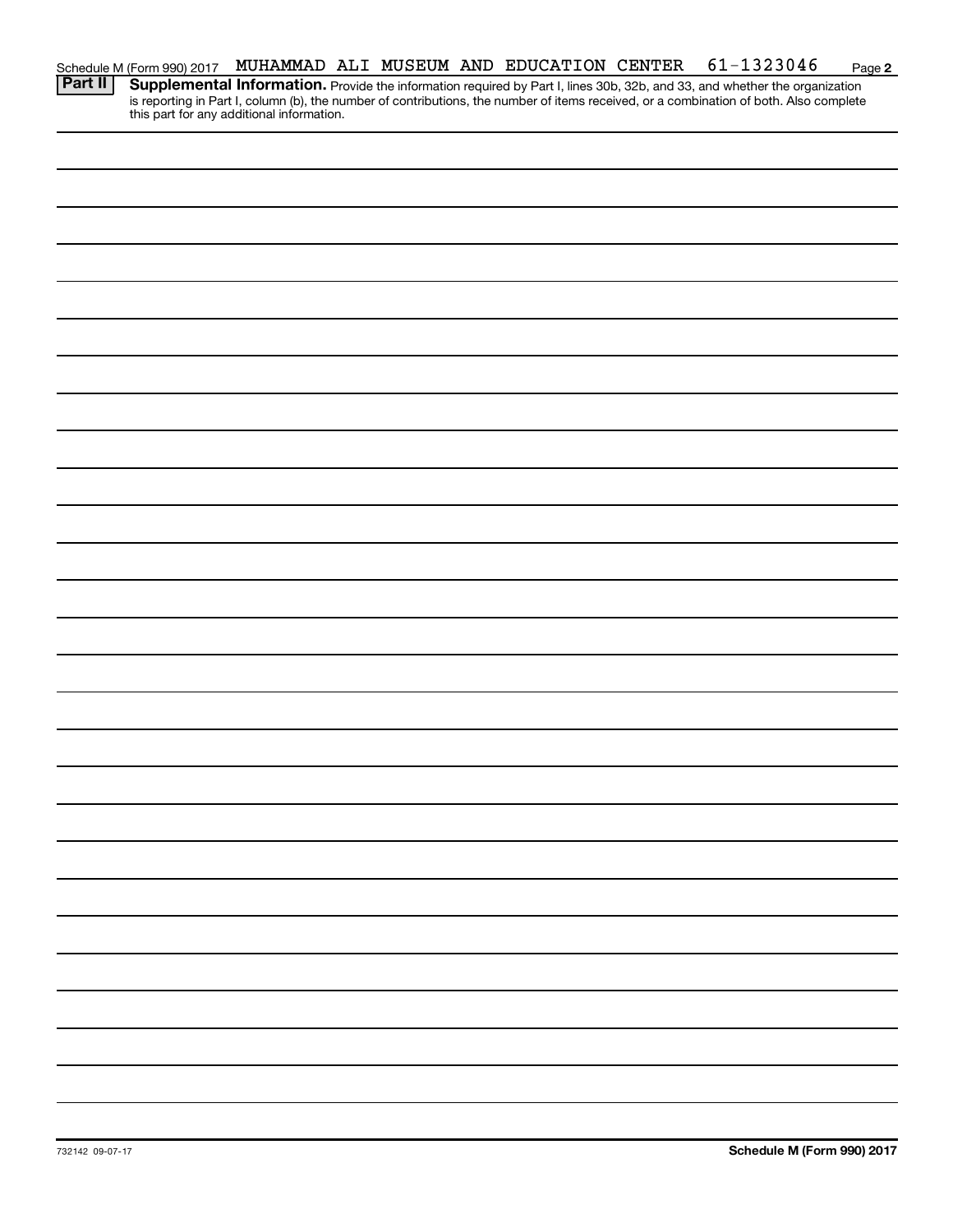**(Form 990 or 990-EZ)**

Department of the Treasury Internal Revenue Service Name of the organization

**Complete to provide information for responses to specific questions on Form 990 or 990-EZ or to provide any additional information. | Attach to Form 990 or 990-EZ. | Go to www.irs.gov/Form990 for the latest information. SCHEDULE O Supplemental Information to Form 990 or 990-EZ 2017**<br>(Form 990 or 990-EZ) Complete to provide information for responses to specific questions on

OMB No. 1545-0047 **Open to Public Inspection**

**Employer identification number** MUHAMMAD ALI MUSEUM AND EDUCATION CENTER 61-1323046

### FORM 990, PART III, LINE 1, DESCRIPTION OF ORGANIZATION MISSION:

CULTURAL CENTER FEATURING 2 1/2 LEVELS OF INTERACTIVE MEDIA EXHIBITS,

PUBLIC AND EDUCATIONAL PROGRAMMING, AND GLOBAL INITIATIVES THAT INSPIRE

EXPLORATION OF THE GREATNESS WITHIN OURSELVES.

FORM 990, PART III, LINE 4B, PROGRAM SERVICE ACCOMPLISHMENTS:

RECEIVED AN AVERAGE OF 100 PROGRAMMATIC HOURS PER STUDENT, FOR A TOTAL

OF NEARLY 9000 OUT-OF-SCHOOL ENRICHMENT HOURS CONDUCTED.

FORM 990, PART III, LINE 4D, OTHER PROGRAM SERVICES:

FACILITY RENTAL. REVENUE GENERATED FROM COMMUNITY ORGANIZATIONS,

BUSINESSES AND INDIVIDUALS HOLDING EVENTS IN THE VARIOUS RENTAL SPACES

AT THE MUHAMMAD ALI CENTER.

EXPENSES \$ 165,211. INCLUDING GRANTS OF \$ 0. REVENUE \$ 560,729.

FORM 990, PART VI, SECTION B, LINE 11B:

A DRAFT OF THE RETURN IS REVIEWED FIRST BY INTERNAL MANAGEMENT. AFTER

INTERNAL MANAGEMENT HAS REVIEWED THE RETURN AND ANY CHANGES ARE MADE, A

DRAFT IS MADE AVAILABLE FOR REVIEW BY THE ORGANIZATION'S FINANCE COMMITTEE.

FORM 990, PART VI, SECTION B, LINE 12C:

EACH BOARD MEMBER RECEIVES THE CONFLICT OF INTEREST STATEMENT ANNUALLY AND VERBALLY CONFIRMS THAT THEY HAVE NO CONFLICT. EMPLOYEES ARE GIVEN A COPY OF THE POLICY WHEN THEY ARE HIRED.

FORM 990, PART VI, SECTION B, LINE 15A: